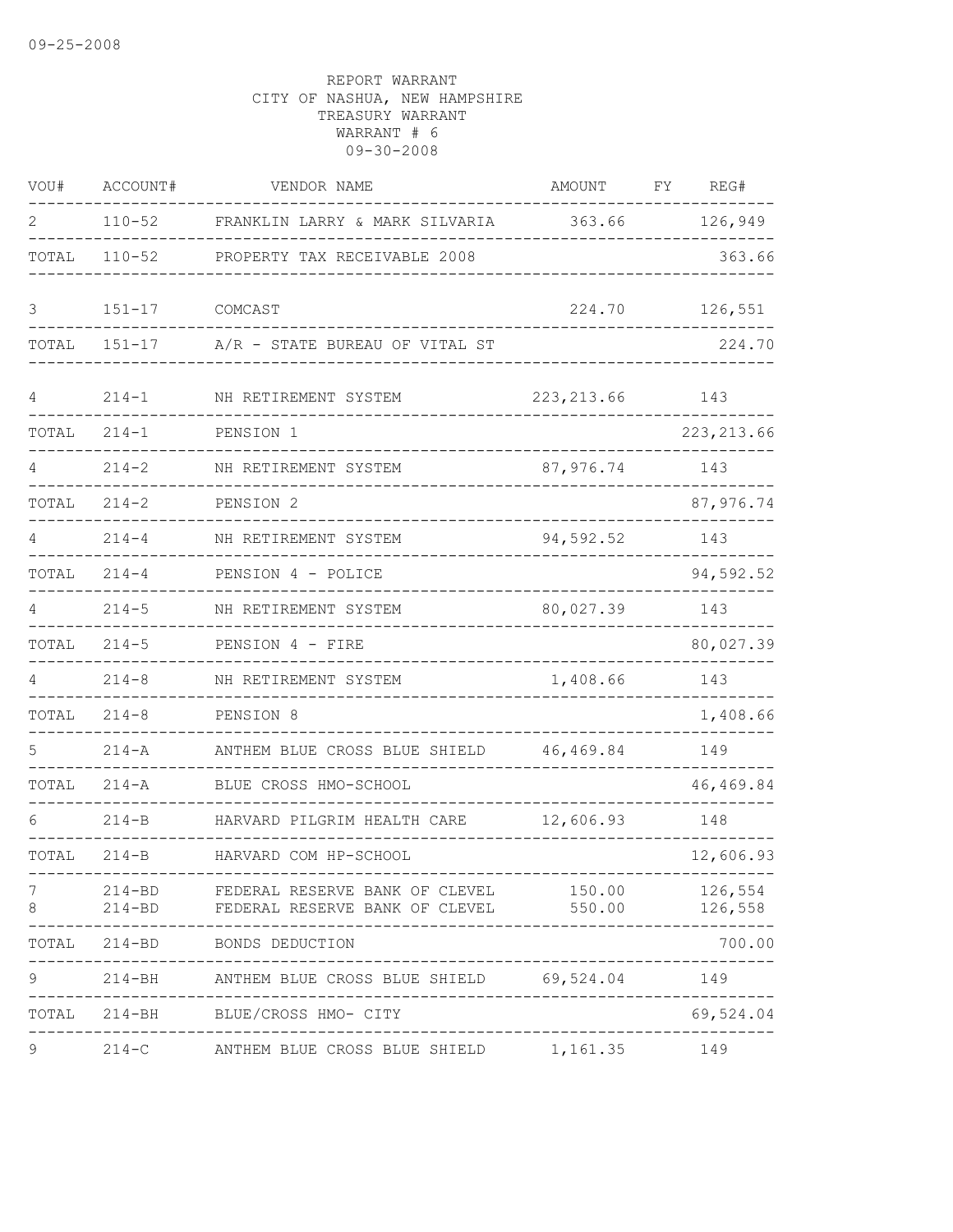| VOU#  | ACCOUNT#    | VENDOR NAME                          | AMOUNT    | FY | REG#       |
|-------|-------------|--------------------------------------|-----------|----|------------|
| TOTAL | $214-C$     | B/C B/S J PLAN-DED SCHOOL            |           |    | 1,161.35   |
| 10    | $214 - DC$  | ANDERSON RYAN                        | 960.00    |    | 126,782    |
| 11    | $214 - DC$  | BIANCHI ROBERT                       | 208.00    |    | 126,696    |
| 12    | $214 - DC$  | COSTANTINI SHELLEY                   | 76.93     |    | 126,618    |
| 13    | $214 - DC$  | COTE KEITH                           | 192.31    |    | 126,779    |
| 14    | $214-DC$    | HODGDON CYNTHIA                      | 192.31    |    | 126,780    |
| 15    | $214-DC$    | MANSFIELD WILLIAM R                  | 3,750.24  |    | 126,575    |
| 16    | $214-DC$    | PERAULT DAVID                        | 192.32    |    | 126,698    |
| 17    | $214 - DC$  | SULLIVAN DAVID                       | 975.00    |    | 126,906    |
| TOTAL | $214 - DC$  | DEPENDENT CARE DEDUCTION             |           |    | 6,547.11   |
| 18    | $214 - FR$  | HARVARD PILGRIM/FIRST SENIORIT       | 32,810.00 |    | 158        |
| TOTAL | $214-FR$    | HARVARD FREEDOM                      |           |    | 32,810.00  |
| 19    | $214-FS$    | BENEFIT STRATEGIES INC               | 26,188.88 |    | 153        |
| TOTAL | $214-FS$    | FLEXIBLE SPENDING ACCOUNT -          |           |    | 26,188.88  |
| 20    | $214 - H$   | NORTHEAST DELTA                      | 2,709.69  |    | 150        |
| TOTAL | $214 - H$   | N.E.DELTA-SCHOOL                     |           |    | 2,709.69   |
| 21    | $214 - HC$  | HARVARD PILGRIM HEALTH CARE          | 15,407.53 |    | 148        |
| TOTAL | $214 - HC$  | HARVARD COM HP                       |           |    | 15,407.53  |
| 22    | $214 - HJ$  | ANTHEM BLUE CROSS BLUE SHIELD        | 94,208.16 |    | 149        |
| TOTAL | $214 - HJ$  | BC/BS J PLAN DED-CITY                |           |    | 94,208.16  |
| 22    | $214-I$     | ANTHEM BLUE CROSS BLUE SHIELD        | 25,470.33 |    | 149        |
| TOTAL | $214 - I$   | B/C P.O.S-SCHOOL                     |           |    | 25, 470.33 |
| 23    |             | 214-K PROTECTIVE LIFE INSURANCE COMP | 100.56    |    | 155        |
|       | TOTAL 214-K | KEMPER TERM LIFE INSURANCE           |           |    | 100.56     |
| 24    |             | 214-L ITT HARTFORD                   | 1,382.06  |    | 156        |
|       | TOTAL 214-L | TERM LIFE DEDUCTION                  |           |    | 1,382.06   |
| 25    |             | 214-P NORTHEAST DELTA                | 38,827.64 |    | 150        |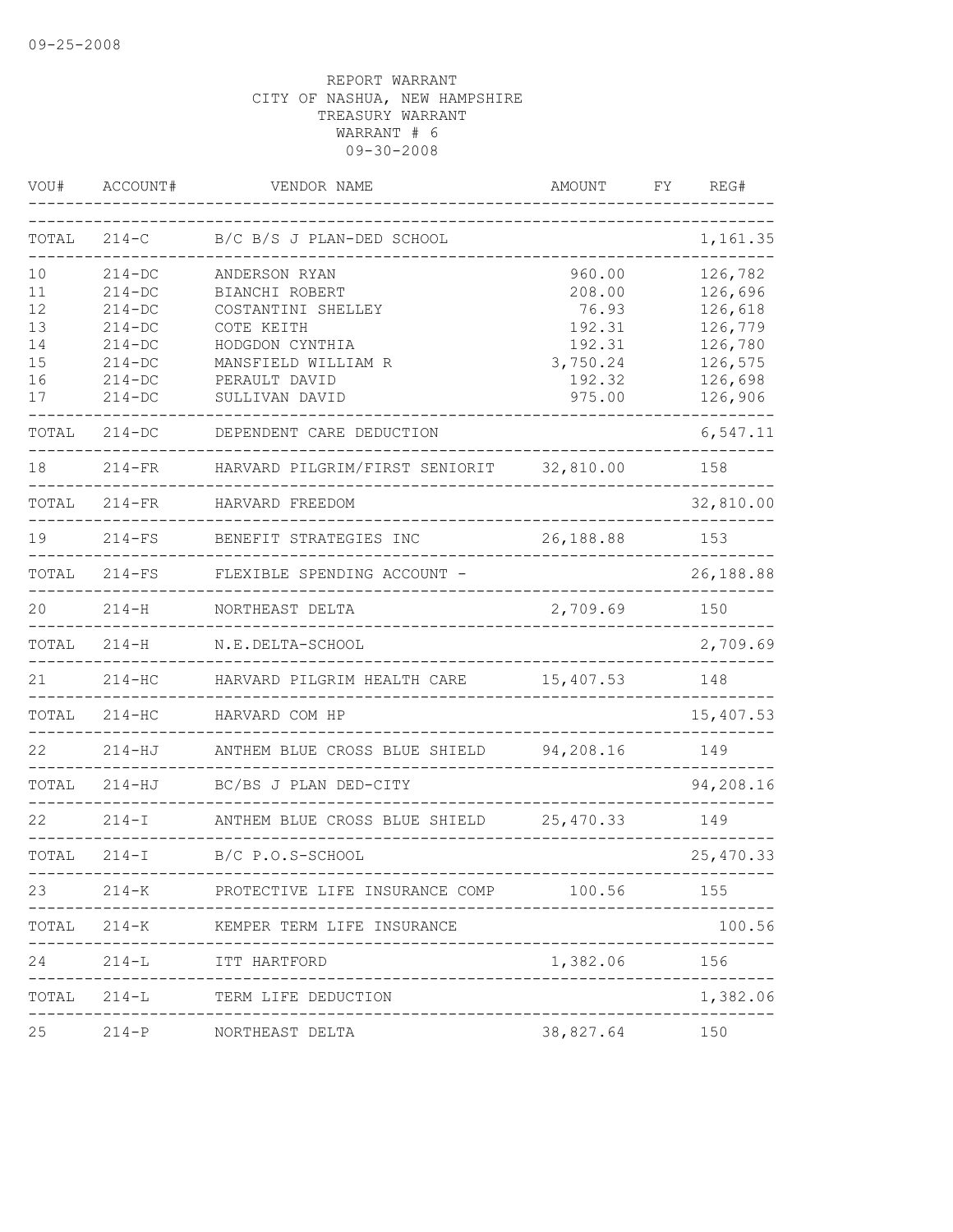| VOU#                                               | ACCOUNT#                                                                                                                   | VENDOR NAME                                                                                                                                                    | AMOUNT FY                                                                                                       | REG#                                                        |
|----------------------------------------------------|----------------------------------------------------------------------------------------------------------------------------|----------------------------------------------------------------------------------------------------------------------------------------------------------------|-----------------------------------------------------------------------------------------------------------------|-------------------------------------------------------------|
|                                                    |                                                                                                                            | TOTAL 214-P NORTHEAST DELTA DEDUCTION                                                                                                                          |                                                                                                                 | 38,827.64                                                   |
|                                                    |                                                                                                                            | 26 214-PO ANTHEM BLUE CROSS BLUE SHIELD 87,262.96                                                                                                              |                                                                                                                 | 149                                                         |
|                                                    |                                                                                                                            | TOTAL 214-PO BC/BS POINT OF SERV- CITY                                                                                                                         |                                                                                                                 | 87,262.96                                                   |
|                                                    |                                                                                                                            | 214-TK ITT HARTFORD<br><i></i><br>--------------------------------                                                                                             | 7,540.41                                                                                                        | 156                                                         |
|                                                    | TOTAL 214-TK                                                                                                               | OPTIONAL LIFE DEDUCTION                                                                                                                                        |                                                                                                                 | 7,540.41                                                    |
|                                                    | $205, 42$ $214-V$                                                                                                          | VISION SERVICE PLAN - NH                                                                                                                                       | ------------------------------------                                                                            | 7.52 127,264                                                |
|                                                    | TOTAL 214-V                                                                                                                | VISION CARE DEDUCTION                                                                                                                                          | ------------------------------------                                                                            | 7.52                                                        |
| 28                                                 |                                                                                                                            | 214-W BOSTON MUTUAL LIFE INSURANCE 13,651.52 154                                                                                                               |                                                                                                                 |                                                             |
|                                                    | TOTAL 214-W                                                                                                                | WHOLE LIFE DEDUCTION<br>_______________________                                                                                                                |                                                                                                                 | 13,651.52                                                   |
| 29                                                 |                                                                                                                            | 236-00 HEMP CHARLES C                                                                                                                                          | 700.00                                                                                                          | 127,377                                                     |
| TOTAL                                              | $236 - 00$                                                                                                                 | POLICE TRAINING<br>___________________                                                                                                                         |                                                                                                                 | 700.00                                                      |
| 30<br>31<br>32<br>33<br>34<br>35<br>36<br>37<br>38 | $255 - 00$<br>$255 - 00$<br>$255 - 00$<br>$255 - 00$<br>$255 - 00$<br>$255 - 00$<br>$255 - 00$<br>$255 - 00$<br>$255 - 00$ | STATE OF NH-MV<br>STATE OF NH-MV<br>STATE OF NH-MV<br>STATE OF NH-MV<br>STATE OF NH-MV<br>STATE OF NH-MV<br>STATE OF NH-MV<br>STATE OF NH-MV<br>STATE OF NH-MV | 10,574.80<br>11,586.85<br>9,302.50<br>11, 177.95<br>15,302.25<br>7,402.15<br>13,285.40<br>8,536.15<br>10,763.50 | 142<br>144<br>147<br>151<br>160<br>162<br>163<br>164<br>167 |
| TOTAL                                              | $255 - 00$                                                                                                                 | STATE MVR<br>__________________________                                                                                                                        |                                                                                                                 | 97, 931.55                                                  |
| 39<br>40                                           | $257 - 00$<br>$257 - 00$                                                                                                   | CARROZZA JAMES<br>LYNCH GLADYS J                                                                                                                               | 301.70<br>6.30                                                                                                  | 126,922<br>126,921                                          |
| TOTAL                                              | $257 - 00$                                                                                                                 | MV REFUND PENDING                                                                                                                                              |                                                                                                                 | 308.00                                                      |
| 41<br>42<br>43                                     | $258 - 00$<br>$258 - 00$<br>$258 - 00$                                                                                     | ATAEI SEIMA A<br>MCALLISTER DAVID H<br>VELEZ MAYELI                                                                                                            | 25.00<br>10.00<br>100.00                                                                                        | 126,913<br>126,923<br>126,914                               |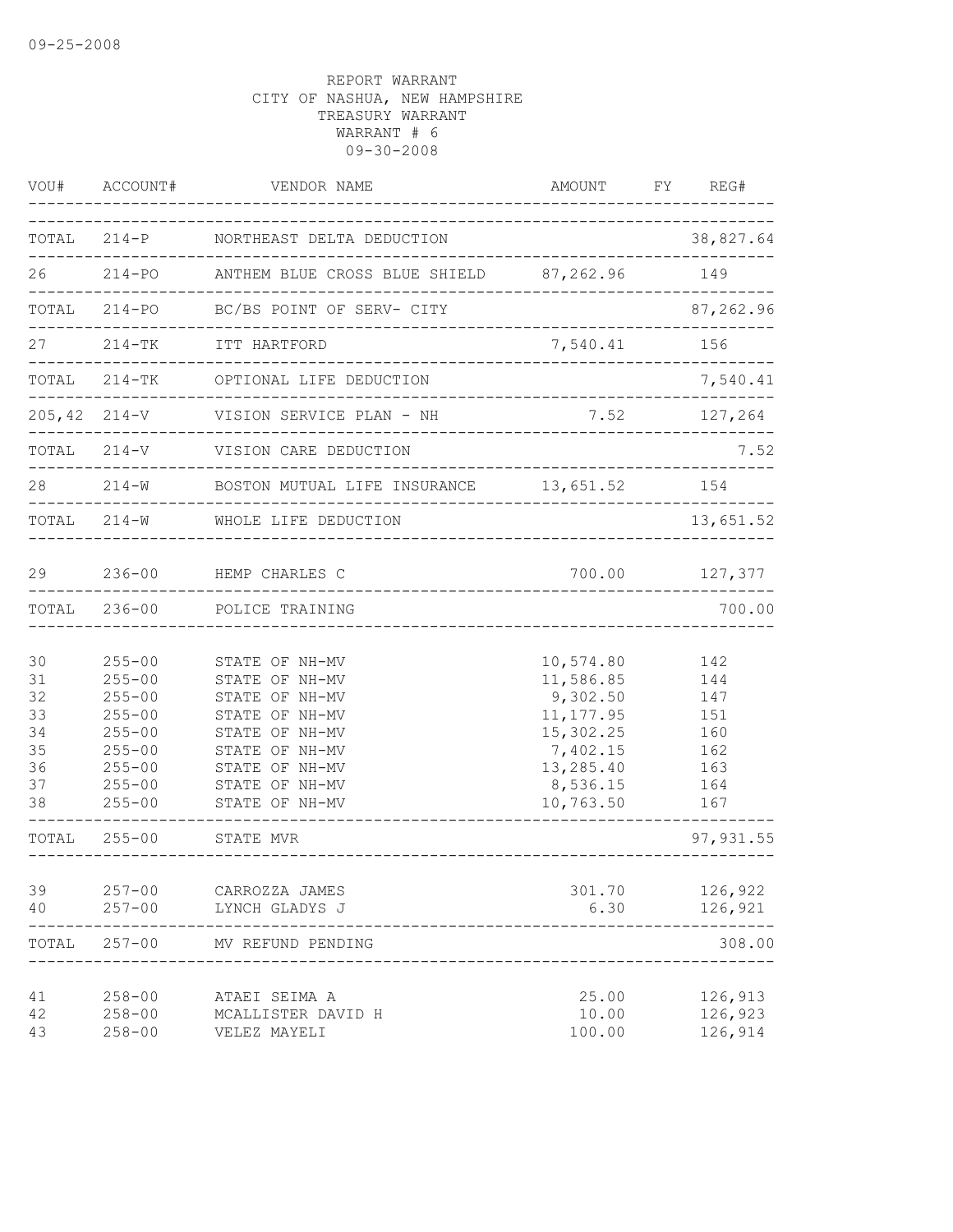|              | VOU# ACCOUNT# |                    | VENDOR NAME | AMOUNT | <b>EXECUTE</b> | REG#   |
|--------------|---------------|--------------------|-------------|--------|----------------|--------|
|              |               |                    |             |        |                |        |
| TOTAL 258-00 |               | TVB REFUND PENDING |             |        |                | 135.00 |
|              |               |                    |             |        |                |        |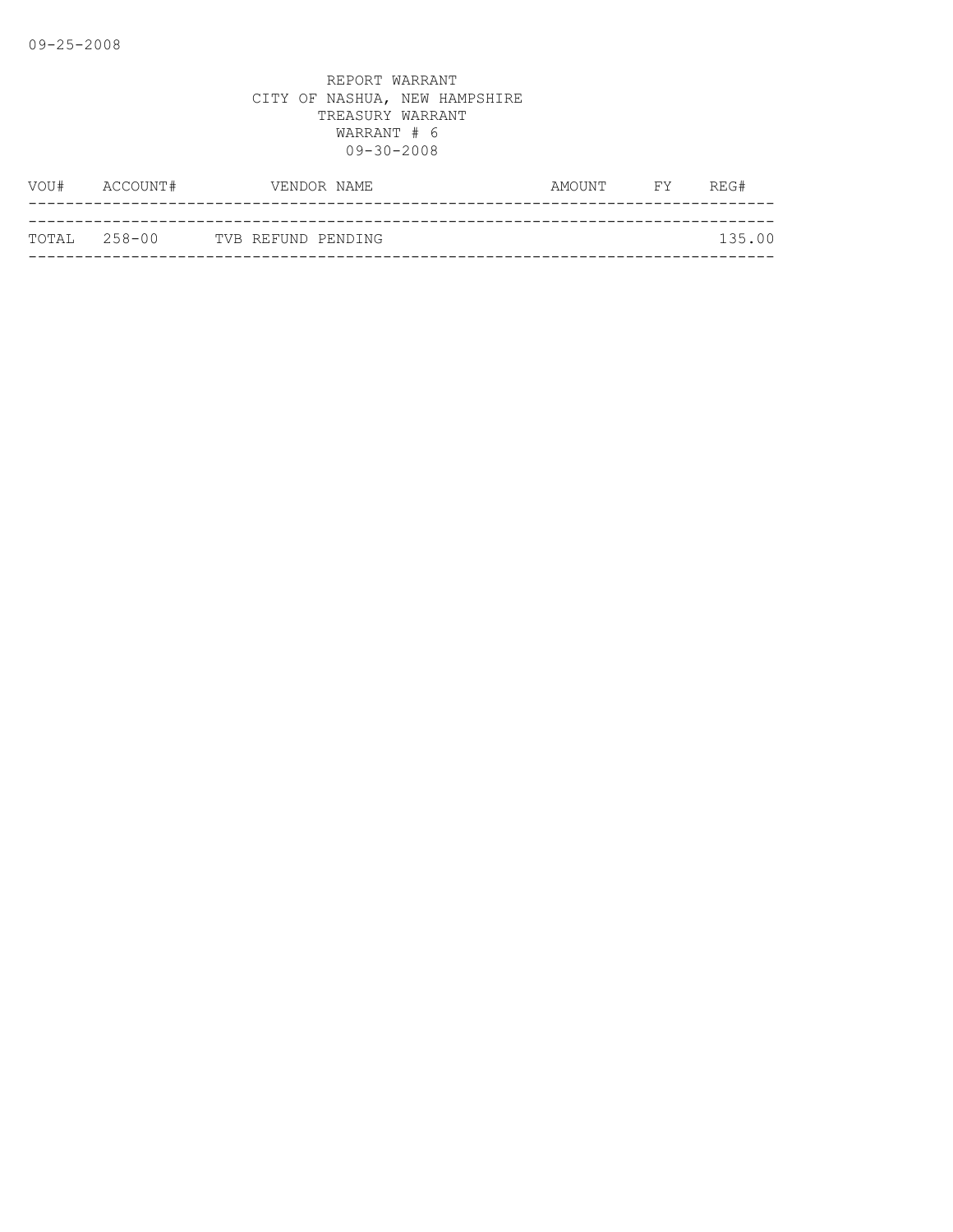| VOU#      | ACCOUNT#               | VENDOR NAME                                                               | AMOUNT           | FY | REG#               |
|-----------|------------------------|---------------------------------------------------------------------------|------------------|----|--------------------|
|           |                        | 205,430 3047-49075 PLACE PATRICIA<br>205,431 3047-49075 WALMART COMMUNITY | 153.18 126,970   |    | 326.78 126,988     |
| TOTAL     | 304                    | ALTERNATIVE SCHOOL                                                        |                  |    | 479.96             |
|           |                        |                                                                           |                  |    |                    |
| 44        | 305-53096              | COMMUNICATIONS DESIGN ASSOCIAT                                            | 5,063.43         |    | 126,933            |
| 45        | 305-59100<br>305-59100 | ANDERSON CECIL                                                            | 150.00           |    | 126,811            |
| 46<br>47  | 305-59100              | <b>JEYNES MIKE</b><br>LYSIK JOHN                                          | 150.00<br>100.00 |    | 126,684<br>126,912 |
| 48        | 305-59100              | MCLEAN JIM                                                                | 50.00            |    | 126,787            |
| 49        | 305-59100              | O'NEIL TIM                                                                | 300.00           |    | 126,790            |
| 50        | 305-95010              | ALLIANCE FOR COMMUNITY MEDIA                                              | 350.00           |    | 126,932            |
| 51        |                        | 305-95010 VIDEO EDUCATORS OF NEW ENGLAND                                  | 50.00            |    | 127,384            |
| TOTAL 305 |                        | SRF - CIVIC & COMM ACTIVITIES                                             |                  |    | 6, 213.43          |
|           |                        |                                                                           |                  |    |                    |
| 52        | 308-83012              | ANTHEM BLUE CROSS BLUE SHIELD                                             | 311,626.03       |    | 149                |
| 52        | 308-83013              | ANTHEM BLUE CROSS BLUE SHIELD                                             | 480,908.83       |    | 149                |
| 53        | 308-83014              | ANTHEM EAP                                                                | 4,128.00         |    | 157                |
| 53        | 308-83015              | ANTHEM EAP                                                                | 9,804.00         |    | 157                |
| 54        | 308-83016              | HARVARD PILGRIM HEALTH CARE                                               | 169,755.63       |    | 148                |
| 54        | 308-83017              | HARVARD PILGRIM HEALTH CARE                                               | 105,079.65       |    | 148                |
| 55        | 308-83019              | ANTHEM BLUE CROSS BLUE SHIELD                                             | 124, 198. 17     |    | 149                |
| 56        | 308-83020              | NORTHEAST DELTA                                                           | 6,500.26         |    | 150                |
| 56        | 308-83021              | NORTHEAST DELTA                                                           | 8,225.18         |    | 150                |
| 56        | 308-83022              | NORTHEAST DELTA                                                           | 149,962.25       |    | 150                |
| 57        | 308-83025              | JOHN R SHARRY INC                                                         | 9,922.50         |    | 126,758            |
| 58        | 308-83026              | NORTHERN NE BENEFIT TRUST                                                 | 30,827.00        |    | 152                |
| 59        | 308-83030              | ITT HARTFORD                                                              | 6,882.10         |    | 156                |
| 59        | 308-83031              | ITT HARTFORD                                                              | 19,930.10        |    | 156                |
| 60        | 308-83040              | CONNECTICUT UNDERWRITERS INC                                              | 236.00           |    | 127,375            |
| 61        | 308-83041              | COLLIMORE CULLEN PLLC                                                     | 6,333.70         |    | 126,907            |
| 62        | 308-83051              | ST JOSEPH BUSINESS & HEALTH                                               | 433.50           |    | 126,711            |
| 63        | 308-83053              | APPLE SERVICES NASHUA                                                     | 748.00           |    | 126,632            |
| 64        | 308-83053              | ASSOCIATED RADIOLOGISTS PA<br>W/                                          | 55.00            |    | 126,823            |
| 65        | 308-83053              | DARTMOUTH-HITCHCOCK CLINIC                                                | 268.00           |    | 126,881            |
| 66        | 308-83053              | FOUNDATION MEDICAL PARTNERS                                               | 551.00           |    | 126,851            |
| 67        | 308-83053              | FOUR SEASONS ORTHOPAEDIC CTR                                              | 812.00           |    | 126,864            |
| 68        | 308-83053              | FOUR SEASONS ORTHOPEDIC                                                   | 613.00           |    | 126,953            |
| 69        | 308-83053              | NASHUA RADIOLOGY PA                                                       | 101.00           |    | 126,824            |
| 70        | 308-83053              | OCCUPATIONAL HEALTH CTRS SOUTH                                            | 231.05           |    | 126,723            |
| 71        | 308-83053              | SJ PHYSICIAN SERVICES                                                     | 100.00           |    | 126,569            |
| 72        | 308-83053              | SO NH REGIONAL MEDICAL CENTER                                             | 3,179.70         |    | 126,825            |
| 73        | 308-83053              | THIRD PARTY SOLUTIONS INC                                                 | 54.00            |    | 126,846            |
| 74        | 308-83054              | APPLE SERVICES NASHUA                                                     | 1,157.00         |    | 126,632            |
| 75        | 308-83054              | APPLE THERAPY SERVICES BEDFORD                                            | 666.00           |    | 126,567            |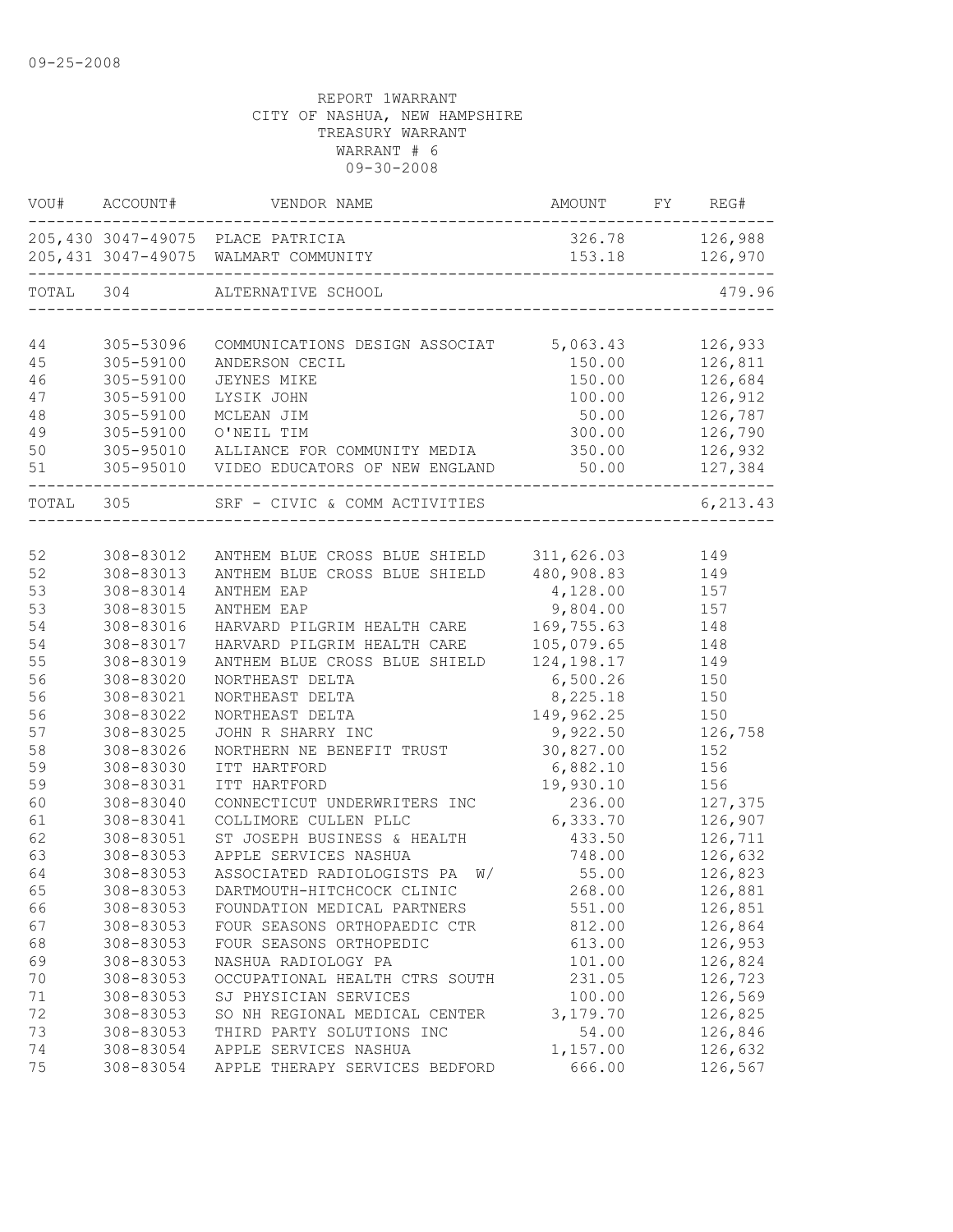| VOU#  | ACCOUNT#            | VENDOR NAME                    | AMOUNT     | FY | REG#         |
|-------|---------------------|--------------------------------|------------|----|--------------|
| 76    | 308-83054           | DARTMOUTH-HITCHCOCK CLINIC     | 1,838.00   |    | 126,881      |
| 77    | 308-83054           | DIONNE PIERRE L MD             | 140.00     |    | 126,677      |
| 78    | 308-83054           | MORIARTY KEVIN S DC            | 244.00     |    | 126,836      |
| 79    | 308-83054           | OCCUPATIONAL HEALTH CTRS SOUTH | 418.01     |    | 126,723      |
| 80    | 308-83054           | RS MEDICAL                     | 80.00      |    | 126,578      |
| 81    | 308-83054           | SJ PHYSICIAN SERVICES          | 100.00     |    | 126,569      |
| 82    | 308-83054           | ST JOSEPH BUSINESS & HEALTH    | 496.00     |    | 126,711      |
| 83    | 308-83054           | THIRD PARTY SOLUTIONS INC      | 494.14     |    | 126,846      |
| 84    | 308-83055           | DEVINE MILLIMET & BRANCH PA    | 1,454.60   |    | 126,829      |
| 85    | 308-83055           | POLIVY KENNETH DR<br>W/C       | 735.00     |    | 126,831      |
| 86    | 308-83055           | TREASURER STATE OF NH<br>W/C   | 49, 459.93 |    | 127,400      |
| 87    | 308-83056           | OCCUPATIONAL DRUG TESTING LLC  | 1,230.00   |    | 126,814      |
| 88    | 308-83056           | STANLEY CONVERGENT SECURITY SO | 150.72     |    | 127,385      |
| 89    | 308-83063           | AMERICAN SECURITY & FIRE PROTE | 440.00     |    | 126,572      |
| 90    | 308-83063           | LW BILLS/ALARM ENGINEERING     | 2,557.50   |    | 126,763      |
| 91    | 308-83063           | NASHUA GLASS W/C               | 943.00     |    | 126,828      |
| 92    | 308-83063           | RALPH PILL ELECTRIC SUPPLY COM | 43.00      |    | 127,227      |
| 93    | 308-83063           | RB ALLEN CO INC                | 8,386.50   |    | 126,930      |
| 94    | 308-83063           | SOUTHWORTH-MILTON INC          | 1,597.48   |    | 126,690      |
| 95    | 308-83063           | STAPLES BUSINESS ADVANTAGE     | 1,705.65   |    | 126,967      |
| 96    | 308-83063           | VERMONT TENNIS COURT SURFACING | 2,846.00   |    | 126,931      |
| 97    | 308-83063           | VOICE SYSTEMS INC              | 304.50     |    | 126,705      |
| 98    | 308-83064           | DOWNTOWN COLLISION CENTERS OF  | 2,521.57   |    | 126,800      |
| 99    | 308-83064           | ENTERPRISE RENT A CAR INC      | 175.01     |    | 126,583      |
| 100   | 308-83064           | GATE CITY COLLISION CENTER     | 1,301.50   |    | 126,853      |
| 101   | 308-83070           | PROTECTION ONE INC             | 155.00     |    | 127,361      |
| 102   | 308-83070           | PROTECTION ONE INC             | 102.04     |    | 126,903      |
| 103   | 308-83070           | TREASURER STATE OF NH<br>W/C   | 200.00     |    | 127,400      |
| 104   | 308-83075           | DEVINE MILLIMET & BRANCH PA    | 3,329.06   |    | 126,829      |
| 105   | 308-83160           | OCCUPATIONAL HEALTH CENTERS    | 2,639.50   |    | 126,768      |
|       |                     |                                |            |    |              |
| TOTAL | 308                 | SRF - INSURANCE                |            |    | 1,539,376.36 |
|       |                     |                                |            |    |              |
|       | 205,432 3086-49050  | COTE RICHARD                   | 45.63      |    | 126,983      |
|       | 205, 433 3086-49050 | MIND GARDEN                    | 350.00     |    | 127,160      |
|       | 205,434 3086-49050  | PRUFROCK PRESS                 | 46.85      |    | 126,611      |
|       | 205, 435 3086-49075 | BLAUVELT DARCY                 | 8.96       |    | 127,126      |
|       | 205,436 3086-53100  | CALLAHAN CAROLYN               | 7,750.00   |    | 127,152      |
|       | 205, 437 3086-53100 | MOON TONYA R                   | 2,500.00   |    | 127,127      |
|       | 3086-82025          | NH RETIREMENT SYSTEM           | 339.90     |    | 143          |
|       | 205,438 3086-83004  | VISION SERVICE PLAN - NH       | 16.29      |    | 127,266      |
|       | 3086-83006          | ANTHEM BLUE CROSS BLUE SHIELD  | 1,471.68   |    | 149          |
|       | 3086-83009          | NORTHEAST DELTA                | 143.65     |    | 150          |
|       | 3086-83031          | ITT HARTFORD                   | 20.16      |    | 156          |
|       | 205,439 3086-83102  | UNUM LIFE INSURANCE            | 25.20      |    | 127,265      |
|       | 205,440 3086-91040  | BLAUVELT DARCY                 | 19.54      |    | 127,126      |
|       | 205,441 3086-91040  | COTE RICHARD                   | 1,888.50   |    | 126,983      |
|       |                     |                                |            |    |              |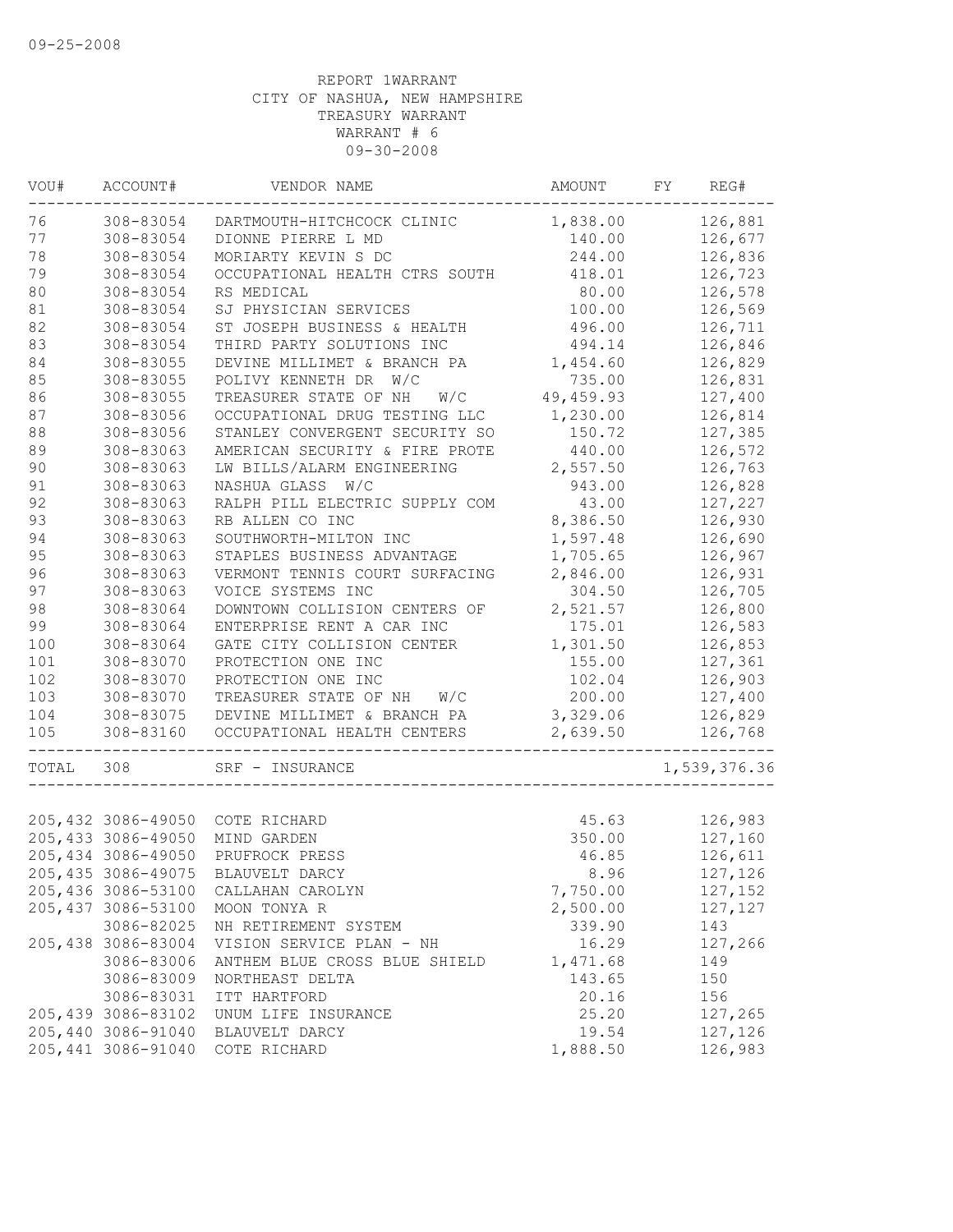|       |                     | VOU# ACCOUNT# VENDOR NAME AMOUNT FY REG         |           | REG#       |
|-------|---------------------|-------------------------------------------------|-----------|------------|
|       |                     |                                                 |           | 14,626.36  |
|       |                     |                                                 |           |            |
|       |                     | 205,442 3097-41015 STAPLES BUSINESS ADVANTAGE   | 365.63    | 126,891    |
|       | 205, 443 3097-49075 | CENTRAL PAPER                                   | 4,783.64  | 127,034    |
|       | 205, 444 3097-49075 | CLEAN SOURCE                                    | 393.75    | 127,166    |
|       | 205, 445 3097-49085 | ALL RIGHT PROVISIONS, INC.                      | 1,689.43  | 127,162    |
|       | 205,446 3097-49085  | COCA COLA                                       | 5,923.25  | 127,000    |
|       | 205, 447 3097-49085 | COSTA FRUIT & PRODUCE CO INC                    | 14,554.34 | 127,259    |
|       | 205, 447 3097-49085 | COSTA FRUIT & PRODUCE CO INC                    | $-36.01$  | 127,260    |
|       | 205, 447 3097-49085 | COSTA FRUIT & PRODUCE CO INC                    | 38,058.67 | 127,261    |
|       | 205,448 3097-49085  | FANTINI BAKING CO., INC.                        | 3,103.35  | 127,086    |
|       | 205,448 3097-49085  | FANTINI BAKING CO., INC.                        | 652.40    | 127,087    |
|       | 205,449 3097-49085  | GARELICK FARMS-LYNN                             | 23,614.99 | 126,812    |
|       | 205, 449 3097-49085 | GARELICK FARMS-LYNN                             | 4,430.38  | 126,813    |
|       | 205,450 3097-49085  | GILL'S PIZZA CO.                                | 5,560.00  | 127,064    |
|       | 205, 451 3097-49085 | M SAUNDERS INC                                  | 5,868.43  | 127,046    |
|       | 205, 451 3097-49085 | M SAUNDERS INC                                  | 1,672.47  | 127,047    |
|       | 205, 452 3097-49085 | MCKEE FOODS CORP                                | 1,528.09  | 126,727    |
|       | 205, 453 3097-49085 | NEW ENGLAND ICE CREAM                           | 346.34    | 127,079    |
|       | 205, 454 3097-49085 | SURPLUS DISTRIBUTION SECTION                    | 165.00    | 126,794    |
|       | 205, 455 3097-64335 | NORTHEAST FOOD SVC EQUIPMENT &                  | 958.02    | 126,617    |
|       | 205,456 3097-707    | ROLLINS KATIE                                   | 23.10     | 127,209    |
|       | 205,457 3097-707    | SALAS ANTONIO                                   | 30.00     | 127,208    |
|       | 205,458 3097-74092  | AFFILIATED HVAC SERVICES LLC                    | 1,134.11  | 127,017    |
|       | 205,459 3097-74092  | BASSETT SERVICES CORPORATION                    | 951.53    | 127,018    |
|       | 205,460 3097-74092  | CASCO                                           | 842.47    | 126,591    |
|       | 205, 461 3097-74092 | GRANITE STATE SEWER AND                         | 175.00    | 126,978    |
|       | 205, 462 3097-74092 | HOBART SERVICE                                  | 36.26     | 126,606    |
|       | 3097-82025          | NH RETIREMENT SYSTEM                            | 2,253.34  | 143        |
|       | 205,463 3097-83004  | VISION SERVICE PLAN - NH                        | 130.32    | 127,268    |
|       | 3097-83006          | ANTHEM BLUE CROSS BLUE SHIELD                   | 22,380.71 | 149        |
|       | 3097-83006          | HARVARD PILGRIM HEALTH CARE                     | 6,649.37  | 148        |
|       | 3097-83009          | NORTHEAST DELTA                                 | 1,586.91  | 150        |
|       | 3097-83031          | ITT HARTFORD                                    | 159.04    | 156        |
|       | 205,464 3097-83102  | UNUM LIFE INSURANCE                             | 149.49    | 127,267    |
|       | 205,465 3097-91005  | <b>BURGESS DOREEN</b>                           | 10.53     | 127,045    |
|       |                     | 205,466 3097-94005 SCHOOL NUTRITION ASSOCIATION | 102.00    | 127,429    |
| TOTAL |                     | 309 SRF - FOOD SERVICES                         |           | 150,246.35 |
|       |                     |                                                 |           |            |
|       | 205,467 3098-49075  | CENTRAL PAPER                                   | 2,140.82  | 127,034    |
|       | 205,468 3098-49075  | NORTHEAST FOOD SVC EQUIPMENT &                  | 1,409.68  | 126,617    |
|       | 205,469 3098-49085  | COSTA FRUIT & PRODUCE CO INC                    | 728.00    | 127,260    |
|       | 205,469 3098-49085  | COSTA FRUIT & PRODUCE CO INC                    | 843.50    | 127,261    |
|       | 205,470 3098-49085  | M SAUNDERS INC                                  | 8,821.45  | 127,047    |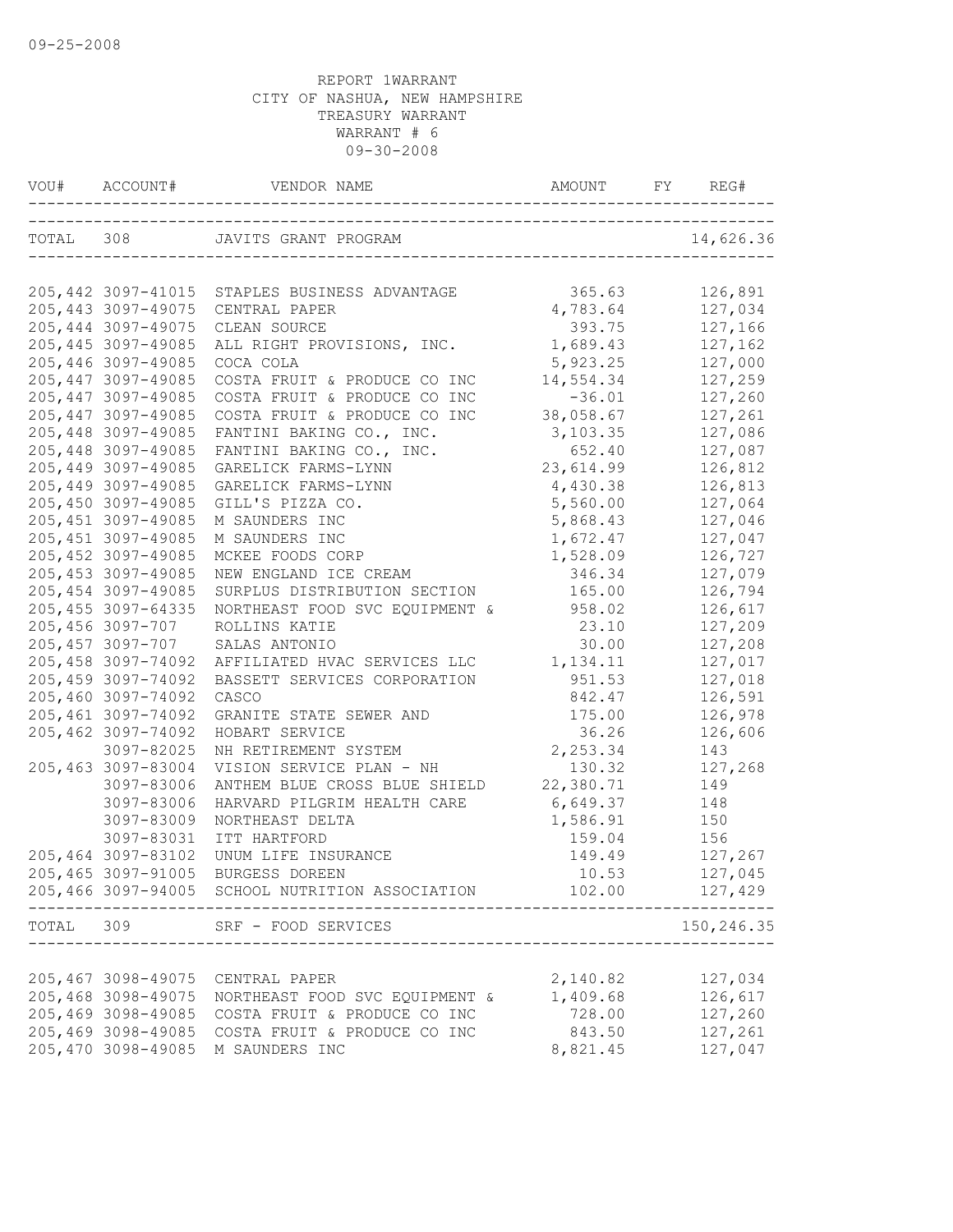|            | VOU# ACCOUNT#          | VENDOR NAME                                                                    | AMOUNT             | FY REG#            |
|------------|------------------------|--------------------------------------------------------------------------------|--------------------|--------------------|
|            |                        | TOTAL 309 FRESH FRUIT & VEGETABLE GRANT                                        |                    | 13,943.45          |
| 115        | 312-43005              | PRINTGRAPHICS OF MAINE                                                         | 800.50             | 161                |
| 116        | 312-59100              | ABSOLUTE DATA DESTRUCTION                                                      | 987.99             | 127,169            |
| 117        | $312 - 705$            | D & R TOWING INC                                                               | 75.00              | 127,224            |
| 118        | $312 - 705$            | DECELLES AUTO CLINIC INC                                                       | 407.50             | 126,877            |
| 119        | $312 - 705$            | ENTERPRISE RENT A CAR                                                          | 35.00              | 127,366            |
| 120        | $312 - 705$            | MARTELLO BROOK                                                                 | 100.00             | 126,938            |
| 121        | $312 - 705$            | TILDEN AUTOMOTIVE & TRUCK CTRS                                                 | 75.00              | 126,802            |
| 122        | 312-74035              | PITNEY BOWES INC                                                               | 255.00             | 127,405            |
| 123        | 312-74092              | B & S LOCKSMITH INC                                                            | 181.89             | 126,795            |
| 124<br>125 | 312-78007              | ADAMSON INDUSTRIES CORP                                                        | 149.95<br>20.00    | 126,783<br>126,587 |
| 126        | 312-78007<br>312-78007 | CARPARTS OF NASHUA<br>CHELMSFORD AUTO ELECTRIC INC                             | 129.00             | 126,586            |
| 127        | 312-78007              | MAC MULKIN CHEVROLET INC                                                       | 548.92             | 127,226            |
| 128        | 312-78007              | QUIRK GM PARTS DEPOT                                                           | 33.29              | 126,810            |
| TOTAL 312  |                        | SRF - FINANCIAL SERVICES                                                       |                    | 3,799.04           |
|            |                        | 205, 471 3122-49050 PAPANICOLAU MICHELLE                                       | 226.33 127,120     |                    |
|            |                        | 205, 471 3122-91040 PAPANICOLAU MICHELLE                                       | 57.54              | 127,120            |
| TOTAL 312  |                        | ADULT ED/CONTINUING ED                                                         |                    | 283.87             |
| 129        | 331-31050              | VERIZON WIRELESS                                                               |                    | 135.24 127,372     |
| 130        | 331-63015              | MILLENNIUM OFFICE, INC                                                         | 9,531.00 126,715   |                    |
| 131        | 331-82030              | NH RETIREMENT SYSTEM                                                           | 4,096.58           | 143                |
| 132        | 331-94005              | SWEENEY STEPHEN                                                                | 3,318.00           | 127,269            |
| TOTAL 331  |                        | SRF - POLICE DEPARTMENT                                                        |                    | 17,080.82          |
|            |                        | 205, 472 3328-49075 BARNES & NOBLE INC<br>205, 473 3328-49075 SCHOOL SPECIALTY | 1,049.40<br>325.00 | 126,563<br>126,997 |
|            |                        | TOTAL 332 TITLE I SCHL IMPRV LEDGE ST                                          |                    | 1,374.40           |
|            |                        | 205, 474 3348-49075 PEARSON EDUCATION                                          | 2, 215.70 127, 054 |                    |
|            |                        | TOTAL 334 TITLE I SCHL IMPRV AMHERST ST                                        |                    | 2,215.70           |
|            |                        |                                                                                |                    |                    |
|            |                        | 205,475 3358-49050 READ NATURALLY INC                                          |                    | 987.80 127,072     |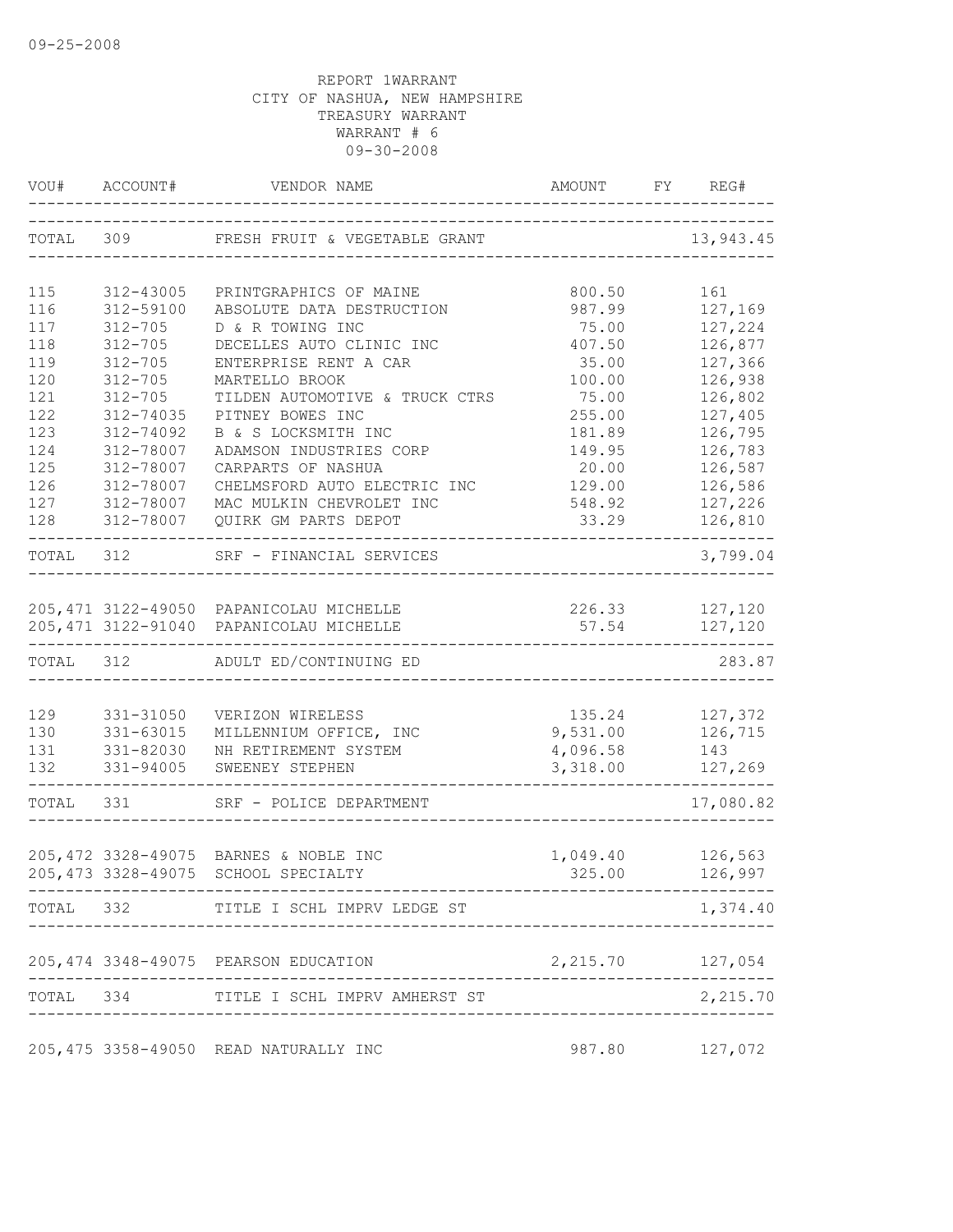|            | VOU# ACCOUNT#          | VENDOR NAME                                        | AMOUNT                 | FY REG#                     |
|------------|------------------------|----------------------------------------------------|------------------------|-----------------------------|
|            | 205,476 3358-49050     | SCHOOL SPECIALTY                                   | 513.60                 | 126,997                     |
|            | 205, 477 3358-49050    | WILSON LANGUAGE TRAINING CORP 2,948.40             |                        | 127,062                     |
|            | 3358-82025             | NH RETIREMENT SYSTEM                               | 536.14                 | 143                         |
|            | 3358-83006             | ANTHEM BLUE CROSS BLUE SHIELD                      | 523.25                 | 149                         |
|            | 3358-83009             | NORTHEAST DELTA                                    | 45.67 150              |                             |
|            | 3358-83031             | ITT HARTFORD                                       | 42.84                  | 156                         |
| TOTAL 335  |                        | TITLE IB READ 1ST MT PLEASANT                      |                        | 5,597.70                    |
|            |                        | 205,478 3359-49075 MCINTYRE MAURA                  |                        |                             |
|            | 205, 479 3359-49075    | PIKE STEPHANIE                                     | 150.92                 | 126,682<br>127,171          |
|            | 205,480 3359-83004     | VISION SERVICE PLAN - NH                           | 63.25                  | 127,271                     |
|            | 205,481 3359-83102     | UNUM LIFE INSURANCE                                | 16.29<br>18.06         | 127,270                     |
|            | 205,482 3359-91040     | MOREHOUSE LINDA                                    | 44.95                  | 126,989                     |
|            | 205,483 3359-91040     | PIKE STEPHANIE                                     | 44.95                  | 127,171                     |
|            |                        | 205,484 3359-91040 TINTLE MARY-FRANCES             | 44.95                  | 127,203                     |
| TOTAL 335  |                        | TITLE IB READ 1ST MT PLEASANT                      |                        | 383.37                      |
|            |                        |                                                    |                        |                             |
|            |                        | 205,485 3368-49075 MASTER TEACHER INC              |                        | 228.30 126,725              |
|            |                        | 205,486 3368-49075 SCHOLASTIC INCORPORATED         | 1,065.54 127,245       |                             |
|            |                        | TOTAL 336 TITLE I SCHL IMPR DR CRISP               |                        | -------<br>1,293.84         |
|            |                        |                                                    |                        |                             |
|            |                        | 205,487 3389-53103 YOUTH COUNCIL (THE)             | 8,603.30 127,038       |                             |
|            |                        | TOTAL 338 TITLE IV SDF YOUTH COUNCIL               |                        | 8,603.30                    |
|            |                        |                                                    |                        |                             |
| 137        | 341-01962              | HARBOR HOMES INC                                   | 3,124.89               | 126,764                     |
| 138<br>139 | 341-01963<br>341-01968 | SOUTHERN NH HIV/AIDS TASK FORC<br>HARBOR HOMES INC | 11,049.00<br>24,912.00 | 126,796<br>126,764          |
| 139        | 341-01969              | HARBOR HOMES INC                                   | 1,962.58               | 126,764                     |
| 140        | 341-01969              | SOUTHERN NH HIV/AIDS TASK FORC                     | 773.00                 | 126,796                     |
| 141        | 341-41015              | STAPLES BUSINESS ADVANTAGE                         | 262.37                 | 126,967                     |
| 142        | 341-47010              | GLAXOSMITHKLINE PHARMACEUTICAL                     | 6,000.00               | 126,620                     |
|            | 143 341-47010          | NH MEDICAL/DENTAL SUPPLY LLC/D                     | 357.30                 | 126,742                     |
| 144        | 341-53018              | GRANOK ALEXANDER MD FACP                           | 600.00                 | 126,643                     |
| 145        | 341-54035              | TELEGRAPH PUBLISHING COMPANY                       | 300.00                 | 127,237                     |
| 146        |                        | 341-91025 CROOKER PATRICIA                         | 269.52                 | 126,937                     |
| 147        | 341-91025              | VIGROUX KERRAN                                     | 294.80                 | 126,909                     |
|            |                        | TOTAL 341 SRF - COMMUNITY SERVICES                 |                        | --------------<br>49,905.46 |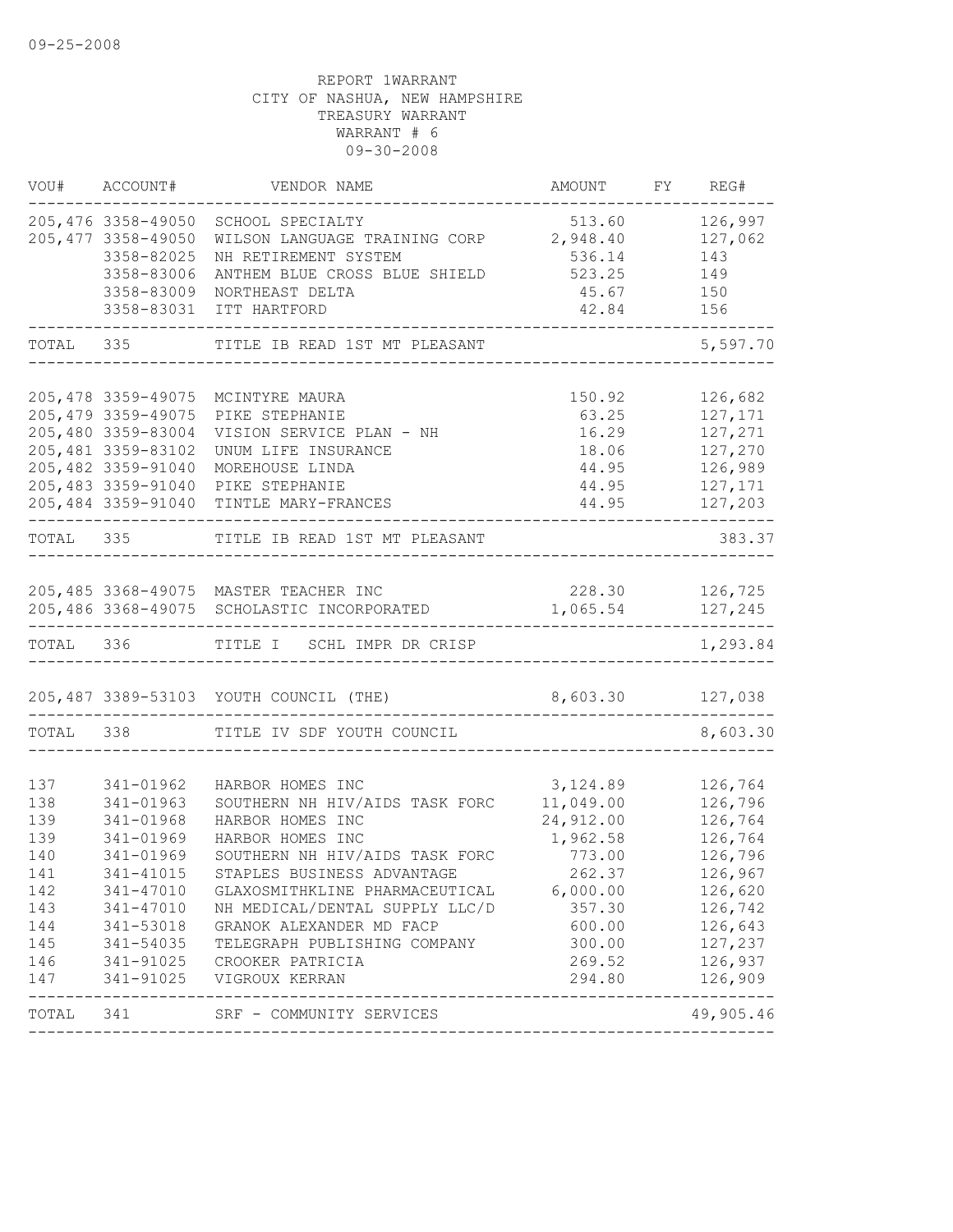|              | VOU# ACCOUNT#       | VENDOR NAME                                      | AMOUNT FY REG# |                     |
|--------------|---------------------|--------------------------------------------------|----------------|---------------------|
|              |                     | 148 342-01940 JACK'S PIZZA                       | 28.00          | 126,882             |
| 149          |                     | 342-47010 STERICYCLE INC                         | 36.75          | 126,568             |
| TOTAL 342    |                     | SRF - PUBLIC HEALTH                              |                | 64.75               |
|              |                     |                                                  |                |                     |
|              | 205,488 3438-53109  | BERLIN SCHOOL FAMILY RESOURCE                    | 100.00         | 127,140             |
|              | 205,489 3438-53109  | CONWAY SCHOOL DISTRICT                           | 300.00         | 127,139             |
|              | 205,490 3438-53109  | FARMINGTON SCHOOL DISTRICT                       | 100.00         | 127,196             |
|              | 205, 491 3438-53109 | FRANKLIN SCHOOL DISTRICT                         | 100.00         | 127,137             |
|              | 205,492 3438-53109  | GOVENOR WENTWORTH REGINAL SCHO                   | 100.00         | 127,133             |
|              | 205, 493 3438-53109 | HILLSBORO-DEERING SCHOOL DISTR                   | 100.00         | 127,197             |
|              | 205,494 3438-53109  | HINSDALE SCHOOL DISTRICT                         | 100.00         | 127,198             |
|              | 205,495 3438-53109  | LACONIA SCHOOL DISTRICT                          | 100.00         | 127,135             |
|              | 205,496 3438-53109  | MANCHESTER SCHOOL DISTRICT                       | 300.00         | 127,136             |
|              | 205,497 3438-53109  | MONADNOCK REGIONAL SCHOOL DIST                   | 100.00         | 126,996             |
|              | 205,498 3438-53109  | NASHUA SCHOOL DISTRICT                           | 100.00         | 127,272             |
|              | 205,499 3438-53109  | NEWFOUND SCHOOL DISTRICT                         | 100.00         | 127,134             |
|              | 205,500 3438-53109  | NEWPORT SCHOOL DISTRICT                          | 100.00         | 127,199             |
|              | 205,501 3438-53109  | PLYMOUTH SCHOOL DISTRICT                         | 100.00         | 127,167             |
|              | 205,502 3438-53109  | SEABROOK SCHOOL DISTRICT                         | 100.00         | 127,132             |
|              | 205,503 3438-53109  | SEYMOUR OSMAN COMMUNITY CENTER                   | 100.00         | 127,138             |
|              | 205,504 3438-53109  | SOMERSWORTH SCHOOL DISTRICT                      | 100.00         | 127,081             |
|              | 205,505 3438-53109  | WINCHESTER SCHOOL DISTRICT                       | 100.00         | 127,131             |
| TOTAL 343    |                     | TITLE IV 21ST CENT QUAL.STAFF                    |                | 2,200.00            |
|              |                     |                                                  |                |                     |
|              | 205,506 3440-49075  | AC MOORE INC                                     | 329.00         | 127,033             |
|              | 205,507 3440-49075  | ALMEIDA SUSAN                                    | 21.98          | 127,028             |
|              | 205,508 3440-49075  | FRANKLIN PARK ZOO (THE)                          | 700.00         | 127,273             |
|              | 205,509 3440-49075  | GARELICK FARMS-LYNN                              | 99.22          | 126,813             |
|              | 205,510 3440-49075  | HAMM LINDA                                       | 141.60         | 127,027             |
|              | 205, 511 3440-49075 | MARKET BASKET                                    | 57.56          | 126,759             |
|              | 205, 512 3440-49075 | SAKELARIS JENNIFER                               | 141.60         | 127,053             |
|              | 205, 513 3440-49075 | STAPLES BUSINESS ADVANTAGE                       | 109.27         | 126,844             |
|              | 205, 514 3440-49075 | WALMART COMMUNITY                                | 108.54         | 126,970             |
| ------------ |                     | --------------<br>TOTAL 344 AFTER SCHOOL PROGRAM |                | - - - -<br>1,708.77 |
|              |                     |                                                  |                |                     |
|              | 3449-82025          | NH RETIREMENT SYSTEM                             | 2,059.78       | 143                 |
|              | 3449-83006          | ANTHEM BLUE CROSS BLUE SHIELD                    | 1,396.80       | 149                 |
|              |                     | 3449-83009 NORTHEAST DELTA                       | 45.67          | 150                 |
|              |                     | 3449-83031 ITT HARTFORD                          | 2.80           | 156                 |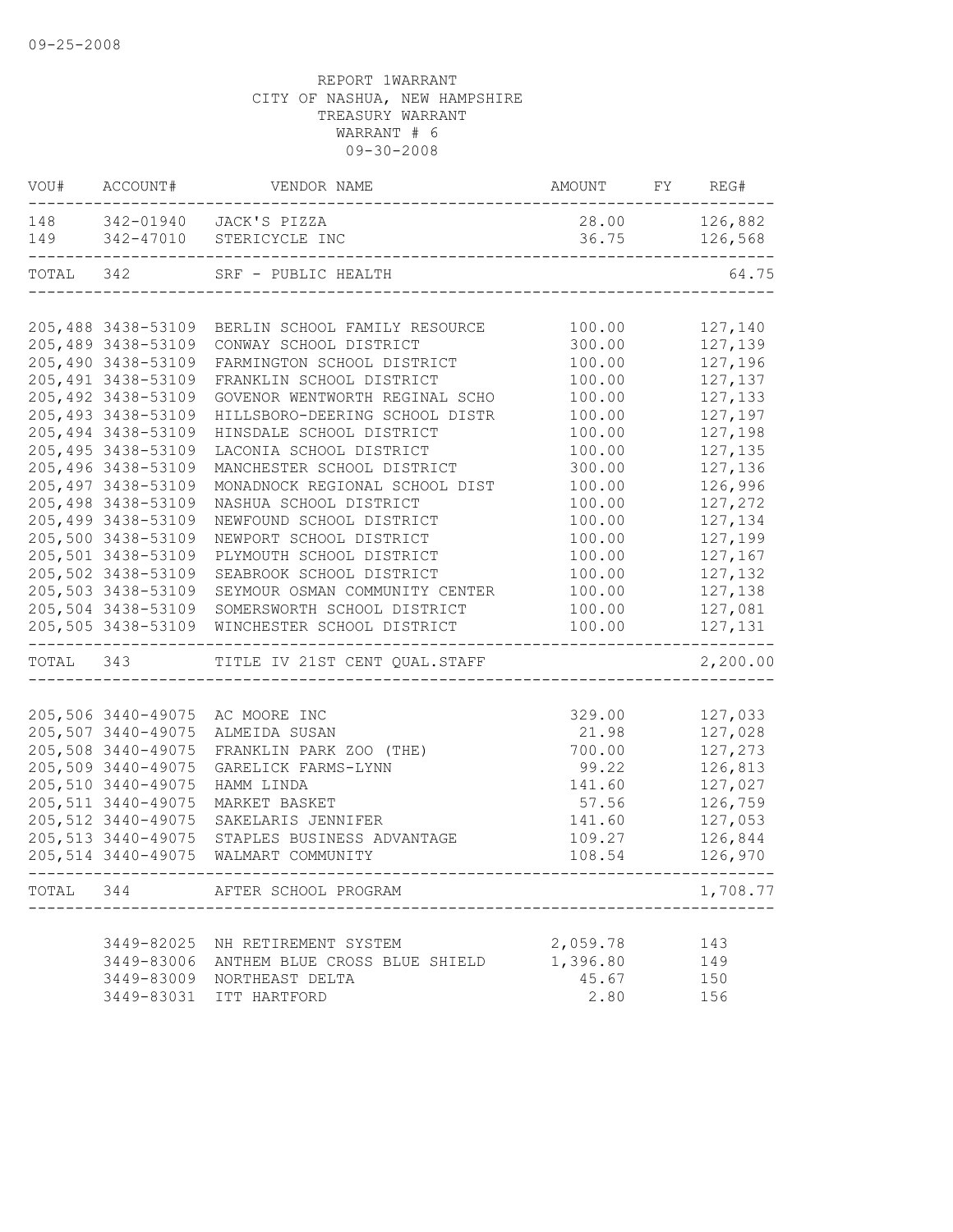|                          | VOU# ACCOUNT#                                                                            | VENDOR NAME                                                                                                                                                                           | AMOUNT                                                                    | FY | REG#                                                           |
|--------------------------|------------------------------------------------------------------------------------------|---------------------------------------------------------------------------------------------------------------------------------------------------------------------------------------|---------------------------------------------------------------------------|----|----------------------------------------------------------------|
|                          |                                                                                          | TOTAL 344 TITLE IV SDF 21ST CENTURY                                                                                                                                                   |                                                                           |    | 3,505.05                                                       |
|                          | 205, 516 3468-49075<br>205, 517 3468-53102<br>205,518 3468-53102<br>205,519 3468-91040   | 205,515 3468-49075 ROSS ISABELLA<br>STAPLES BUSINESS ADVANTAGE<br>MEASURED PROGRESS INC<br>RETTIG MICHAEL D<br>LEARNING INNOVATIONS AT WESTED<br>205,520 3468-91040 REYNOLDS MARGARET | 40.97<br>684.48<br>16,815.50<br>5,906.09<br>2,500.00<br>38.59             |    | 127,213<br>126,844<br>127,083<br>127,057<br>127,092<br>126,992 |
| TOTAL 346                |                                                                                          | SMALLER LEARNING COMMUNITY                                                                                                                                                            |                                                                           |    | 25,985.63                                                      |
|                          | 205,521 3508-49035<br>3508-82025<br>3508-83006<br>3508-83006<br>3508-83009<br>3508-83031 | SCHNEIDER DIANNE<br>NH RETIREMENT SYSTEM<br>ANTHEM BLUE CROSS BLUE SHIELD<br>HARVARD PILGRIM HEALTH CARE<br>NORTHEAST DELTA<br>ITT HARTFORD<br>205,522 3508-91040 EATON CHRISTINA     | 18.94<br>1,786.03<br>3,706.57<br>1,445.99<br>1,003.13<br>114.80<br>215.00 |    | 127,019<br>143<br>149<br>148<br>150<br>156<br>127,055          |
| TOTAL                    | 350                                                                                      | ---------------<br>TITLE 11A TEACHER QUALITY                                                                                                                                          |                                                                           |    | 8,290.46                                                       |
| 159<br>160<br>161<br>162 | $352 - 705$<br>$352 - 705$<br>$352 - 705$                                                | MOREAU JOE<br>PHANEUF JEANNE<br>352-705 POULIN CATHERINE<br>WALSH SHEILA                                                                                                              | 180.00<br>240.00<br>120.00<br>120.00                                      |    | 126,804<br>126,862<br>127,009<br>126,951                       |
| TOTAL 352                |                                                                                          | SRF - PARKS AND RECREATION                                                                                                                                                            |                                                                           |    | 660.00                                                         |
|                          | 205,523 3548-91040<br>205,524 3548-91040<br>205, 525 3548-91040<br>205,526 3548-91040    | ACKERMAN TANYA<br>BEAUCHAMP JOANNE<br>MAFFATTONE ELIZABETH<br>PIMLEY MARIE C                                                                                                          | 28.28<br>28.28<br>28.28<br>28.28                                          |    | 127,032<br>127,180<br>127,068<br>126,986                       |
| TOTAL 354                |                                                                                          | TITLE II A WRITING CTE                                                                                                                                                                |                                                                           |    | --------<br>113.12                                             |
|                          |                                                                                          | 3558-83009 NORTHEAST DELTA<br>3558-83031 ITT HARTFORD                                                                                                                                 | 131.90<br>17.64 156                                                       |    | 150                                                            |
|                          |                                                                                          | TOTAL 355 TITLE IB READING 1ST FES                                                                                                                                                    |                                                                           |    | 149.54                                                         |
|                          |                                                                                          | 205,527 3559-83004 VISION SERVICE PLAN - NH                                                                                                                                           | 32.58 127,274                                                             |    |                                                                |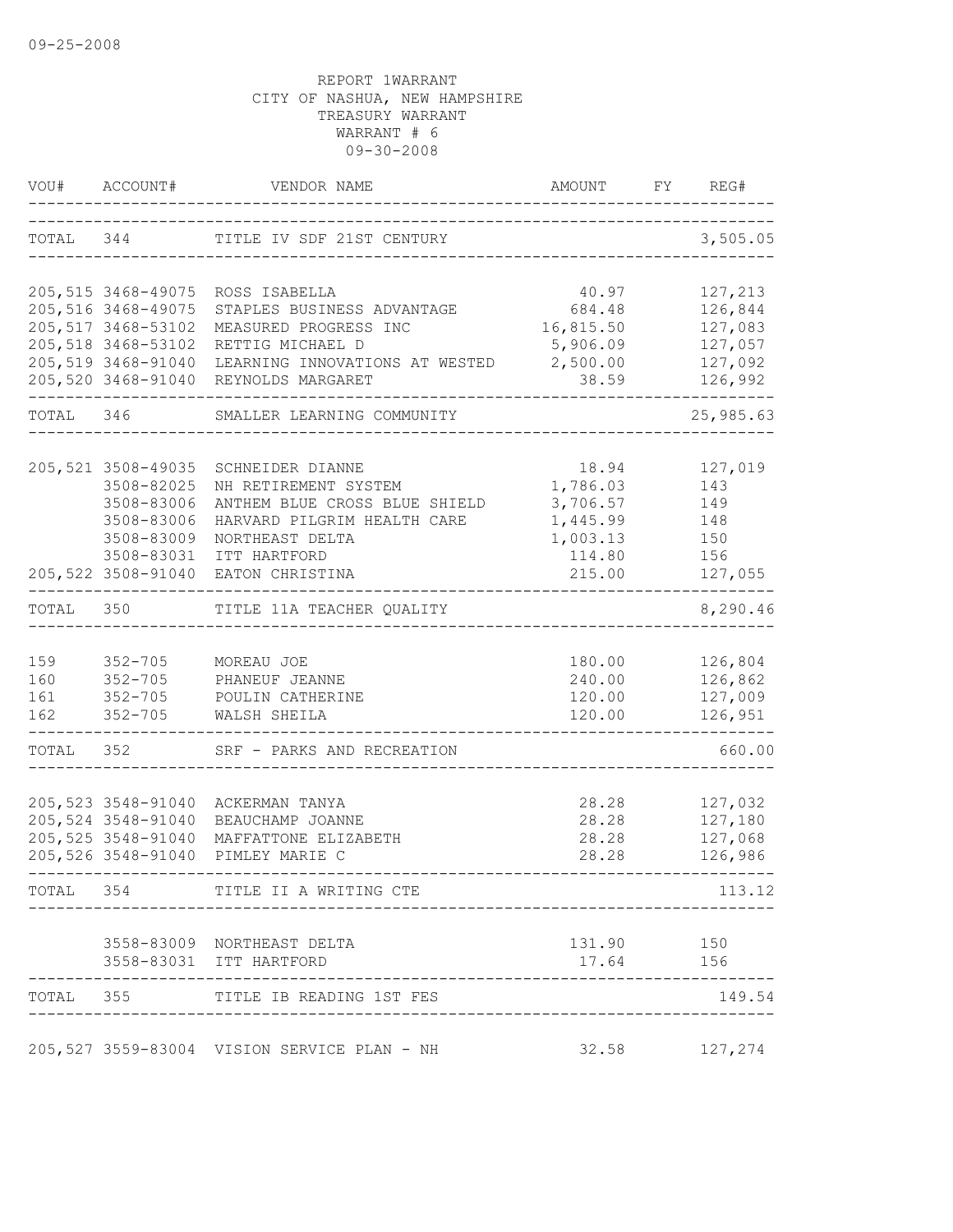| VOU#                     | ACCOUNT#                                             | VENDOR NAME                                                                                               | AMOUNT                                   | FY REG#                                  |
|--------------------------|------------------------------------------------------|-----------------------------------------------------------------------------------------------------------|------------------------------------------|------------------------------------------|
|                          |                                                      | 205,528 3559-91040 MAFFATTONE ELIZABETH                                                                   |                                          | 37.35 127,068                            |
| TOTAL                    | 355                                                  | TITLE IB READING 1ST FES                                                                                  |                                          | 69.93                                    |
|                          | 205,529 3580-91040 NSTA<br>205,530 3580-95010 NHPTV  |                                                                                                           | 3,000.00<br>25,000.00                    | 127,349<br>127,424                       |
| TOTAL 358                |                                                      | OPEN NH MATH/SCIENCE                                                                                      |                                          | 28,000.00                                |
|                          | 205,531 3581-91040 NSTA                              |                                                                                                           | 21,000.00 127,349                        |                                          |
| TOTAL                    | 358                                                  | EMSS CONTENT MENTORING/MATH                                                                               |                                          | 21,000.00                                |
|                          | 3608-82025<br>3608-83006<br>3608-83009<br>3608-83031 | NH RETIREMENT SYSTEM<br>ANTHEM BLUE CROSS BLUE SHIELD<br>NORTHEAST DELTA<br>ITT HARTFORD                  | 306.87<br>1,046.50<br>82.77<br>17.08     | 143<br>149<br>150<br>156                 |
| TOTAL                    | 360                                                  | DROP OUT PREVENTION/ALT ED                                                                                |                                          | 1,453.22                                 |
| 169                      |                                                      | 373-53025 LOAN PACKAGING LLC                                                                              |                                          | 560.00 126,801                           |
| TOTAL 373                |                                                      | SRF - ECONOMIC DEVELOPMENT                                                                                |                                          | 560.00                                   |
| 170<br>171<br>172        | 374-01924<br>374-07090<br>374-07145                  | BELLETETES INC<br>NASHUA SOUP KITCHEN & SHELTER<br>NEIGHBORHOOD HOUSING SERVICES                          | 16.06<br>6,014.36<br>3,636.36            | 126,739<br>126,565<br>126,772            |
| 172<br>173<br>174<br>175 | 374-07188<br>374-07235<br>374-07258<br>374-07265     | NEIGHBORHOOD HOUSING SERVICES<br>SLATTERY SCOTT<br>CORP FOR NATIONAL & COMMUNITY<br>AHEPA 35, INC         | 2,298.91<br>152.82<br>59.76<br>50,000.00 | 126,772<br>126,781<br>126,791<br>127,275 |
| 176<br>177<br>178<br>179 | 374-07340<br>374-07340<br>374-07368<br>374-07368     | STAPLES BUSINESS ADVANTAGE<br>TELEGRAPH PUBLISHING COMPANY<br>AGGREGATE INDUSTRIES<br>F W WEBB COMPANY    | 286.05<br>220.20<br>207.00<br>463.25     | 126,967<br>127,237<br>126,716<br>126,654 |
| 180<br>181<br>182        | 374-07368<br>374-07368<br>374-07435                  | LESCO-PROX<br>MARSHALL SIGNS INC<br>CORP FOR NATIONAL & COMMUNITY                                         | 143.66<br>435.00<br>115.48               | 126,707<br>127,252<br>126,791            |
| 183<br>184<br>185<br>186 | 374-07435<br>374-07436<br>374-07506<br>374-07600     | PSNH<br>CORP FOR NATIONAL & COMMUNITY<br>GRABER MARKETING/CHRISTINE GRA<br>INSTITUTE FOR ENVIRONMENTAL ED | 12.51<br>721.16<br>1,000.00<br>280.00    | 127,392<br>126,791<br>126,809<br>126,904 |
| 187                      | 374-07620                                            | CAMERALAND                                                                                                | 7.61                                     | 126,905                                  |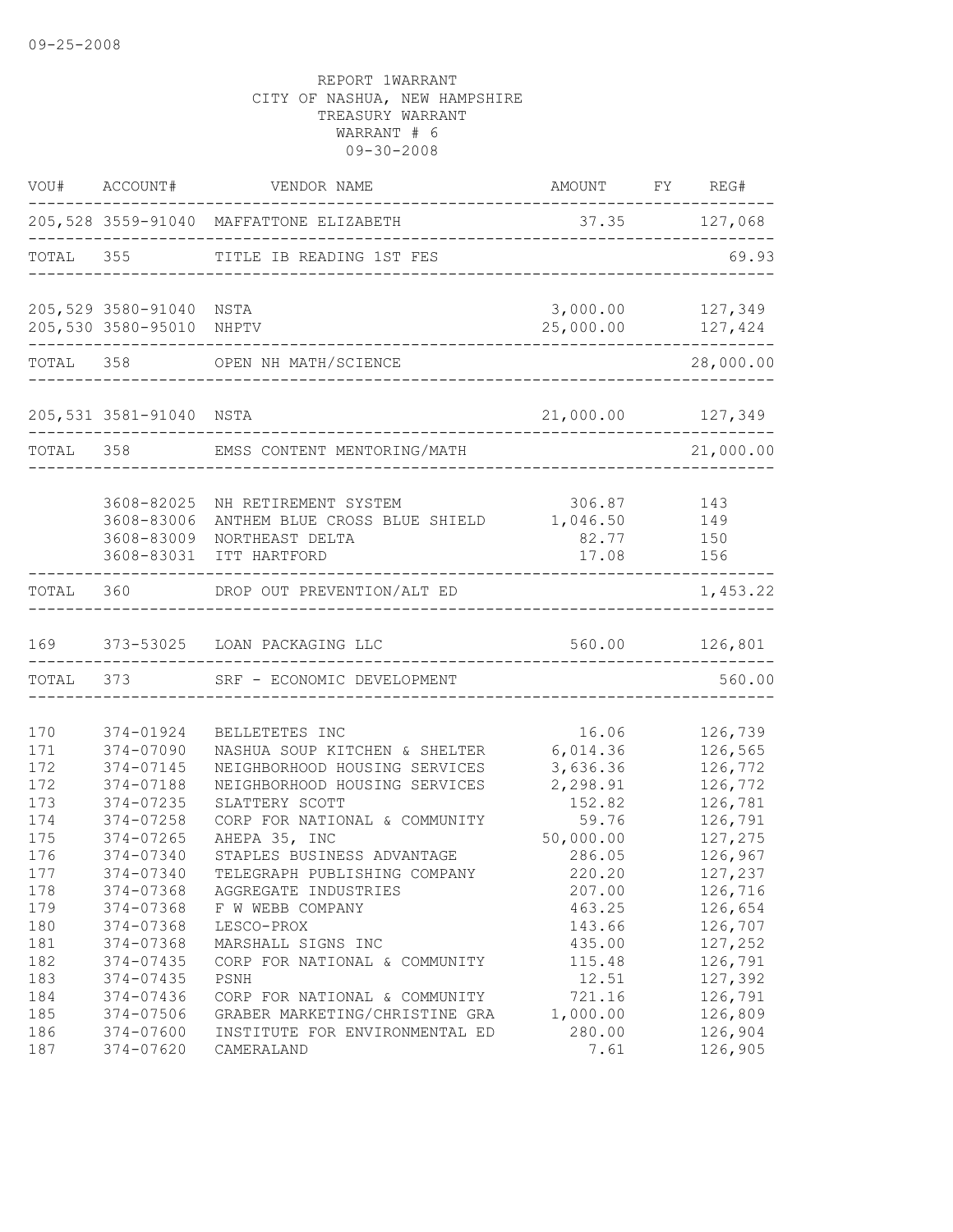| 374-09031 OCCUPATIONAL DRUG TESTING LLC<br>135.00<br>374-09031<br>65.00<br>126,711<br>ST JOSEPH BUSINESS & HEALTH<br>190<br>222.65<br>374-09031<br>TRANSIT MANAGEMENT OF NASHUA<br>159<br>191<br>374-09031<br>TRANSIT MANAGEMENT OF NASHUA<br>163.03<br>168<br>192<br>374-09031<br>2,100.00<br>126,685<br>WAVEGUIDE INC<br>193<br>374-09054<br>LISAY STEVEN E<br>317.25<br>126,732<br>194<br>374-09061<br>ARAMARK UNIFORM SERVICES<br>138.33<br>126,687<br>195<br>374-09061<br>HARRY W WELLS & SON INC<br>368.00<br>127,243<br>196<br>374-09061<br>J P PEST SERVICES<br>1,384.92<br>126,786<br>197<br>374-09061<br>OVERHEAD DOOR CO OF MANCHESTER<br>355.00<br>126,849<br>198<br>374-09071<br>SHATTUCK MALONE OIL CO<br>9,442.63<br>127,331<br>199<br>374-09081<br>MICHELIN NORTH AMERICA INC<br>72.54<br>126,609<br>276.00<br>374-09081<br>STRATEGIC TIRE SOLUTIONS LLC<br>126,939<br>374-09091<br>126,669<br>BALDWIN FILTERS<br>77.78<br>60.48<br>374-09091<br>BEST FORD/BEST CYCLE<br>126,588<br>374-09091<br>CHROMATE INDUSTRIAL CORP<br>135.11<br>126,695<br>374-09091<br>CUMMINS NORTHEAST INC<br>402.04<br>126,886<br>32.15<br>374-09091<br>FLEETWAY HEAVY DUTY PARTS INC<br>126,645<br>374-09091<br>2,781.78<br>126,830<br>GILLIG LLC<br>750.00<br>374-09091<br>GRANITE STATE GLASS<br>126,956<br>254.67<br>374-09091<br>HOME DEPOT CREDIT SERVICES<br>127,345<br>374-09091<br>INTERSTATE BATTERIES OF SO NH<br>281.44<br>127,122<br>374-09091<br>930.81<br>NAPA AUTO PARTS<br>126,867<br>NORTHERN BUS SALES INC<br>85.50<br>374-09091<br>126,720<br>374-09091<br>OVERHEAD DOOR CO OF MANCHESTER<br>95.00<br>126,849<br>374-09091<br>ROBBINS AUTO PARTS INC<br>111.43<br>126,771<br>374-09091<br>RYDER FLEET PRODUCTS.COM INC<br>250.23<br>126,870<br>374-09091<br>SANEL AUTO PARTS CO<br>109.24<br>126,744<br>374-09091<br>956.00<br>126,685<br>WAVEGUIDE INC<br>374-09104<br>269.92<br>127,392<br>PSNH<br>374-09112<br>8.24<br>PSNH<br>127,392<br>374-09115<br>85.78<br>NATIONAL GRID<br>127,380<br>86.51<br>374-09124<br>PENNICHUCK WATER<br>127,350<br>374-09133<br>154.49<br>127,383<br>FAIRPOINT COMMUNICATIONS INC<br>2,916.65<br>374-09181<br>MEMIC INDEMNITY CO<br>127,338<br>17,052.73<br>374-09201<br>TRANSIT MANAGEMENT OF NASHUA<br>159<br>374-09201<br>TRANSIT MANAGEMENT OF NASHUA<br>16,579.96<br>168<br>374-09209<br>159<br>TRANSIT MANAGEMENT OF NASHUA<br>802.20<br>374-09209<br>TRANSIT MANAGEMENT OF NASHUA<br>802.18<br>168<br>374-09211<br>AFSCME COUNCIL 93<br>781.50<br>127,368<br>374-09211<br>1,317.08<br>127,417<br>AMERITAS LIFE INSURANCE CORP<br>374-09211<br>1,830.91<br>127,381<br>EDWARD JONES<br>374-09211<br>17,235.03<br>127,369<br>HARVARD PILGRIM HEALTH CARE<br>1,089.89<br>127,359<br>374-09211<br>PRUDENTIAL INSURANCE<br>146.33<br>127,370<br>374-09211<br>VISION SERVICE PLAN<br>374-09213<br>300.00<br>127,414<br>SOUTHERN NH MEDICAL CENTER<br>374-09221<br>49,950.00<br>126,893<br>FIRST TRANSIT INC<br>126,687<br>374-09261<br>ARAMARK UNIFORM SERVICES<br>190.79 | WOU# | ACCOUNT# | VENDOR NAME | AMOUNT | FY | REG#    |
|---------------------------------------------------------------------------------------------------------------------------------------------------------------------------------------------------------------------------------------------------------------------------------------------------------------------------------------------------------------------------------------------------------------------------------------------------------------------------------------------------------------------------------------------------------------------------------------------------------------------------------------------------------------------------------------------------------------------------------------------------------------------------------------------------------------------------------------------------------------------------------------------------------------------------------------------------------------------------------------------------------------------------------------------------------------------------------------------------------------------------------------------------------------------------------------------------------------------------------------------------------------------------------------------------------------------------------------------------------------------------------------------------------------------------------------------------------------------------------------------------------------------------------------------------------------------------------------------------------------------------------------------------------------------------------------------------------------------------------------------------------------------------------------------------------------------------------------------------------------------------------------------------------------------------------------------------------------------------------------------------------------------------------------------------------------------------------------------------------------------------------------------------------------------------------------------------------------------------------------------------------------------------------------------------------------------------------------------------------------------------------------------------------------------------------------------------------------------------------------------------------------------------------------------------------------------------------------------------------------------------------------------------------------------------------------------------------------------------------------------------------------------------------------------------------------------------------------------------------------------------------------------------------------------------------------------------------------------------------------------------------------------------|------|----------|-------------|--------|----|---------|
|                                                                                                                                                                                                                                                                                                                                                                                                                                                                                                                                                                                                                                                                                                                                                                                                                                                                                                                                                                                                                                                                                                                                                                                                                                                                                                                                                                                                                                                                                                                                                                                                                                                                                                                                                                                                                                                                                                                                                                                                                                                                                                                                                                                                                                                                                                                                                                                                                                                                                                                                                                                                                                                                                                                                                                                                                                                                                                                                                                                                                           | 188  |          |             |        |    | 126,814 |
|                                                                                                                                                                                                                                                                                                                                                                                                                                                                                                                                                                                                                                                                                                                                                                                                                                                                                                                                                                                                                                                                                                                                                                                                                                                                                                                                                                                                                                                                                                                                                                                                                                                                                                                                                                                                                                                                                                                                                                                                                                                                                                                                                                                                                                                                                                                                                                                                                                                                                                                                                                                                                                                                                                                                                                                                                                                                                                                                                                                                                           | 189  |          |             |        |    |         |
|                                                                                                                                                                                                                                                                                                                                                                                                                                                                                                                                                                                                                                                                                                                                                                                                                                                                                                                                                                                                                                                                                                                                                                                                                                                                                                                                                                                                                                                                                                                                                                                                                                                                                                                                                                                                                                                                                                                                                                                                                                                                                                                                                                                                                                                                                                                                                                                                                                                                                                                                                                                                                                                                                                                                                                                                                                                                                                                                                                                                                           |      |          |             |        |    |         |
|                                                                                                                                                                                                                                                                                                                                                                                                                                                                                                                                                                                                                                                                                                                                                                                                                                                                                                                                                                                                                                                                                                                                                                                                                                                                                                                                                                                                                                                                                                                                                                                                                                                                                                                                                                                                                                                                                                                                                                                                                                                                                                                                                                                                                                                                                                                                                                                                                                                                                                                                                                                                                                                                                                                                                                                                                                                                                                                                                                                                                           |      |          |             |        |    |         |
|                                                                                                                                                                                                                                                                                                                                                                                                                                                                                                                                                                                                                                                                                                                                                                                                                                                                                                                                                                                                                                                                                                                                                                                                                                                                                                                                                                                                                                                                                                                                                                                                                                                                                                                                                                                                                                                                                                                                                                                                                                                                                                                                                                                                                                                                                                                                                                                                                                                                                                                                                                                                                                                                                                                                                                                                                                                                                                                                                                                                                           |      |          |             |        |    |         |
|                                                                                                                                                                                                                                                                                                                                                                                                                                                                                                                                                                                                                                                                                                                                                                                                                                                                                                                                                                                                                                                                                                                                                                                                                                                                                                                                                                                                                                                                                                                                                                                                                                                                                                                                                                                                                                                                                                                                                                                                                                                                                                                                                                                                                                                                                                                                                                                                                                                                                                                                                                                                                                                                                                                                                                                                                                                                                                                                                                                                                           |      |          |             |        |    |         |
|                                                                                                                                                                                                                                                                                                                                                                                                                                                                                                                                                                                                                                                                                                                                                                                                                                                                                                                                                                                                                                                                                                                                                                                                                                                                                                                                                                                                                                                                                                                                                                                                                                                                                                                                                                                                                                                                                                                                                                                                                                                                                                                                                                                                                                                                                                                                                                                                                                                                                                                                                                                                                                                                                                                                                                                                                                                                                                                                                                                                                           |      |          |             |        |    |         |
|                                                                                                                                                                                                                                                                                                                                                                                                                                                                                                                                                                                                                                                                                                                                                                                                                                                                                                                                                                                                                                                                                                                                                                                                                                                                                                                                                                                                                                                                                                                                                                                                                                                                                                                                                                                                                                                                                                                                                                                                                                                                                                                                                                                                                                                                                                                                                                                                                                                                                                                                                                                                                                                                                                                                                                                                                                                                                                                                                                                                                           |      |          |             |        |    |         |
|                                                                                                                                                                                                                                                                                                                                                                                                                                                                                                                                                                                                                                                                                                                                                                                                                                                                                                                                                                                                                                                                                                                                                                                                                                                                                                                                                                                                                                                                                                                                                                                                                                                                                                                                                                                                                                                                                                                                                                                                                                                                                                                                                                                                                                                                                                                                                                                                                                                                                                                                                                                                                                                                                                                                                                                                                                                                                                                                                                                                                           |      |          |             |        |    |         |
|                                                                                                                                                                                                                                                                                                                                                                                                                                                                                                                                                                                                                                                                                                                                                                                                                                                                                                                                                                                                                                                                                                                                                                                                                                                                                                                                                                                                                                                                                                                                                                                                                                                                                                                                                                                                                                                                                                                                                                                                                                                                                                                                                                                                                                                                                                                                                                                                                                                                                                                                                                                                                                                                                                                                                                                                                                                                                                                                                                                                                           |      |          |             |        |    |         |
|                                                                                                                                                                                                                                                                                                                                                                                                                                                                                                                                                                                                                                                                                                                                                                                                                                                                                                                                                                                                                                                                                                                                                                                                                                                                                                                                                                                                                                                                                                                                                                                                                                                                                                                                                                                                                                                                                                                                                                                                                                                                                                                                                                                                                                                                                                                                                                                                                                                                                                                                                                                                                                                                                                                                                                                                                                                                                                                                                                                                                           |      |          |             |        |    |         |
|                                                                                                                                                                                                                                                                                                                                                                                                                                                                                                                                                                                                                                                                                                                                                                                                                                                                                                                                                                                                                                                                                                                                                                                                                                                                                                                                                                                                                                                                                                                                                                                                                                                                                                                                                                                                                                                                                                                                                                                                                                                                                                                                                                                                                                                                                                                                                                                                                                                                                                                                                                                                                                                                                                                                                                                                                                                                                                                                                                                                                           |      |          |             |        |    |         |
|                                                                                                                                                                                                                                                                                                                                                                                                                                                                                                                                                                                                                                                                                                                                                                                                                                                                                                                                                                                                                                                                                                                                                                                                                                                                                                                                                                                                                                                                                                                                                                                                                                                                                                                                                                                                                                                                                                                                                                                                                                                                                                                                                                                                                                                                                                                                                                                                                                                                                                                                                                                                                                                                                                                                                                                                                                                                                                                                                                                                                           | 200  |          |             |        |    |         |
|                                                                                                                                                                                                                                                                                                                                                                                                                                                                                                                                                                                                                                                                                                                                                                                                                                                                                                                                                                                                                                                                                                                                                                                                                                                                                                                                                                                                                                                                                                                                                                                                                                                                                                                                                                                                                                                                                                                                                                                                                                                                                                                                                                                                                                                                                                                                                                                                                                                                                                                                                                                                                                                                                                                                                                                                                                                                                                                                                                                                                           | 201  |          |             |        |    |         |
|                                                                                                                                                                                                                                                                                                                                                                                                                                                                                                                                                                                                                                                                                                                                                                                                                                                                                                                                                                                                                                                                                                                                                                                                                                                                                                                                                                                                                                                                                                                                                                                                                                                                                                                                                                                                                                                                                                                                                                                                                                                                                                                                                                                                                                                                                                                                                                                                                                                                                                                                                                                                                                                                                                                                                                                                                                                                                                                                                                                                                           | 202  |          |             |        |    |         |
|                                                                                                                                                                                                                                                                                                                                                                                                                                                                                                                                                                                                                                                                                                                                                                                                                                                                                                                                                                                                                                                                                                                                                                                                                                                                                                                                                                                                                                                                                                                                                                                                                                                                                                                                                                                                                                                                                                                                                                                                                                                                                                                                                                                                                                                                                                                                                                                                                                                                                                                                                                                                                                                                                                                                                                                                                                                                                                                                                                                                                           | 203  |          |             |        |    |         |
|                                                                                                                                                                                                                                                                                                                                                                                                                                                                                                                                                                                                                                                                                                                                                                                                                                                                                                                                                                                                                                                                                                                                                                                                                                                                                                                                                                                                                                                                                                                                                                                                                                                                                                                                                                                                                                                                                                                                                                                                                                                                                                                                                                                                                                                                                                                                                                                                                                                                                                                                                                                                                                                                                                                                                                                                                                                                                                                                                                                                                           | 204  |          |             |        |    |         |
|                                                                                                                                                                                                                                                                                                                                                                                                                                                                                                                                                                                                                                                                                                                                                                                                                                                                                                                                                                                                                                                                                                                                                                                                                                                                                                                                                                                                                                                                                                                                                                                                                                                                                                                                                                                                                                                                                                                                                                                                                                                                                                                                                                                                                                                                                                                                                                                                                                                                                                                                                                                                                                                                                                                                                                                                                                                                                                                                                                                                                           | 205  |          |             |        |    |         |
|                                                                                                                                                                                                                                                                                                                                                                                                                                                                                                                                                                                                                                                                                                                                                                                                                                                                                                                                                                                                                                                                                                                                                                                                                                                                                                                                                                                                                                                                                                                                                                                                                                                                                                                                                                                                                                                                                                                                                                                                                                                                                                                                                                                                                                                                                                                                                                                                                                                                                                                                                                                                                                                                                                                                                                                                                                                                                                                                                                                                                           | 206  |          |             |        |    |         |
|                                                                                                                                                                                                                                                                                                                                                                                                                                                                                                                                                                                                                                                                                                                                                                                                                                                                                                                                                                                                                                                                                                                                                                                                                                                                                                                                                                                                                                                                                                                                                                                                                                                                                                                                                                                                                                                                                                                                                                                                                                                                                                                                                                                                                                                                                                                                                                                                                                                                                                                                                                                                                                                                                                                                                                                                                                                                                                                                                                                                                           | 207  |          |             |        |    |         |
|                                                                                                                                                                                                                                                                                                                                                                                                                                                                                                                                                                                                                                                                                                                                                                                                                                                                                                                                                                                                                                                                                                                                                                                                                                                                                                                                                                                                                                                                                                                                                                                                                                                                                                                                                                                                                                                                                                                                                                                                                                                                                                                                                                                                                                                                                                                                                                                                                                                                                                                                                                                                                                                                                                                                                                                                                                                                                                                                                                                                                           | 208  |          |             |        |    |         |
|                                                                                                                                                                                                                                                                                                                                                                                                                                                                                                                                                                                                                                                                                                                                                                                                                                                                                                                                                                                                                                                                                                                                                                                                                                                                                                                                                                                                                                                                                                                                                                                                                                                                                                                                                                                                                                                                                                                                                                                                                                                                                                                                                                                                                                                                                                                                                                                                                                                                                                                                                                                                                                                                                                                                                                                                                                                                                                                                                                                                                           | 209  |          |             |        |    |         |
|                                                                                                                                                                                                                                                                                                                                                                                                                                                                                                                                                                                                                                                                                                                                                                                                                                                                                                                                                                                                                                                                                                                                                                                                                                                                                                                                                                                                                                                                                                                                                                                                                                                                                                                                                                                                                                                                                                                                                                                                                                                                                                                                                                                                                                                                                                                                                                                                                                                                                                                                                                                                                                                                                                                                                                                                                                                                                                                                                                                                                           | 210  |          |             |        |    |         |
|                                                                                                                                                                                                                                                                                                                                                                                                                                                                                                                                                                                                                                                                                                                                                                                                                                                                                                                                                                                                                                                                                                                                                                                                                                                                                                                                                                                                                                                                                                                                                                                                                                                                                                                                                                                                                                                                                                                                                                                                                                                                                                                                                                                                                                                                                                                                                                                                                                                                                                                                                                                                                                                                                                                                                                                                                                                                                                                                                                                                                           | 211  |          |             |        |    |         |
|                                                                                                                                                                                                                                                                                                                                                                                                                                                                                                                                                                                                                                                                                                                                                                                                                                                                                                                                                                                                                                                                                                                                                                                                                                                                                                                                                                                                                                                                                                                                                                                                                                                                                                                                                                                                                                                                                                                                                                                                                                                                                                                                                                                                                                                                                                                                                                                                                                                                                                                                                                                                                                                                                                                                                                                                                                                                                                                                                                                                                           | 212  |          |             |        |    |         |
|                                                                                                                                                                                                                                                                                                                                                                                                                                                                                                                                                                                                                                                                                                                                                                                                                                                                                                                                                                                                                                                                                                                                                                                                                                                                                                                                                                                                                                                                                                                                                                                                                                                                                                                                                                                                                                                                                                                                                                                                                                                                                                                                                                                                                                                                                                                                                                                                                                                                                                                                                                                                                                                                                                                                                                                                                                                                                                                                                                                                                           | 213  |          |             |        |    |         |
|                                                                                                                                                                                                                                                                                                                                                                                                                                                                                                                                                                                                                                                                                                                                                                                                                                                                                                                                                                                                                                                                                                                                                                                                                                                                                                                                                                                                                                                                                                                                                                                                                                                                                                                                                                                                                                                                                                                                                                                                                                                                                                                                                                                                                                                                                                                                                                                                                                                                                                                                                                                                                                                                                                                                                                                                                                                                                                                                                                                                                           | 214  |          |             |        |    |         |
|                                                                                                                                                                                                                                                                                                                                                                                                                                                                                                                                                                                                                                                                                                                                                                                                                                                                                                                                                                                                                                                                                                                                                                                                                                                                                                                                                                                                                                                                                                                                                                                                                                                                                                                                                                                                                                                                                                                                                                                                                                                                                                                                                                                                                                                                                                                                                                                                                                                                                                                                                                                                                                                                                                                                                                                                                                                                                                                                                                                                                           | 215  |          |             |        |    |         |
|                                                                                                                                                                                                                                                                                                                                                                                                                                                                                                                                                                                                                                                                                                                                                                                                                                                                                                                                                                                                                                                                                                                                                                                                                                                                                                                                                                                                                                                                                                                                                                                                                                                                                                                                                                                                                                                                                                                                                                                                                                                                                                                                                                                                                                                                                                                                                                                                                                                                                                                                                                                                                                                                                                                                                                                                                                                                                                                                                                                                                           | 216  |          |             |        |    |         |
|                                                                                                                                                                                                                                                                                                                                                                                                                                                                                                                                                                                                                                                                                                                                                                                                                                                                                                                                                                                                                                                                                                                                                                                                                                                                                                                                                                                                                                                                                                                                                                                                                                                                                                                                                                                                                                                                                                                                                                                                                                                                                                                                                                                                                                                                                                                                                                                                                                                                                                                                                                                                                                                                                                                                                                                                                                                                                                                                                                                                                           | 217  |          |             |        |    |         |
|                                                                                                                                                                                                                                                                                                                                                                                                                                                                                                                                                                                                                                                                                                                                                                                                                                                                                                                                                                                                                                                                                                                                                                                                                                                                                                                                                                                                                                                                                                                                                                                                                                                                                                                                                                                                                                                                                                                                                                                                                                                                                                                                                                                                                                                                                                                                                                                                                                                                                                                                                                                                                                                                                                                                                                                                                                                                                                                                                                                                                           | 217  |          |             |        |    |         |
|                                                                                                                                                                                                                                                                                                                                                                                                                                                                                                                                                                                                                                                                                                                                                                                                                                                                                                                                                                                                                                                                                                                                                                                                                                                                                                                                                                                                                                                                                                                                                                                                                                                                                                                                                                                                                                                                                                                                                                                                                                                                                                                                                                                                                                                                                                                                                                                                                                                                                                                                                                                                                                                                                                                                                                                                                                                                                                                                                                                                                           | 218  |          |             |        |    |         |
|                                                                                                                                                                                                                                                                                                                                                                                                                                                                                                                                                                                                                                                                                                                                                                                                                                                                                                                                                                                                                                                                                                                                                                                                                                                                                                                                                                                                                                                                                                                                                                                                                                                                                                                                                                                                                                                                                                                                                                                                                                                                                                                                                                                                                                                                                                                                                                                                                                                                                                                                                                                                                                                                                                                                                                                                                                                                                                                                                                                                                           | 219  |          |             |        |    |         |
|                                                                                                                                                                                                                                                                                                                                                                                                                                                                                                                                                                                                                                                                                                                                                                                                                                                                                                                                                                                                                                                                                                                                                                                                                                                                                                                                                                                                                                                                                                                                                                                                                                                                                                                                                                                                                                                                                                                                                                                                                                                                                                                                                                                                                                                                                                                                                                                                                                                                                                                                                                                                                                                                                                                                                                                                                                                                                                                                                                                                                           | 220  |          |             |        |    |         |
|                                                                                                                                                                                                                                                                                                                                                                                                                                                                                                                                                                                                                                                                                                                                                                                                                                                                                                                                                                                                                                                                                                                                                                                                                                                                                                                                                                                                                                                                                                                                                                                                                                                                                                                                                                                                                                                                                                                                                                                                                                                                                                                                                                                                                                                                                                                                                                                                                                                                                                                                                                                                                                                                                                                                                                                                                                                                                                                                                                                                                           | 221  |          |             |        |    |         |
|                                                                                                                                                                                                                                                                                                                                                                                                                                                                                                                                                                                                                                                                                                                                                                                                                                                                                                                                                                                                                                                                                                                                                                                                                                                                                                                                                                                                                                                                                                                                                                                                                                                                                                                                                                                                                                                                                                                                                                                                                                                                                                                                                                                                                                                                                                                                                                                                                                                                                                                                                                                                                                                                                                                                                                                                                                                                                                                                                                                                                           | 222  |          |             |        |    |         |
|                                                                                                                                                                                                                                                                                                                                                                                                                                                                                                                                                                                                                                                                                                                                                                                                                                                                                                                                                                                                                                                                                                                                                                                                                                                                                                                                                                                                                                                                                                                                                                                                                                                                                                                                                                                                                                                                                                                                                                                                                                                                                                                                                                                                                                                                                                                                                                                                                                                                                                                                                                                                                                                                                                                                                                                                                                                                                                                                                                                                                           | 223  |          |             |        |    |         |
|                                                                                                                                                                                                                                                                                                                                                                                                                                                                                                                                                                                                                                                                                                                                                                                                                                                                                                                                                                                                                                                                                                                                                                                                                                                                                                                                                                                                                                                                                                                                                                                                                                                                                                                                                                                                                                                                                                                                                                                                                                                                                                                                                                                                                                                                                                                                                                                                                                                                                                                                                                                                                                                                                                                                                                                                                                                                                                                                                                                                                           | 224  |          |             |        |    |         |
|                                                                                                                                                                                                                                                                                                                                                                                                                                                                                                                                                                                                                                                                                                                                                                                                                                                                                                                                                                                                                                                                                                                                                                                                                                                                                                                                                                                                                                                                                                                                                                                                                                                                                                                                                                                                                                                                                                                                                                                                                                                                                                                                                                                                                                                                                                                                                                                                                                                                                                                                                                                                                                                                                                                                                                                                                                                                                                                                                                                                                           | 225  |          |             |        |    |         |
|                                                                                                                                                                                                                                                                                                                                                                                                                                                                                                                                                                                                                                                                                                                                                                                                                                                                                                                                                                                                                                                                                                                                                                                                                                                                                                                                                                                                                                                                                                                                                                                                                                                                                                                                                                                                                                                                                                                                                                                                                                                                                                                                                                                                                                                                                                                                                                                                                                                                                                                                                                                                                                                                                                                                                                                                                                                                                                                                                                                                                           | 226  |          |             |        |    |         |
|                                                                                                                                                                                                                                                                                                                                                                                                                                                                                                                                                                                                                                                                                                                                                                                                                                                                                                                                                                                                                                                                                                                                                                                                                                                                                                                                                                                                                                                                                                                                                                                                                                                                                                                                                                                                                                                                                                                                                                                                                                                                                                                                                                                                                                                                                                                                                                                                                                                                                                                                                                                                                                                                                                                                                                                                                                                                                                                                                                                                                           | 227  |          |             |        |    |         |
|                                                                                                                                                                                                                                                                                                                                                                                                                                                                                                                                                                                                                                                                                                                                                                                                                                                                                                                                                                                                                                                                                                                                                                                                                                                                                                                                                                                                                                                                                                                                                                                                                                                                                                                                                                                                                                                                                                                                                                                                                                                                                                                                                                                                                                                                                                                                                                                                                                                                                                                                                                                                                                                                                                                                                                                                                                                                                                                                                                                                                           | 228  |          |             |        |    |         |
|                                                                                                                                                                                                                                                                                                                                                                                                                                                                                                                                                                                                                                                                                                                                                                                                                                                                                                                                                                                                                                                                                                                                                                                                                                                                                                                                                                                                                                                                                                                                                                                                                                                                                                                                                                                                                                                                                                                                                                                                                                                                                                                                                                                                                                                                                                                                                                                                                                                                                                                                                                                                                                                                                                                                                                                                                                                                                                                                                                                                                           | 229  |          |             |        |    |         |
|                                                                                                                                                                                                                                                                                                                                                                                                                                                                                                                                                                                                                                                                                                                                                                                                                                                                                                                                                                                                                                                                                                                                                                                                                                                                                                                                                                                                                                                                                                                                                                                                                                                                                                                                                                                                                                                                                                                                                                                                                                                                                                                                                                                                                                                                                                                                                                                                                                                                                                                                                                                                                                                                                                                                                                                                                                                                                                                                                                                                                           | 230  |          |             |        |    |         |
|                                                                                                                                                                                                                                                                                                                                                                                                                                                                                                                                                                                                                                                                                                                                                                                                                                                                                                                                                                                                                                                                                                                                                                                                                                                                                                                                                                                                                                                                                                                                                                                                                                                                                                                                                                                                                                                                                                                                                                                                                                                                                                                                                                                                                                                                                                                                                                                                                                                                                                                                                                                                                                                                                                                                                                                                                                                                                                                                                                                                                           | 231  |          |             |        |    |         |
|                                                                                                                                                                                                                                                                                                                                                                                                                                                                                                                                                                                                                                                                                                                                                                                                                                                                                                                                                                                                                                                                                                                                                                                                                                                                                                                                                                                                                                                                                                                                                                                                                                                                                                                                                                                                                                                                                                                                                                                                                                                                                                                                                                                                                                                                                                                                                                                                                                                                                                                                                                                                                                                                                                                                                                                                                                                                                                                                                                                                                           | 232  |          |             |        |    |         |
|                                                                                                                                                                                                                                                                                                                                                                                                                                                                                                                                                                                                                                                                                                                                                                                                                                                                                                                                                                                                                                                                                                                                                                                                                                                                                                                                                                                                                                                                                                                                                                                                                                                                                                                                                                                                                                                                                                                                                                                                                                                                                                                                                                                                                                                                                                                                                                                                                                                                                                                                                                                                                                                                                                                                                                                                                                                                                                                                                                                                                           | 233  |          |             |        |    |         |
|                                                                                                                                                                                                                                                                                                                                                                                                                                                                                                                                                                                                                                                                                                                                                                                                                                                                                                                                                                                                                                                                                                                                                                                                                                                                                                                                                                                                                                                                                                                                                                                                                                                                                                                                                                                                                                                                                                                                                                                                                                                                                                                                                                                                                                                                                                                                                                                                                                                                                                                                                                                                                                                                                                                                                                                                                                                                                                                                                                                                                           | 234  |          |             |        |    |         |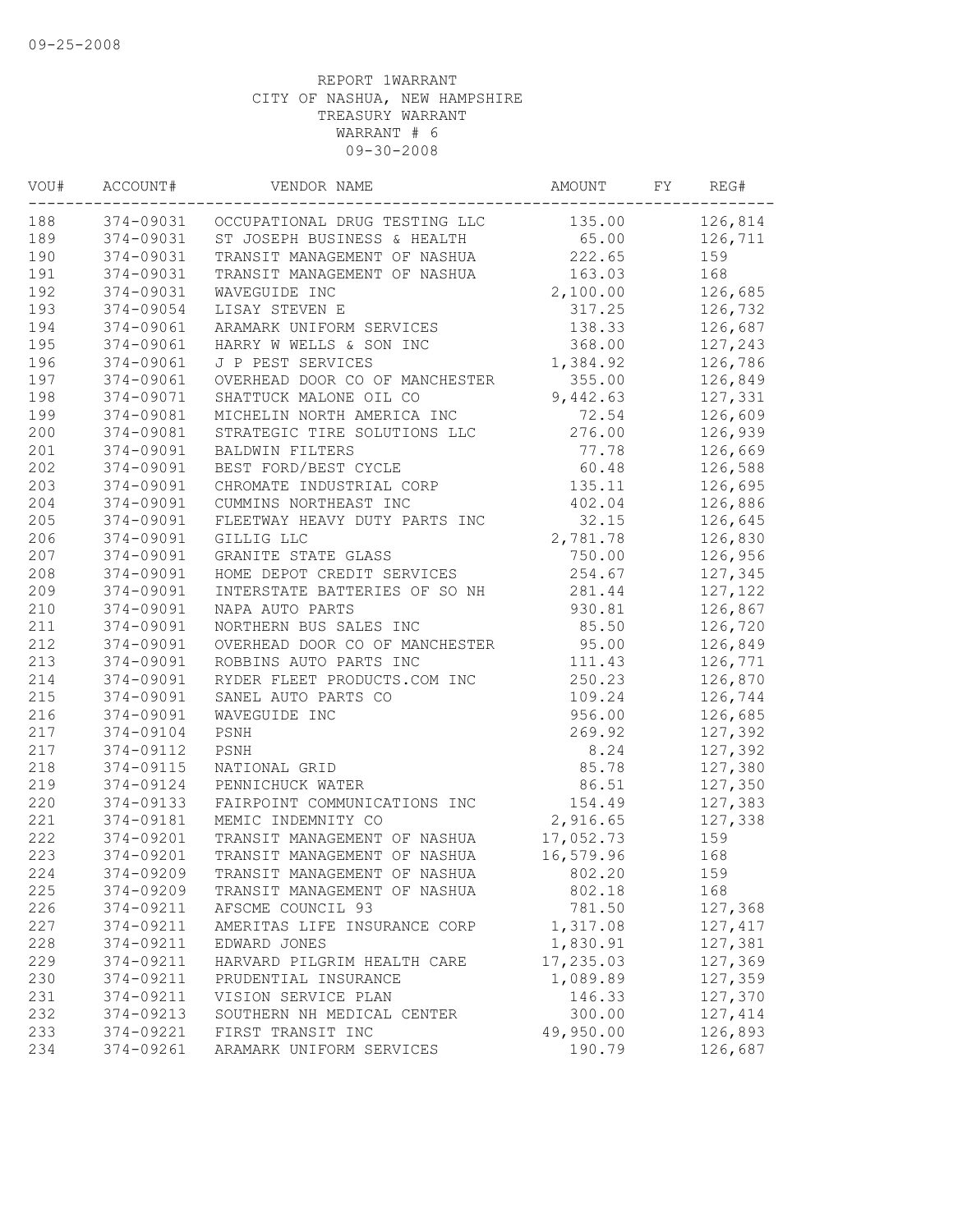| VOU#      | ACCOUNT#            | VENDOR NAME                                   | AMOUNT   | FY | REG#       |
|-----------|---------------------|-----------------------------------------------|----------|----|------------|
| 235       | 374-09261           | CITY OF NASHUA                                | 25.00    |    | 127,276    |
| 236       | 374-09261           | HARRY W WELLS & SON INC                       | 255.00   |    | 127,243    |
| 237       | 374-45230           | CITY OF NASHUA/PETTY CASH SLIP                | 24.95    |    | 126,553    |
| 238       | 374-45230           | DELL MARKETING LP                             | 1,469.73 |    | 126,670    |
| 239       | 374-59188           | ASAP ENVIRONMENTAL INC                        | 2,685.00 |    | 126,959    |
| 240       | 374-59188           | INSTITUTE FOR ENVIRONMENTAL ED                | 3,155.00 |    | 126,904    |
| 241       | 374-91030           | ILG JOANY                                     | 703.60   |    | 126,854    |
| 242       | 374-91030           | JOHNSON CARRIE ANN                            | 729.22   |    | 126,816    |
| 243       | 374-91030           | SULLIVAN DAVID                                | 949.37   |    | 126,906    |
| TOTAL 374 |                     | SRF - URBAN PROGRAMS                          |          |    | 210,021.26 |
|           |                     |                                               |          |    |            |
| 244       | 375-45050           | UNIQUE MANAGEMENT SERVICES INC                | 590.70   |    | 126,679    |
| 245       | 375-59100           | MATSON SARAH S                                | 258.20   |    | 127,277    |
| TOTAL 375 |                     | SRF - PUBLIC LIBRARIES                        |          |    | 848.90     |
|           |                     |                                               |          |    |            |
|           | 3768-31005          | FAIRPOINT COMMUNICATIONS INC                  | 152.78   |    | 127,391    |
|           | 205, 532 3768-31005 | ONE COMMUNICATIONS                            | 4.88     |    | 127,402    |
|           | 3768-82025          | NH RETIREMENT SYSTEM                          | 533.16   |    | 143        |
|           | 3768-83006          | ANTHEM BLUE CROSS BLUE SHIELD                 | 1,930.51 |    | 149        |
|           | 3768-83006          | HARVARD PILGRIM HEALTH CARE                   | 294.00   |    | 148        |
|           | 3768-83009          | ANTHEM BLUE CROSS BLUE SHIELD                 | 1,090.32 |    | 149        |
|           | 3768-83009          | NORTHEAST DELTA                               | 1,295.46 |    | 150        |
|           | 3768-83031          | ITT HARTFORD                                  | 42.78    |    | 156        |
| TOTAL     | 376                 | TITLE I ESEA                                  |          |    | 5,343.89   |
|           |                     |                                               |          |    |            |
|           | 205, 533 3769-49035 | NASCO                                         | 24.75    |    | 127,242    |
|           | 205, 534 3769-49035 | PEARSON EDUCATION                             | 660.00   |    | 127,054    |
|           | 205, 535 3769-49050 | CARSON-DELLOSA PUBLISHING CO I                | 39.36    |    | 126,689    |
|           | 205,536 3769-49050  | ORIENTAL TRADING CO INC                       | 105.18   |    | 127,003    |
|           | 205, 537 3769-49050 | PEARSON EDUCATION                             | 679.48   |    | 127,054    |
|           | 205,538 3769-49050  | SCHOOL SPECIALTY                              | 895.90   |    | 126,997    |
|           | 205,539 3769-49050  | SMILE MAKERS                                  | 33.89    |    | 126,990    |
|           |                     | 205,540 3769-49050 STAPLES BUSINESS ADVANTAGE | 163.06   |    | 126,844    |
|           | 205, 541 3769-49075 | SCHOOL SPECIALTY                              | 444.00   |    | 126,997    |
|           | 205, 542 3769-53101 | SHEA DENISE C                                 | 1,450.00 |    | 127,153    |
|           | 205,543 3769-83004  | VISION SERVICE PLAN - NH                      | 16.29    |    | 127,279    |
|           | 3769-83006          | ANTHEM BLUE CROSS BLUE SHIELD                 | 1,046.50 |    | 149        |
|           | 3769-83009          | NORTHEAST DELTA                               | 1,236.89 |    | 150        |
|           | 3769-83031          | ITT HARTFORD                                  | 15.40    |    | 156        |
|           | 205,544 3769-83102  | UNUM LIFE INSURANCE                           | 25.00    |    | 127,278    |
|           | 205,545 3769-94030  | BURNS PATRICIA                                | 52.65    |    | 126,981    |
|           | 205,546 3769-94030  | ROCCA SUSAN                                   | 52.65    |    | 126,985    |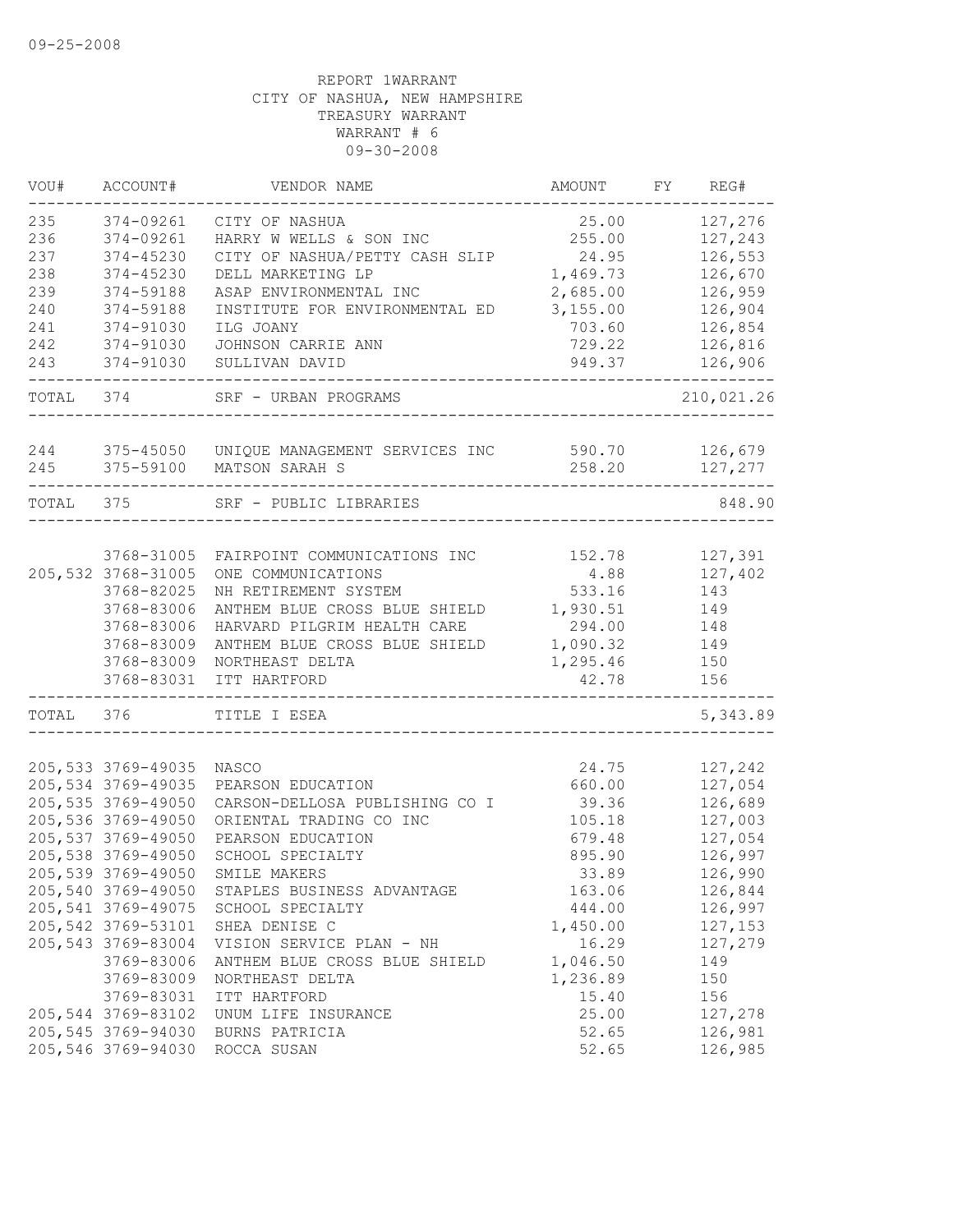|           | VOU# ACCOUNT#                                                                                                                                                                                     | VENDOR NAME                                                                                                                                                                                                                                        | AMOUNT FY REG#                                                                                                           |                                                                                                   |
|-----------|---------------------------------------------------------------------------------------------------------------------------------------------------------------------------------------------------|----------------------------------------------------------------------------------------------------------------------------------------------------------------------------------------------------------------------------------------------------|--------------------------------------------------------------------------------------------------------------------------|---------------------------------------------------------------------------------------------------|
|           |                                                                                                                                                                                                   | TOTAL 376 TITLE I ESEA                                                                                                                                                                                                                             |                                                                                                                          | 6,941.00                                                                                          |
|           |                                                                                                                                                                                                   | 205,547 3778-49075 RED BRICK GUIDES, LLC<br>205,548 3778-49075 SCHOOL SPECIALTY                                                                                                                                                                    | $6,090.00$ 127,195                                                                                                       | 103.65 126,997                                                                                    |
|           |                                                                                                                                                                                                   | TOTAL 377 TITLE III ENHANCE ENG LANGUAGE                                                                                                                                                                                                           |                                                                                                                          | 6, 193.65                                                                                         |
|           |                                                                                                                                                                                                   | 205,549 3889-64045 HEWLETT PACKARD COMPANY 37,237.20 126,675                                                                                                                                                                                       |                                                                                                                          |                                                                                                   |
| TOTAL 388 |                                                                                                                                                                                                   | TITLE V INNOVATIVE PROGRAMS                                                                                                                                                                                                                        |                                                                                                                          | 37, 237.20                                                                                        |
|           | 3937-82025<br>205,550 3937-83004<br>3937-83006<br>3937-83009<br>3937-83031<br>____________________                                                                                                | NH RETIREMENT SYSTEM<br>VISION SERVICE PLAN - NH<br>ANTHEM BLUE CROSS BLUE SHIELD 1,412.32<br>NORTHEAST DELTA<br>ITT HARTFORD<br>205,551 3937-83102 UNUM LIFE INSURANCE                                                                            | 136.91<br>16.29<br>143.65<br>8.40                                                                                        | 143<br>127,281<br>149<br>150<br>156<br>10.36 127,280                                              |
| TOTAL 393 |                                                                                                                                                                                                   | DAY CARE                                                                                                                                                                                                                                           |                                                                                                                          | 1,727.93                                                                                          |
|           | 205,552 3958-83004<br>3958-83006<br>3958-83009<br>3958-83031                                                                                                                                      | 3958-82025 NH RETIREMENT SYSTEM<br>VISION SERVICE PLAN - NH<br>ANTHEM BLUE CROSS BLUE SHIELD 1,040.75<br>NORTHEAST DELTA<br>ITT HARTFORD<br>205,553 3958-83102 UNUM LIFE INSURANCE                                                                 | 666.85<br>16.29<br>238.35<br>43.68<br>23.15                                                                              | 143<br>127,283<br>149<br>150<br>156<br>127,282                                                    |
| TOTAL 395 |                                                                                                                                                                                                   | IDEA BASIC SPEC ED                                                                                                                                                                                                                                 |                                                                                                                          | 2,029.07                                                                                          |
|           | 205,554 3959-49075 CPI INC<br>205,555 3959-49075 PEARSON<br>205, 557 3959-53109<br>205,558 3959-53109<br>205,559 3959-64192<br>3959-82025<br>3959-83006<br>3959-83006<br>3959-83009<br>3959-83031 | 205,556 3959-53109 BOLICK TERESA DBA BOLICK TERES<br>CARROLL CENTER FOR THE BLIND (<br>MANDELL SETH<br>SCHOOL SPECIALTY<br>NH RETIREMENT SYSTEM<br>ANTHEM BLUE CROSS BLUE SHIELD<br>HARVARD PILGRIM HEALTH CARE<br>NORTHEAST DELTA<br>ITT HARTFORD | 3,596.78<br>711.76<br>7,750.00<br>1,187.80<br>137.50<br>31.10<br>3,278.64<br>20,946.10<br>4,873.05<br>2,571.06<br>335.72 | 127,040<br>127,184<br>126,977<br>127,078<br>127,056<br>126,997<br>143<br>149<br>148<br>150<br>156 |
|           | 205,560 3959-91040                                                                                                                                                                                | NHASEA                                                                                                                                                                                                                                             | 600.00                                                                                                                   | 127,423                                                                                           |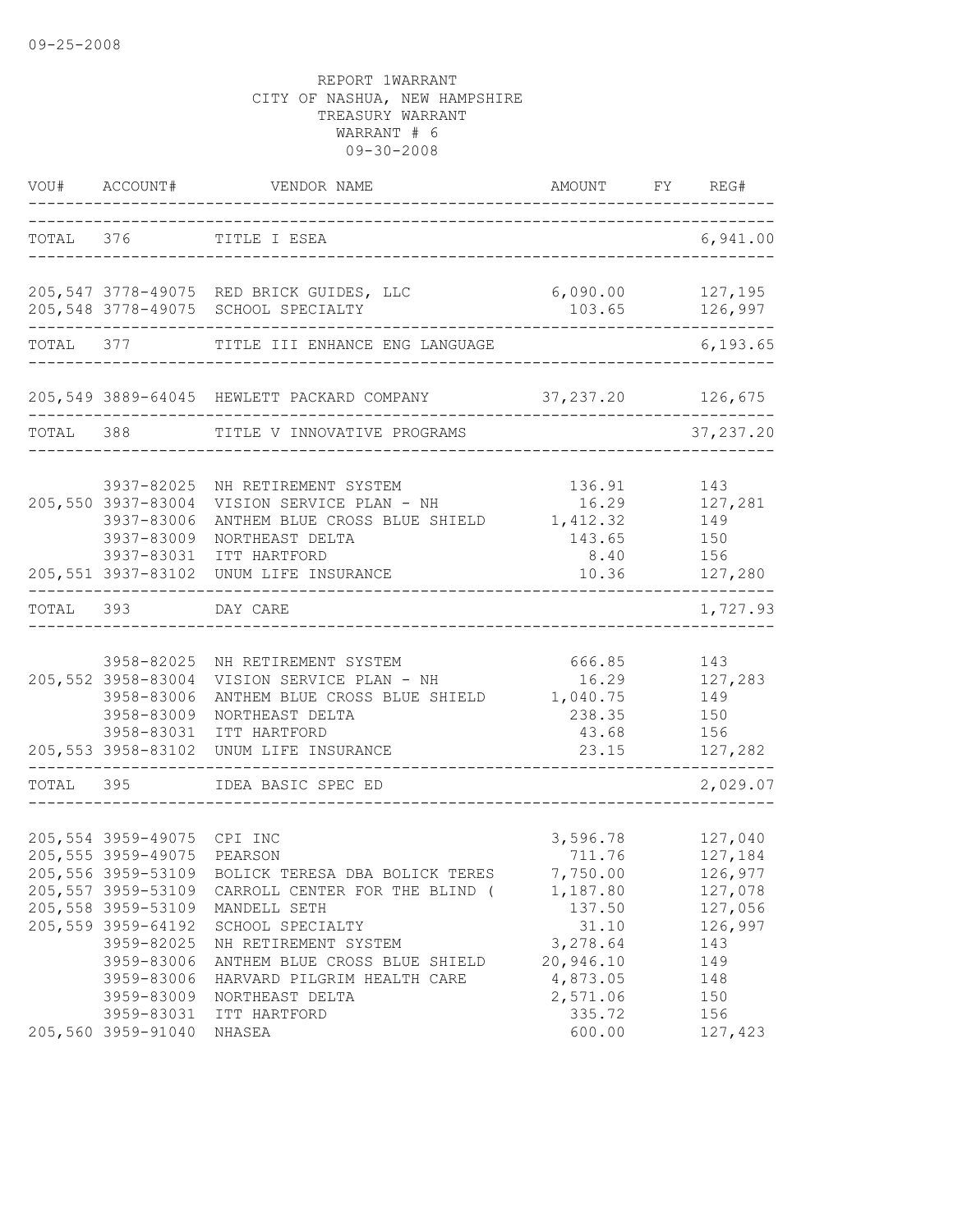| VOU#  | ACCOUNT# | VENDOR NAME                              | AMOUNT   | FY | REG#      |
|-------|----------|------------------------------------------|----------|----|-----------|
| TOTAL | 395      | IDEA BASIC SPEC ED                       |          |    | 46,019.51 |
|       |          | 3977-83006 ANTHEM BLUE CROSS BLUE SHIELD | 1,224.00 |    | 149       |
| TOTAL | 397      | SPECIAL ED LOCAL                         |          |    | 1,224.00  |
|       |          |                                          |          |    |           |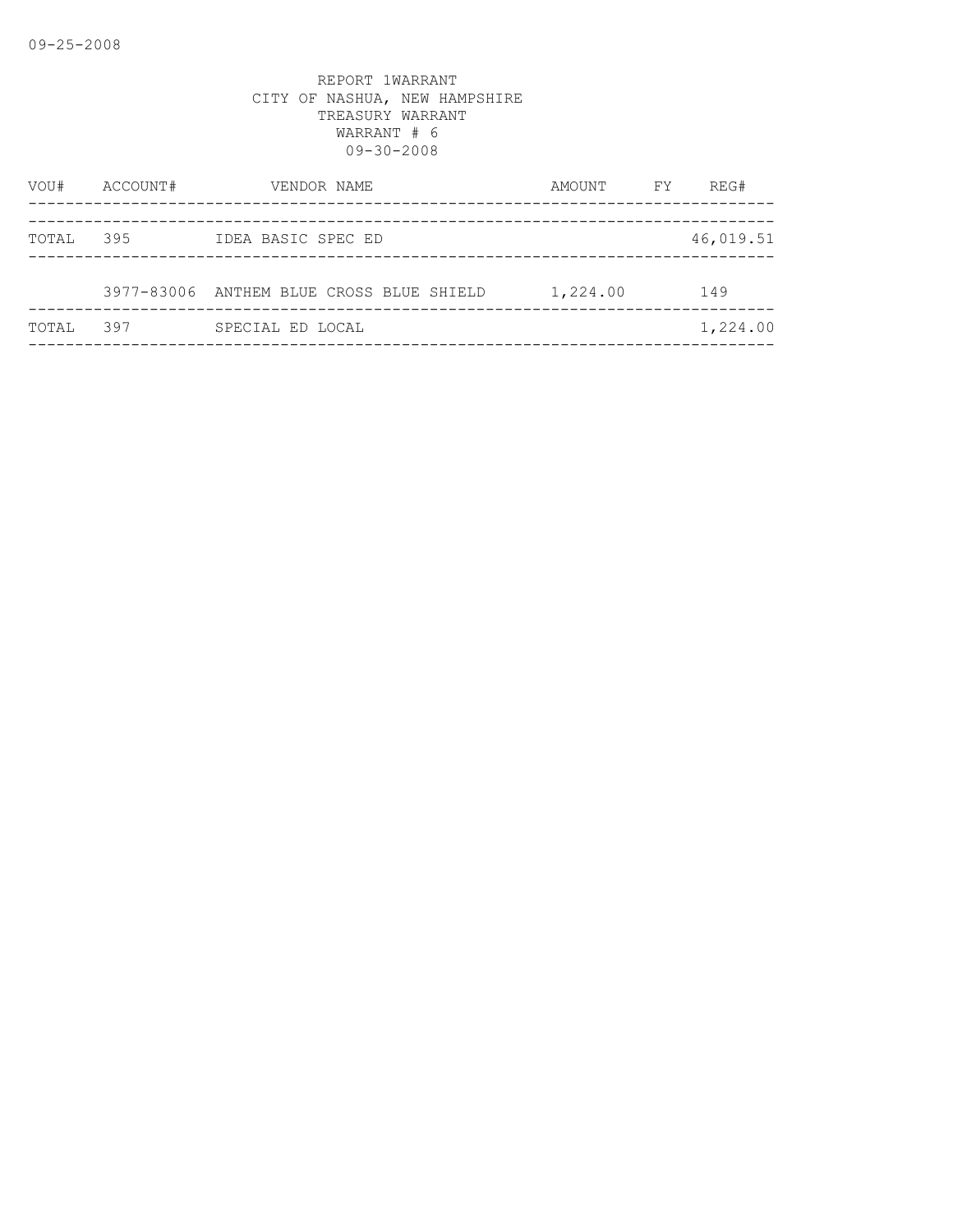| VOU#                                   | ACCOUNT#                                                                | VENDOR NAME                                                                                                                            | AMOUNT FY REG#                                       |                                                                |
|----------------------------------------|-------------------------------------------------------------------------|----------------------------------------------------------------------------------------------------------------------------------------|------------------------------------------------------|----------------------------------------------------------------|
| 270<br>271<br>272<br>273<br>274<br>275 | $412 - 180$<br>$412 - 180$<br>$412 - 180$<br>$412 - 180$<br>$412 - 180$ | 412-180 FERDERER MICHAEL<br>GILBERT SYLVAIN<br>GLIDDEN JANE L<br>HILLSBOROUGH COUNTY TREASURER<br>JOHNSON CRAIG A<br>KULINGOSKI PHILIP | 12.00<br>71.10<br>184.00<br>127.43<br>59.00<br>61.00 | 126,919<br>126,917<br>126,918<br>127,235<br>126,916<br>126,915 |
|                                        |                                                                         | TOTAL 412-18 FINANCIAL SERVICES<br>AUTO PERMITS                                                                                        |                                                      | 514.53                                                         |
|                                        |                                                                         | 276 413-203 TREASURER STATE OF NH                                                                                                      | 3,724.00 127,360                                     |                                                                |
|                                        |                                                                         | TOTAL 413-20 CITY CLERK'S OFFICE<br>MARRIAGE LICENSES                                                                                  |                                                      | 3,724.00                                                       |
|                                        |                                                                         | 276 413-293 TREASURER STATE OF NH                                                                                                      | 114.00 127,360                                       |                                                                |
|                                        |                                                                         | TOTAL 413-29 CITY CLERK'S OFFICE<br>CIVIL UNIONS                                                                                       |                                                      | 114.00                                                         |
|                                        |                                                                         | 276 413-303 TREASURER STATE OF NH                                                                                                      | 8,871.00 127,360                                     |                                                                |
|                                        |                                                                         | TOTAL 413-30 CITY CLERK'S OFFICE<br>CERTIFIED COPIES                                                                                   |                                                      | 8,871.00                                                       |
|                                        |                                                                         |                                                                                                                                        |                                                      |                                                                |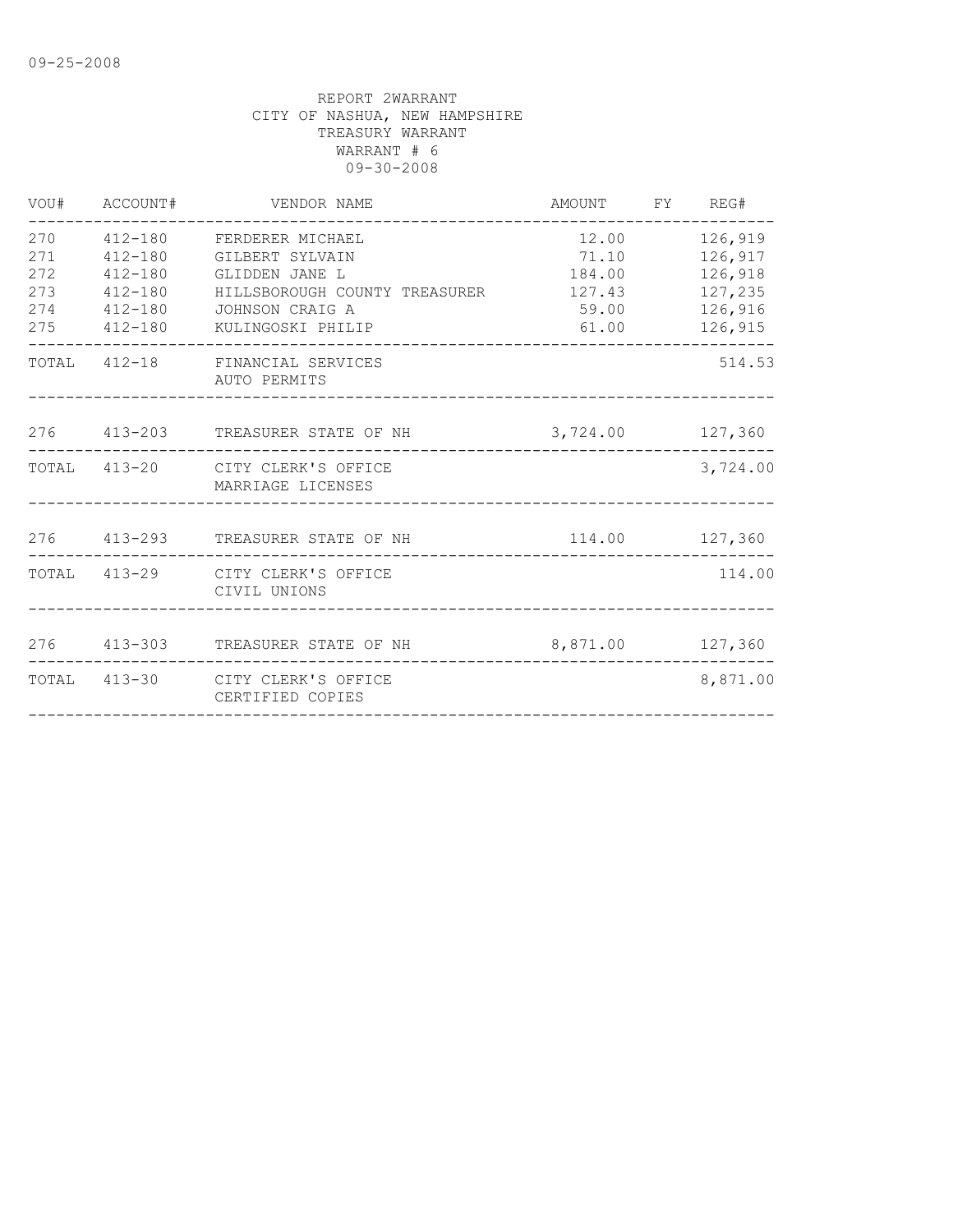| VOU#       | ACCOUNT#                       | VENDOR NAME                                      | AMOUNT                | FΥ | REG#               |
|------------|--------------------------------|--------------------------------------------------|-----------------------|----|--------------------|
| 277<br>278 | $501 - 66025$<br>$501 - 41015$ | GE CAPITAL INC<br>STAPLES BUSINESS ADVANTAGE     | 116.47<br>75.81       |    | 126,898<br>126,967 |
| 279        | 501-98015                      | UNITED WAY OF GREATER NASHUA                     | 340.00                |    | 126,934            |
| TOTAL      | 501                            | MAYOR'S OFFICE                                   |                       |    | 532.28             |
| 280        | 502-51010                      | HILLSBOROUGH COUNTY TREASURER                    | 84.42                 |    | 127,235            |
| 281        | $502 - 41015$                  | STAPLES BUSINESS ADVANTAGE                       | 252.14                |    | 126,967            |
| TOTAL      | 502                            | LEGAL DEPARTMENT                                 |                       |    | 336.56             |
| 282        | 505-81005                      | ADULT LEARNING CENTER                            | 6,912.50              |    | 126,890            |
| 283        | 505-81013                      | BIG BROTHERS BIG SISTERS                         | 3,875.00              |    | 126,724            |
| 284        | 505-81025                      | GIRLS INCORPORATED OF NH                         | 4,250.00              |    | 126,761            |
| 285        | 505-81022                      | GREATER NASHUA DENTAL CONNECTI                   | 7,250.00<br>15,823.00 |    | 126,888            |
| 286<br>287 | 505-81061<br>505-81116         | NASHUA REGIONAL PLANNING COMMI<br>SALVATION ARMY | 3,500.00              |    | 127,390<br>126,595 |
| 288        | 505-81078                      | ST JOSEPH COMMUNITY SERVICES I                   | 2,137.45              |    | 127,234            |
| 289        | 505-81014                      | THE CAREGIVERS INC                               | 1,500.00              |    | 126,859            |
| TOTAL      | 505                            | CIVIC & COMM. ACTIVITIES                         |                       |    | 45, 247.95         |
| 290        | 506-31005                      | FAIRPOINT COMMUNICATIONS INC                     | 79.94                 |    | 127,383            |
| 291        | 506-31005                      | FAIRPOINT COMMUNICATIONS INC                     | 3, 113.81             |    | 127,391            |
| TOTAL      | 506                            | TELECOMMUNICATIONS                               |                       |    | 3,193.75           |
| 292        | 507-82020                      | NH RETIREMENT SYSTEM                             | 136,993.24            |    | 143                |
| 292        | 507-82025                      | NH RETIREMENT SYSTEM                             | 84, 441.20            |    | 143                |
| 292        | 507-82030                      | NH RETIREMENT SYSTEM                             | 116,330.94            |    | 143                |
| 292        | 507-82035                      | NH RETIREMENT SYSTEM                             | 252,847.29            |    | 143                |
| 292        | 507-82040                      | NH RETIREMENT SYSTEM                             | 64,807.78             |    | 143                |
| TOTAL      | 507                            | PENSIONS                                         |                       |    | 655, 420.45        |
| 293        | 508-83100                      | NHES                                             | 669.18                |    | 127,379            |
| 293        | 508-83101                      | NHES                                             | 3,197.41              |    | 127,379<br>------  |
| TOTAL      | 508                            | INSURANCE - POLICY COSTS                         |                       |    | 3,866.59           |
| 294        |                                | 511-91005 CITY OF NASHUA/PETTY CASH SLIP         | 18.72                 |    | 126,553            |
| 295        |                                | 511-41015 STAPLES BUSINESS ADVANTAGE             | 120.23                |    | 126,967            |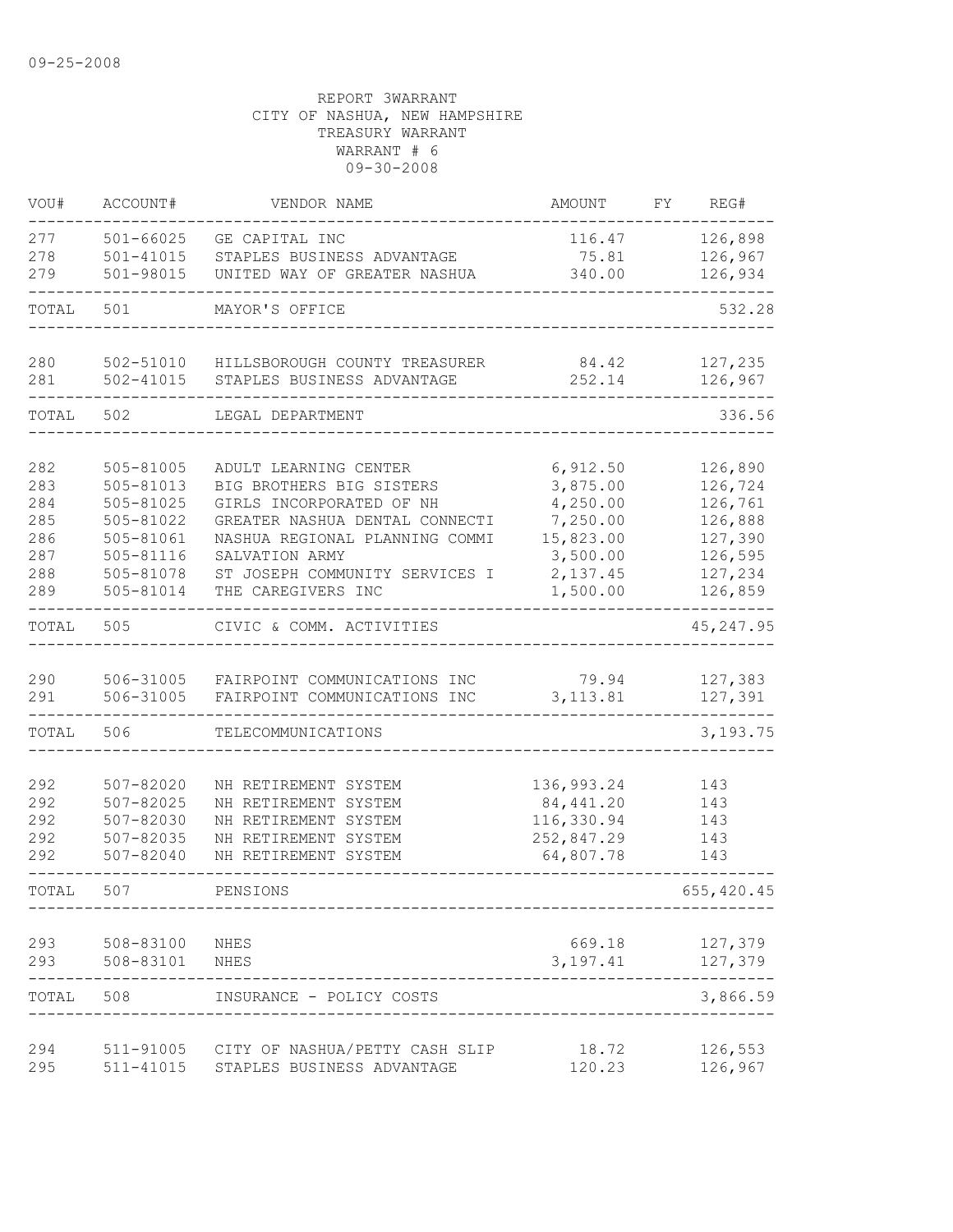| VOU#       | ACCOUNT#               | VENDOR NAME                                                      | AMOUNT           | FY | REG#               |
|------------|------------------------|------------------------------------------------------------------|------------------|----|--------------------|
| TOTAL      | 511                    | CITI-STAT (FORMERLY ADMIN SVS)                                   |                  |    | 138.95             |
| 296        | 512-59095              | ANACOMP INC                                                      | 281.77           |    | 126,625            |
| 297        | 512-94005              | LOCAL GOVERNMENT CTR                                             | 70.00            |    | 127,358            |
| 298        | 512-52010              | MELANSON HEATH & COMPANY PC                                      | 10,000.00        |    | 126,719            |
| 299        | 512-94005              | NHCTCA                                                           | 50.00            |    | 127,406            |
| 300        | 512-43005              | PRINTGRAPHICS OF MAINE                                           | 800.50           |    | 161                |
| 301        | 512-41005<br>512-41015 | STAPLES BUSINESS ADVANTAGE<br>STAPLES BUSINESS ADVANTAGE         | 348.68           |    | 126,967            |
| 301<br>301 | 512-41055              | STAPLES BUSINESS ADVANTAGE                                       | 191.54<br>539.54 |    | 126,967<br>126,967 |
| TOTAL      | 512                    | FINANCIAL SERVICES                                               |                  |    | 12,282.03          |
|            |                        |                                                                  |                  |    |                    |
| 302        | 513-41015              | ANCO SIGNS & STAMPS INC                                          | 17.50            |    | 126,838            |
| 302        | 513-43005              | ANCO SIGNS & STAMPS INC                                          | 4.00             |    | 126,838<br>126,553 |
| 303<br>303 | 513-43005<br>513-49075 | CITY OF NASHUA/PETTY CASH SLIP<br>CITY OF NASHUA/PETTY CASH SLIP | 24.56<br>6.79    |    | 126,553            |
| 303        | 513-59115              | CITY OF NASHUA/PETTY CASH SLIP                                   | 50.00            |    | 126,553            |
| 303        | 513-98035              | CITY OF NASHUA/PETTY CASH SLIP                                   | 30.00            |    | 126,553            |
| 304        | 513-43005              | DOUGLAS MFG CORP                                                 | 7.01             |    | 126,653            |
| 304        | 513-49075              | DOUGLAS MFG CORP                                                 | 60.00            |    | 126,653            |
| 305        | 513-43005              | GAYLORD BROS INC                                                 | 111.70           |    | 127,240            |
| 305        | 513-49075              | GAYLORD BROS INC                                                 | 445.00           |    | 127,240            |
| 306        | 513-41005              | STAPLES BUSINESS ADVANTAGE                                       | 341.43           |    | 126,967            |
| 306        | 513-41015              | STAPLES BUSINESS ADVANTAGE                                       | 299.39           |    | 126,967            |
| TOTAL      | 513                    | CITY CLERK'S OFFICE                                              |                  |    | 1,397.38           |
| 307        | 514-94005              | NHAA                                                             | 400.00           |    | 127,365            |
| 308        | 514-41015              | STAPLES BUSINESS ADVANTAGE                                       | 275.91           |    | 126,967            |
| 309        | 514-94010              | SWEENY DIANE C                                                   | 607.50           |    | 127,284            |
| TOTAL      | 514                    | INSURANCE-PROPERTY & CASUALTY<br>--------------                  |                  |    | 1,283.41           |
| 310        |                        | 516-54016 BLUE YELLOW BOOK                                       | 698.00 00        |    | 126,961            |
| 311        |                        | 516-41015 STAPLES BUSINESS ADVANTAGE                             | 32.01            |    | 126,967            |
|            |                        | 312 516-54011 TELEGRAPH PUBLISHING COMPANY 1,555.00              |                  |    | 127,237            |
| 312        |                        | 516-54016 TELEGRAPH PUBLISHING COMPANY 2,171.55                  |                  |    | 127,237            |
| TOTAL 516  |                        | PURCHASING DEPARTMENT                                            |                  |    | 4,456.56           |
|            |                        | 313 517-75023 B & S LOCKSMITH INC                                | 504.45           |    | 126,795            |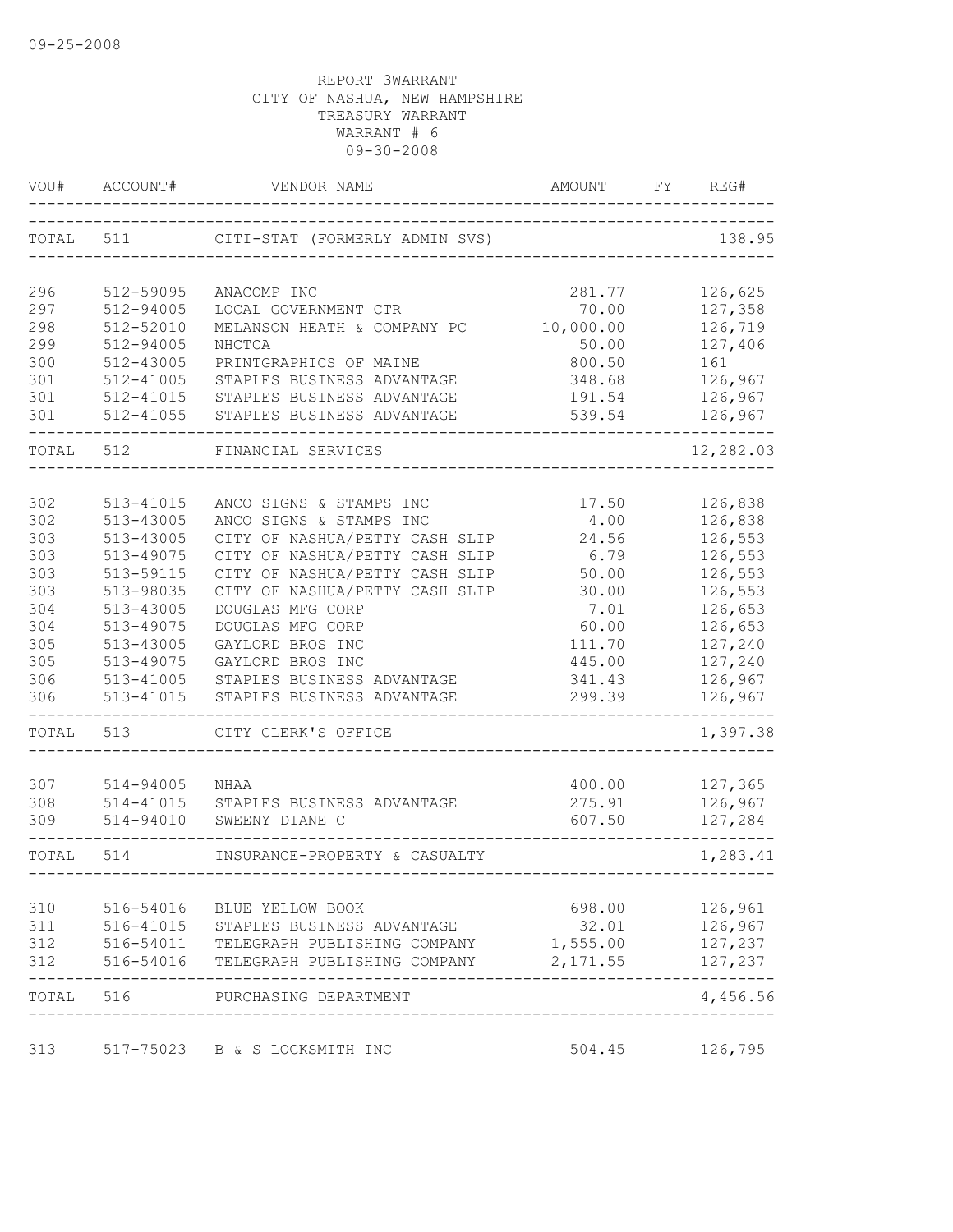| VOU#  | ACCOUNT#      | VENDOR NAME                    | AMOUNT    | FY | REG#      |
|-------|---------------|--------------------------------|-----------|----|-----------|
| 314   | 517-59135     | BAIN PEST CONTROL SERVICE INC  | 605.00    |    | 127,244   |
| 315   | 517-42010     | <b>BIGELOW PRODUCTS</b>        | 513.48    |    | 126,945   |
| 316   | $517 - 42005$ | CITY OF NASHUA/PETTY CASH SLIP | 13.95     |    | 126,553   |
| 316   | 517-64192     | CITY OF NASHUA/PETTY CASH SLIP | 27.59     |    | 126,553   |
| 317   | 517-75160     | HARRY W WELLS & SON INC        | 531.62    |    | 127,039   |
| 318   | 517-42010     | HOME DEPOT CREDIT SERVICES     | 50.85     |    | 127,345   |
| 318   | 517-75023     | HOME DEPOT CREDIT SERVICES     | 38.40     |    | 127,345   |
| 319   | 517-59150     | KERRY FIRE PROTECTION INC      | 379.60    |    | 126,750   |
| 319   | 517-75023     | KERRY FIRE PROTECTION INC      | 1,257.50  |    | 126,750   |
| 320   | 517-42015     | M & M ELECTRICAL SUPPLY CO INC | 147.60    |    | 127,221   |
| 320   | 517-75105     | M & M ELECTRICAL SUPPLY CO INC | 25.70     |    | 127,221   |
| 321   | 517-33005     | PENNICHUCK WATER               | 686.64    |    | 127,350   |
| 322   | 517-32005     | PUBLIC SERVICE OF NH           | 7,581.62  |    | 127,399   |
| 323   | 517-78100     | SANEL AUTO PARTS CO            | 179.51    |    | 126,744   |
| 324   | 517-79030     | SIMPLEX GRINNELL               | 1,217.29  |    | 127,121   |
| 325   | 517-75130     | THE METRO GROUP                | 728.00    |    | 127,388   |
| 326   | 517-75023     | W E AUBUCHON COMPANY INC       | 10.79     |    | 126,596   |
| TOTAL | 517           | BUILDING MAINT - CITY ADMIN    |           |    | 14,499.59 |
|       |               |                                |           |    |           |
| 327   | 519-95005     | AMERICAN SOCIETY OF APPRAISERS | 575.00    |    | 127,357   |
| 328   | 519-41010     | CITY OF NASHUA/PETTY CASH SLIP | 16.99     |    | 126,553   |
| 329   | 519-94005     | GAGNE ROBERT                   | 179.00    |    | 126,902   |
| 330   | 519-45070     | LIBERTY PRESS INC              | 280.00    |    | 126,879   |
| 331   | 519-91005     | MARINO ANGELO                  | 55.92     |    | 126,822   |
| 332   | 519-41005     | STAPLES BUSINESS ADVANTAGE     | 78.53     |    | 126,967   |
| 332   | 519-41010     | STAPLES BUSINESS ADVANTAGE     | 108.73    |    | 126,967   |
| 332   | 519-41015     | STAPLES BUSINESS ADVANTAGE     | 352.36    |    | 126,967   |
| 332   | 519-45125     | STAPLES BUSINESS ADVANTAGE     | $-119.85$ |    | 126,967   |
| TOTAL | 519           | ASSESSORS                      |           |    | 1,526.68  |
|       |               |                                |           |    |           |
| 333   | 520-33005     | PENNICHUCK WATER               | 191.61    |    | 127,350   |
| 334   | $520 - 32005$ | PSNH                           | 220.69    |    | 127,392   |
| TOTAL | 520           | HUNT BUILDING                  |           |    | 412.30    |
|       |               |                                |           |    |           |
| 335   | 522-41015     | CITY OF NASHUA/PETTY CASH SLIP | 13.49     |    | 126,553   |
| 335   | 522-94005     | CITY OF NASHUA/PETTY CASH SLIP | 5.29      |    | 126,553   |
| 336   | 522-74030     | COMPUTER HUT OF N E INC        | 432.00    |    | 127,246   |
| 337   | 522-74030     | CUSTOM COMPUTER SPECIALIST INC | 48.00     |    | 126,910   |
| 338   | 522-74040     | HEWLETT-PACKARD CO             | 211.20    |    | 126,671   |
| 339   | 522-31040     | MCMULLEN DAN                   | 56.40     |    | 127,285   |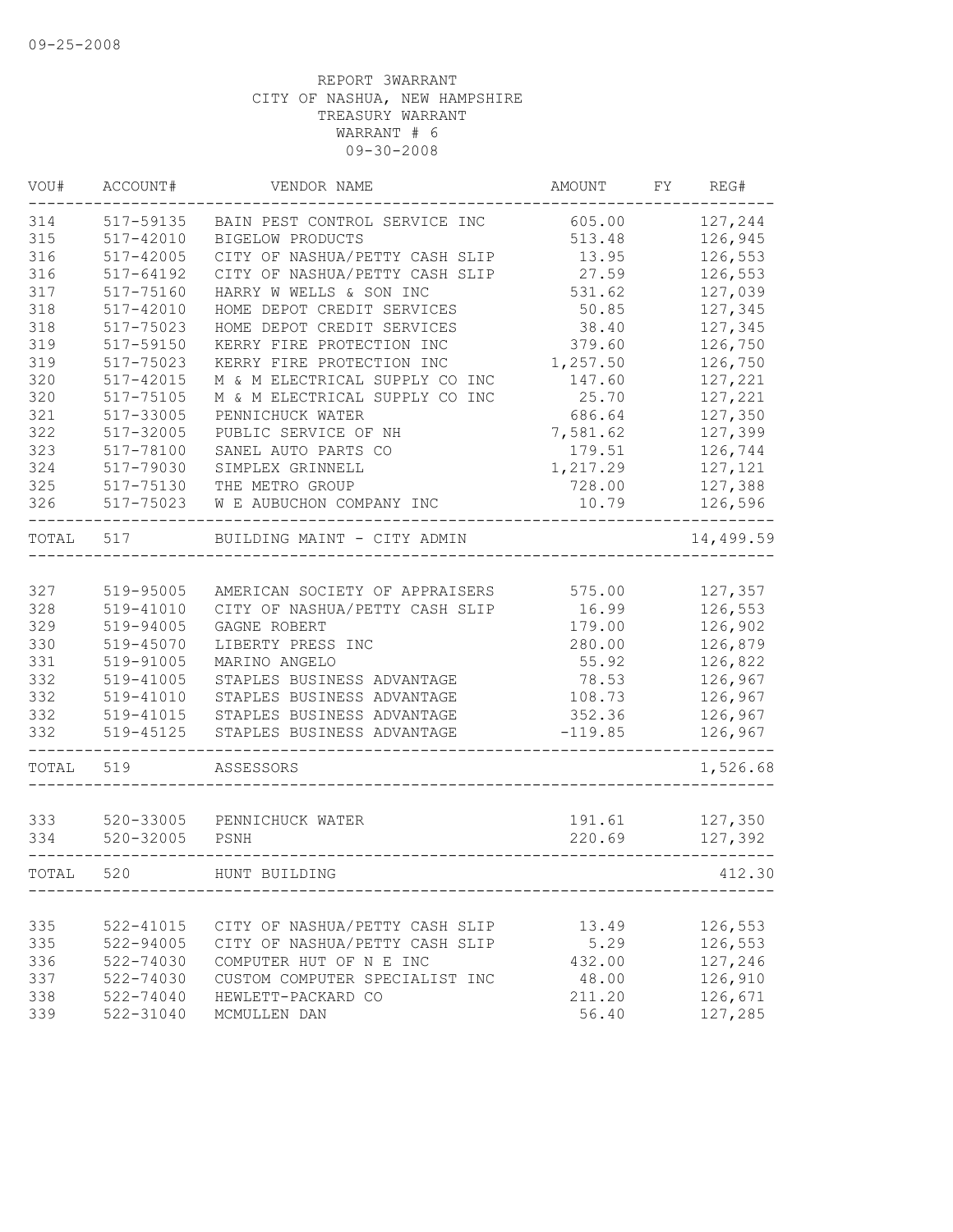|     |               | VOU# ACCOUNT# VENDOR NAME AMOUNT FY REG       | AMOUNT FY REG#    |                    |
|-----|---------------|-----------------------------------------------|-------------------|--------------------|
|     |               | TOTAL 522 INFORMATION TECHNOLOGY              |                   | 766.38             |
|     |               | 340 523-74035 GIS SERIVCES                    | 975.00 127,352    |                    |
|     | TOTAL 523 GIS |                                               |                   | 975.00             |
| 341 |               | 531-94005 ADAMSON WILLIAM                     | 210.00            | 127,293            |
| 342 | $531 - 45220$ | AK THOMAS CO INC                              | 660.00            | 126,873            |
| 343 | 531-46040     | ALBERT JOSHUA                                 | 63.14             | 127, 292           |
| 344 | 531-59100     | BAER ALEXANDRA                                |                   | 279.37 126,765     |
| 345 | 531-75023     | BELLETETES INC                                |                   | 113.43 126,739     |
| 346 | 531-46030     | BEN'S UNIFORMS                                | 20,758.00 127,248 |                    |
| 346 | 531-46030     | BEN'S UNIFORMS                                | 2,396.00 127,249  |                    |
| 346 | 531-46040     | BEN'S UNIFORMS                                | 1,998.50          | 127,248            |
| 346 | $531 - 46040$ | BEN'S UNIFORMS                                | 8.00              | 127,249            |
| 347 | 531-64045     | BENCHMARK OFFICE SYSTEMS, INC 2,414.66        |                   | 126,952            |
| 348 | 531-78007     | BEST FORD/BEST CYCLE                          | $-8.99$           | 126,588            |
| 349 | 531-94005     | BOURGEOIS FRANCIS                             | 583.27            | 127,287            |
| 350 | 531-59045     | CAMERALAND                                    | 245.65            | 126,905            |
| 351 | 531-78007     | CARPARTS OF NASHUA                            | 45.69 126,587     |                    |
| 352 | 531-94005     | CITY OF ROCHESTER POLICE DEPAR 300.00 127,387 |                   |                    |
| 353 | 531-91025     | CLAY NICOLE M                                 | 46.80 127,297     |                    |
| 354 | 531-59100     | D & R TOWING INC                              | 95.00             | 127,224            |
| 355 | 531-64045     | DELL MARKETING LP                             | 201.36            | 126,670            |
| 356 | 531-94010     | DICKERSON RONALD                              | 498.34            | 127,301            |
| 357 | 531-31025     | FAIRPOINT COMMUNICATIONS INC                  | 496.93            | 127,383            |
| 358 | 531-31020     | FAIRPOINT COMMUNICATIONS INC                  | 61.84             | 127,391            |
| 359 | 531-53125     | FAUTEUX MICHAEL                               |                   | 200.00 127,296     |
| 360 | 531-94005     | FAY JOSEPH                                    |                   | 488.00 127,286     |
| 361 | 531-46040     | FISHER JOHN                                   |                   | 205.42 127,304     |
| 362 | 531-94005     | GAPHARDT CLARK                                |                   | 280.80 127,295     |
| 363 | 531-66025     | GE CAPITAL INC                                | 1, 113.28         | 126,898            |
| 364 | 531-94005     | GIROUARD KEVIN                                | 140.00            | 127,289<br>126,962 |
| 365 | 531-98035     | GOOD MORNING SALES INC                        | 101.50            |                    |
| 366 | 531-78100     | GOODYEAR AUTO SERVICE CENTER                  | 72.00             | 126,566            |
| 367 | 531-78007     | GRAPPONE AUTOMOTIVE GROUP                     | 369.92            | 126,954            |
| 368 | 531-94005     | GREENE JENNIFER                               | 40.40             | 126,555            |
| 369 | 531-46040     | HAMMOND CRAIG                                 | 335.93            | 127,302            |
| 370 | 531-94005     | HARGREAVES JAMES                              | 140.00            | 127,305            |
| 371 | 531-53125     | HILL SHAWN                                    | 200.00            | 127,288            |
| 372 | 531-42000     | HOME DEPOT CREDIT SERVICES                    | 261.05            | 127,373            |
| 372 | 531-75023     | HOME DEPOT CREDIT SERVICES                    | 279.00            | 127,373            |
| 372 | 531-78007     | HOME DEPOT CREDIT SERVICES                    | 3.76              | 127,373            |
| 373 | 531-46040     | HOWE SCOTT                                    | 37.90             | 127,299            |
| 373 | 531-94005     | HOWE SCOTT                                    | 376.20            | 127,299            |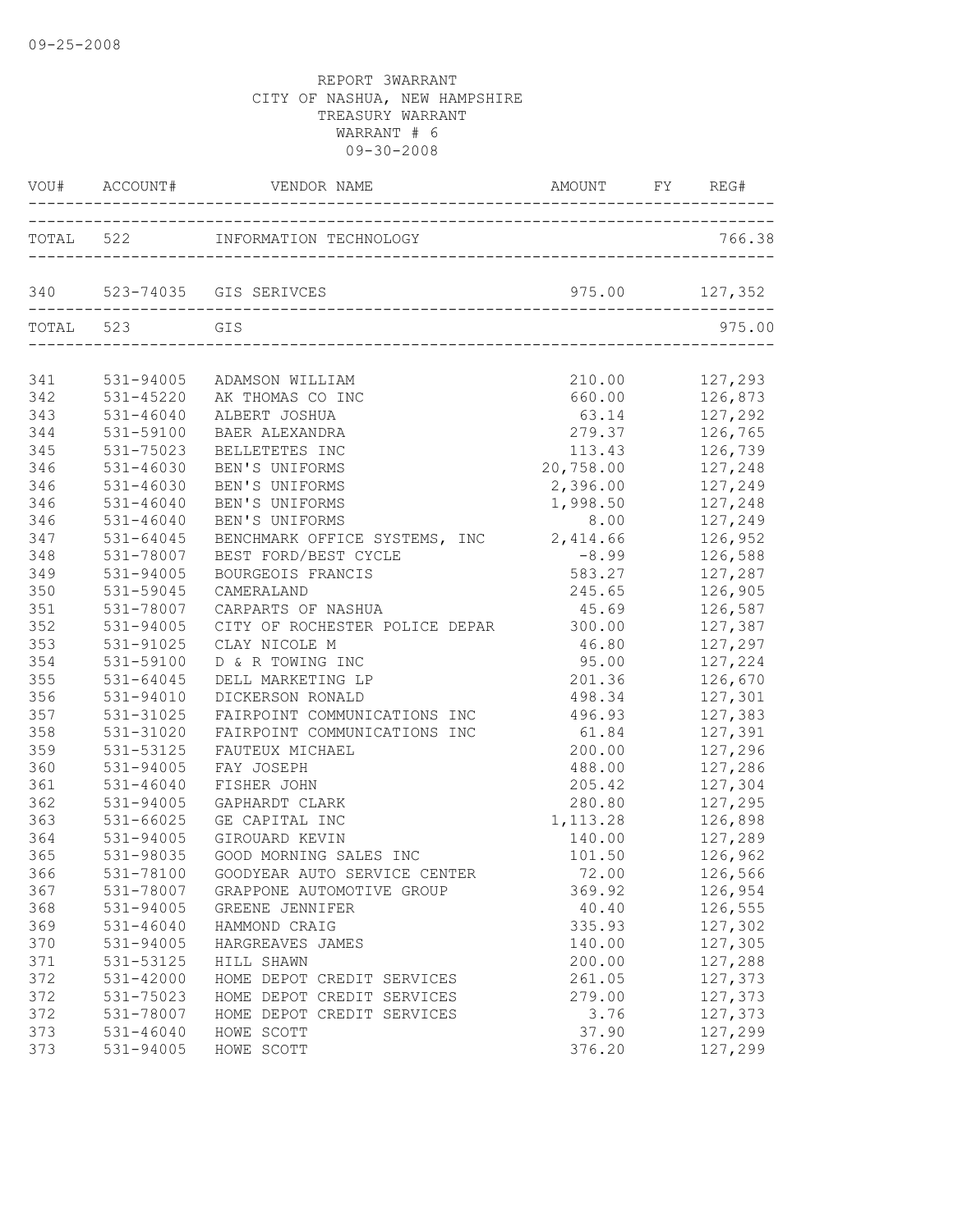| VOU# | ACCOUNT#      | VENDOR NAME                       | AMOUNT   | FY | REG#                |
|------|---------------|-----------------------------------|----------|----|---------------------|
| 374  |               | 531-98025 JACK'S PIZZA            | 44.00    |    | 126,882             |
| 375  | 531-94005     | LAROCHE PETER                     | 140.00   |    | 127,290             |
| 376  | 531-75023     | LOWE'S                            | 194.91   |    | 127,374             |
| 377  | 531-78007     | MAC MULKIN CHEVROLET INC          | 392.03   |    | 127,226             |
| 377  | 531-78075     | MAC MULKIN CHEVROLET INC          | 31.34    |    | 127,226             |
| 378  | 531-49025     | MATTHEW BENDER & CO INC           | 227.80   |    | 126,894             |
| 379  | 531-78007     | MHQ MUNICIPAL VEHICLES            | 8,667.60 |    | 126,793             |
| 380  | 531-45220     | MILLENNIUM OFFICE, INC            | 415.00   |    | 126,715             |
| 381  | 531-46040     | MORIARTY TODD                     | 371.98   |    | 127,291             |
| 382  | $531 - 64192$ | NASHUA OUTDOOR POWER EQUIP        | 6.96     |    | 126,752             |
| 383  | 531-34015     | NATIONAL GRID                     | 762.59   |    | 127,380             |
| 384  | 531-78007     | NEW G.H. BERLIN OIL COMPANY       | 543.77   |    | 126,774             |
| 385  | $531 - 46040$ | NICHOLS FRED                      | 202.95   |    | 127,303             |
| 386  | 531-46040     | NORTHEAST TACTICAL INC            | 213.49   |    | 126,633             |
| 387  | 531-78007     | NORTHERN FOREIGN CAR PARTS INC    | 1,034.37 |    | 127,263             |
| 388  | 531-78007     | NYTECH SUPPLY CO                  | 145.45   |    | 126,610             |
| 389  | 531-33005     | PENNICHUCK WATER                  | 15.36    |    | 127,350             |
| 390  | 531-66030     | PITNEY BOWES                      | 372.00   |    | 127,398             |
| 391  | 531-94005     | POWERPHONE INC                    | 418.00   |    | 127,348             |
| 392  | 531-32035     | PSNH                              | 653.77   |    | 127,392             |
| 393  | 531-78007     | ROBBINS AUTO PARTS INC            | $-6.00$  |    | 126,771             |
| 394  | 531-94005     | ROONEY RYAN                       | 234.00   |    | 127,298             |
| 395  | 531-42000     | SAM'S CLUB DIRECT                 | 57.95    |    | 127,356             |
| 396  | 531-69025     | SNAP ON TOOLS                     | 679.24   |    | 126,622             |
| 397  | $531 - 44005$ | SOURCE 4 INC                      | 280.50   |    | 126,691             |
| 398  | 531-75023     | SPYTOWN.COM                       | 801.00   |    | 126,924             |
| 399  | 531-41005     | STAPLES BUSINESS ADVANTAGE        | 649.46   |    | 126,967             |
| 399  | $531 - 41015$ | STAPLES BUSINESS ADVANTAGE        | 2,110.54 |    | 126,967             |
| 399  | 531-45920     | STAPLES BUSINESS ADVANTAGE        | 40.92    |    | 126,967             |
| 400  | 531-31035     | STATE OF NEW HAMPSHIRE            | 1,125.00 |    | 127,364             |
| 401  | $531 - 46040$ | SULLIVAN FRANCIS                  | 37.98    |    | 127,306             |
| 402  | 531-94010     | THERRIEN TODD                     | 500.00   |    | 127,300             |
| 403  | 531-78007     | TOWERS MOTOR PARTS CORP           | 55.31    |    | 126,874             |
| 404  | 531-94005     | TREASURER STATE OF NH             | 365.00   |    | 127,355             |
| 405  | 531-74145     | TREASURER STATE OF NH             | 112.50   |    | 126,686             |
| 406  | 531-94005     | TREFRY BRIAN                      | 580.00   |    | 127,294             |
| 407  | 531-43005     | UNITED PARCEL SERVICE             | 17.71    |    | 127,411             |
| 408  | 531-31050     | USA MOBILITY WIRELESS INC         | 32.92    |    | 127,378             |
| 409  | 531-31025     | VERIZON WIRELESS                  | 48.61    |    | 127,372             |
| 409  | 531-31040     | VERIZON WIRELESS                  | 547.90   |    | 127,372             |
| 410  | 531-74035     | WEST GROUP PAYMENT CENTER         | 140.33   |    | 126,635             |
| 411  | 531-94005     | YURCAK JOHN                       | 488.00   |    | 127,307<br>-------- |
|      |               | TOTAL 531 POLICE DEPARTMENT       |          |    | 59,864.39           |
| 412  |               | 532-78100 ADAMSON INDUSTRIES CORP | 79.90    |    | 126,783             |
| 413  | 532-78100     | ARCSOURCE INC                     | 40.00    |    | 126,747             |
|      |               |                                   |          |    |                     |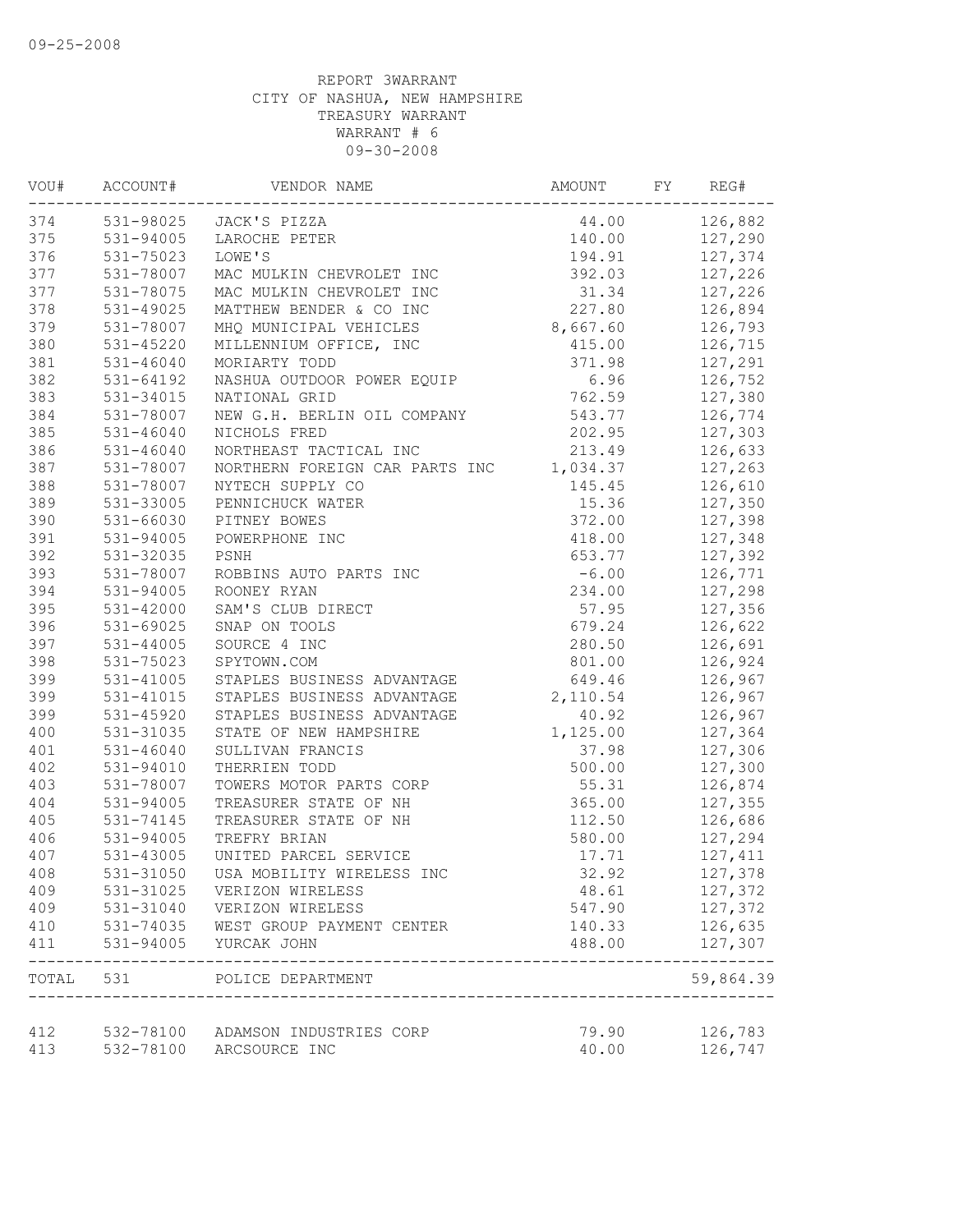| 414<br>532-79040 BATTERIES PLUS 400<br>720.00<br>126,900<br>415<br>532-75023<br>294.05<br>126,739<br>BELLETETES INC<br>415<br>532-78100<br>BELLETETES INC<br>2.58<br>126,739<br>416<br>532-46045<br>BIANCHI ROBERT<br>40.00<br>126,696<br>417<br>532-78015<br>BURRIS CUSTOM PAINTING/JOHN BU<br>126,760<br>100.00<br>418<br>532-78100<br>C & M DISTRIBUTING CO<br>151.00<br>127,031<br>419<br>532-75023<br>600.00<br>126,940<br>CARPET KING<br>420<br>532-78035<br>11.88<br>126,695<br>CHROMATE INDUSTRIAL CORP<br>421<br>3,621.50<br>532-79045<br>CLIFFORD OF VERMONT<br>126,792<br>422<br>532-75160<br>126,803<br>DRAIN-MEDIC<br>310.00<br>423<br>532-94010<br>GALIPEAU STEVEN<br>796.50<br>126,680<br>424<br>532-78020<br>GRANITE STATE BOAT WORKS INC<br>134.60<br>126,683<br>425<br>532-75023<br>89.08<br>127,345<br>HOME DEPOT CREDIT SERVICES<br>426<br>126,786<br>532-59135<br>J P PEST SERVICES<br>235.00<br>427<br>JACK YOUNG COMPANY, INC<br>175.42<br>126,908<br>532-78007<br>428<br>127,309<br>$532 - 46045$<br>LABRECQUE KYLE<br>600.00<br>429<br>340.55<br>532-64192<br>LW BILLS/ALARM ENGINEERING<br>126,763<br>430<br>532-75105<br>M & M ELECTRICAL SUPPLY CO INC<br>103.91<br>127,221<br>431<br>532-94010<br>150.00<br>MAEDER BRIAN<br>126,926<br>432<br>532-59100<br>MAYNARD & LESIEUR INCORPORATED<br>32.50<br>127,231<br>433<br>532-78020<br>MILTON CAT<br>322.54<br>126,950<br>434<br>532-78100<br>MINUTEMAN TRUCKS INC<br>545.13<br>126,784<br>435<br>136.40<br>126,880<br>532-64080<br>MOORE MEDICAL LLC<br>436<br>532-64165<br>NASHUA OUTDOOR POWER EQUIP<br>11.41<br>126,752<br>437<br>127,380<br>532-34015<br>NATIONAL GRID<br>331.15<br>438<br>532-94010<br>1,260.00<br>126,708<br>NIELSEN GLENN<br>439<br>2,181.50<br>127,353<br>532-53025<br>OVERTON CRAIG E PHD<br>440<br>532-33005<br>1,156.61<br>PENNICHUCK WATER<br>127,350<br>441<br>532-94010<br>PERAULT MATTHEW<br>115.00<br>126,965<br>442<br>532-43005<br>21.27<br>PETTY CASH<br>127,308<br>442<br>2.90<br>532-44005<br>PETTY CASH<br>127,308<br>442<br>23.44<br>127,308<br>532-47010<br>PETTY CASH<br>442<br>532-75160<br>PETTY CASH<br>23.96<br>127,308<br>442<br>127,308<br>532-78100<br>PETTY CASH<br>21.60<br>442<br>532-94005<br>PETTY CASH<br>20.00<br>127,308<br>443<br>532-32005<br>127,392<br>PSNH<br>5,778.82<br>443<br>532-33005<br>PSNH<br>45.00<br>127,392<br>444<br>532-74038 R WHITE EQUIPMENT CENTER INC<br>36.95<br>127,233<br>445<br>532-78007<br>50.57<br>126,744<br>SANEL AUTO PARTS CO<br>445<br>532-78100<br>43.12<br>126,744<br>SANEL AUTO PARTS CO<br>446<br>532-63065<br>1,700.70<br>126,993<br>SCHOOL FURNISHINGS INC<br>127,344<br>532-95005<br>SOUHEGAN MUTUAL FIRE AID ASSOC<br>50.00<br>447<br>448<br>126,967<br>532-41005<br>STAPLES BUSINESS ADVANTAGE<br>279.19<br>448<br>532-41015<br>STAPLES BUSINESS ADVANTAGE<br>126,967<br>770.82<br>448<br>532-64192<br>STAPLES BUSINESS ADVANTAGE<br>46.43<br>126,967<br>449<br>532-79005<br>4,750.00<br>126,685<br>WAVEGUIDE INC<br>450<br>532-78020<br>3, 119.79<br>126,605<br>YANKEE TRUCKS<br>450<br>532-78080<br>339.35<br>126,605<br>YANKEE TRUCKS | VOU# | ACCOUNT# | VENDOR NAME | AMOUNT | FY | REG# |
|--------------------------------------------------------------------------------------------------------------------------------------------------------------------------------------------------------------------------------------------------------------------------------------------------------------------------------------------------------------------------------------------------------------------------------------------------------------------------------------------------------------------------------------------------------------------------------------------------------------------------------------------------------------------------------------------------------------------------------------------------------------------------------------------------------------------------------------------------------------------------------------------------------------------------------------------------------------------------------------------------------------------------------------------------------------------------------------------------------------------------------------------------------------------------------------------------------------------------------------------------------------------------------------------------------------------------------------------------------------------------------------------------------------------------------------------------------------------------------------------------------------------------------------------------------------------------------------------------------------------------------------------------------------------------------------------------------------------------------------------------------------------------------------------------------------------------------------------------------------------------------------------------------------------------------------------------------------------------------------------------------------------------------------------------------------------------------------------------------------------------------------------------------------------------------------------------------------------------------------------------------------------------------------------------------------------------------------------------------------------------------------------------------------------------------------------------------------------------------------------------------------------------------------------------------------------------------------------------------------------------------------------------------------------------------------------------------------------------------------------------------------------------------------------------------------------------------------------------------------------------------------------------------------------------------------------------------------------------------------------------------------------------------------------------------------------------------------------------------------------------|------|----------|-------------|--------|----|------|
|                                                                                                                                                                                                                                                                                                                                                                                                                                                                                                                                                                                                                                                                                                                                                                                                                                                                                                                                                                                                                                                                                                                                                                                                                                                                                                                                                                                                                                                                                                                                                                                                                                                                                                                                                                                                                                                                                                                                                                                                                                                                                                                                                                                                                                                                                                                                                                                                                                                                                                                                                                                                                                                                                                                                                                                                                                                                                                                                                                                                                                                                                                                          |      |          |             |        |    |      |
|                                                                                                                                                                                                                                                                                                                                                                                                                                                                                                                                                                                                                                                                                                                                                                                                                                                                                                                                                                                                                                                                                                                                                                                                                                                                                                                                                                                                                                                                                                                                                                                                                                                                                                                                                                                                                                                                                                                                                                                                                                                                                                                                                                                                                                                                                                                                                                                                                                                                                                                                                                                                                                                                                                                                                                                                                                                                                                                                                                                                                                                                                                                          |      |          |             |        |    |      |
|                                                                                                                                                                                                                                                                                                                                                                                                                                                                                                                                                                                                                                                                                                                                                                                                                                                                                                                                                                                                                                                                                                                                                                                                                                                                                                                                                                                                                                                                                                                                                                                                                                                                                                                                                                                                                                                                                                                                                                                                                                                                                                                                                                                                                                                                                                                                                                                                                                                                                                                                                                                                                                                                                                                                                                                                                                                                                                                                                                                                                                                                                                                          |      |          |             |        |    |      |
|                                                                                                                                                                                                                                                                                                                                                                                                                                                                                                                                                                                                                                                                                                                                                                                                                                                                                                                                                                                                                                                                                                                                                                                                                                                                                                                                                                                                                                                                                                                                                                                                                                                                                                                                                                                                                                                                                                                                                                                                                                                                                                                                                                                                                                                                                                                                                                                                                                                                                                                                                                                                                                                                                                                                                                                                                                                                                                                                                                                                                                                                                                                          |      |          |             |        |    |      |
|                                                                                                                                                                                                                                                                                                                                                                                                                                                                                                                                                                                                                                                                                                                                                                                                                                                                                                                                                                                                                                                                                                                                                                                                                                                                                                                                                                                                                                                                                                                                                                                                                                                                                                                                                                                                                                                                                                                                                                                                                                                                                                                                                                                                                                                                                                                                                                                                                                                                                                                                                                                                                                                                                                                                                                                                                                                                                                                                                                                                                                                                                                                          |      |          |             |        |    |      |
|                                                                                                                                                                                                                                                                                                                                                                                                                                                                                                                                                                                                                                                                                                                                                                                                                                                                                                                                                                                                                                                                                                                                                                                                                                                                                                                                                                                                                                                                                                                                                                                                                                                                                                                                                                                                                                                                                                                                                                                                                                                                                                                                                                                                                                                                                                                                                                                                                                                                                                                                                                                                                                                                                                                                                                                                                                                                                                                                                                                                                                                                                                                          |      |          |             |        |    |      |
|                                                                                                                                                                                                                                                                                                                                                                                                                                                                                                                                                                                                                                                                                                                                                                                                                                                                                                                                                                                                                                                                                                                                                                                                                                                                                                                                                                                                                                                                                                                                                                                                                                                                                                                                                                                                                                                                                                                                                                                                                                                                                                                                                                                                                                                                                                                                                                                                                                                                                                                                                                                                                                                                                                                                                                                                                                                                                                                                                                                                                                                                                                                          |      |          |             |        |    |      |
|                                                                                                                                                                                                                                                                                                                                                                                                                                                                                                                                                                                                                                                                                                                                                                                                                                                                                                                                                                                                                                                                                                                                                                                                                                                                                                                                                                                                                                                                                                                                                                                                                                                                                                                                                                                                                                                                                                                                                                                                                                                                                                                                                                                                                                                                                                                                                                                                                                                                                                                                                                                                                                                                                                                                                                                                                                                                                                                                                                                                                                                                                                                          |      |          |             |        |    |      |
|                                                                                                                                                                                                                                                                                                                                                                                                                                                                                                                                                                                                                                                                                                                                                                                                                                                                                                                                                                                                                                                                                                                                                                                                                                                                                                                                                                                                                                                                                                                                                                                                                                                                                                                                                                                                                                                                                                                                                                                                                                                                                                                                                                                                                                                                                                                                                                                                                                                                                                                                                                                                                                                                                                                                                                                                                                                                                                                                                                                                                                                                                                                          |      |          |             |        |    |      |
|                                                                                                                                                                                                                                                                                                                                                                                                                                                                                                                                                                                                                                                                                                                                                                                                                                                                                                                                                                                                                                                                                                                                                                                                                                                                                                                                                                                                                                                                                                                                                                                                                                                                                                                                                                                                                                                                                                                                                                                                                                                                                                                                                                                                                                                                                                                                                                                                                                                                                                                                                                                                                                                                                                                                                                                                                                                                                                                                                                                                                                                                                                                          |      |          |             |        |    |      |
|                                                                                                                                                                                                                                                                                                                                                                                                                                                                                                                                                                                                                                                                                                                                                                                                                                                                                                                                                                                                                                                                                                                                                                                                                                                                                                                                                                                                                                                                                                                                                                                                                                                                                                                                                                                                                                                                                                                                                                                                                                                                                                                                                                                                                                                                                                                                                                                                                                                                                                                                                                                                                                                                                                                                                                                                                                                                                                                                                                                                                                                                                                                          |      |          |             |        |    |      |
|                                                                                                                                                                                                                                                                                                                                                                                                                                                                                                                                                                                                                                                                                                                                                                                                                                                                                                                                                                                                                                                                                                                                                                                                                                                                                                                                                                                                                                                                                                                                                                                                                                                                                                                                                                                                                                                                                                                                                                                                                                                                                                                                                                                                                                                                                                                                                                                                                                                                                                                                                                                                                                                                                                                                                                                                                                                                                                                                                                                                                                                                                                                          |      |          |             |        |    |      |
|                                                                                                                                                                                                                                                                                                                                                                                                                                                                                                                                                                                                                                                                                                                                                                                                                                                                                                                                                                                                                                                                                                                                                                                                                                                                                                                                                                                                                                                                                                                                                                                                                                                                                                                                                                                                                                                                                                                                                                                                                                                                                                                                                                                                                                                                                                                                                                                                                                                                                                                                                                                                                                                                                                                                                                                                                                                                                                                                                                                                                                                                                                                          |      |          |             |        |    |      |
|                                                                                                                                                                                                                                                                                                                                                                                                                                                                                                                                                                                                                                                                                                                                                                                                                                                                                                                                                                                                                                                                                                                                                                                                                                                                                                                                                                                                                                                                                                                                                                                                                                                                                                                                                                                                                                                                                                                                                                                                                                                                                                                                                                                                                                                                                                                                                                                                                                                                                                                                                                                                                                                                                                                                                                                                                                                                                                                                                                                                                                                                                                                          |      |          |             |        |    |      |
|                                                                                                                                                                                                                                                                                                                                                                                                                                                                                                                                                                                                                                                                                                                                                                                                                                                                                                                                                                                                                                                                                                                                                                                                                                                                                                                                                                                                                                                                                                                                                                                                                                                                                                                                                                                                                                                                                                                                                                                                                                                                                                                                                                                                                                                                                                                                                                                                                                                                                                                                                                                                                                                                                                                                                                                                                                                                                                                                                                                                                                                                                                                          |      |          |             |        |    |      |
|                                                                                                                                                                                                                                                                                                                                                                                                                                                                                                                                                                                                                                                                                                                                                                                                                                                                                                                                                                                                                                                                                                                                                                                                                                                                                                                                                                                                                                                                                                                                                                                                                                                                                                                                                                                                                                                                                                                                                                                                                                                                                                                                                                                                                                                                                                                                                                                                                                                                                                                                                                                                                                                                                                                                                                                                                                                                                                                                                                                                                                                                                                                          |      |          |             |        |    |      |
|                                                                                                                                                                                                                                                                                                                                                                                                                                                                                                                                                                                                                                                                                                                                                                                                                                                                                                                                                                                                                                                                                                                                                                                                                                                                                                                                                                                                                                                                                                                                                                                                                                                                                                                                                                                                                                                                                                                                                                                                                                                                                                                                                                                                                                                                                                                                                                                                                                                                                                                                                                                                                                                                                                                                                                                                                                                                                                                                                                                                                                                                                                                          |      |          |             |        |    |      |
|                                                                                                                                                                                                                                                                                                                                                                                                                                                                                                                                                                                                                                                                                                                                                                                                                                                                                                                                                                                                                                                                                                                                                                                                                                                                                                                                                                                                                                                                                                                                                                                                                                                                                                                                                                                                                                                                                                                                                                                                                                                                                                                                                                                                                                                                                                                                                                                                                                                                                                                                                                                                                                                                                                                                                                                                                                                                                                                                                                                                                                                                                                                          |      |          |             |        |    |      |
|                                                                                                                                                                                                                                                                                                                                                                                                                                                                                                                                                                                                                                                                                                                                                                                                                                                                                                                                                                                                                                                                                                                                                                                                                                                                                                                                                                                                                                                                                                                                                                                                                                                                                                                                                                                                                                                                                                                                                                                                                                                                                                                                                                                                                                                                                                                                                                                                                                                                                                                                                                                                                                                                                                                                                                                                                                                                                                                                                                                                                                                                                                                          |      |          |             |        |    |      |
|                                                                                                                                                                                                                                                                                                                                                                                                                                                                                                                                                                                                                                                                                                                                                                                                                                                                                                                                                                                                                                                                                                                                                                                                                                                                                                                                                                                                                                                                                                                                                                                                                                                                                                                                                                                                                                                                                                                                                                                                                                                                                                                                                                                                                                                                                                                                                                                                                                                                                                                                                                                                                                                                                                                                                                                                                                                                                                                                                                                                                                                                                                                          |      |          |             |        |    |      |
|                                                                                                                                                                                                                                                                                                                                                                                                                                                                                                                                                                                                                                                                                                                                                                                                                                                                                                                                                                                                                                                                                                                                                                                                                                                                                                                                                                                                                                                                                                                                                                                                                                                                                                                                                                                                                                                                                                                                                                                                                                                                                                                                                                                                                                                                                                                                                                                                                                                                                                                                                                                                                                                                                                                                                                                                                                                                                                                                                                                                                                                                                                                          |      |          |             |        |    |      |
|                                                                                                                                                                                                                                                                                                                                                                                                                                                                                                                                                                                                                                                                                                                                                                                                                                                                                                                                                                                                                                                                                                                                                                                                                                                                                                                                                                                                                                                                                                                                                                                                                                                                                                                                                                                                                                                                                                                                                                                                                                                                                                                                                                                                                                                                                                                                                                                                                                                                                                                                                                                                                                                                                                                                                                                                                                                                                                                                                                                                                                                                                                                          |      |          |             |        |    |      |
|                                                                                                                                                                                                                                                                                                                                                                                                                                                                                                                                                                                                                                                                                                                                                                                                                                                                                                                                                                                                                                                                                                                                                                                                                                                                                                                                                                                                                                                                                                                                                                                                                                                                                                                                                                                                                                                                                                                                                                                                                                                                                                                                                                                                                                                                                                                                                                                                                                                                                                                                                                                                                                                                                                                                                                                                                                                                                                                                                                                                                                                                                                                          |      |          |             |        |    |      |
|                                                                                                                                                                                                                                                                                                                                                                                                                                                                                                                                                                                                                                                                                                                                                                                                                                                                                                                                                                                                                                                                                                                                                                                                                                                                                                                                                                                                                                                                                                                                                                                                                                                                                                                                                                                                                                                                                                                                                                                                                                                                                                                                                                                                                                                                                                                                                                                                                                                                                                                                                                                                                                                                                                                                                                                                                                                                                                                                                                                                                                                                                                                          |      |          |             |        |    |      |
|                                                                                                                                                                                                                                                                                                                                                                                                                                                                                                                                                                                                                                                                                                                                                                                                                                                                                                                                                                                                                                                                                                                                                                                                                                                                                                                                                                                                                                                                                                                                                                                                                                                                                                                                                                                                                                                                                                                                                                                                                                                                                                                                                                                                                                                                                                                                                                                                                                                                                                                                                                                                                                                                                                                                                                                                                                                                                                                                                                                                                                                                                                                          |      |          |             |        |    |      |
|                                                                                                                                                                                                                                                                                                                                                                                                                                                                                                                                                                                                                                                                                                                                                                                                                                                                                                                                                                                                                                                                                                                                                                                                                                                                                                                                                                                                                                                                                                                                                                                                                                                                                                                                                                                                                                                                                                                                                                                                                                                                                                                                                                                                                                                                                                                                                                                                                                                                                                                                                                                                                                                                                                                                                                                                                                                                                                                                                                                                                                                                                                                          |      |          |             |        |    |      |
|                                                                                                                                                                                                                                                                                                                                                                                                                                                                                                                                                                                                                                                                                                                                                                                                                                                                                                                                                                                                                                                                                                                                                                                                                                                                                                                                                                                                                                                                                                                                                                                                                                                                                                                                                                                                                                                                                                                                                                                                                                                                                                                                                                                                                                                                                                                                                                                                                                                                                                                                                                                                                                                                                                                                                                                                                                                                                                                                                                                                                                                                                                                          |      |          |             |        |    |      |
|                                                                                                                                                                                                                                                                                                                                                                                                                                                                                                                                                                                                                                                                                                                                                                                                                                                                                                                                                                                                                                                                                                                                                                                                                                                                                                                                                                                                                                                                                                                                                                                                                                                                                                                                                                                                                                                                                                                                                                                                                                                                                                                                                                                                                                                                                                                                                                                                                                                                                                                                                                                                                                                                                                                                                                                                                                                                                                                                                                                                                                                                                                                          |      |          |             |        |    |      |
|                                                                                                                                                                                                                                                                                                                                                                                                                                                                                                                                                                                                                                                                                                                                                                                                                                                                                                                                                                                                                                                                                                                                                                                                                                                                                                                                                                                                                                                                                                                                                                                                                                                                                                                                                                                                                                                                                                                                                                                                                                                                                                                                                                                                                                                                                                                                                                                                                                                                                                                                                                                                                                                                                                                                                                                                                                                                                                                                                                                                                                                                                                                          |      |          |             |        |    |      |
|                                                                                                                                                                                                                                                                                                                                                                                                                                                                                                                                                                                                                                                                                                                                                                                                                                                                                                                                                                                                                                                                                                                                                                                                                                                                                                                                                                                                                                                                                                                                                                                                                                                                                                                                                                                                                                                                                                                                                                                                                                                                                                                                                                                                                                                                                                                                                                                                                                                                                                                                                                                                                                                                                                                                                                                                                                                                                                                                                                                                                                                                                                                          |      |          |             |        |    |      |
|                                                                                                                                                                                                                                                                                                                                                                                                                                                                                                                                                                                                                                                                                                                                                                                                                                                                                                                                                                                                                                                                                                                                                                                                                                                                                                                                                                                                                                                                                                                                                                                                                                                                                                                                                                                                                                                                                                                                                                                                                                                                                                                                                                                                                                                                                                                                                                                                                                                                                                                                                                                                                                                                                                                                                                                                                                                                                                                                                                                                                                                                                                                          |      |          |             |        |    |      |
|                                                                                                                                                                                                                                                                                                                                                                                                                                                                                                                                                                                                                                                                                                                                                                                                                                                                                                                                                                                                                                                                                                                                                                                                                                                                                                                                                                                                                                                                                                                                                                                                                                                                                                                                                                                                                                                                                                                                                                                                                                                                                                                                                                                                                                                                                                                                                                                                                                                                                                                                                                                                                                                                                                                                                                                                                                                                                                                                                                                                                                                                                                                          |      |          |             |        |    |      |
|                                                                                                                                                                                                                                                                                                                                                                                                                                                                                                                                                                                                                                                                                                                                                                                                                                                                                                                                                                                                                                                                                                                                                                                                                                                                                                                                                                                                                                                                                                                                                                                                                                                                                                                                                                                                                                                                                                                                                                                                                                                                                                                                                                                                                                                                                                                                                                                                                                                                                                                                                                                                                                                                                                                                                                                                                                                                                                                                                                                                                                                                                                                          |      |          |             |        |    |      |
|                                                                                                                                                                                                                                                                                                                                                                                                                                                                                                                                                                                                                                                                                                                                                                                                                                                                                                                                                                                                                                                                                                                                                                                                                                                                                                                                                                                                                                                                                                                                                                                                                                                                                                                                                                                                                                                                                                                                                                                                                                                                                                                                                                                                                                                                                                                                                                                                                                                                                                                                                                                                                                                                                                                                                                                                                                                                                                                                                                                                                                                                                                                          |      |          |             |        |    |      |
|                                                                                                                                                                                                                                                                                                                                                                                                                                                                                                                                                                                                                                                                                                                                                                                                                                                                                                                                                                                                                                                                                                                                                                                                                                                                                                                                                                                                                                                                                                                                                                                                                                                                                                                                                                                                                                                                                                                                                                                                                                                                                                                                                                                                                                                                                                                                                                                                                                                                                                                                                                                                                                                                                                                                                                                                                                                                                                                                                                                                                                                                                                                          |      |          |             |        |    |      |
|                                                                                                                                                                                                                                                                                                                                                                                                                                                                                                                                                                                                                                                                                                                                                                                                                                                                                                                                                                                                                                                                                                                                                                                                                                                                                                                                                                                                                                                                                                                                                                                                                                                                                                                                                                                                                                                                                                                                                                                                                                                                                                                                                                                                                                                                                                                                                                                                                                                                                                                                                                                                                                                                                                                                                                                                                                                                                                                                                                                                                                                                                                                          |      |          |             |        |    |      |
|                                                                                                                                                                                                                                                                                                                                                                                                                                                                                                                                                                                                                                                                                                                                                                                                                                                                                                                                                                                                                                                                                                                                                                                                                                                                                                                                                                                                                                                                                                                                                                                                                                                                                                                                                                                                                                                                                                                                                                                                                                                                                                                                                                                                                                                                                                                                                                                                                                                                                                                                                                                                                                                                                                                                                                                                                                                                                                                                                                                                                                                                                                                          |      |          |             |        |    |      |
|                                                                                                                                                                                                                                                                                                                                                                                                                                                                                                                                                                                                                                                                                                                                                                                                                                                                                                                                                                                                                                                                                                                                                                                                                                                                                                                                                                                                                                                                                                                                                                                                                                                                                                                                                                                                                                                                                                                                                                                                                                                                                                                                                                                                                                                                                                                                                                                                                                                                                                                                                                                                                                                                                                                                                                                                                                                                                                                                                                                                                                                                                                                          |      |          |             |        |    |      |
|                                                                                                                                                                                                                                                                                                                                                                                                                                                                                                                                                                                                                                                                                                                                                                                                                                                                                                                                                                                                                                                                                                                                                                                                                                                                                                                                                                                                                                                                                                                                                                                                                                                                                                                                                                                                                                                                                                                                                                                                                                                                                                                                                                                                                                                                                                                                                                                                                                                                                                                                                                                                                                                                                                                                                                                                                                                                                                                                                                                                                                                                                                                          |      |          |             |        |    |      |
|                                                                                                                                                                                                                                                                                                                                                                                                                                                                                                                                                                                                                                                                                                                                                                                                                                                                                                                                                                                                                                                                                                                                                                                                                                                                                                                                                                                                                                                                                                                                                                                                                                                                                                                                                                                                                                                                                                                                                                                                                                                                                                                                                                                                                                                                                                                                                                                                                                                                                                                                                                                                                                                                                                                                                                                                                                                                                                                                                                                                                                                                                                                          |      |          |             |        |    |      |
|                                                                                                                                                                                                                                                                                                                                                                                                                                                                                                                                                                                                                                                                                                                                                                                                                                                                                                                                                                                                                                                                                                                                                                                                                                                                                                                                                                                                                                                                                                                                                                                                                                                                                                                                                                                                                                                                                                                                                                                                                                                                                                                                                                                                                                                                                                                                                                                                                                                                                                                                                                                                                                                                                                                                                                                                                                                                                                                                                                                                                                                                                                                          |      |          |             |        |    |      |
|                                                                                                                                                                                                                                                                                                                                                                                                                                                                                                                                                                                                                                                                                                                                                                                                                                                                                                                                                                                                                                                                                                                                                                                                                                                                                                                                                                                                                                                                                                                                                                                                                                                                                                                                                                                                                                                                                                                                                                                                                                                                                                                                                                                                                                                                                                                                                                                                                                                                                                                                                                                                                                                                                                                                                                                                                                                                                                                                                                                                                                                                                                                          |      |          |             |        |    |      |
|                                                                                                                                                                                                                                                                                                                                                                                                                                                                                                                                                                                                                                                                                                                                                                                                                                                                                                                                                                                                                                                                                                                                                                                                                                                                                                                                                                                                                                                                                                                                                                                                                                                                                                                                                                                                                                                                                                                                                                                                                                                                                                                                                                                                                                                                                                                                                                                                                                                                                                                                                                                                                                                                                                                                                                                                                                                                                                                                                                                                                                                                                                                          |      |          |             |        |    |      |
|                                                                                                                                                                                                                                                                                                                                                                                                                                                                                                                                                                                                                                                                                                                                                                                                                                                                                                                                                                                                                                                                                                                                                                                                                                                                                                                                                                                                                                                                                                                                                                                                                                                                                                                                                                                                                                                                                                                                                                                                                                                                                                                                                                                                                                                                                                                                                                                                                                                                                                                                                                                                                                                                                                                                                                                                                                                                                                                                                                                                                                                                                                                          |      |          |             |        |    |      |
|                                                                                                                                                                                                                                                                                                                                                                                                                                                                                                                                                                                                                                                                                                                                                                                                                                                                                                                                                                                                                                                                                                                                                                                                                                                                                                                                                                                                                                                                                                                                                                                                                                                                                                                                                                                                                                                                                                                                                                                                                                                                                                                                                                                                                                                                                                                                                                                                                                                                                                                                                                                                                                                                                                                                                                                                                                                                                                                                                                                                                                                                                                                          |      |          |             |        |    |      |
|                                                                                                                                                                                                                                                                                                                                                                                                                                                                                                                                                                                                                                                                                                                                                                                                                                                                                                                                                                                                                                                                                                                                                                                                                                                                                                                                                                                                                                                                                                                                                                                                                                                                                                                                                                                                                                                                                                                                                                                                                                                                                                                                                                                                                                                                                                                                                                                                                                                                                                                                                                                                                                                                                                                                                                                                                                                                                                                                                                                                                                                                                                                          |      |          |             |        |    |      |
|                                                                                                                                                                                                                                                                                                                                                                                                                                                                                                                                                                                                                                                                                                                                                                                                                                                                                                                                                                                                                                                                                                                                                                                                                                                                                                                                                                                                                                                                                                                                                                                                                                                                                                                                                                                                                                                                                                                                                                                                                                                                                                                                                                                                                                                                                                                                                                                                                                                                                                                                                                                                                                                                                                                                                                                                                                                                                                                                                                                                                                                                                                                          |      |          |             |        |    |      |
|                                                                                                                                                                                                                                                                                                                                                                                                                                                                                                                                                                                                                                                                                                                                                                                                                                                                                                                                                                                                                                                                                                                                                                                                                                                                                                                                                                                                                                                                                                                                                                                                                                                                                                                                                                                                                                                                                                                                                                                                                                                                                                                                                                                                                                                                                                                                                                                                                                                                                                                                                                                                                                                                                                                                                                                                                                                                                                                                                                                                                                                                                                                          |      |          |             |        |    |      |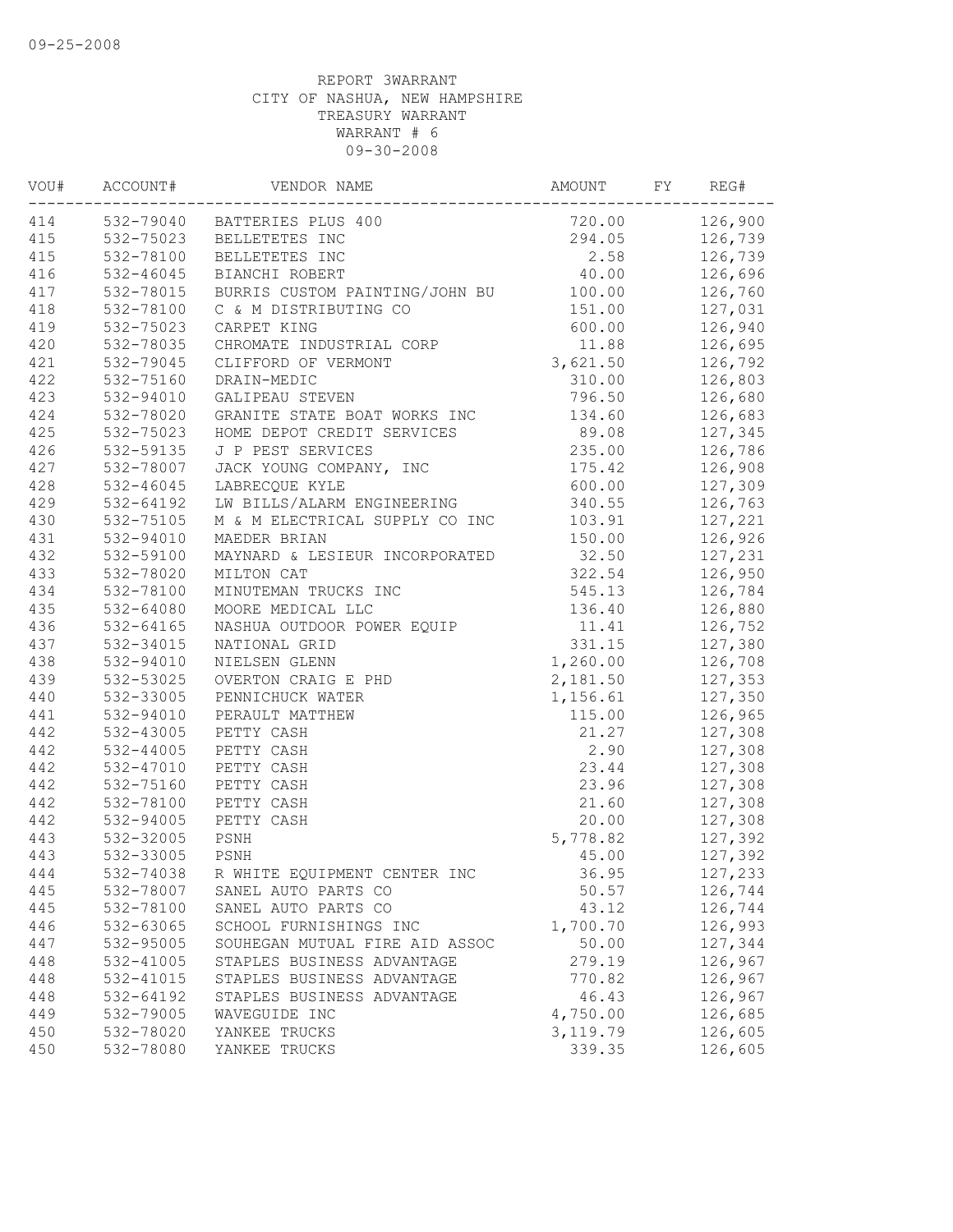| VOU#                                                        | ACCOUNT#                                                                                                          | VENDOR NAME                                                                                                                                                                                                    | AMOUNT                                                                                    | FY | REG#                                                                                            |
|-------------------------------------------------------------|-------------------------------------------------------------------------------------------------------------------|----------------------------------------------------------------------------------------------------------------------------------------------------------------------------------------------------------------|-------------------------------------------------------------------------------------------|----|-------------------------------------------------------------------------------------------------|
| TOTAL                                                       | 532                                                                                                               | FIRE DEPARTMENT                                                                                                                                                                                                |                                                                                           |    | 31,812.12                                                                                       |
| 451                                                         | 534-32020                                                                                                         | PSNH                                                                                                                                                                                                           | 172.94                                                                                    |    | 127,392                                                                                         |
| TOTAL                                                       | 534                                                                                                               | STREET LIGHTING                                                                                                                                                                                                | ______________________________                                                            |    | 172.94                                                                                          |
| 452                                                         |                                                                                                                   | 535-64030 DIVER'S DEN DIVE SHOP INC                                                                                                                                                                            | 447.82                                                                                    |    | 126,789                                                                                         |
| TOTAL                                                       | 535                                                                                                               | EMERGENCY MANAGEMENT                                                                                                                                                                                           |                                                                                           |    | 447.82                                                                                          |
| 453<br>454<br>455<br>455<br>456<br>457<br>458<br>459<br>460 | 536-74150<br>536-49075<br>536-78007<br>536-78065<br>536-32035<br>536-78007<br>536-64255<br>536-78007<br>536-31050 | CYBERCOMM INC<br>DELL MARKETING LP<br>GOODYEAR AUTO SERVICE CENTER<br>GOODYEAR AUTO SERVICE CENTER<br>PSNH<br>ROBBINS AUTO PARTS INC<br>TESSCO TECHNOLOGIES INC<br>TOWERS MOTOR PARTS CORP<br>VERIZON WIRELESS | 1,750.00<br>3,999.00<br>36.00<br>128.34<br>1,024.27<br>105.04<br>176.93<br>95.94<br>70.25 |    | 126,964<br>126,670<br>126,566<br>126,566<br>127,392<br>126,771<br>126,749<br>126,874<br>127,372 |
| TOTAL                                                       | 536                                                                                                               | CITYWIDE COMMUNICATIONS                                                                                                                                                                                        |                                                                                           |    | 7,385.77                                                                                        |
| 461<br>462<br>463<br>464                                    | 541-53165<br>541-33005<br>541-32005<br>541-91015                                                                  | LANGUAGE LINE SERVICES<br>PENNICHUCK WATER<br>PUBLIC SERVICE OF NH<br>VILLIOTTI JOCELYN                                                                                                                        | 93.14<br>277.64<br>1, 117.53<br>99.99                                                     |    | 126,655<br>127,350<br>127,399<br>127,310                                                        |
| TOTAL                                                       | 541                                                                                                               | COMMUNITY SERVICES DIVISION                                                                                                                                                                                    |                                                                                           |    | 1,588.30                                                                                        |
| 465                                                         | 542-41015                                                                                                         | STAPLES BUSINESS ADVANTAGE                                                                                                                                                                                     | 175.44                                                                                    |    | 126,967                                                                                         |
| TOTAL                                                       | 542                                                                                                               | COMMUNITY HEALTH                                                                                                                                                                                               |                                                                                           |    | 175.44                                                                                          |
|                                                             |                                                                                                                   | 465 543-41015 STAPLES BUSINESS ADVANTAGE                                                                                                                                                                       |                                                                                           |    | 158.67 126,967                                                                                  |
|                                                             |                                                                                                                   | TOTAL 543 ENVIRONMENTAL HEALTH DEPT.                                                                                                                                                                           |                                                                                           |    | 158.67                                                                                          |
| 466<br>467                                                  |                                                                                                                   | 544-94005 BELKNAP MERRIMACK CAP<br>544-41015 STAPLES BUSINESS ADVANTAGE                                                                                                                                        | 50.00<br>45.78                                                                            |    | 127,397<br>126,967                                                                              |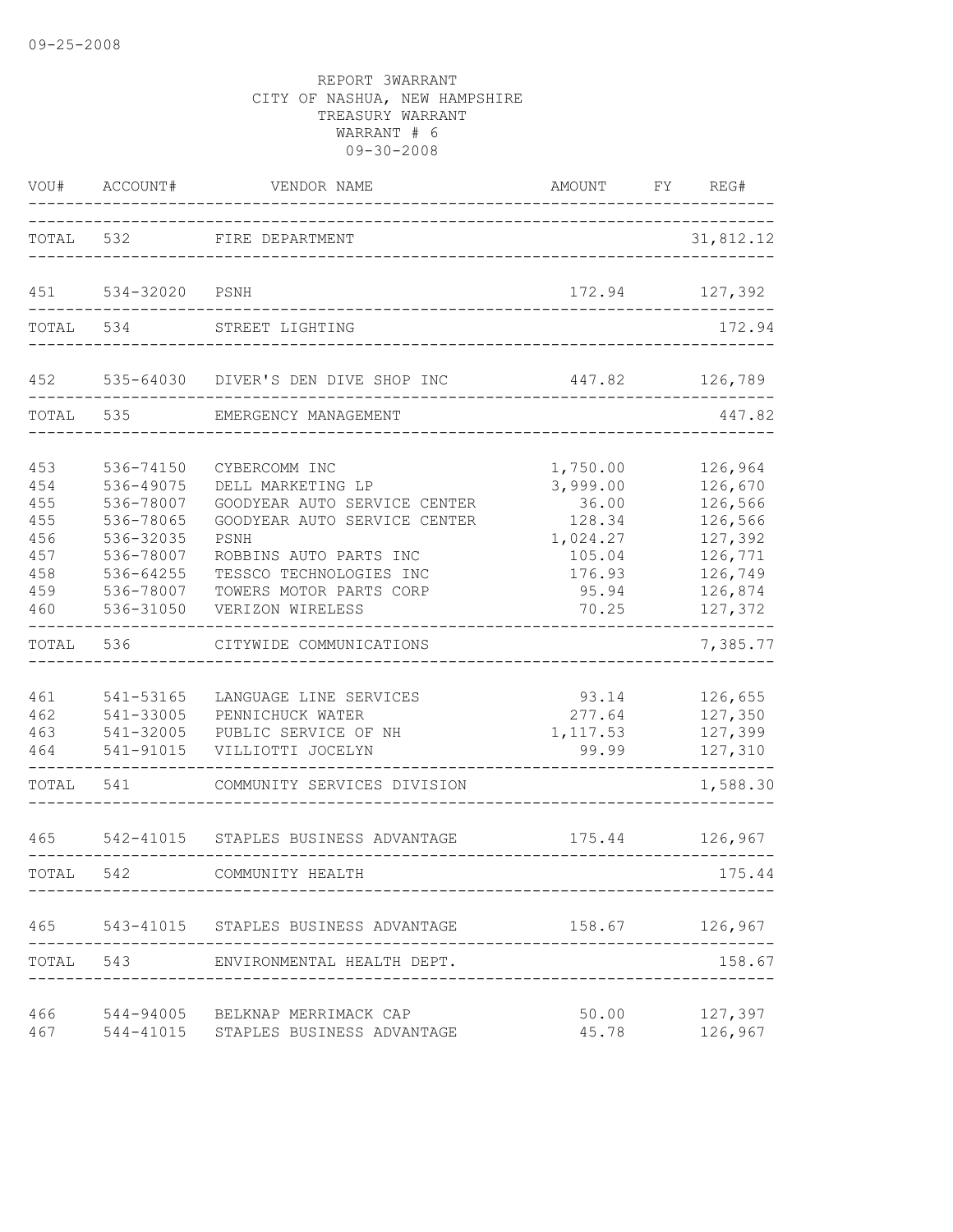| VOU#  |           |                                      |           | REG#    |
|-------|-----------|--------------------------------------|-----------|---------|
|       | TOTAL 544 | WELFARE ADMINISTRATION               |           | 95.78   |
| 468   | 545-97020 | 188 CONCORD ST LLC DBA LILLIAN 60.00 |           | 126,818 |
| 469   | 545-97020 | 28-34 RR SQUARE LLC                  | 212.50    | 126,608 |
| 470   | 545-97020 | 85 WEST HOLLIS ST LLC                | 680.00    | 126,757 |
| 471   | 545-97020 | ABREAU LEONARD                       | 390.04    | 126,657 |
| 472   | 545-97020 | ALLISAN REALTY CORP                  | 726.07    | 126,664 |
| 473   | 545-97020 | BISHOP PROPERTY MANAGEMENT INC       | 528.00    | 126,834 |
| 474   | 545-97020 | BROOK VILLAGE NORTH ASSOCIATES       | 636.00    | 126,775 |
| 475   | 545-97020 | BUJA DONALD                          | 542.25    | 126,722 |
| 476   | 545-97020 | BYRD WILLIAM J                       | 400.00    | 126,733 |
| 477   | 545-97020 | CARDIN RICHARD                       | 625.00    | 126,753 |
| 478   | 545-97020 | CENTRAL REALTY                       | 557.50    | 126,766 |
| 479   | 545-97020 | CLARK E G                            | 366.03    | 126,701 |
| 480   | 545-97020 | COMMUNITY COUNCIL OF NASHUA          | 500.00    | 126,960 |
| 481   | 545-97020 | CONSTANT FAMILY LLC II               | 1,111.00  | 126,762 |
| 482   | 545-97020 | COUNTRY BARN MOTEL                   | 1,221.00  | 126,740 |
| 483   | 545-97015 | DEMOULAS SUPERMARKETS INC            | 5,379.04  | 127,332 |
| 484   | 545-97020 | DESMARAIS LEONARD                    | 154.87    | 126,582 |
| 485   | 545-97020 | DIGESSE WALTER J                     | 1,110.60  | 126,663 |
| 486   | 545-97020 | DOBENS SUSAN                         | 600.00    | 126,659 |
| 487   | 545-97020 | DOWNTOWNER NELSON/DAVID A GREG       | 695.85    | 126,602 |
| 488   | 545-97020 | EGRET REALTY & INVESTMENTS LLC       | 425.00    | 126,721 |
| 489   | 545-97020 | FREEDOM APARTMENTS LLC               | 1,016.00  | 126,730 |
| 490   | 545-97020 | GANAPATHY BOPPANDA                   | 850.00    | 126,729 |
| 491   | 545-97020 | GAUTHIER CONRAD J                    | 1,111.00  | 126,741 |
| 492   | 545-97020 | GAUTHIER REALTY/CONNIE GAUTHIE       | 190.00    | 127,396 |
| 493   | 545-97020 | GAUTHIER REALTY/CONNIE GAUTHIE       | 3, 323.31 | 126,929 |
| 494   | 545-97020 | HARBOR HOMES INC                     | 525.00    | 126,673 |
| 495   | 545-97020 | KENYON JOHN                          | 400.25    | 126,613 |
| 496   | 545-97020 | KOROMA PAUL                          | 535.25    | 126,556 |
| 497   | 545-97020 | LAMERAND ENTERPRISES/KYLE LAME       | 970.00    | 126,868 |
| 498   | 545-97020 | LATTI DAVID                          | 160.00    | 126,630 |
| 499   | 545-97020 | LEITH ROBERT W                       | 825.00    | 126,848 |
| 500   | 545-97020 | LIGHT PARTNERS                       | 550.00    | 126,817 |
| $501$ |           | 545-97020 LTA INVESTMENTS LLC        | 210.51    | 126,799 |
| 502   | 545-97020 | MARANDOS CROTEAU                     | 375.00    | 126,860 |
| 503   | 545-97020 | MARQUEZ JOSE                         | 293.00    | 126,660 |
| 504   | 545-97020 | MARTIN GEORGE                        | 700.00    | 126,603 |
| 505   | 545-97020 | MILE HIGH REAL ESTATE LLC            | 226.19    | 126,850 |
| 506   | 545-97020 | MOTEL 6                              | 1,017.82  | 126,871 |
| 507   | 545-97020 | NASHUA DISTRICT COURT                | 628.00    | 127,416 |
| 508   | 545-97020 | NASHUA HOUSING AUTHORITY             | 2,163.56  | 126,878 |
| 509   | 545-97020 | NASHUA INVESTORS LTD P               | 48.23     | 126,658 |
| 510   | 545-97015 | NATIONAL GRID                        | 3,539.35  | 127,415 |
| 511   | 545-97020 | <b>OUELLET ADRIEN</b>                | 600.00    | 126,700 |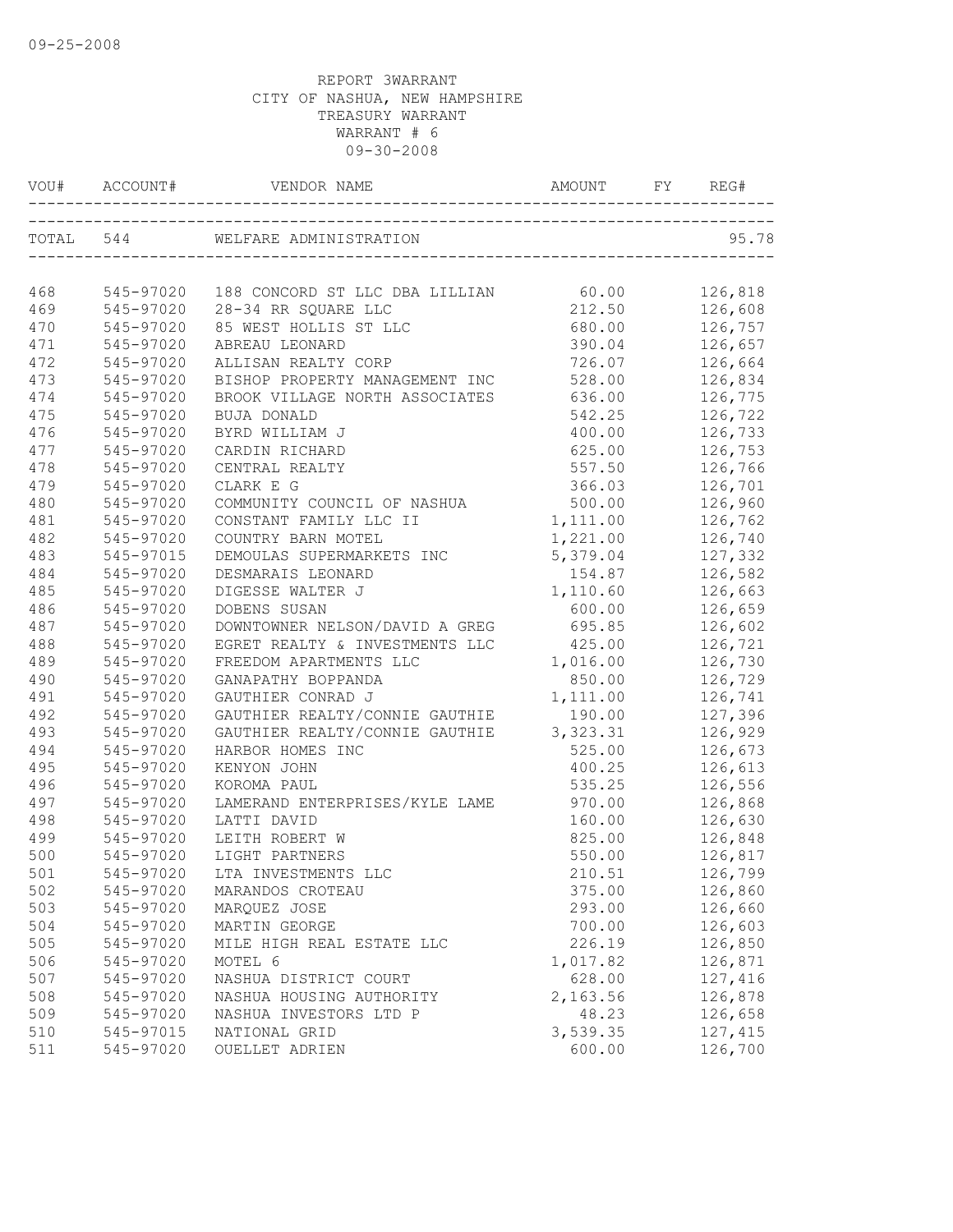| VOU#  | ACCOUNT#      | VENDOR NAME                    | AMOUNT    | FY | REG#                    |
|-------|---------------|--------------------------------|-----------|----|-------------------------|
| 512   | 545-97020     | PAQUIN EDWARD                  | 1,460.19  |    | 126,585                 |
| 513   | 545-97015     | PENNICHUCK WATER WORKS INC     | 836.90    |    | 127,347                 |
| 514   | 545-97020     | PEPI VICTOR A                  | 850.00    |    | 126,769                 |
| 515   | 545-97015     | PETERS PHARMACY                | 515.58    |    | 126,590                 |
| 516   | 545-97020     | PINE HILL GARDENS ASSOCIATION  | 235.06    |    | 126,688                 |
| 517   | 545-97020     | POZA HUGH                      | 400.00    |    | 127,311                 |
| 518   | 545-97020     | PRA PROPERTIES LTD DBA/PHEASAN | 739.69    |    | 126,885                 |
| 519   | 545-97015     | PSNH                           | 2,128.77  |    | 127,395                 |
| 520   | 545-97020     | ROSA JUSSARA                   | 376.68    |    | 126,746                 |
| 521   | 545-97020     | ROUSSEL KATHLEEN               | 790.61    |    | 126,599                 |
| 522   | 545-97020     | RYAN ANDREW                    | 513.74    |    | 126,820                 |
| 523   | 545-97020     | SHAH JAYESH                    | 156.86    |    | 126,819                 |
| 524   | 545-97020     | SOMERSET ASSOCIATES DBA SOMERS | 893.00    |    | 126,861                 |
| 525   | 545-97020     | SPENCER ROBERT                 | 1,025.00  |    | 127,312                 |
| 526   | 545-97020     | THIBAULT SYLVIA/REVOCABLE TRUS | 671.70    |    | 126,580                 |
| 527   | 545-97020     | TLD PROPERTIES LLC             | 280.00    |    | 126,776                 |
| 528   | 545-97020     | TREMBLAY JEANNINE              | 1,100.00  |    | 126,559                 |
| 529   | 545-97020     | TRIUMPH PROPERTY INVESTMENT    | 600.00    |    | 126,706                 |
| 530   | 545-97020     | WAWERU JOSEPH M                | 720.00    |    | 126,570                 |
| 531   | 545-97020     | WEST HOLLIS TRUST              | 800.00    |    | 126,839                 |
| 532   | 545-97015     | WINGATE'S PHARMACY INC         | 10,591.81 |    | 127,333                 |
| 533   | 545-97020     | WRN REAL ESTATE LLC            | 399.37    |    | 126,843                 |
| TOTAL | 545           | WELFARE COSTS                  |           |    | --------<br>63, 263. 18 |
|       |               |                                |           |    |                         |
| 534   | 551-41015     | CITY OF NASHUA/PETTY CASH SLIP | 29.82     |    | 126,553                 |
| 534   | $551 - 43005$ | CITY OF NASHUA/PETTY CASH SLIP | 4.72      |    | 126,553                 |
| 535   | 551-59100     | J P PEST SERVICES              | 115.41    |    | 126,786                 |
| 536   | 551-41015     | STAPLES BUSINESS ADVANTAGE     | 393.45    |    | 126,967                 |
| 537   | 551-59100     | TELEGRAPH PUBLISHING COMPANY   | 146.80    |    | 127,237                 |
| 538   | $551 - 94005$ | UNH TECHNOLOGY TRANSFER CTR    | 60.00     |    | 127,339                 |
| TOTAL | 551           | PUBLIC WORKS DIV & ENGINEERING |           |    | 750.20                  |
|       |               |                                |           |    |                         |
| 539   | 552-78007     | 1400 MOTORS                    | 201.98    |    | 126,593                 |
| 540   |               | 552-75022 B & S LOCKSMITH INC  | 8.00      |    | 126,795                 |
| 541   | 552-78100     | BDG'S AUTO                     | 390.00    |    | 126,612                 |
| 542   | 552-75022     | BELLETETES INC                 | 24.46     |    | 126,739                 |
| 543   | 552-78007     | BEST FORD/BEST CYCLE           | 7.22      |    | 126,588                 |
| 544   | 552-75021     | BROX INDUSTRIES INC            | 71.25     |    | 126,623                 |
| 545   | 552-75021     | CAROLINA EASTERN-VAIL INC      | 1,725.70  |    | 126,901                 |
| 546   | 552-78007     | CARPARTS OF NASHUA             | 9.88      |    | 126,587                 |
| 547   | 552-78007     | CHAPPELL TRACTOR SALES INC     | 353.07    |    | 126,624                 |
| 548   | 552-78100     | CREATIVE SIGNS LLC             | 170.00    |    | 126,835                 |
| 549   | 552-78100     | D & R TOWING INC               | 284.50    |    | 127,224                 |
| 550   | 552-45290     | ELAN PUBLISHING CO INC         | 347.94    |    | 126,661                 |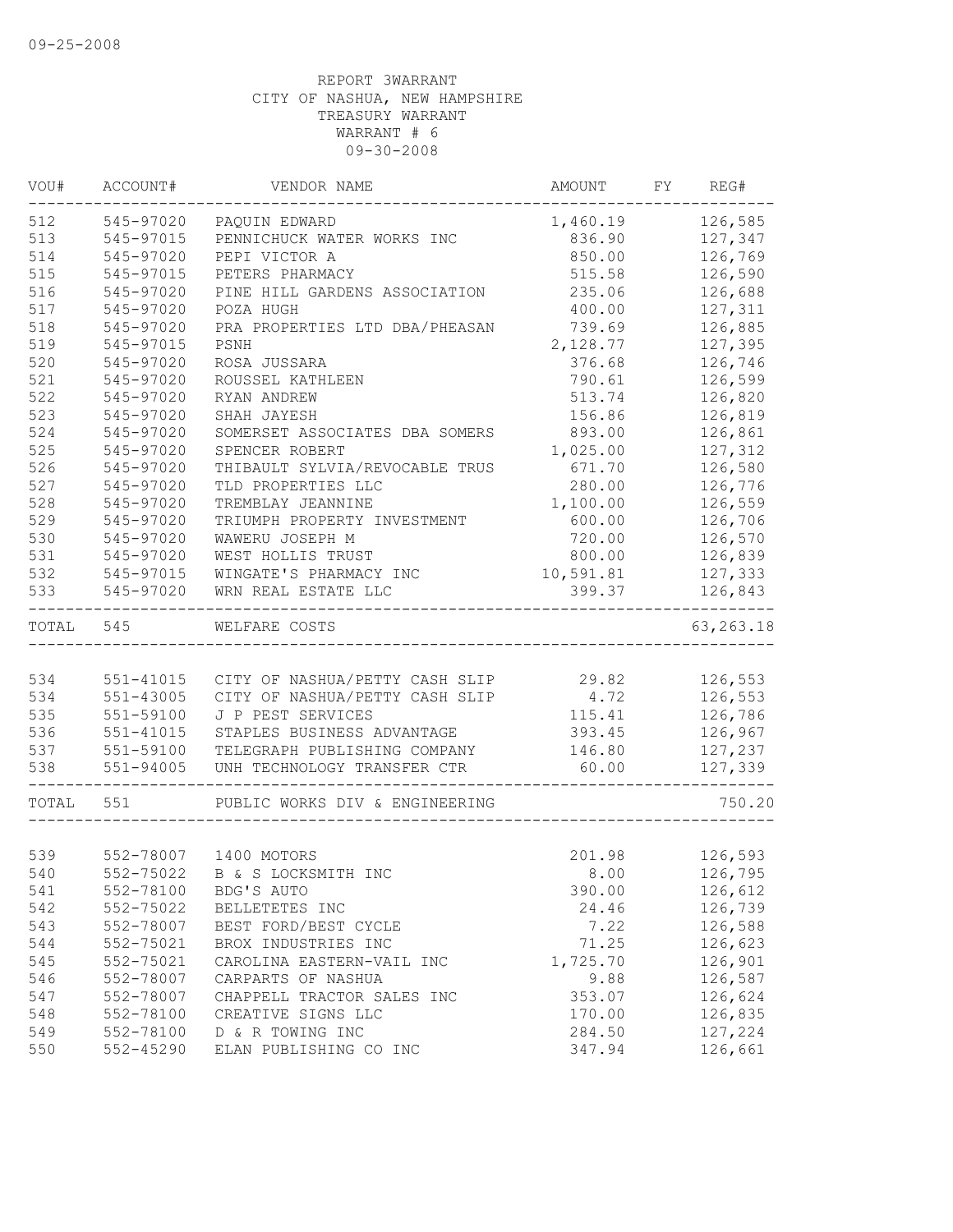| VOU# | ACCOUNT#      | VENDOR NAME                                                   | AMOUNT    | FY | REG#      |
|------|---------------|---------------------------------------------------------------|-----------|----|-----------|
| 551  |               | 552-75021 F W WEBB COMPANY                                    | 30.51     |    | 126,654   |
| 552  | 552-75022     | FIMBEL PAUNET CORP                                            | 240.00    |    | 126,884   |
| 553  | 552-75021     | GATE CITY FENCE CO INC                                        | 150.00    |    | 126,709   |
| 554  | 552-75135     | GRANITE STATE GLASS                                           | 495.00    |    | 126,815   |
| 555  | 552-75040     | HAMPDEN ENGINEERING CORP                                      | 583.76    |    | 127,029   |
| 556  | 552-66000     | HANDY HOUSE INC                                               | 55.00     |    | 127,362   |
| 557  | $552 - 46045$ | HOME DEPOT CREDIT SERVICES                                    | 8.97      |    | 127,345   |
| 557  | 552-75021     | HOME DEPOT CREDIT SERVICES                                    | 728.45    |    | 127,345   |
| 558  | 552-78100     | JAMES R ROSENCRANTZ & SONS INC                                | 290.00    |    | 127,257   |
| 559  | 552-75021     | JOHNSON'S ELECTRIC INC                                        | 746.16    |    | 126,662   |
| 559  | 552-75135     | JOHNSON'S ELECTRIC INC                                        | 488.78    |    | 126,662   |
| 560  | 552-75021     | LESCO-PROX                                                    | 282.24    |    | 126,707   |
| 561  | 552-78100     | LIBERTY INTN'L TRUCKS OF NH LL                                | 795.84    |    | 127,229   |
| 562  | 552-75022     | M & M ELECTRICAL SUPPLY CO INC                                | 18.75     |    | 127,221   |
| 563  | 552-78007     | MAC MULKIN CHEVROLET INC                                      | 206.65    |    | 127,226   |
| 564  | 552-78007     | MAYNARD & LESIEUR INCORPORATED                                | 200.00    |    | 127,231   |
| 564  | 552-78065     | MAYNARD & LESIEUR INCORPORATED                                | 55.50     |    | 127,231   |
| 565  | $552 - 45200$ | MCDOUGALD SCOTT                                               | 250.00    |    | 126,676   |
| 566  | 552-42010     | MELLIN NANCY                                                  | 1.09      |    | 127,313   |
| 566  | 552-45196     | MELLIN NANCY                                                  | 6.75      |    | 127,313   |
| 566  | 552-75021     | MELLIN NANCY                                                  | 15.96     |    | 127,313   |
| 567  | 552-78007     | NAPA AUTO PARTS                                               | 542.11    |    | 126,867   |
| 568  | 552-74085     | NASHUA OUTDOOR POWER EQUIP                                    | 138.33    |    | 126,752   |
| 569  | 552-34015     | NATIONAL GRID                                                 | 61.01     |    | 127,380   |
| 570  | 552-33005     | PENNICHUCK WATER                                              | 4,687.34  |    | 127,350   |
| 570  | 552-33005     | PENNICHUCK WATER                                              | 177.18    |    | 127,351   |
| 571  | 552-59180     | PIONEER TREE SERVICE                                          | 2,856.00  |    | 127,250   |
| 572  | 552-32005     | PSNH                                                          | 600.57    |    | 127,392   |
| 572  | 552-32005     | PSNH                                                          | 2,619.28  |    | 127,393   |
| 572  | 552-33005     | PSNH                                                          | 107.78    |    | 127,392   |
| 573  | $552 - 46045$ | ROCKY BRANDS RETAIL LLC                                       | 160.00    |    | 126,920   |
| 574  | 552-78007     | SANEL AUTO PARTS CO                                           | 446.08    |    | 126,744   |
| 575  | 552-75135     | STANLEY ELEVATOR COMPANY INC                                  | 212.00    |    | 127,247   |
| 576  | 552-41015     | STAPLES BUSINESS ADVANTAGE                                    | 179.44    |    | 126,967   |
| 576  | 552-41015     | STAPLES BUSINESS ADVANTAGE                                    | 178.49    |    | 126,968   |
| 577  | 552-59040     | TELSTAR DISPLAY FIREWORKS                                     | 16,900.00 |    | 126,797   |
| 578  | 552-75021     | TOM IRWIN INCORPORATED                                        | 1,216.00  |    | 127,253   |
| 579  | $552 - 46045$ | UNIFIRST CORPORATION<br>------------------------------------- | 99.80     |    | 126,889   |
|      |               | TOTAL 552 PARKS AND RECREATION                                |           |    | 40,424.82 |
|      |               |                                                               |           |    |           |
| 580  | 553-95005     | AMERICAN PUBLIC WORKS ASSOCIAT                                | 166.25    |    | 127,314   |
| 581  | 553-78100     | B-B CHAIN                                                     | 49.95     |    | 126,615   |
| 582  | 553-59150     | BCM CONTROLS CORPORATION                                      | 1,213.58  |    | 126,785   |
| 583  | 553-49075     | BELLETETES INC                                                | 52.24     |    | 126,739   |
| 583  | 553-69025     | BELLETETES INC                                                | 84.61     |    | 126,739   |
| 583  | 553-75023     | BELLETETES INC                                                | 15.29     |    | 126,739   |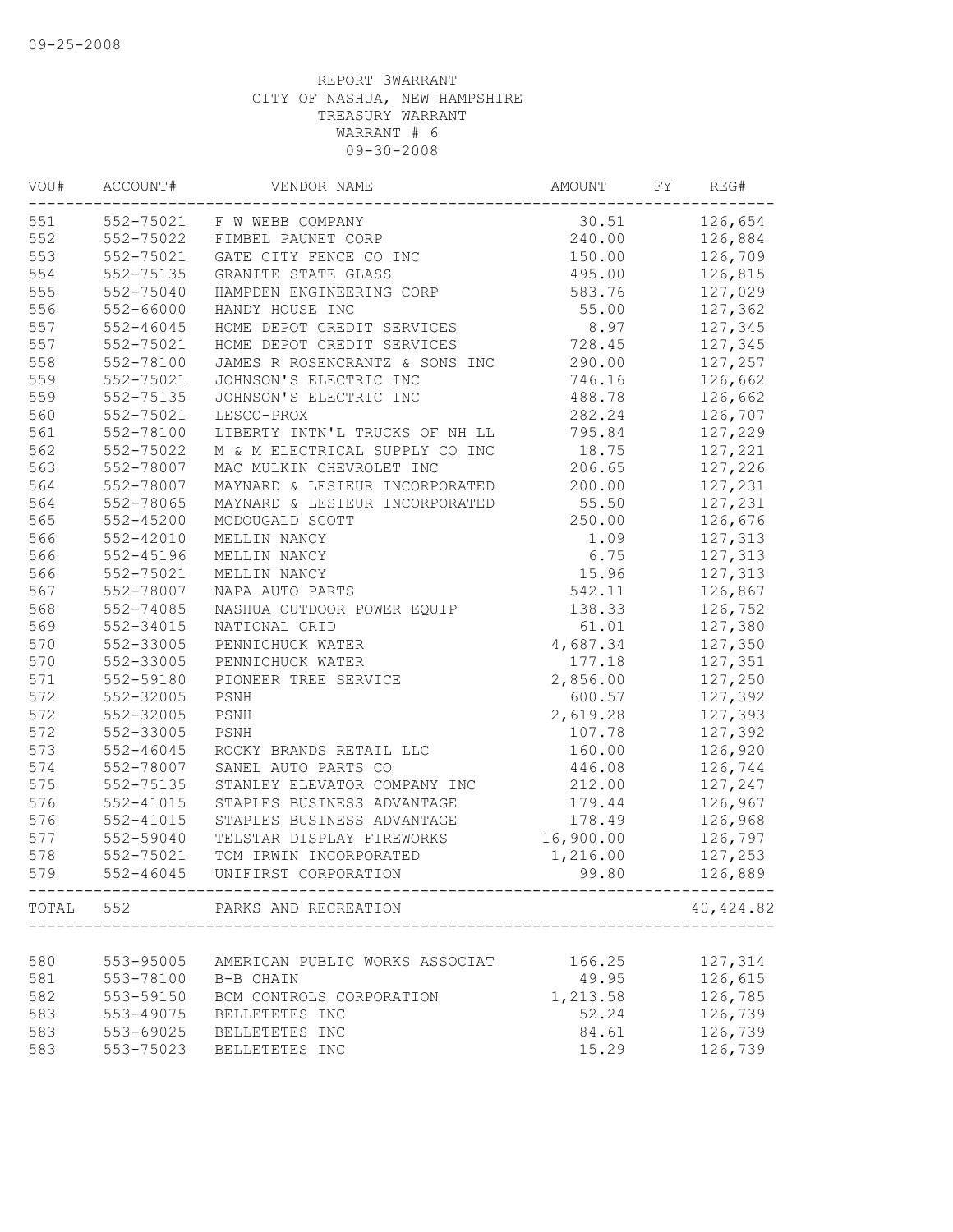| VOU#  | ACCOUNT#  | VENDOR NAME                    | AMOUNT    | FY | REG#      |
|-------|-----------|--------------------------------|-----------|----|-----------|
| 584   | 553-46045 | BOUCHER HENRY                  | 82.00     |    | 126,693   |
| 585   | 553-45015 | BROX INDUSTRIES INC            | 1,775.97  |    | 126,623   |
| 585   | 553-45025 | BROX INDUSTRIES INC            | 45.00     |    | 126,623   |
| 585   | 553-45190 | BROX INDUSTRIES INC            | 96.91     |    | 126,623   |
| 586   | 553-46045 | CCP INDUSTRIES INC             | 139.15    |    | 126,751   |
| 587   | 553-45060 | CORRIVEAU ROUTHIER INC         | 102.00    |    | 127,223   |
| 588   | 553-48015 | DENNIS K BURKE INC             | 19,624.31 |    | 127,412   |
| 589   | 553-78100 | DONOVAN EQUIPMENT CO INC       | 481.00    |    | 126,619   |
| 590   | 553-78100 | DONOVAN SPRING COMPANY INC     | 391.78    |    | 126,621   |
| 591   | 553-78100 | HOWARD P FAIRFIELD INC         | 122.00    |    | 127,119   |
| 592   | 553-78100 | LIBERTY INTN'L TRUCKS OF NH LL | 2,181.57  |    | 127,229   |
| 593   | 553-78100 | MAC MULKIN CHEVROLET INC       | 65.84     |    | 127,226   |
| 594   | 553-78100 | MILTON CAT                     | 617.78    |    | 126,950   |
| 595   | 553-78100 | MINUTEMAN TRUCKS INC           | 74.09     |    | 126,784   |
| 596   | 553-78100 | NAPA AUTO PARTS                | 439.36    |    | 126,867   |
| 597   | 553-34015 | NATIONAL GRID                  | 84.89     |    | 127,380   |
| 598   | 553-45060 | NEW ENGLAND POSITIONING SYSTEM | 2,318.00  |    | 126,731   |
| 599   | 553-75023 | NH SAFE & LOCK CO INC          | 5.00      |    | 126,821   |
| 600   | 553-78100 | PINE MOTOR PARTS               | 44.62     |    | 127,232   |
| 601   | 553-59100 | PM MACKAY & SONS INC           | 2,800.00  |    | 126,629   |
| 602   | 553-46045 | ROCKY BRANDS RETAIL LLC        | 82.00     |    | 126,920   |
| 603   | 553-49075 | SANEL AUTO PARTS CO            | 178.10    |    | 126,744   |
| 603   | 553-49075 | SANEL AUTO PARTS CO            | 35.57     |    | 126,745   |
| 603   | 553-69025 | SANEL AUTO PARTS CO            | 151.83    |    | 126,744   |
| 603   | 553-78100 | SANEL AUTO PARTS CO            | 342.27    |    | 126,744   |
| 603   | 553-78100 | SANEL AUTO PARTS CO            | 607.34    |    | 126,745   |
| 604   | 553-69025 | SNAP ON TOOLS                  | 287.94    |    | 126,622   |
| 605   | 553-41015 | STAPLES BUSINESS ADVANTAGE     | 105.14    |    | 126,968   |
| 606   | 553-75130 | THE METRO GROUP                | 581.00    |    | 127,388   |
| 607   | 553-46045 | UNIFIRST CORPORATION           | 818.32    |    | 126,889   |
| 608   | 553-75100 | UNLIMITED DOOR SERVICE/STEVEN  | 525.00    |    | 127,251   |
| 609   | 553-69025 | USP OF NEW ENGLAND             | 598.85    |    | 126,858   |
| 609   | 553-78100 | USP OF NEW ENGLAND             | 1,288.25  |    | 126,858   |
|       |           |                                |           |    |           |
| TOTAL | 553       | STREET DEPARTMENT              |           |    | 38,674.80 |
| 610   |           | 555-74170 MARLIN CONTROLS      | 840.00    |    | 126,807   |
| 611   | 555-78140 | NAPA AUTO PARTS                | 214.94    |    | 126,867   |
| 612   | 555-45285 | PERMA-LINE CORP OF NEW ENGLAND | 251.60    |    | 126,604   |
| 613   | 555-32025 | PSNH                           | 1,352.94  |    | 127,393   |
| 613   | 555-32025 | PSNH                           | 289.35    |    | 127,394   |
| 614   | 555-41015 | STAPLES BUSINESS ADVANTAGE     | 45.09     |    | 126,968   |
| 615   | 555-94005 | UNH TECHNOLOGY TRANSFER CTR    | 150.00    |    | 127,339   |
| 616   | 555-43005 | UNITED PARCEL SERVICE          | 8.95      |    | 127, 411  |
| 617   | 555-45107 | W E AUBUCHON COMPANY INC       | 25.70     |    | 126,596   |
|       |           |                                |           |    |           |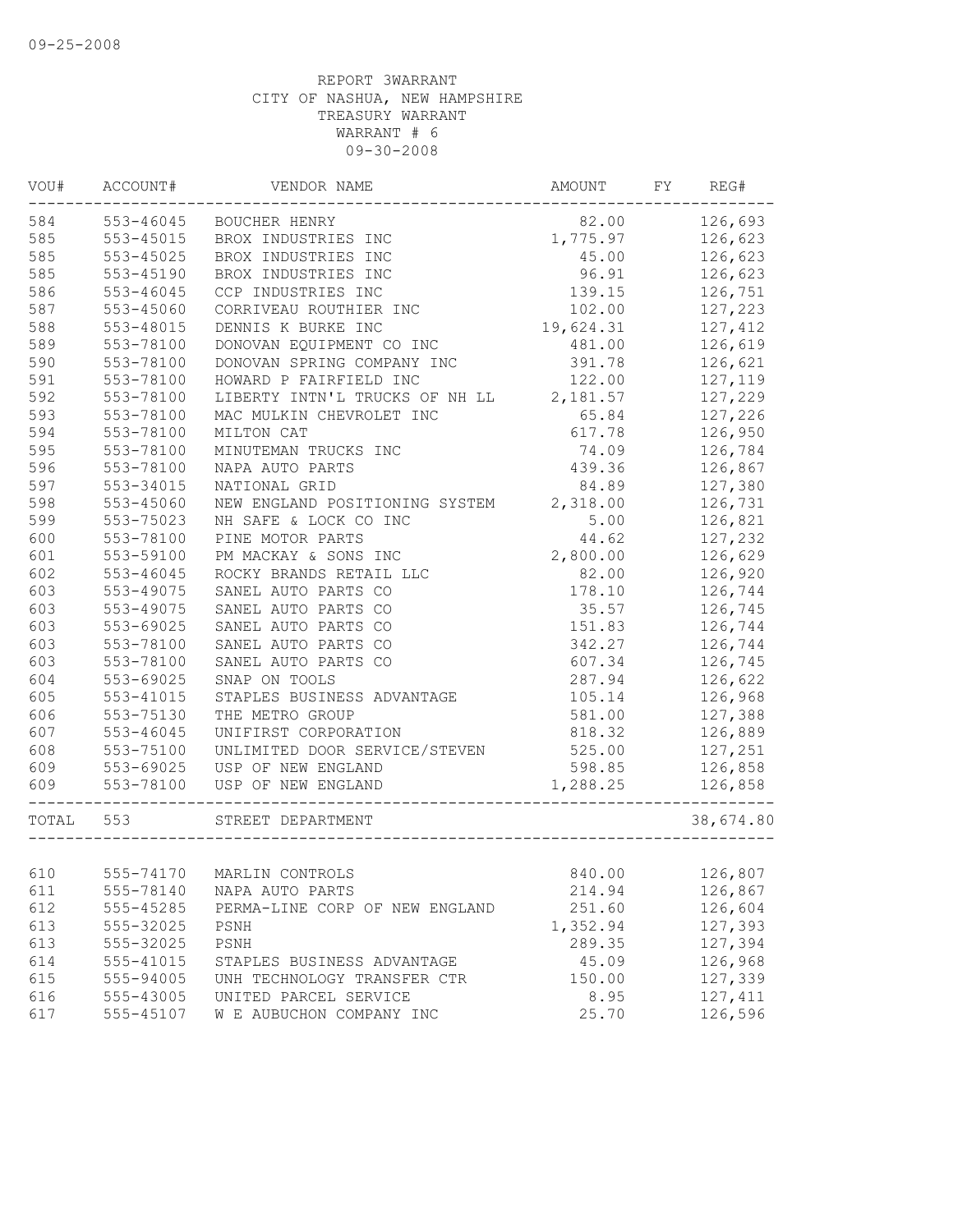| VOU#                                          | ACCOUNT#                                                                                | VENDOR NAME                                                                                                                                                                                  | AMOUNT                                                         | FY | REG#                                                                      |
|-----------------------------------------------|-----------------------------------------------------------------------------------------|----------------------------------------------------------------------------------------------------------------------------------------------------------------------------------------------|----------------------------------------------------------------|----|---------------------------------------------------------------------------|
| TOTAL                                         | 555                                                                                     | TRAFFIC DEPARTMENT                                                                                                                                                                           |                                                                |    | 3,178.57                                                                  |
| 618<br>619<br>620<br>621                      | 557-41015<br>557-59105<br>557-32005<br>557-32005                                        | CITY OF NASHUA/PETTY CASH SLIP<br>HANDY HOUSE INC<br>PSNH<br>PUBLIC SERVICE OF NH                                                                                                            | 77.97<br>88.71<br>927.51<br>4,786.52                           |    | 126,553<br>127,362<br>127,394<br>127,399                                  |
| TOTAL                                         | 557                                                                                     | PARKING LOTS                                                                                                                                                                                 |                                                                |    | 5,880.71                                                                  |
| 622<br>623<br>624<br>625                      | 561-48015<br>561-75023<br>561-94005<br>561-74085                                        | DENNIS K BURKE INC<br>LOWE'S<br>NHCA<br>RICHEY & CLAPPER INC                                                                                                                                 | 369.23<br>276.36<br>50.00<br>216.25                            |    | 127,412<br>127,374<br>127,354<br>126,574                                  |
| TOTAL                                         | 561                                                                                     | EDGEWOOD CEMETERY                                                                                                                                                                            |                                                                |    | 911.84                                                                    |
| 626                                           |                                                                                         | 562-33005 PENNICHUCK WATER                                                                                                                                                                   | 52.41                                                          |    | 127,351                                                                   |
| TOTAL                                         | 562                                                                                     | SUBURBAN CEMETERIES                                                                                                                                                                          |                                                                |    | 52.41                                                                     |
| 627<br>628<br>629<br>630<br>631<br>632<br>633 | 563-74092<br>563-48015<br>563-45195<br>563-75023<br>563-74092<br>563-74085<br>563-32005 | CITY OF NASHUA/PETTY CASH SLIP<br>DENNIS K BURKE INC<br>GRIFFIN GREENHOUSE SUPPLIES IN<br>HOME DEPOT CREDIT SERVICES<br>MAYNARD & LESIEUR INCORPORATED<br>NASHUA OUTDOOR POWER EQUIP<br>PSNH | 43.74<br>418.23<br>272.48<br>20.15<br>40.05<br>16.53<br>182.05 |    | 126,553<br>127,412<br>126,841<br>127,345<br>127,231<br>126,752<br>127,394 |
| TOTAL                                         | 563                                                                                     | WOODLAWN CEMETERY                                                                                                                                                                            |                                                                |    | 993.23                                                                    |
| 634                                           | 571-41015                                                                               | STAPLES BUSINESS ADVANTAGE                                                                                                                                                                   | 611.42                                                         |    | 126,968                                                                   |
| TOTAL                                         | 571                                                                                     | COMMUNITY DEVELOPMENT                                                                                                                                                                        |                                                                |    | 611.42                                                                    |
| 635<br>636<br>637<br>637<br>637<br>638<br>639 | 572-95005<br>572-95005<br>572-91005<br>572-94005<br>572-98029<br>572-51010<br>572-94005 | AMERICAN PLANNING ASSOC<br>ASLA<br>CITY OF NASHUA/PETTY CASH SLIP<br>CITY OF NASHUA/PETTY CASH SLIP<br>CITY OF NASHUA/PETTY CASH SLIP<br>HILLSBOROUGH COUNTY TREASURER<br>HOUSTON ROGER      | 309.00<br>375.00<br>42.12<br>50.00<br>20.00<br>3.01<br>63.24   |    | 127,413<br>127,346<br>126,553<br>126,553<br>126,553<br>127,235<br>126,826 |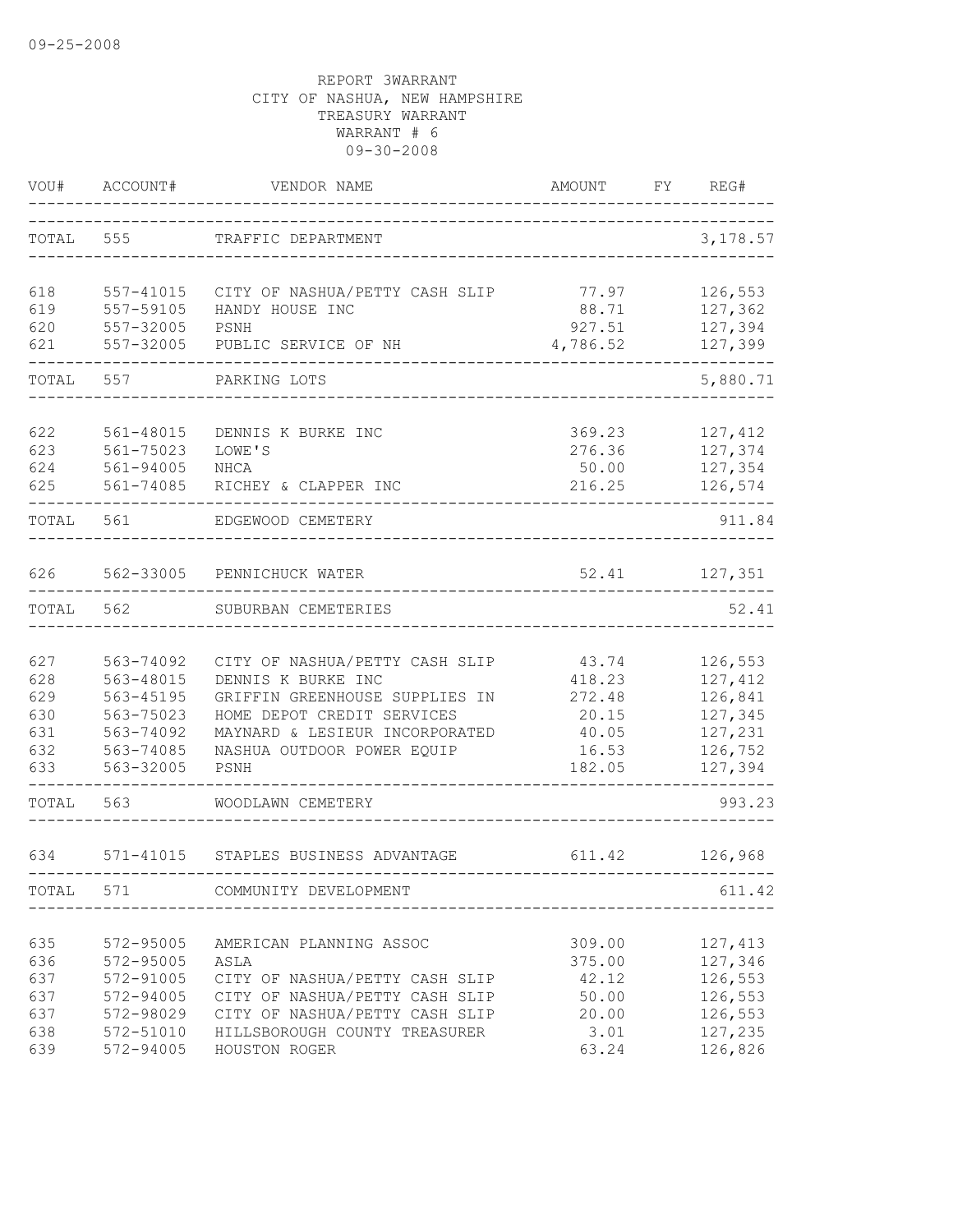|     |                   | VOU# ACCOUNT# VENDOR NAME AMOUNT FY REG#                              |                    |                        |
|-----|-------------------|-----------------------------------------------------------------------|--------------------|------------------------|
|     |                   | TOTAL 572 PLANNING DEPARTMENT<br>____________________________________ |                    | 862.37                 |
|     |                   | 640 573-98029 LOZEAU DONNALEE<br>641 573-53025 ZIZZI DONALD           | 108.23<br>5,000.00 | 127,315<br>126,936     |
|     | TOTAL 573         | --------------------------------------<br>ECONOMIC DEVELOPMENT        |                    | ----------<br>5,108.23 |
| 642 | 575-45050 ACTRACE |                                                                       | 660.00             | 126,672                |
| 643 | $575 - 95005$     | ALA MEMBER SERVICES                                                   | 180.00             | 127,367                |
| 644 | 575-41015         | ALPHAGRAPHICS                                                         |                    | $4.80$ $126,748$       |
| 645 | $575 - 45050$     | AMAZON                                                                | 40.96 127,408      |                        |
| 646 | 575-45050         | APPLE BOOKS                                                           | 4,474.89 126,755   |                        |
| 647 | 575-45050         | APPRENTICE SHOP BOOKS LLC                                             |                    | 31.30 126,955          |
| 648 | 575-45050         | BAKER & TAYLOR                                                        | 1,370.48 126,648   |                        |
| 648 | 575-45050         | BAKER & TAYLOR                                                        | 1,455.03           | 126,649                |
| 648 | $575 - 45050$     | BAKER & TAYLOR                                                        | 1,632.72           | 126,650                |
| 648 | 575-45050         | BAKER & TAYLOR                                                        | 1,404.39           | 126,651                |
| 649 | $575 - 45315$     | BAKER & TAYLOR ENTERTAINMENT                                          | 438.92             | 126,638                |
| 650 | 575-45904         | BOOK PAGE                                                             | 236.00             | 127,404                |
| 651 | 575-45050         | CENTER POINT LARGE PRINT                                              | 1,790.00           | 126,627                |
| 652 | $575 - 45220$     | DEMCO INC                                                             | 30.58              | 126,644                |
| 653 | 575-45090         | FISHER JONATHAN                                                       |                    | 100.00 127,317         |
| 654 | 575-45050         | <b>GALE</b>                                                           | 731.81             | 126,875                |
| 655 | 575-45220         | GRESSCO LTD                                                           | 4,502.86           | 126,697                |
| 656 | 575-75023         | J P PEST SERVICES                                                     | 125.00             | 126,786                |
| 657 | 575-94010         | <b>JASINSKI JENNIFER</b>                                              | 507.50             | 126,678                |
| 658 | 575-45050         | LASER WORDS                                                           | 183.00             | 126,957                |
| 659 | 575-57010         | LIBRARYINSIGHT INC                                                    | 720.00             | 127,343                |
| 660 | 575-45085         | MICROMARKETING LLC                                                    | 33.98              | 126,734                |
| 661 | 575-45090         | NASHUA PUBLIC LIBRARY                                                 | 34.54              | 127,316                |
| 661 | 575-45150         | NASHUA PUBLIC LIBRARY                                                 | 85.53              | 127,316                |
| 661 | 575-45315         | NASHUA PUBLIC LIBRARY                                                 | 19.99              | 127,316                |
| 661 | 575-75023         | NASHUA PUBLIC LIBRARY                                                 | 19.90              | 127,316                |
| 661 | 575-78100         | NASHUA PUBLIC LIBRARY                                                 | 12.00              | 127,316                |
| 661 |                   | 575-91005 NASHUA PUBLIC LIBRARY                                       | 9.95               | 127,316                |
| 662 | 575-34015         | NATIONAL GRID                                                         | 68.60              | 127,380                |
| 663 | 575-94005         | NEW ENGLAND LIBRARY ASSN                                              | 125.00             | 127,382                |
| 664 | 575-94005         | NHLA                                                                  | 65.00              | 127,419                |
| 665 | 575-45150         | ORIENTAL TRADING CO INC                                               | 44.80              | 127,003                |
| 666 | 575-33005         | PENNICHUCK WATER                                                      | 224.96             | 127,351                |
| 667 | 575-45050         | PENWORTHY COMPANY                                                     | 3,944.94           | 126,845                |
| 668 | 575-32005         | PSNH                                                                  | 46.16              | 127,394                |
| 669 | 575-94005         | READS                                                                 | 25.00              | 127,409                |
| 670 | 575-45085         | RECORDED BOOKS LLC                                                    | 371.15             | 126,892                |
| 671 | 575-45220         | SAM'S CLUB DIRECT                                                     | 17.07              | 127,356                |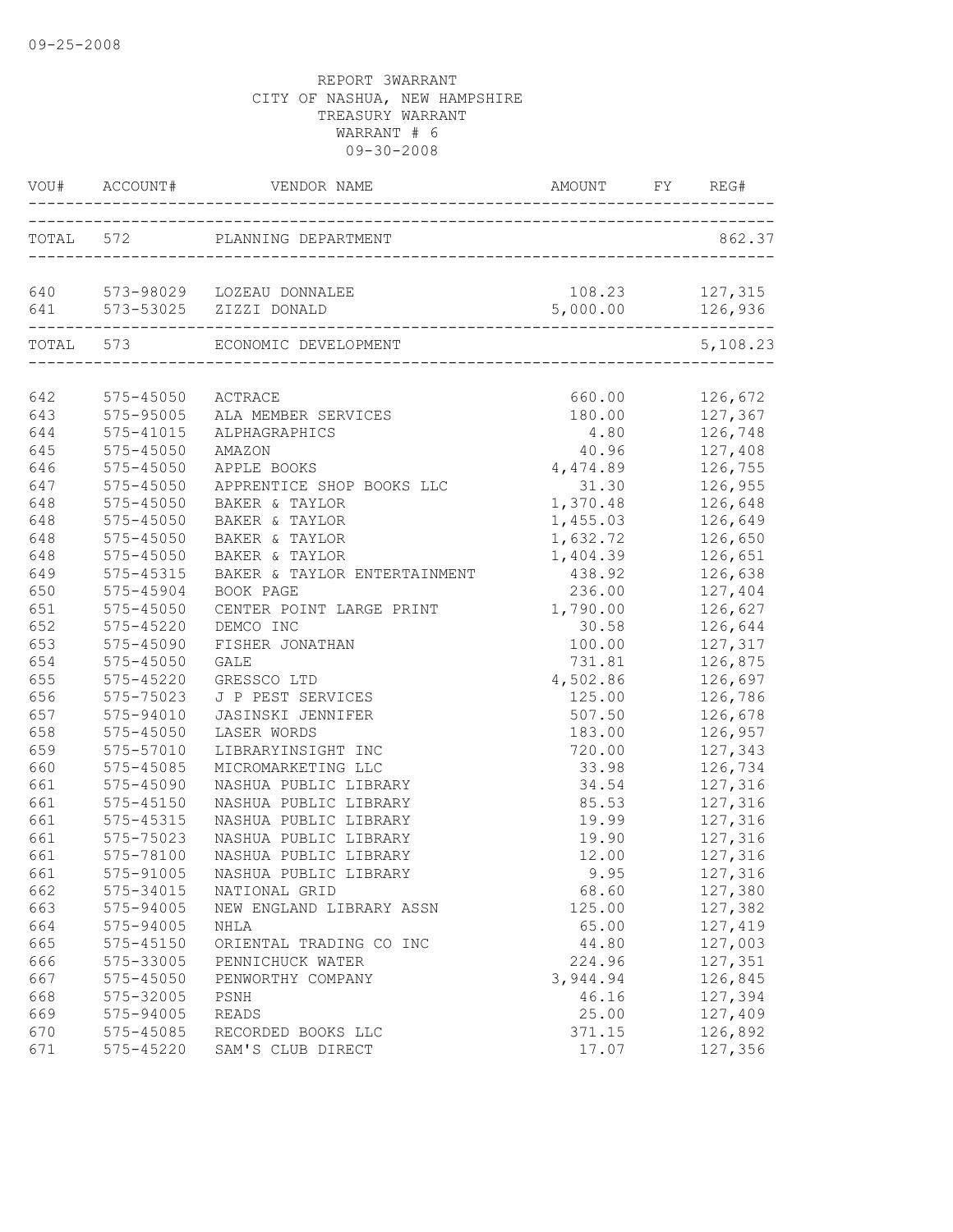| VOU#       | ACCOUNT#           | VENDOR NAME                                                             | AMOUNT    | FY | REG#       |
|------------|--------------------|-------------------------------------------------------------------------|-----------|----|------------|
| 671        | 575-45315          | SAM'S CLUB DIRECT                                                       | 270.17    |    | 127,356    |
| 672        | $575 - 45050$      | SIMON & SCHUSTER                                                        | 34.44     |    | 126,639    |
| 673        | 575-74010          | SIRSIDYNIX                                                              | 30,090.00 |    | 127,376    |
| 674        | 575-73015          | SMITH BRADLEY J                                                         | 341.00    |    | 126,842    |
| 675        | 575-41015          | STAPLES BUSINESS ADVANTAGE                                              | 124.36    |    | 126,968    |
| 675        | 575-45220          | STAPLES BUSINESS ADVANTAGE                                              | 333.40    |    | 126,968    |
| 676        | 575-45050          | UNIVERSITY OF IOWA                                                      | 11.00     |    | 127,407    |
| TOTAL      | 575                | PUBLIC LIBRARIES                                                        |           |    | 56, 973.18 |
|            |                    |                                                                         |           |    |            |
| 677        | 576-91005          | DUPONT TIMOTHY                                                          | 145.29    |    | 126,665    |
| 678        | 576-94005          | FINDLEY MICHAEL                                                         | 376.07    |    | 127,082    |
| 679        | 576-94005          | MICHAUD DAWN                                                            | 81.97     |    | 126,833    |
| 680        | 576-31065          | SPRINT                                                                  | 455.76    |    | 127,418    |
| 681        | 576-49025          | WTCA                                                                    | 33.85     |    | 127,386    |
| TOTAL 576  |                    | BUILDING DEPARTMENT                                                     |           |    | 1,092.94   |
|            |                    |                                                                         |           |    |            |
| 682<br>683 | 577-49025          | 577-94005    CITY OF NASHUA/PETTY CASH SLIP    90.00    126,553<br>NFPA | 76.45     |    | 127,403    |
|            |                    |                                                                         |           |    |            |
| TOTAL 577  |                    | CODE ENFORCEMENT                                                        |           |    | 166.45     |
|            |                    |                                                                         |           |    |            |
|            | 205,561 581-75023  | ABLE MOVING & STORAGE CO INC                                            | 603.00    |    | 126,646    |
|            | 205,562 581-42110  | ALARMAX DISTRIBUTORS INC                                                | 408.09    |    | 126,976    |
|            | 205,563 581-53100  | ALDRICH DAN                                                             | 37.00     |    | 127,212    |
|            | 205,564 581-49050  | ALLEGREZZA LLC                                                          | 392.49    |    | 127,186    |
|            | 205,565 581-44005  | ALPHAGRAPHICS                                                           | 119.10    |    | 126,748    |
|            | 205,566 581-31005  | ALTERNATIVE COMMUNICATIONS SER                                          | 2,265.00  |    | 126,863    |
| 684        | 581-53100          | ANACOMP INC                                                             | 46.84     |    | 126,625    |
|            | 205,567 581-41015  | ANCO SIGNS & STAMPS INC                                                 | 9.50      |    | 126,963    |
|            | 205,568 581-94010  | ANDERSON LINDA                                                          | 562.50    |    | 127,179    |
|            | 205,569 581-49910  | ARCSOURCE INC                                                           | 28.80     |    | 126,747    |
|            | 205,570 581-59130  | AREL ANDRE                                                              | 78.00     |    | 126,847    |
|            | 205, 571 581-31005 | AT&T                                                                    | 31.13     |    | 127,425    |
|            | 205,572 581-59130  | AUBIN BILL                                                              | 78.00     |    | 127,147    |
|            | 205, 573 581-75023 | B & S LOCKSMITH INC                                                     | 979.27    |    | 126,795    |
|            | 205,574 581-49050  | BAILEY POTTERY EQUIP CORP                                               | 150.20    |    | 127,058    |
|            | 205,575 581-59130  | BAKER DANIEL                                                            | 58.00     |    | 127, 173   |
|            | 205,576 581-59130  | BARBOUR DONALD                                                          | 58.00     |    | 127,204    |
|            | 205,577 581-59130  | BARRY JOHN                                                              | 78.00     |    | 127,150    |
|            | 205, 578 581-42130 | BEARINGS SPECIALTY CO INC                                               | 187.50    |    | 126,897    |
|            | 205,579 581-75023  | BELLETETES INC                                                          | 154.72    |    | 126,739    |
|            | 205,580 581-59130  | BENSON WILLIAM                                                          | 136.00    |    | 127,123    |
|            | 205,581 581-84030  | BEVERLY SCHOOL FOR THE DEAF                                             | 6,326.16  |    | 127,063    |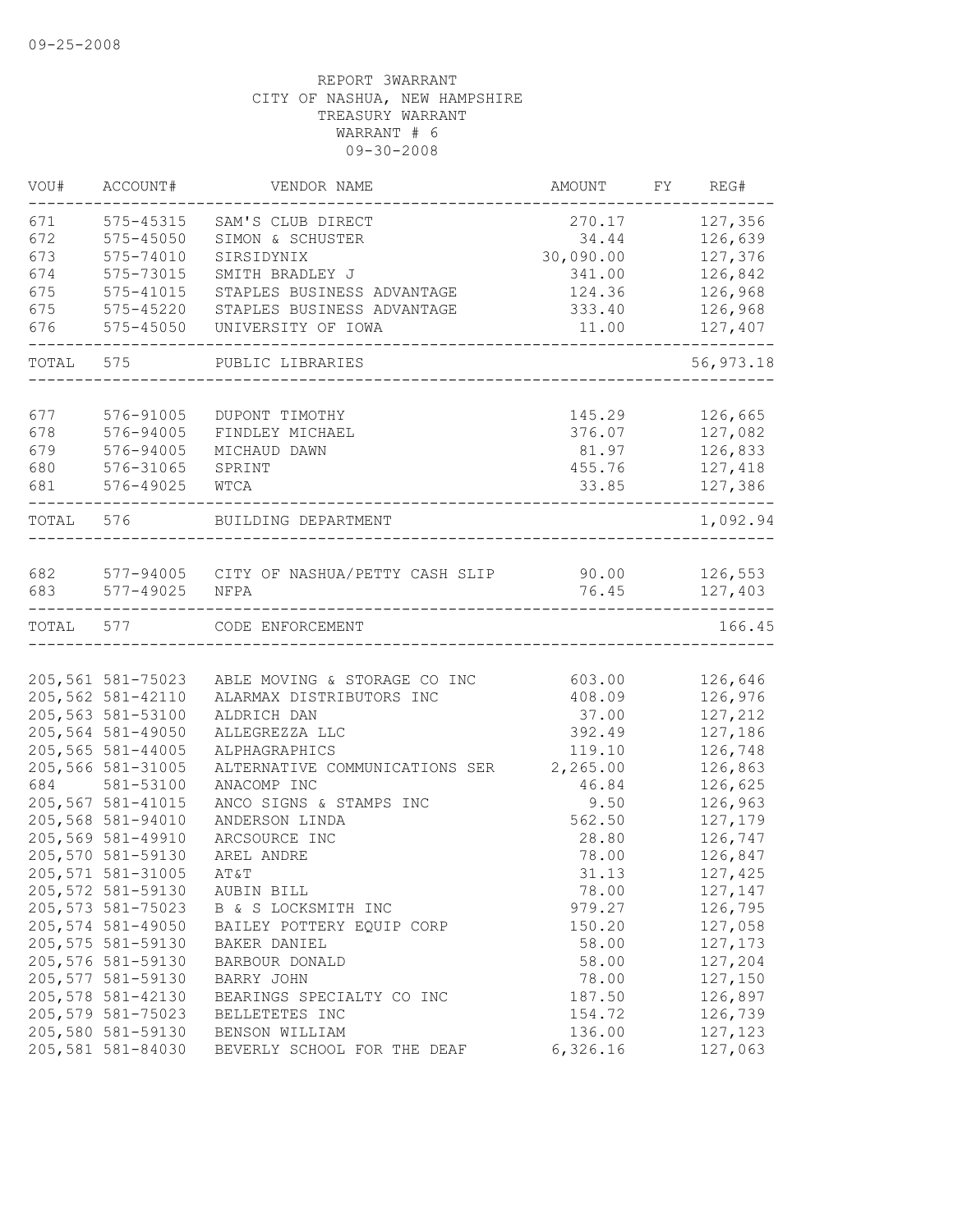| VOU# | ACCOUNT#           | VENDOR NAME                                 | AMOUNT     | FY | REG#    |
|------|--------------------|---------------------------------------------|------------|----|---------|
|      |                    | 205,582 581-49050 BIOCAM COMMUNICATIONS INC | 186.55     |    | 127,190 |
|      | 205,583 581-49075  | BLAIR DORRIS                                | 160.11     |    | 127,037 |
|      | 205,584 581-49050  | BLICK ART MATERIALS                         | 830.71     |    | 127,125 |
|      | 205,585 581-49050  | BOIRE JUDITH                                | 35.94      |    | 127,189 |
|      | 205,586 581-49035  | BORDERS INC                                 | 358.72     |    | 126,600 |
|      | 205,587 581-59130  | BOURASSA DANA                               | 136.00     |    | 127,102 |
|      | 205,588 581-49050  | BRODART COMPANY                             | 24.35      |    | 127,228 |
|      | 205,589 581-49910  | BROX INDUSTRIES INC                         | 66.90      |    | 126,623 |
|      | 205,590 581-59130  | BRUN RAY                                    | 87.00      |    | 127,149 |
|      | 205,591 581-49050  | BSN SPORTS                                  | 660.36     |    | 127,035 |
|      | 205,592 581-55010  | BUDGET CAR & TRUCK RENTAL                   | 109.72     |    | 127,026 |
|      | 205,593 581-59130  | BURKHART DENNIS                             | 58.00      |    | 126,718 |
|      | 205,594 581-49050  | BURNHAM THOMAS                              | 239.98     |    | 127,172 |
|      | 205,595 581-91005  | BUSTEED MARIANNE                            | 173.65     |    | 127,080 |
|      | 205,596 581-75023  | C AND G SUSPENDED CEILINGS                  | 479.50     |    | 127,073 |
|      | 205,597 581-59130  | CALEY JONATHAN                              | 136.00     |    | 127,106 |
|      | 205,598 581-91005  | CALLAN KIMBERLY                             | 95.51      |    | 127,192 |
|      | 205,599 581-59130  | CAMPBELL-KELLEY KATHLEEN                    | 136.00     |    | 127,089 |
|      | 205,600 581-55015  | CANFIELD BRAD                               | 936.00     |    | 127,043 |
|      | 205,601 581-91005  | CARLTON CECILE                              | 68.15      |    | 126,984 |
|      | 205,602 581-41040  | CARTRIDGE WORLD                             | 215.98     |    | 127,108 |
|      | 205,602 581-49050  | CARTRIDGE WORLD                             | 163.98     |    | 127,108 |
|      | 205,603 581-49035  | CENTER FOR LEARNING                         | 39.95      |    | 126,717 |
|      | 205,604 581-42010  | CENTRAL PAPER PRODUCTS CO                   | 24,380.50  |    | 127,241 |
|      | 205,604 581-42020  | CENTRAL PAPER PRODUCTS CO                   | 14, 125.55 |    | 127,241 |
|      | 205,605 581-78007  | CHAPPELL TRACTOR SALES INC                  | 18.50      |    | 126,624 |
|      | 205,606 581-59130  | CHESTNUTT DAVE                              | 136.00     |    | 126,626 |
|      | 205,607 581-78007  | CHUCK'S AUTO REPAIR INC                     | 106.85     |    | 127,041 |
|      | 205,608 581-53103  | CLARK ASSOCIATES/DEBBIE CLARK               | 26, 179.50 |    | 126,628 |
|      | 205,609 581-53100  | CLEAN HARBORS ENV SERVICES                  | 1,435.40   |    | 126,969 |
|      | 205,610 581-42110  | CLIFFORD OF VERMONT                         | 162.75     |    | 126,792 |
|      | 205, 611 581-31005 | COMCAST                                     | 136.96     |    | 127,340 |
|      | 205, 612 581-49050 | COMPUTER HUT OF N E INC                     | 390.00     |    | 127,246 |
|      | 205, 612 581-64045 | COMPUTER HUT OF N E INC                     | 5,279.60   |    | 127,246 |
|      | 205, 612 581-74092 | COMPUTER HUT OF N E INC                     | 14,664.48  |    | 127,246 |
|      | 205, 613 581-44005 | COPY SHOP                                   | 1,770.00   |    | 126,703 |
|      | 205, 614 581-49050 | CRYSTAL ROCK BOTTLED WATER                  | 67.75      |    | 127,157 |
|      | 205, 615 581-49035 | CURRICULUM ASSOCIATES, INC                  | 360.53     |    | 127,004 |
|      | 205, 615 581-49050 | CURRICULUM ASSOCIATES, INC                  | 110.53     |    | 127,004 |
|      | 205,616 581-91005  | CURTIN BRENDA                               | 18.43      |    | 127,051 |
|      | 205, 617 581-91005 | DEGRAPPO KIMBERLEY J                        | 102.81     |    | 126,736 |
|      | 205, 618 581-59130 | DEL GENIO LEONARD                           | 116.00     |    | 127,109 |
|      | 205,619 581-94010  | DELANEY THERESA                             | 562.50     |    | 127,210 |
|      | 205,620 581-59130  | DEMARCO CECELIA                             | 148.00     |    | 127,097 |
|      | 205,621 581-59130  | DEPINTO FRANK                               | 58.00      |    | 127,205 |
| 685  | 581-55015          | DICKS SONYA                                 | 747.63     |    | 126,557 |
|      | 205,622 581-55015  | DICKS SONYA                                 | 1,157.13   |    | 127,183 |
|      | 205,623 581-59130  | DOMINICI DAVID                              | 78.00      |    | 127,085 |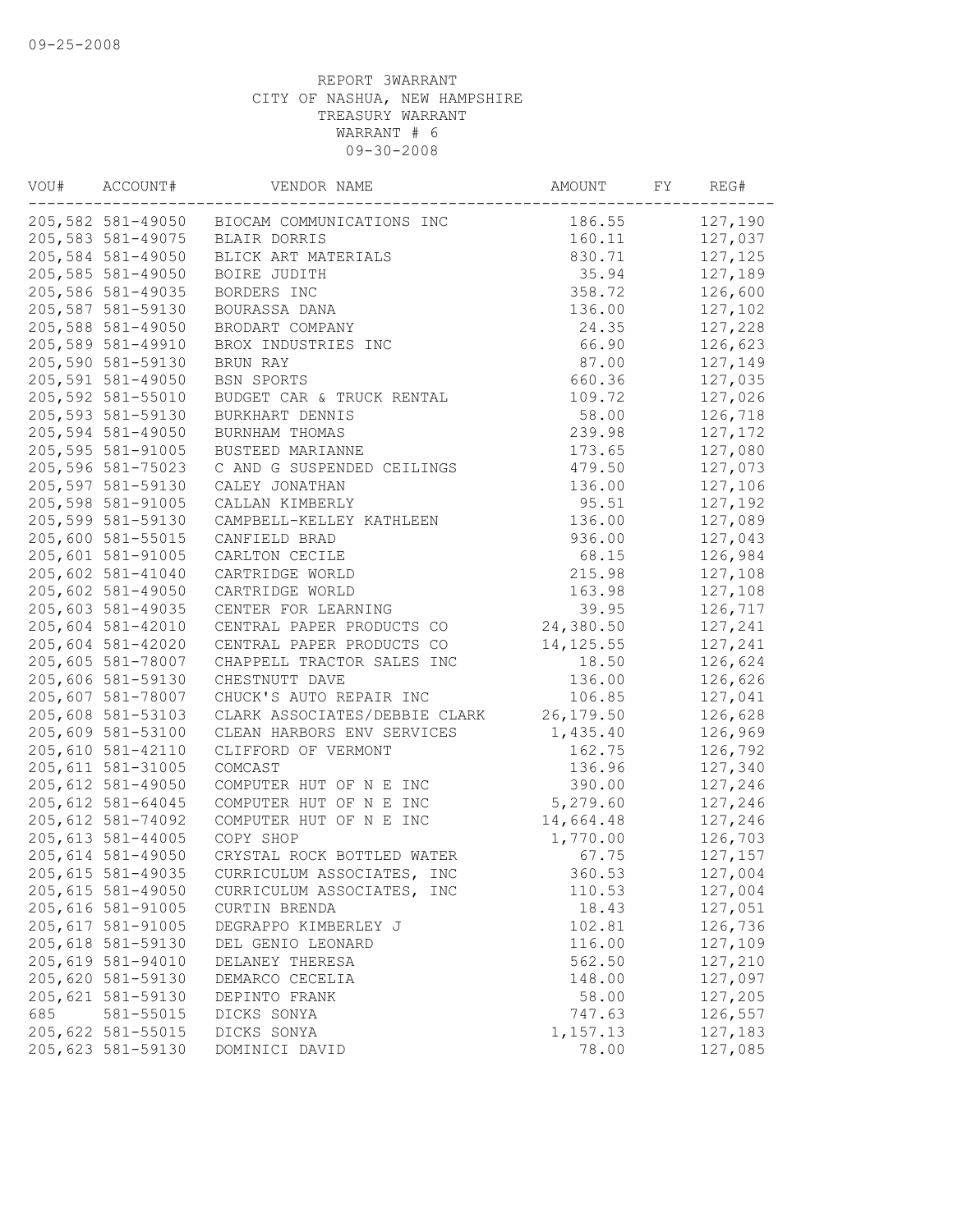| VOU# | ACCOUNT#          | VENDOR NAME                    | AMOUNT    | FY | REG#     |
|------|-------------------|--------------------------------|-----------|----|----------|
|      | 205,624 581-59130 | DUBISZ MICHAEL                 | 136.00    |    | 127,094  |
|      | 205,625 581-84055 | EASTER SEALS NEW HAMPSHIRE     | 21,907.95 |    | 126,895  |
|      | 205,626 581-59130 | EBOL THOMAS F                  | 136.00    |    | 126,597  |
|      | 205,627 581-45910 | EBSCO INFORMATION SERVICES     | 552.75    |    | 127,239  |
|      | 205,628 581-49035 | EDUCATORS PUBLISHING SERVICE I | 214.50    |    | 126,594  |
|      | 205,628 581-49050 | EDUCATORS PUBLISHING SERVICE I | 71.50     |    | 126,594  |
|      | 205,629 581-49050 | EGAN JESSICA                   | 117.27    |    | 127,201  |
|      | 205,630 581-49050 | ESTELL MELISSA                 | 81.04     |    | 127,188  |
|      | 205,631 581-42130 | F W WEBB COMPANY               | 1,050.25  |    | 126,654  |
|      | 205,631 581-49050 | F W WEBB COMPANY               | 224.99    |    | 126,654  |
|      | 205,632 581-31005 | FAIR POINT COMMUNICATIONS INC  | 52.21     |    | 127,426  |
| 686  | 581-31005         | FAIRPOINT COMMUNICATIONS INC   | 763.82    |    | 127,391  |
|      | 205,633 581-31005 | FAIRPOINT COMMUNICATIONS INC   | 28.92     |    | 127,428  |
|      | 205,634 581-31005 | FAIRPOINT COMUNICATIONS INC    | 82.93     |    | 127,427  |
|      | 205,635 581-75023 | FASTENAL COMPANY               | 431.60    |    | 126,806  |
|      | 205,636 581-55010 | FIRST STUDENT INC              | 259.55    |    | 127,012  |
|      | 205,637 581-55005 | FIRST STUDENT INC              | 6,368.07  |    | 127,021  |
|      | 205,637 581-55005 | FIRST STUDENT INC              | 1,323.41  |    | 127,022  |
|      | 205,638 581-59130 | FISCHER THOMAS                 | 58.00     |    | 127,101  |
|      | 205,639 581-51015 | FLYGARE SCHWARZ & CLOSSON      | 1,296.96  |    | 126,866  |
|      | 205,640 581-49030 | FOLLETT LIBRARY RESOURCES      | 2,847.31  |    | 126,601  |
|      | 205,641 581-64040 | FOLLETT SOFTWARE COMPANY       | 56,528.62 |    | 127,256  |
|      | 205,642 581-49050 | FONDEN CAROL                   | 42.96     |    | 127,016  |
|      | 205,643 581-49910 | FRANKLIN PAINT CO INC          | 2,485.00  |    | 127,013  |
|      | 205,644 581-49050 | FREESTYLE PHOTOGRAPHIC SUPPLIE | 1,403.71  |    | 126,667  |
|      | 205,645 581-53100 | FUTURE MANAGEMENT SYSTEMS      | 5,500.00  |    | 127,182  |
|      | 205,646 581-59130 | GADBOIS GERALD                 | 116.00    |    | 126,562  |
|      | 205,647 581-59130 | GIBSON SR THOMAS               | 58.00     |    | 127,174  |
|      | 205,648 581-59130 | GIFFORD JOSEPH                 | 58.00     |    | 127, 115 |
|      | 205,649 581-59130 | GOEBEL WILLIAM                 | 136.00    |    | 127,084  |
|      | 205,650 581-59130 | GOMES MANNY                    | 58.00     |    | 127,093  |
|      | 205,651 581-94010 | GOSSE CYNTHIA                  | 562.50    |    | 126,855  |
|      | 205,652 581-59130 | GRACE QUENTIN                  | 78.00     |    | 127,191  |
|      | 205,653 581-42130 | GRAINGER                       | 346.30    |    | 126,674  |
|      | 205,654 581-42120 | GRANITE GROUP (THE)            | 178.98    |    | 126,883  |
|      | 205,655 581-68003 | GRAPPONE AUTOMOTIVE GROUP      | 725.00    |    | 127,327  |
|      | 205,656 581-91005 | GREENBERG ELLEN                | 601.11    |    | 127,156  |
|      | 205,657 581-75023 | GREGORY J FLOORING & DESIGN LL | 3,878.00  |    | 127,185  |
|      | 205,658 581-59130 | HAFTEL CHRISTOPHER             | 78.00     |    | 126,737  |
|      | 205,659 581-49050 | HAL LEONARD CORP               | 390.00    |    | 126,832  |
|      | 205,660 581-59130 | HAMILTON MICHAEL               | 272.00    |    | 127, 111 |
|      | 205,661 581-74092 | HARRIS EQUIPMENT REPAIR SERVIC | 1,128.67  |    | 127,230  |
|      | 205,662 581-49075 | HARVEY INDUSTRIES INC          | 187.50    |    | 127,067  |
|      | 205,663 581-59130 | HAUSER WALTER                  | 58.00     |    | 127,164  |
|      | 205,664 581-42130 | HEATING SPECIALTIES OF NH INC  | 831.09    |    | 127,225  |
|      | 205,665 581-59130 | HOEPF KATHLEEN                 | 136.00    |    | 127,099  |
|      | 205,666 581-75023 | HOME DEPOT CREDIT SERVICES     | 754.93    |    | 127,008  |
|      | 205,667 581-49050 | HOME DEPOT CREDIT SERVICES     | 167.79    |    | 127,036  |
|      |                   |                                |           |    |          |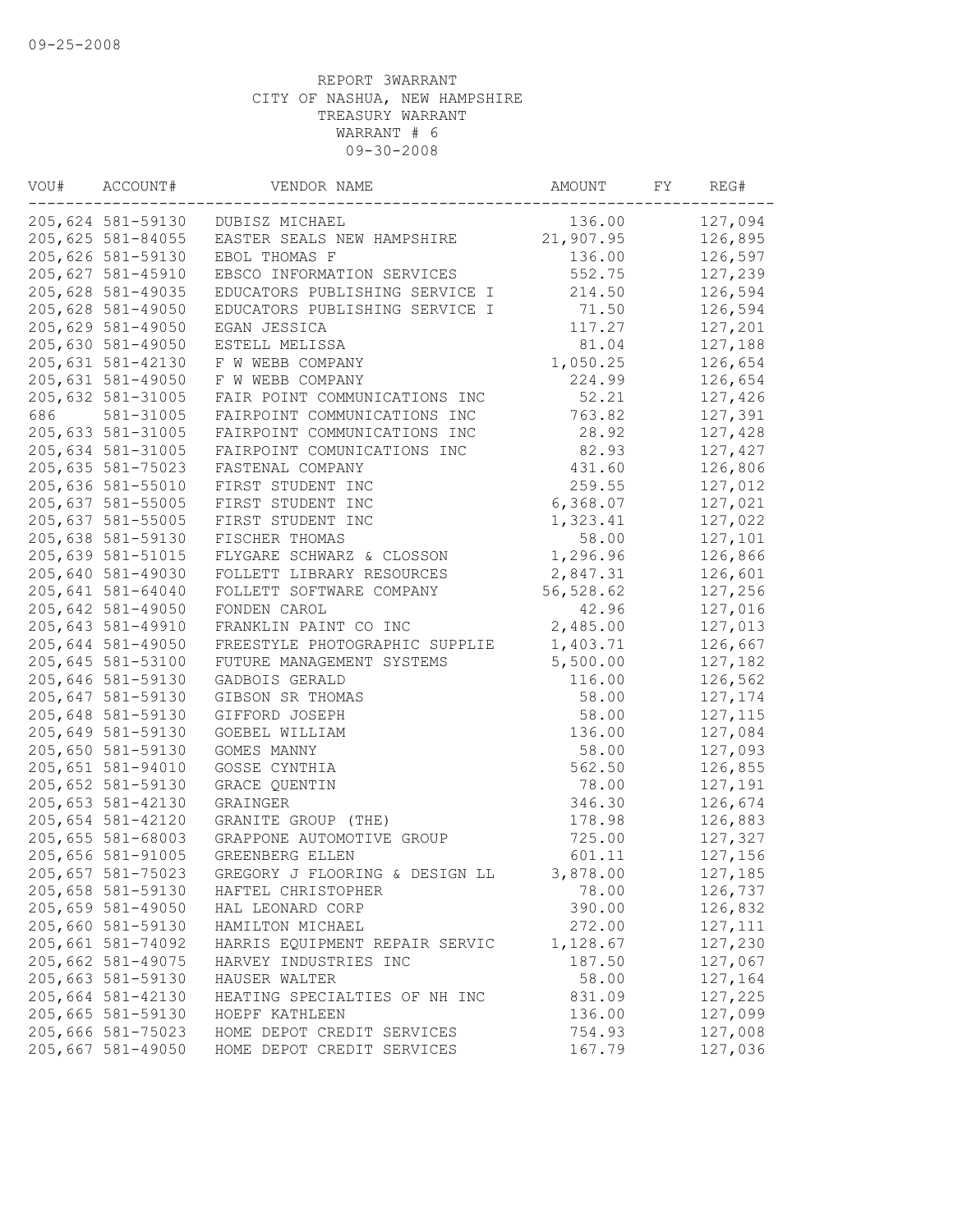| VOU# | ACCOUNT#           | VENDOR NAME                    | AMOUNT    | FY | REG#     |
|------|--------------------|--------------------------------|-----------|----|----------|
|      | 205,668 581-75023  | HUDSON PAVING & EXCAVATION INC | 19,945.00 |    | 127,236  |
|      | 205,669 581-91040  | INSINGA SCOTT                  | 371.48    |    | 127,258  |
|      | 205,670 581-41040  | INTEGRATED OFFICE SOLUTIONS    | 2,644.00  |    | 127,168  |
|      | 205, 671 581-49035 | INTERNATIONAL READING ASSOC    | 26.95     |    | 126,971  |
|      | 205, 672 581-42110 | INTERSTATE BATTERIES OF SO NH  | 164.70    |    | 127,122  |
|      | 205,673 581-49050  | <b>IOVIENO FRANK</b>           | 129.99    |    | 127,211  |
|      | 205,674 581-59130  | JONES PAUL                     | 78.00     |    | 126,856  |
|      | 205, 675 581-59130 | JONSON EDWARD                  | 194.00    |    | 127,090  |
|      | 205,676 581-49030  | JUNIOR LIBRARY GUILD           | 885.00    |    | 126,980  |
|      | 205,677 581-94030  | KEANE THERESA                  | 62.50     |    | 127,011  |
|      | 205,678 581-49050  | KELVIN                         | 568.85    |    | 127,262  |
|      | 205,679 581-49035  | KEY CURRICULUM PRESS           | 4,429.42  |    | 126,666  |
|      | 205,680 581-42110  | KEYSTONE BATTERY               | 164.00    |    | 127,007  |
|      | 205,681 581-91005  | KRAHENBUHL ELIZABETH           | 70.20     |    | 127,129  |
|      | 205,682 581-49050  | KRISAK JENNIFER                | 108.16    |    | 127,020  |
|      | 205,683 581-49050  | KRULL MARY                     | 62.96     |    | 126,994  |
|      | 205,684 581-59130  | KUBA GARY                      | 78.00     |    | 127,118  |
|      | 205,685 581-59130  | KUKESH TERESA                  | 136.00    |    | 127,170  |
|      | 205,686 581-59130  | KURTA JOSEPH                   | 58.00     |    | 126,694  |
|      | 205,687 581-59130  | LA CHAPELLE ROBERT             | 78.00     |    | 127,110  |
|      | 205,688 581-59130  | LANGELIER SEAN                 | 136.00    |    | 127,146  |
|      | 205,689 581-49910  | LARCHMONT ENGINEERING & IRRIGA | 175.50    |    | 126,710  |
|      | 205,690 581-59130  | LAROCOUE MICHAEL               | 58.00     |    | 127,103  |
|      | 205,691 581-59130  | LATHAM FREDERICK               | 136.00    |    | 127,096  |
|      | 205,692 581-59130  | LEAFE TIMOTHY                  | 116.00    |    | 127,219  |
|      | 205,693 581-59130  | LEAO WAGNER                    | 174.00    |    | 127,142  |
|      | 205,694 581-84030  | LEARNING CENTER FOR THE DEAF   | 6,495.48  |    | 127,154  |
|      | 205,695 581-59130  | LEBEL ART                      | 78.00     |    | 127, 113 |
|      | 205,696 581-59130  | LISS MARK                      | 58.00     |    | 127,107  |
|      | 205,697 581-59130  | LITTLE ROBERT                  | 58.00     |    | 126,798  |
|      | 205,698 581-49050  | LONG DANIELLE                  | 93.79     |    | 127,176  |
|      | 205,699 581-55010  | LOVERING ROBERT                | 10.00     |    | 127,075  |
|      | 205,700 581-49050  | MAINE OXY/SPEC AIR SPECIALTY G | 100.00    |    | 126,564  |
|      | 205,701 581-59130  | MANDRAVELIS NICK               | 58.00     |    | 127,104  |
|      | 205,702 581-53100  | MARCH JUDITH                   | 70.00     |    | 127,214  |
|      | 205,703 581-49050  | MARKET BASKET                  | 97.58     |    | 126,759  |
|      | 205,704 581-49910  | MARTIN SALES INC               | 255.00    |    | 126,735  |
|      | 205,705 581-49050  | MATHEMATICAL OLYMPIADS FOR     | 89.00     |    | 126,982  |
|      | 205,706 581-78007  | MAYNARD & LESIEUR INCORPORATED | 64.83     |    | 127,231  |
|      | 205,707 581-59130  | MCCARTHY PHIL                  | 58.00     |    | 126,872  |
|      | 205,708 581-53103  | MCCARTNEY AMY                  | 4,511.00  |    | 127,159  |
|      | 205,709 581-49050  | MCGRAW HILL COMPANIES          | 1,067.41  |    | 126,714  |
|      | 205,710 581-41015  | MCINTOSH, WILLIAM              | 62.01     |    | 127,014  |
|      | 205,710 581-49075  | MCINTOSH, WILLIAM              | 88.47     |    | 127,014  |
|      | 205,710 581-98030  | MCINTOSH, WILLIAM              | 27.67     |    | 127,014  |
|      | 205, 711 581-75023 | MERRIMACK BUILDING SUPPLY INC  | 1,275.32  |    | 126,975  |
|      | 205,712 581-84030  | MERRIMACK EDUCATION CENTER     | 5,840.70  |    | 127,155  |
|      | 205,713 581-53100  | METRO GROUP INC (THE)          | 1,081.00  |    | 127,200  |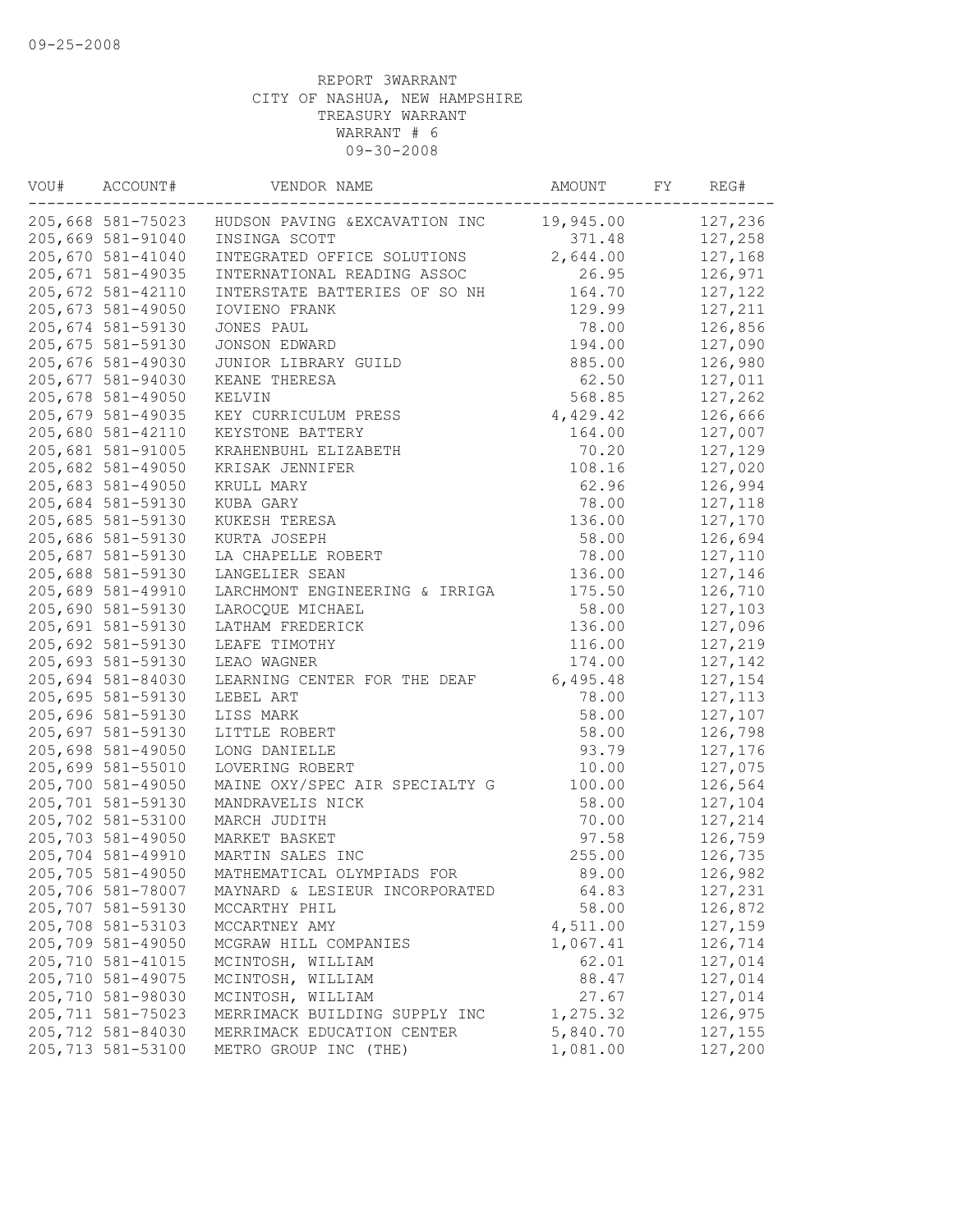| VOU# | ACCOUNT#          | VENDOR NAME                    | AMOUNT    | FY | REG#     |
|------|-------------------|--------------------------------|-----------|----|----------|
|      | 205,714 581-94010 | MILNER STEPHANIE               | 312.50    |    | 127,161  |
|      | 205,715 581-49050 | MODERN SCHOOL SUPPLIES INC     | 2,096.51  |    | 126,738  |
|      | 205,716 581-59130 | MONSON W THOMAS                | 58.00     |    | 127,095  |
|      | 205,717 581-59130 | MORGAN MICHAEL                 | 58.00     |    | 126,589  |
|      | 205,718 581-84055 | MOUNT PROSPECT ACADEMY INC     | 11,167.00 |    | 127,049  |
|      | 205,719 581-49050 | MSC INDUSTRIAL SUPPLY CO INC   | 134.18    |    | 127,006  |
|      | 205,720 581-53100 | MULTI-STATE BILLING SERVICES L | 5,013.43  |    | 127,163  |
|      | 205,721 581-49050 | MUSIC & ART CENTERS            | 858.00    |    | 127,217  |
|      | 205,722 581-49075 | NASCO                          | 68.00     |    | 127,242  |
|      | 205,723 581-84030 | NASHOBA LEARNING GROUP         | 12,924.78 |    | 127,071  |
|      | 205,724 581-75090 | NASHUA GLASS                   | 816.00    |    | 127,222  |
|      | 205,725 581-49910 | NASHUA OUTDOOR POWER EQUIP     | 681.88    |    | 126,752  |
|      | 205,726 581-49075 | NASHUA WALLPAPER & PAINT CO    | 1,551.22  |    | 126,756  |
|      | 205,727 581-34015 | NATIONAL GRID                  | 1,051.55  |    | 127,380  |
|      | 205,728 581-49050 | NATIONAL SCIENCE TEACHERS' ASS | 50.65     |    | 127,024  |
|      | 205,729 581-42010 | NATIONWIDE SALES & SERVICE     | 1,464.35  |    | 126,995  |
|      | 205,730 581-53100 | NEOPOST LEASING                | 347.41    |    | 127,050  |
|      | 205,730 581-66005 | NEOPOST LEASING                | 145.22    |    | 127,050  |
|      | 205,731 581-59130 | NEVERETT WILLIAM               | 116.00    |    | 126,840  |
|      | 205,732 581-91040 | NEW HORIZONS COMPUTER LEARNING | 980.00    |    | 126,631  |
|      | 205,733 581-84055 | NFI MASSACHUSETTS INC          | 5,723.22  |    | 127,070  |
|      | 205,734 581-95005 | NHASP                          | 4,756.00  |    | 127,334  |
|      | 205,735 581-95005 | NHASP                          | 11.00     |    | 126,607  |
|      | 205,736 581-45410 | NHWOA                          | 120.00    |    | 127,165  |
|      | 205,737 581-84055 | ODYSSEY HOUSE INC              | 5,900.28  |    | 126,560  |
|      | 205,738 581-31005 | ONE COMMUNICATIONS             | 6, 128.31 |    | 127,402  |
|      | 205,738 581-31040 | ONE COMMUNICATIONS             | 461.11    |    | 127,402  |
|      | 205,739 581-59130 | OSBORNE BRIAN                  | 78.00     |    | 127,098  |
|      | 205,740 581-59130 | OSBORNE GEOFFREY               | 58.00     |    | 127,218  |
|      | 205,741 581-49910 | OUTDOOR WORLD OF NE            | 3,949.50  |    | 127,023  |
|      | 205,742 581-59130 | PAGE PAUL                      | 90.00     |    | 127, 117 |
|      | 205,743 581-59130 | PALAZZOLO RICHARD              | 116.00    |    | 127,143  |
|      | 205,744 581-59130 | PALMER COLLEEN                 | 136.00    |    | 127,193  |
|      | 205,745 581-59130 | PARADISE MALCOLM               | 58.00     |    | 127,076  |
|      | 205,746 581-59130 | PARADY-GUAY VICTORIA           | 78.00     |    | 126,754  |
|      | 205,747 581-53100 | PARAMOUNT COMPUTERS LLC        | 375.00    |    | 127,215  |
|      | 205,748 581-75023 | PASEK CORP                     | 1,245.38  |    | 126,973  |
|      | 205,749 581-84030 | PAUL CENTER (THE)              | 2,415.74  |    | 127,216  |
|      | 205,750 581-49050 | PAXTON-PATTERSON               | 2,862.74  |    | 126,767  |
|      | 205,751 581-49035 | PEARSON EDUCATION              | 2,366.38  |    | 127,054  |
|      | 205,752 581-49035 | PEARSON EDUCATION              | 3,075.68  |    | 127,059  |
|      | 205,753 581-33005 | PENNICHUCK WATER WORKS INC     | 57.21     |    | 127,337  |
|      | 205,754 581-59130 | PERCY ROB                      | 78.00     |    | 127,151  |
|      | 205,755 581-53100 | PERFORMANCE REHAB INC.         | 5,012.76  |    | 127,048  |
|      | 205,756 581-47010 | PETERSON MARSHA                | 73.68     |    | 127,030  |
|      | 205,757 581-49050 | PETTY CASH                     | 191.14    |    | 127,320  |
|      | 205,758 581-41015 | PETTY CASH                     | 45.62     |    | 127,321  |
|      | 205,758 581-43005 | PETTY CASH                     | 43.67     |    | 127,321  |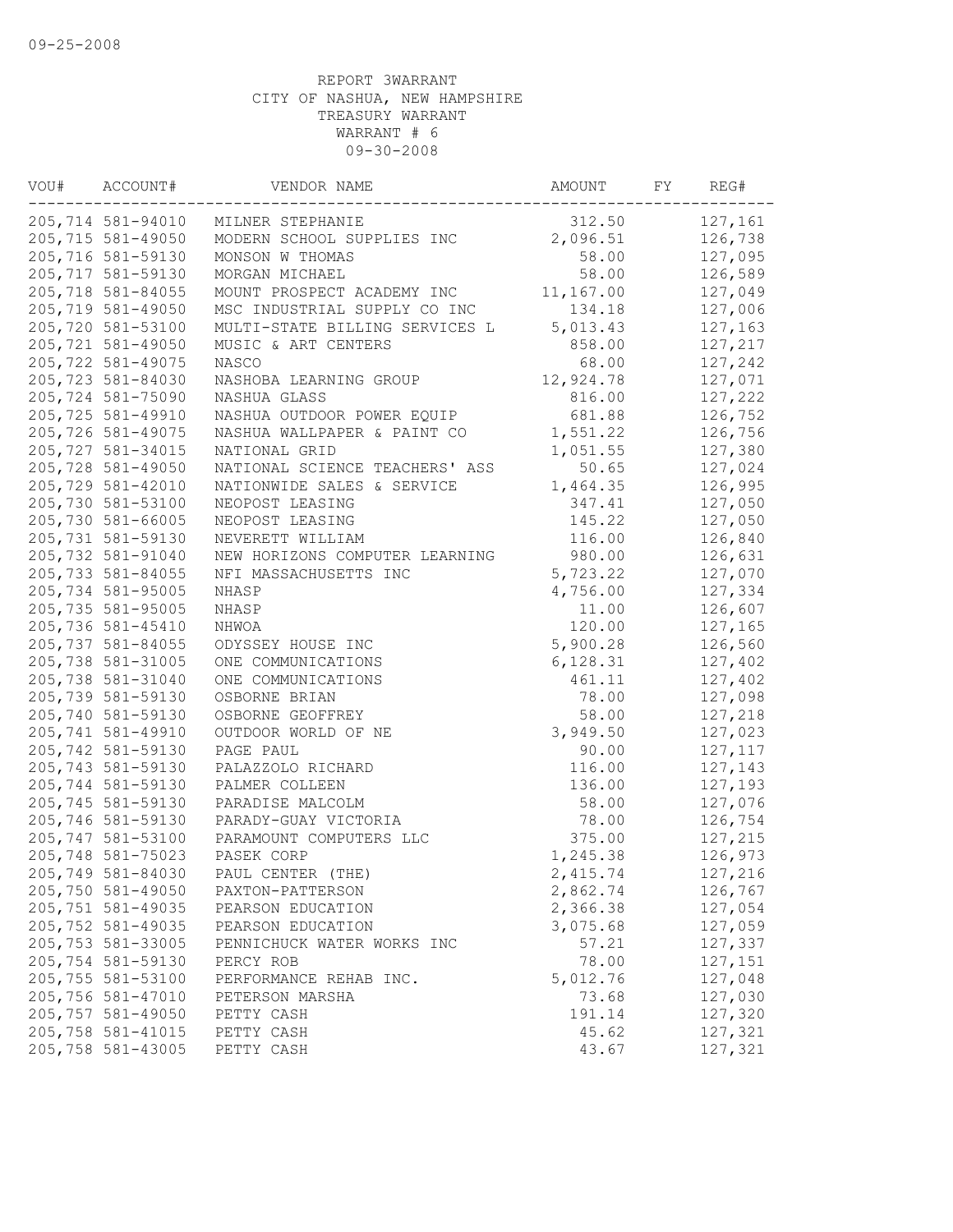| VOU# | ACCOUNT#           | VENDOR NAME                    | AMOUNT      | FY | REG#    |
|------|--------------------|--------------------------------|-------------|----|---------|
|      |                    | 205,758 581-49050 PETTY CASH   | 106.00      |    | 127,321 |
|      | 205,759 581-43005  | PETTY CASH                     | 41.15       |    | 127,322 |
|      | 205,759 581-49050  | PETTY CASH                     | 24.95       |    | 127,322 |
|      | 205,760 581-41015  | PETTY CASH                     | 11.69       |    | 127,323 |
|      | 205,760 581-43005  | PETTY CASH                     | 41.07       |    | 127,323 |
|      | 205,760 581-49050  | PETTY CASH                     | 22.99       |    | 127,323 |
|      | 205,761 581-41015  | PETTY CASH                     | 39.99       |    | 127,324 |
|      | 205,761 581-43005  | PETTY CASH                     | 27.63       |    | 127,324 |
|      | 205,761 581-47010  | PETTY CASH                     | 34.07       |    | 127,324 |
|      | 205,761 581-49050  | PETTY CASH                     | 18.86       |    | 127,324 |
|      | 205,762 581-49075  | PETTY CASH                     | 702.33      |    | 127,328 |
|      | 205,763 581-91005  | PILLSBURY KERRY                | 38.03       |    | 127,074 |
|      | 205,764 581-53100  | PITNEY BOWES INC               | 465.00      |    | 126,966 |
|      | 205,765 581-49050  | PITSCO INC                     | 3,601.13    |    | 126,577 |
|      | 205,766 581-41015  | PLACE PATRICIA                 | 99.37       |    | 126,988 |
|      | 205,766 581-55020  | PLACE PATRICIA                 | 88.35       |    | 126,988 |
|      | 205,766 581-98030  | PLACE PATRICIA                 | 50.00       |    | 126,988 |
|      | 205,767 581-49050  | PLANK ROAD PUBLISHING INC      | 234.45      |    | 126,616 |
|      | 205,768 581-49050  | PREMIER SCHOOL AGENDAS         | 1,342.50    |    | 127,069 |
|      | 205,769 581-59130  | PRINCE MICHAEL                 | 58.00       |    | 127,194 |
|      | 205,770 581-32005  | PSNH                           | 4,254.05    |    | 127,401 |
|      | 205, 771 581-32005 | PUBLIC SERVICE OF NH           | 131, 929.71 |    | 127,399 |
|      | 205,772 581-63085  | <b>OUIGLEY JANE</b>            | 131.99      |    | 127,001 |
|      | 205,772 581-64045  | QUIGLEY JANE                   | 235.92      |    | 127,001 |
|      | 205,773 581-59130  | QUINN BARBARA                  | 136.00      |    | 127,100 |
|      | 205,774 581-42110  | RALPH PILL ELECTRIC SUPPLY COM | 47.86       |    | 127,227 |
|      | 205,775 581-49050  | RASMUSSEN VERONICA             | 7.99        |    | 127,060 |
|      | 205,776 581-49050  | REALLY GOOD STUFF INC          | 133.36      |    | 126,987 |
|      | 205,777 581-45910  | RECORDED BOOKS LLC             | 250.36      |    | 126,892 |
|      | 205,778 581-49050  | RED HOT SPORTS PROMOTIONS      | 169.35      |    | 127,010 |
|      | 205,779 581-59130  | REDDICK BARRY                  | 58.00       |    | 127,181 |
|      | 205,780 581-84030  | REGIONAL SERVICES & EDUCATION  | 8,119.80    |    | 126,581 |
|      | 205,781 581-42110  | REXEL CLS                      | 36.65       |    | 127,128 |
|      | 205,782 581-66005  | RICOH AMERICAS CORP            | 1,029.49    |    | 127,061 |
|      | 205,783 581-59130  |                                | 58.00       |    | 126,869 |
|      |                    | ROBERT CHARLES                 |             |    |         |
|      | 205,784 581-59130  | ROBICHAUD ROGER                | 58.00       |    | 126,876 |
|      | 205,785 581-41015  | ROCHESTER 100 INC              | 380.00      |    | 127,066 |
|      | 205,786 581-49050  | ROSS ISABELLA                  | 146.72      |    | 127,213 |
|      | 205,787 581-59130  | RUPPEL GEORGE                  | 136.00      |    | 127,141 |
|      | 205,788 581-94010  | RYAN DAVID                     | 1,042.00    |    | 127,130 |
|      | 205,789 581-49075  | SAM'S CLUB                     | 140.00      |    | 127,410 |
|      | 205,790 581-78007  | SANEL AUTO PARTS CO            | 321.65      |    | 126,745 |
|      | 205,791 581-59130  | SAREN JOEL                     | 58.00       |    | 126,561 |
|      | 205,792 581-59130  | SARETTE GREG                   | 58.00       |    | 127,148 |
|      | 205,793 581-49050  | SARGENT-WELCH                  | 2,715.69    |    | 126,637 |
|      | 205,794 581-49050  | SAX ARTS & CRAFTS              | 1,153.76    |    | 126,991 |
|      | 205,795 581-44005  | SCHEDULE STAR                  | 100.00      |    | 127,065 |
|      | 205,796 581-49030  | SCHOLASTIC INCORPORATED        | 760.82      |    | 127,245 |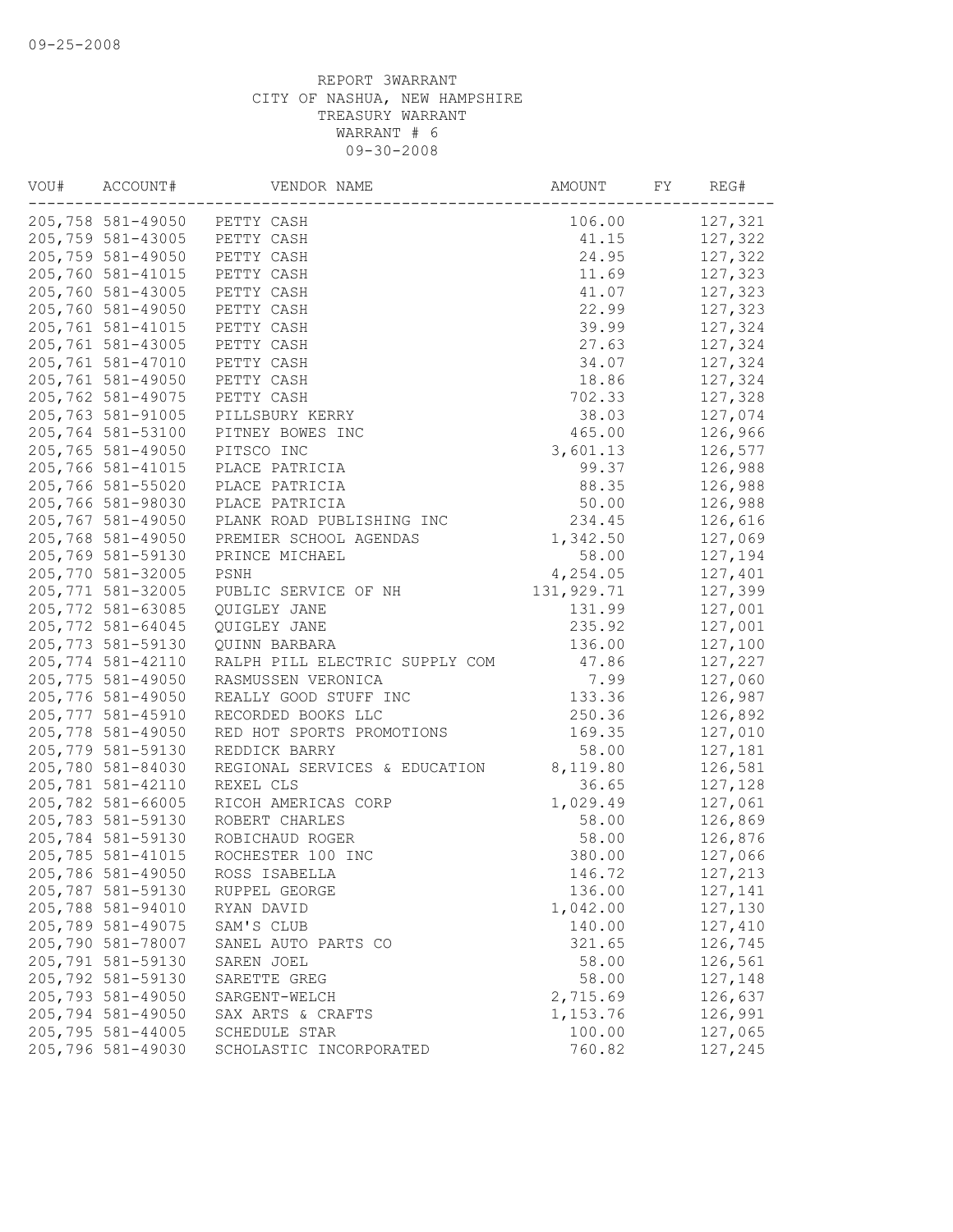| VOU# | ACCOUNT#          | VENDOR NAME                  | AMOUNT    | FY | REG#     |
|------|-------------------|------------------------------|-----------|----|----------|
|      | 205,797 581-47010 | SCHOOL HEALTH CORP           | 351.84    |    | 126,598  |
|      | 205,798 581-41015 | SCHOOL SPECIALTY             | 16.83     |    | 126,998  |
|      | 205,798 581-49050 | SCHOOL SPECIALTY             | 2,762.65  |    | 126,997  |
|      | 205,798 581-49050 | SCHOOL SPECIALTY             | 2,803.09  |    | 126,998  |
|      | 205,798 581-49050 | SCHOOL SPECIALTY             | 535.13    |    | 126,999  |
|      | 205,799 581-59130 | SEVIGNY RONALD               | 58.00     |    | 126,743  |
|      | 205,800 581-42010 | SHIFFLER EQUIPMENT SALES INC | 576.13    |    | 126,974  |
|      | 205,801 581-44005 | SIMPLEXGRINNELL              | 600.00    |    | 126,579  |
|      | 205,802 581-49050 | SLATTERY JULIE               | 55.26     |    | 127,158  |
|      | 205,803 581-53100 | SOUTHWORTH-MILTON INC        | 1,470.00  |    | 126,690  |
|      | 205,804 581-84030 | SPAULDING YOUTH CENTER       | 10,556.46 |    | 126,573  |
|      | 205,804 581-84055 | SPAULDING YOUTH CENTER       | 7,989.83  |    | 126,573  |
|      | 205,805 581-59130 | STANIELS KEVIN               | 58.00     |    | 127,144  |
|      | 205,806 581-49050 | STANTON'S SHEET MUSIC INC    | 85.25     |    | 126,584  |
|      | 205,807 581-41015 | STAPLES BUSINESS ADVANTAGE   | 2,441.38  |    | 126,844  |
|      | 205,807 581-41045 | STAPLES BUSINESS ADVANTAGE   | 3,203.81  |    | 126,844  |
|      | 205,807 581-49050 | STAPLES BUSINESS ADVANTAGE   | 2,996.16  |    | 126,844  |
|      | 205,807 581-49075 | STAPLES BUSINESS ADVANTAGE   | 437.83    |    | 126,844  |
|      | 205,807 581-63085 | STAPLES BUSINESS ADVANTAGE   | 397.74    |    | 126,844  |
|      | 205,808 581-53100 | STATE OF NH CRIMINAL RECORDS | 1,993.75  |    | 127,325  |
|      | 205,809 581-59130 | STOLL DEBRA                  | 174.00    |    | 127,178  |
|      | 205,810 581-59130 | STUART ALISTAIR              | 58.00     |    | 126,704  |
|      | 205,811 581-91005 | SWINDELL LORNE               | 339.47    |    | 127,015  |
|      | 205,812 581-59130 | TAGGART BRUCE                | 136.00    |    | 127,145  |
|      | 205,813 581-59130 | TANGUAY PETER                | 78.00     |    | 127,091  |
|      | 205,814 581-53100 | TERMINIX                     | 648.00    |    | 127,077  |
|      | 205,815 581-59130 | THOMAS DOUGLAS               | 58.00     |    | 127,124  |
|      | 205,816 581-49035 | TIME FOR KIDS                | 246.00    |    | 127,420  |
|      | 205,817 581-49035 | TOADSTOOL BOOKSHOP           | 146.25    |    | 126,699  |
|      | 205,818 581-42120 | TOTAL AIR SUPPLY INC         | 232.81    |    | 126,837  |
|      | 205,819 581-84030 | TOWN OF MERRIMACK            | 350.00    |    | 126,972  |
|      | 205,820 581-84055 | TREASURER STATE OF NH        | 9,721.60  |    | 127,342  |
|      | 205,821 581-49075 | TREASURER STATE OF NH        | 49.19     |    | 127,254  |
|      | 205,822 581-59130 | TREMBLAY PATRICK             | 116.00    |    | 127,088  |
|      | 205,823 581-49910 | TRUGREEN                     | 180.00    |    | 126,896  |
|      | 205,824 581-43005 | U S POSTAL SERVICES          | 200.00    |    | 127,326  |
|      | 205,825 581-94030 | UNH: INSTITUTE ON DISABILITY | 399.00    |    | 127,421  |
|      | 205,826 581-74092 | UNITED MACHINE REPAIR INC    | 1,647.77  |    | 127,255  |
|      | 205,827 581-83102 | UNUM LIFE INSURANCE          | 4,304.15  |    | 127,318  |
|      | 205,828 581-59130 | VANASSE STANLEY              | 58.00     |    | 127, 114 |
|      | 205,829 581-59130 | VARGA BRIAN                  | 78.00     |    | 127,207  |
|      | 205,830 581-49050 | VERMONT CERAMIC SUPPLY CO    | 1,185.26  |    | 126,979  |
|      | 205,831 581-84030 | VERMONT CTR FOR THE DEAF &   | 18,210.00 |    | 127,175  |
|      | 205,832 581-83004 | VISION SERVICE PLAN - NH     | 1,784.38  |    | 127,319  |
|      | 205,833 581-49075 | W E AUBUCHON CO INC          | 39.68     |    | 127,422  |
|      | 205,833 581-75023 | W E AUBUCHON CO INC          | 92.61     |    | 127,422  |
|      | 205,834 581-49050 | WALMART COMMUNITY            | 199.36    |    | 126,970  |
|      | 205,835 581-59130 | WEBSTER DAVID                | 58.00     |    | 126,865  |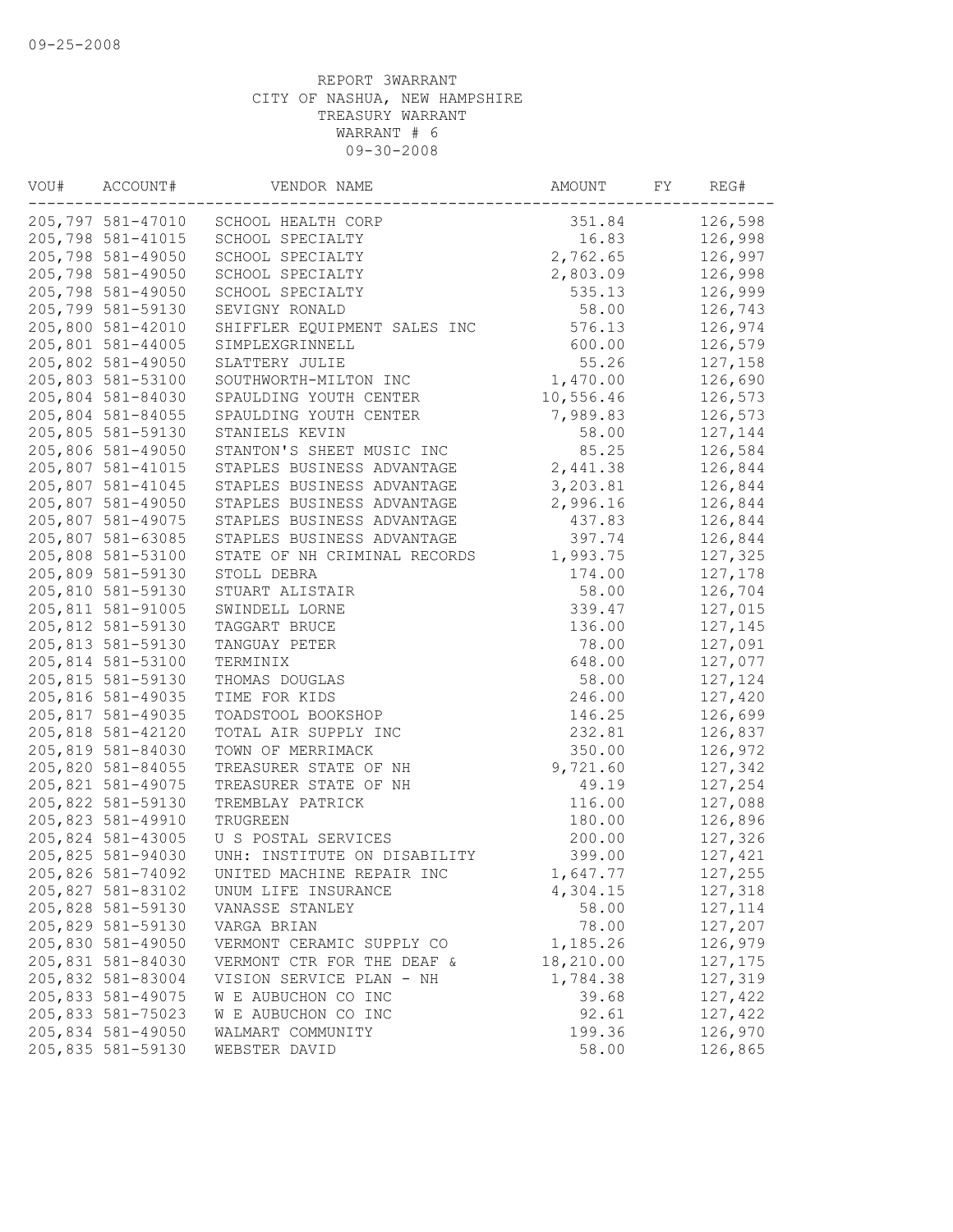| VOU#       | ACCOUNT#               | VENDOR NAME                                      | <b>AMOUNT</b>          | FΥ | REG#         |
|------------|------------------------|--------------------------------------------------|------------------------|----|--------------|
|            | 205,836 581-47010      | WILLIAM V. MACGILL & COMPANY                     | 490.78                 |    | 126,702      |
|            | 205,837 581-75023      | WILLIAMS COMMUNICATIONS SERVIC                   | 1,265.00               |    | 127,044      |
|            | 205,838 581-49075      | WILSON LANGUAGE TRAINING CORP                    | 115.50                 |    | 127,062      |
|            | 205,839 581-59130      | WINKLER ERIC                                     | 58.00                  |    | 127,206      |
|            | 205,840 581-64192      | WOODWIND & BRASSWIND                             | 18.50                  |    | 127,002      |
|            | 205,841 581-49075      | YANCO PHILIP                                     | 26.51                  |    | 127,005      |
|            | 205,842 581-75023      | ZAX SIGNAGE                                      | 1,516.25               |    | 126,681      |
|            | 205,843 581-49050      | ZEFF PHOTO SUPPLY                                | 884.94                 |    | 127,025      |
|            | 205,844 581-49050      | ZIBOLIS CAITLIN                                  | 39.78                  |    | 127,187      |
|            | 205,845 581-59130      | ZIELINSKI KAREN                                  | 116.00                 |    | 127,112      |
|            | 205,846 581-59130      | ZUCCARO ROBERT                                   | 116.00                 |    | 127,105      |
| TOTAL      | 581                    | SCHOOL DEPARTMENT                                |                        |    | 608,798.68   |
|            |                        |                                                  |                        |    |              |
| 687        | 590-24522              | RCC CONSULTANTS INC                              | 1,575.00               |    | 126,852      |
| 688        | 590-24531              | BEN'S UNIFORMS                                   | 1,519.62               |    | 127,249      |
| 689        | 590-24542              | GLAXOSMITHKLINE PHARMACEUTICAL                   | 14,400.00              |    | 126,620      |
|            | 205,847 590-24581      | BOSCH TIM                                        | 2,008.00               |    | 127,052      |
|            | 205,848 590-24581      | BRITENRIKER DEBORAH                              | 812.00                 |    | 127,116      |
|            | 205,849 590-24581      | CLEAN HARBORS ENV SERVICES                       | 2,771.00               |    | 126,969      |
|            | 205,850 590-24581      | GRAPPONE AUTOMOTIVE GROUP                        | 25,293.00              |    | 127,329      |
|            | 205,851 590-24581      | HOME HEALTH & HOSPICE CARE                       | 260.00                 |    | 126,692      |
| TOTAL      | 590                    | P/Y OBLIGATIONS                                  |                        |    | 48,638.62    |
|            |                        |                                                  |                        |    |              |
| 690        | 592-85010              | US BANK NA (091000022)                           | 49,500.00<br>15,587.50 |    | 145          |
| 691<br>692 | 592-85010<br>592-85015 | US BANK NA (091000022)<br>US BANK NA (091000022) | 202,500.06             |    | 146          |
| 693        | 592-85015              | US BANK NA (091000022)                           | 741,525.00             |    | 145<br>146   |
| 694        | 592-85020              | US BANK NA (091000022)                           | 660,000.00             |    | 145          |
| 694        | 592-85025              | US BANK NA (091000022)                           | 2,700,000.00           |    | 145          |
|            |                        |                                                  |                        |    |              |
| TOTAL      | 592                    | BONDED DEBT SERVICE                              |                        |    | 4,369,112.56 |
|            |                        |                                                  |                        |    |              |
| 695        | 595-22015              | MACY'S EAST INC                                  | 23,764.26              |    | 126,946      |
| 695        | 595-22020              | MACY'S EAST INC                                  | 149,875.26             |    | 126,946      |
| 696        | 595-22020              | MAM REALTY INVESTORS I LLC                       | 3,319.92               |    | 126,947      |
| 697        | 595-22020              | PHEASANT LANE MALL FB LLC                        | 96,070.62              |    | 126,948      |
| TOTAL      | 595                    | OVERLAY                                          |                        |    | 273,030.06   |
|            |                        |                                                  |                        |    |              |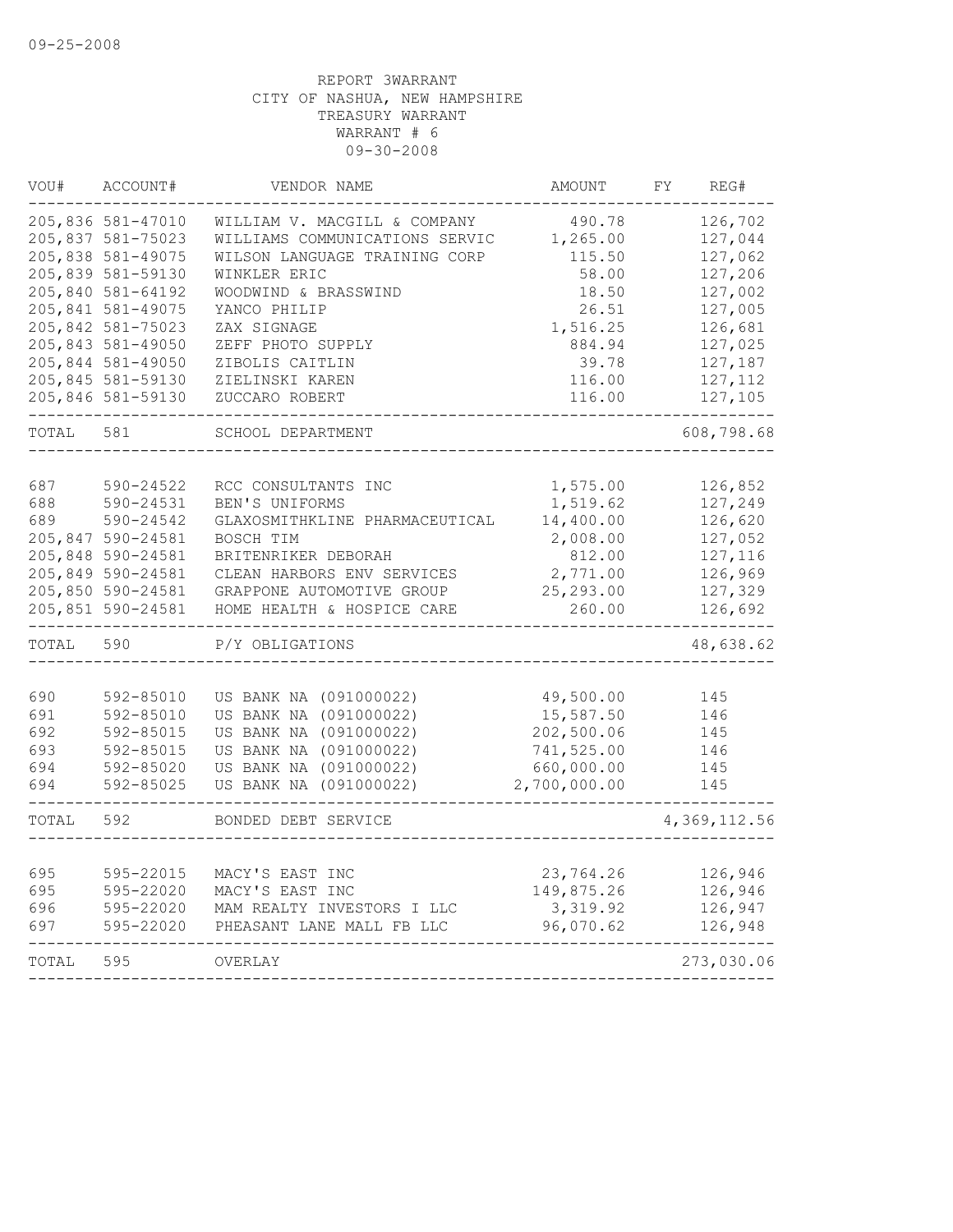|       | VOU# ACCOUNT# | VENDOR NAME | AMOUNT FY | REG# |
|-------|---------------|-------------|-----------|------|
|       |               |             |           |      |
| TOTAL |               |             |           |      |
|       |               |             |           |      |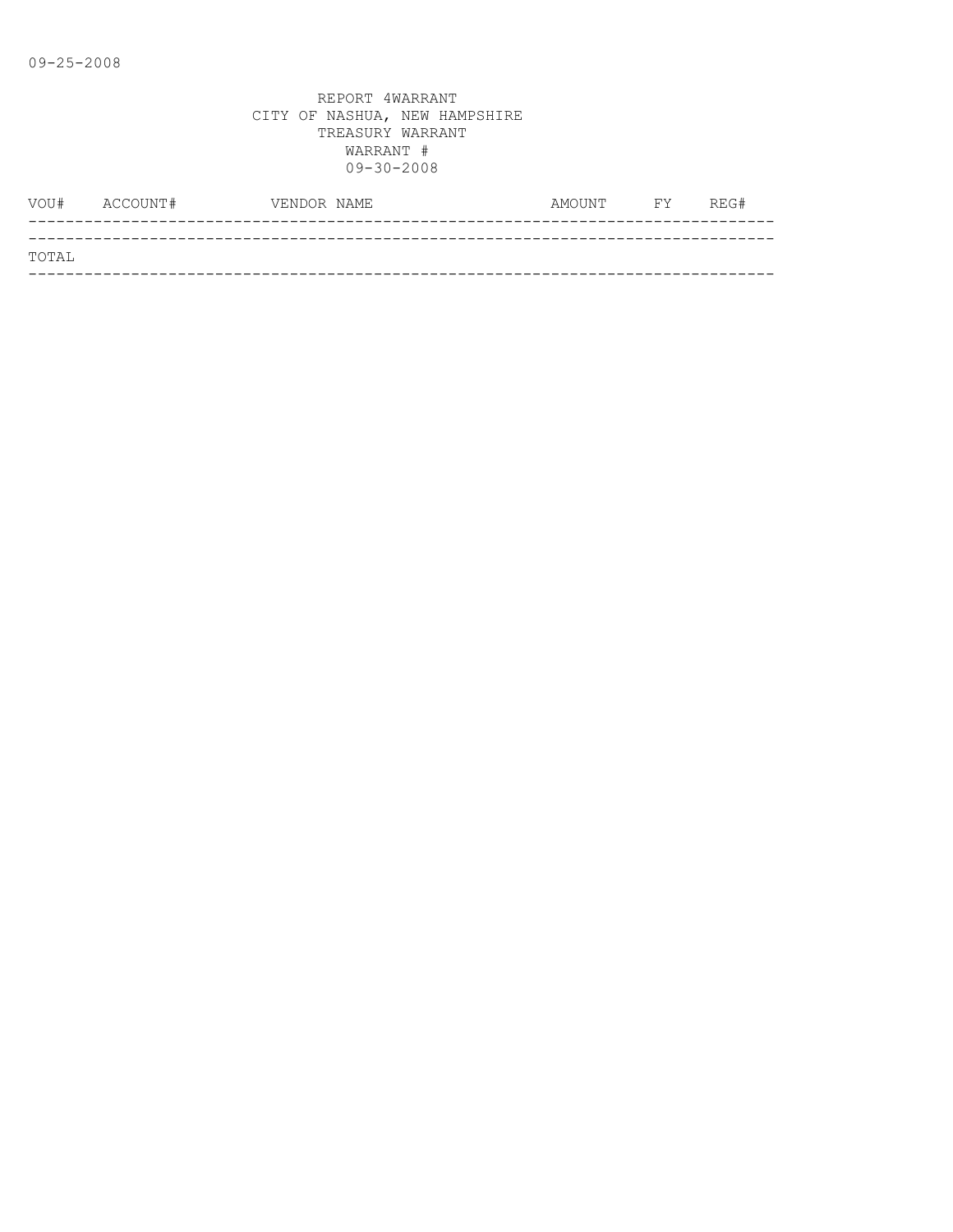| VOU#              | ACCOUNT#                            | PROGRAM                                                               | VENDOR NAME | AMOUNT FY REG#                       |                               |
|-------------------|-------------------------------------|-----------------------------------------------------------------------|-------------|--------------------------------------|-------------------------------|
| 698<br>699<br>699 | 792-01321<br>792-53030<br>792-53030 | 3799 GEMINI ELECTRIC CO<br>3798 METCALF & EDDY<br>3799 METCALF & EDDY |             | 151,783.81<br>3, 121.84<br>73,030.00 | 127,389<br>126,713<br>126,713 |
| TOTAL             | 792                                 | CPF-WASTEWATER USER FUND                                              |             | 227,935.65                           |                               |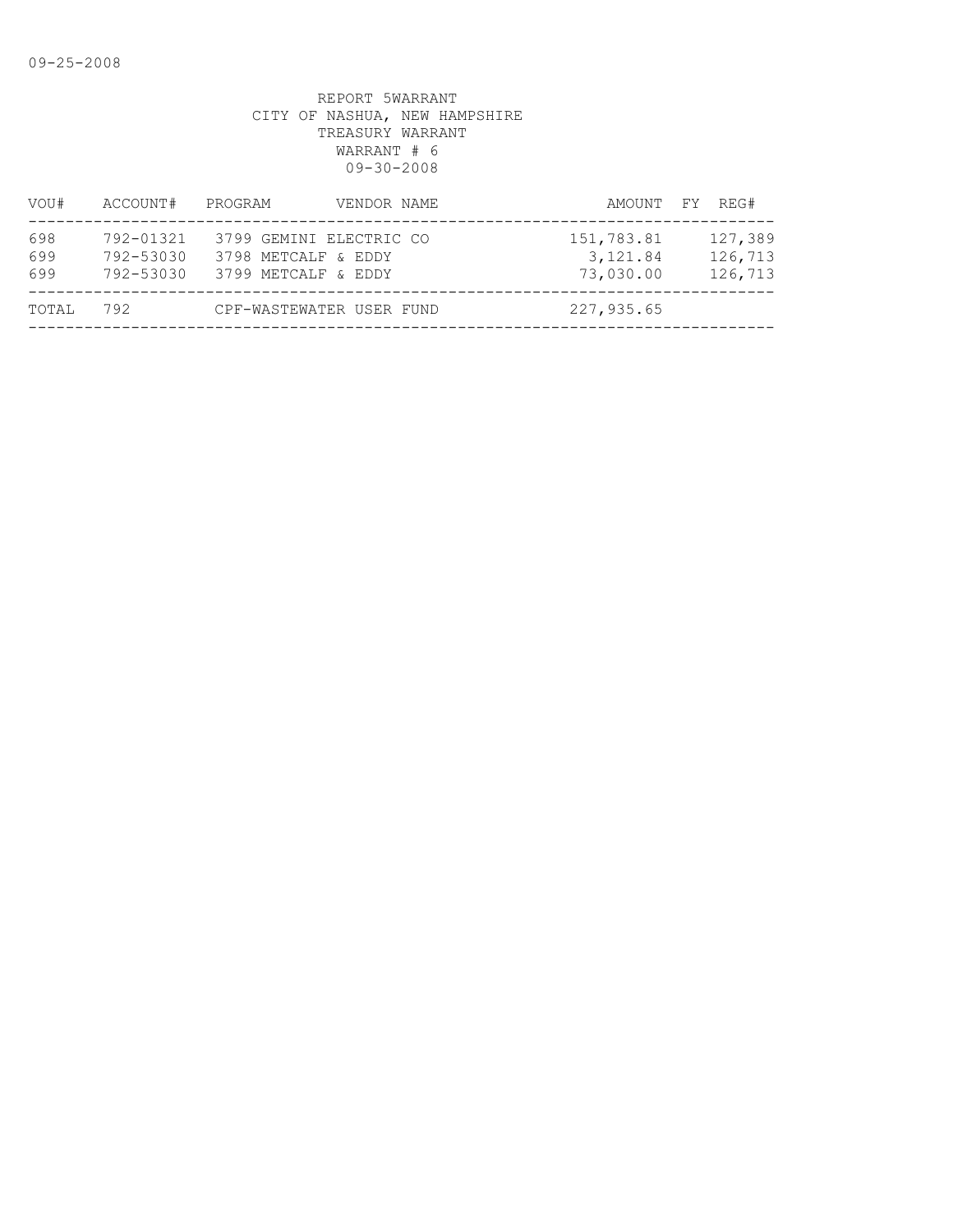| VOU# | ACCOUNT#  | VENDOR NAME                    | AMOUNT    | FΥ | REG#    |
|------|-----------|--------------------------------|-----------|----|---------|
| 700  | 801-41015 | STAPLES BUSINESS ADVANTAGE     | 93.45     |    | 126,968 |
| 701  | 801-42000 | BANNER SYSTEMS OF MASSACHUSETT | 405.81    |    | 127,220 |
| 702  | 801-43005 | FEDEX                          | 260.29    |    | 127,335 |
| 703  | 801-44005 | RYDIN DECAL                    | 3,355.11  |    | 126,827 |
| 704  | 801-45305 | CHARKIT CHEMICAL CORPORATION   | 7,982.47  |    | 126,636 |
| 705  | 801-46030 | ROCKY BRANDS RETAIL LLC        | 74.99     |    | 126,920 |
| 705  | 801-46030 | ROCKY BRANDS RETAIL LLC        | 142.00    |    | 126,920 |
| 706  | 801-46045 | CABELA'S                       | 162.90    |    | 126,712 |
| 707  | 801-46045 | CCP INDUSTRIES INC             | 391.63    |    | 126,751 |
| 707  | 801-46045 | CCP INDUSTRIES INC             | 237.92    |    | 126,751 |
| 708  | 801-47010 | BASS FIRST AID SERVICE COMPANY | 56.70     |    | 126,652 |
| 709  | 801-49040 | BCM CONTROLS CORPORATION       | 2,370.42  |    | 126,785 |
| 710  | 801-49040 | TEXAS AMERICA SAFETY COMPANY   | 98.68     |    | 126,647 |
| 710  | 801-49040 | TEXAS AMERICA SAFETY COMPANY   | 148.00    |    | 126,647 |
| 710  | 801-49040 | TEXAS AMERICA SAFETY COMPANY   | 61.68     |    | 126,647 |
| 711  | 801-53130 | COLUMBIA ANALYTICAL SERVICES I | 872.50    |    | 126,777 |
| 712  | 801-59100 | AMHERST APPLIANCE REPAIR/STEVE | 1,792.00  |    | 126,778 |
| 713  | 801-59100 | RMG ENTERPRISE INC             | 3,500.38  |    | 127,042 |
| 714  | 801-59100 | VEOLIA ES TECHNICAL SOLUTIONS  | 89.40     |    | 126,887 |
| 715  | 801-59105 | LISAY STEVEN E                 | 720.00    |    | 126,732 |
| 716  | 801-59238 | ANACOMP INC                    | 17.31     |    | 126,625 |
| 717  | 801-59245 | D & R TOWING INC               | 1,055.50  |    | 127,224 |
| 718  | 801-75023 | B & S LOCKSMITH INC            | 17.00     |    | 126,795 |
| 719  | 801-77020 | LIBERTY INTN'L TRUCKS OF NH LL | 595.80    |    | 127,229 |
| 720  | 801-77020 | SOUTHWORTH-MILTON INC          | 616.20    |    | 126,592 |
| 721  | 801-78065 | MAYNARD & LESIEUR INCORPORATED | 1, 117.95 |    | 127,231 |
| 721  | 801-78065 | MAYNARD & LESIEUR INCORPORATED | 3, 273.85 |    | 127,231 |
| 721  | 801-78065 | MAYNARD & LESIEUR INCORPORATED | 14.00     |    | 127,231 |
| 722  | 801-78100 | BAYNE MACHINE WORKS            | 996.42    |    | 126,726 |
| 723  | 801-78100 | CN WOOD CO INC                 | 138.46    |    | 126,899 |
| 724  | 801-78100 | DONOVAN EQUIPMENT CO INC       | 296.48    |    | 126,619 |
| 724  | 801-78100 | DONOVAN EQUIPMENT CO INC       | 296.48    |    | 126,619 |
| 725  | 801-78100 | DONOVAN SPRING COMPANY INC     | 917.52    |    | 126,621 |
| 726  | 801-78100 | LIBERTY INTN'L TRUCKS OF NH LL | 4,893.41  |    | 127,229 |
| 726  | 801-78100 | LIBERTY INTN'L TRUCKS OF NH LL | 1,036.88  |    | 127,229 |
| 727  | 801-78100 | MAC MULKIN CHEVROLET INC       | 83.30     |    | 127,226 |
| 727  | 801-78100 | MAC MULKIN CHEVROLET INC       | 83.30     |    | 127,226 |
| 728  | 801-78100 | NAPA AUTO PARTS                | 119.65    |    | 126,867 |
| 728  | 801-78100 | NAPA AUTO PARTS                | 521.38    |    | 126,867 |
| 728  | 801-78100 | NAPA AUTO PARTS                | 81.43     |    | 126,867 |
| 729  | 801-78100 | OMEGA INDUSTRIAL SUPPLY INC    | 110.06    |    | 126,808 |
| 729  | 801-78100 | OMEGA INDUSTRIAL SUPPLY INC    | 126.56    |    | 126,808 |
| 729  | 801-78100 | OMEGA INDUSTRIAL SUPPLY INC    | 38.52     |    | 126,808 |
| 730  | 801-78100 | SANEL AUTO PARTS CO            | 653.70    |    | 126,745 |
| 730  | 801-78100 | SANEL AUTO PARTS CO            | 764.87    |    | 126,745 |
| 731  | 801-78100 | SOUTHWORTH-MILTON INC          | 285.27    |    | 126,592 |
| 732  | 801-82025 | NH RETIREMENT SYSTEM           | 50.20     |    | 143     |
| 732  | 801-82025 | NH RETIREMENT SYSTEM           | 389.72    |    | 143     |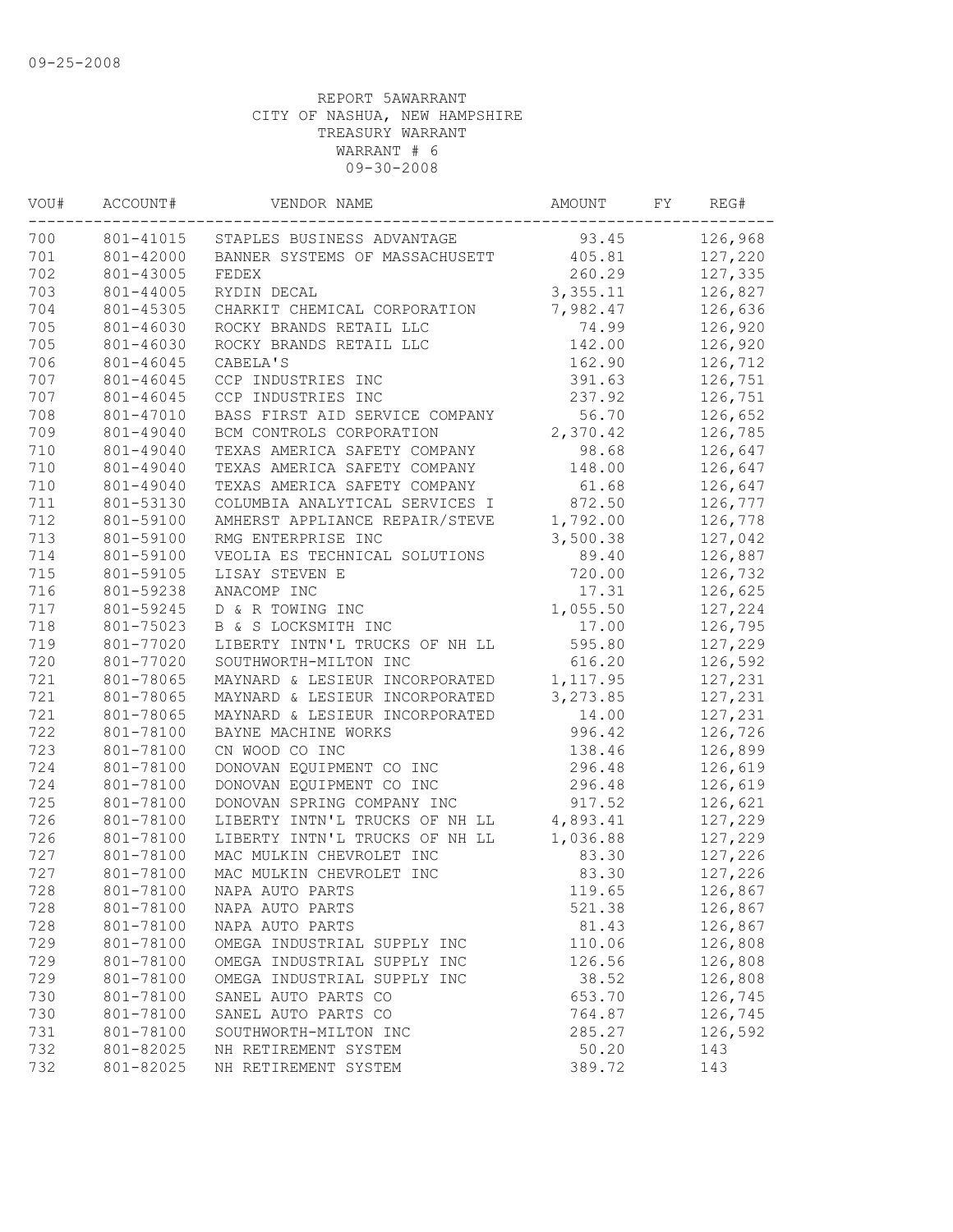|           | VOU# ACCOUNT#    | VENDOR NAME                                                                   |           | AMOUNT FY REG# |
|-----------|------------------|-------------------------------------------------------------------------------|-----------|----------------|
|           |                  | 733 801-83106 ANTHEM BLUE CROSS BLUE SHIELD 9,812.90 149                      |           |                |
| 734       | 801-83106        | HARVARD PILGRIM HEALTH CARE                                                   |           | 214.52 148     |
| 735       | 801-83106        | NORTHEAST DELTA                                                               |           | 710.52 150     |
| 736       | 801-83130        | ITT HARTFORD                                                                  |           | 95.06 156      |
| 737       | 801-83206        | ANTHEM BLUE CROSS BLUE SHIELD 15,377.00                                       |           | 149            |
| 738       | 801-83206        | NORTHEAST DELTA                                                               | 993.36    | 150            |
| 739       | 801-83230        | ITT HARTFORD                                                                  | 83.58     | 156            |
| 740       | 801-83306        | ANTHEM BLUE CROSS BLUE SHIELD 3,513.63                                        |           | 149            |
| 741       | 801-83306        | HARVARD PILGRIM HEALTH CARE                                                   | 105.93    | 148            |
| 742       | 801-83306        | NORTHEAST DELTA                                                               |           | 358.55 150     |
| 743       | 801-83330        | ITT HARTFORD                                                                  |           | 102.97 156     |
| 744       | 801-83406        | ANTHEM BLUE CROSS BLUE SHIELD 7, 111.15 149                                   |           |                |
| 745       | 801-83406        | NORTHEAST DELTA                                                               |           | 426.60 150     |
| 746       |                  | 801-83430 ITT HARTFORD                                                        | 48.02     | 156            |
| TOTAL 801 |                  | SOLID WASTE DISPOSAL                                                          |           | 80, 361.34     |
|           |                  |                                                                               |           |                |
| 747       |                  | AREA AGENCY<br>KNOETTNER MARGUERITE<br>LIBBY RYAN P<br>802-215-00 AREA AGENCY |           | 282.24 126,935 |
| 748       | 802-215-00       |                                                                               |           | 171.73 126,942 |
| 749       | $802 - 215 - 00$ |                                                                               | 61.78     | 126,944        |
| 750       | $802 - 215 - 00$ | PENTLAND JENNIFER                                                             |           | 391.86 126,941 |
| 751       | $802 - 215 - 00$ | ZHANG XING                                                                    | 42.70     | 126,943        |
| 752       | 802-31005        | FAIRPOINT COMMUNICATIONS INC                                                  | 608.18    | 127,391        |
| 753       | 802-32005        | PSNH                                                                          | 648.53    | 127,394        |
| 754       | 802-32005        | PUBLIC SERVICE OF NH                                                          | 55,582.70 | 127,399        |
| 755       | 802-33005        | PENNICHUCK WATER                                                              | 877.74    | 127,351        |
| 756       | 802-34015        | NATIONAL GRID                                                                 | 223.16    | 127,380        |
| 757       | 802-42010        | CENTRAL PAPER PRODUCTS CO                                                     | 224.75    | 127,241        |
| 758       | 802-42010        | OMEGA INDUSTRIAL SUPPLY INC                                                   | 1,353.70  | 126,808        |
| 759       | 802-45101        | CIBA CORPORATION                                                              | 408.00    | 126,641        |
| 760       | 802-45103        | JCI JONES CHEMICALS INC                                                       | 3,125.88  | 126,770        |
| 761       | 802-45106        | KEMIRA WATER SOLUTIONS INC                                                    | 4,511.10  | 126,773        |
| 762       | 802-46045        | INDUSTRIAL PROTECTION SERVICES                                                | 161.99    | 126,634        |
| 762       | 802-46045        | INDUSTRIAL PROTECTION SERVICES                                                | 735.99    | 126,634        |
| 763       | 802-46045        | ROCKY BRANDS RETAIL LLC                                                       | 82.00     | 126,920        |
| 764       | 802-46045        | UNIFIRST CORPORATION                                                          | 32.89     | 126,889        |
| 764       |                  | 802-46045 UNIFIRST CORPORATION                                                | 252.68    | 126,889        |
| 765       | 802-467          | HILLSBOROUGH COUNTY TREASURER                                                 | 49.68     | 127,235        |
| 766       | 802-49075        | HOME DEPOT CREDIT SERVICES                                                    | 54.89     | 127,345        |
| 767       | 802-49075        | PINE MOTOR PARTS                                                              | 47.72     | 127,232        |
| 768       | 802-53030        | WOODCOCK & ASSOCIATES INC                                                     | 726.00    | 126,911        |
| 769       | 802-59100        | GREENLEAF WILLIAM                                                             | 340.00    | 126,805        |
| 770       | 802-59230        | CORRIVEAU ROUTHIER INC                                                        | 42.50     | 127,223        |
| 771       | 802-59230        | E J PRESCOTT INC                                                              | 687.66    | 126,656        |
| 772       | 802-59230        | WASTE INC                                                                     | 1,622.00  | 126,857        |
| 773       | 802-59238        | ANACOMP INC                                                                   | 232.08    | 126,625        |
| 774       | 802-59239        | STAPLES BUSINESS ADVANTAGE                                                    | 174.35    | 126,968        |
|           |                  |                                                                               |           |                |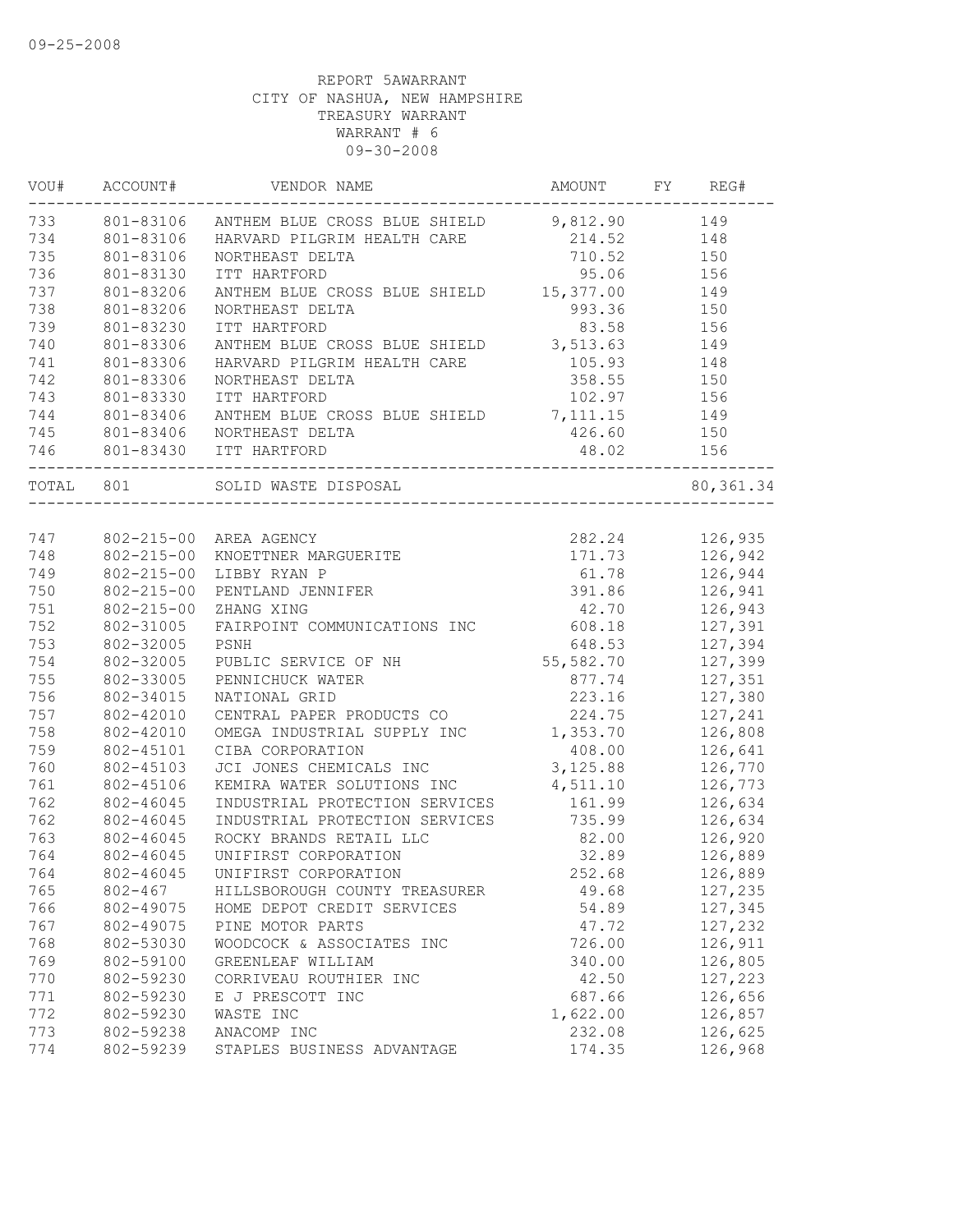| VOU#  | ACCOUNT#  | VENDOR NAME                    | AMOUNT    | FY<br>REG#  |
|-------|-----------|--------------------------------|-----------|-------------|
| 775   | 802-59265 | CITIZENS BANK NH               | 1,872.77  | 165         |
| 776   | 802-59265 | CITIZENS BANK NH               | 43.50     | 166         |
| 777   | 802-59320 | 1400 MOTORS                    | 191.60    | 126,593     |
| 778   | 802-59320 | LIBERTY INTN'L TRUCKS OF NH LL | 249.89    | 127,229     |
| 779   | 802-59320 | NAPA AUTO PARTS                | 7.98      | 126,867     |
| 780   | 802-59320 | SANEL AUTO PARTS CO            | 40.68     | 126,745     |
| 781   | 802-64192 | PINE MOTOR PARTS               | 8.20      | 127,232     |
| 782   | 802-77050 | M & M ELECTRICAL SUPPLY CO INC | 7.17      | 127,221     |
| 783   | 802-77062 | F W WEBB COMPANY               | 162.21    | 126,654     |
| 784   | 802-77062 | UNITED SUPPLY COMPANY INC      | 42.78     | 127,238     |
| 785   | 802-77067 | GRAINGER                       | 1,925.16  | 126,674     |
| 786   | 802-77067 | M & M ELECTRICAL SUPPLY CO INC | 202.38    | 127,221     |
| 787   | 802-77067 | MCMASTER-CARR SUPPLY CO        | 1,663.73  | 126,728     |
| 788   | 802-77068 | TOWN OF MERRIMACK              | 400.00    | 126,614     |
| 789   | 802-77069 | HEATING SPECIALTIES OF NH INC  | 195.60    | 127,225     |
| 790   | 802-77069 | M & M ELECTRICAL SUPPLY CO INC | 407.95    | 127,221     |
| 791   | 802-77069 | UNITED SUPPLY COMPANY INC      | 76.67     | 127,238     |
| 792   | 802-77070 | WINDWARD PETROLEUM             | 1,594.69  | 126,642     |
| 793   | 802-77072 | HIGHLAND POWER                 | 494.70    | 126,925     |
| 794   | 802-77072 | KRAFT POWER CORP               | 73.26     | 126,576     |
| 795   | 802-77072 | UNITED SUPPLY COMPANY INC      | 20.97     | 127,238     |
| 796   | 802-82025 | NH RETIREMENT SYSTEM           | 81.16     | 143         |
| 796   | 802-82025 | NH RETIREMENT SYSTEM           | 657.48    | 143         |
| 797   | 802-83006 | ANTHEM BLUE CROSS BLUE SHIELD  | 27,998.41 | 149         |
| 798   | 802-83006 | HARVARD PILGRIM HEALTH CARE    | 16,042.60 | 148         |
| 799   | 802-83006 | NORTHEAST DELTA                | 3,010.81  | 150         |
| 800   | 802-83030 | ITT HARTFORD                   | 411.69    | 156         |
| 801   | 802-94005 | NEIWPCC-TRAINING               | 330.00    | 127,363     |
| 802   | 802-94005 | NHWPCA                         | 120.00    | 127,341     |
| 803   | 802-94005 | NHWPCA                         | 50.00     | 127,371     |
| 804   | 802-96004 | REDLON & JOHNSON               | 14,998.41 | 126,927     |
| TOTAL | 802       | SEWERAGE DISPOSAL SYSTEM       |           | 147, 138.93 |
|       |           |                                |           |             |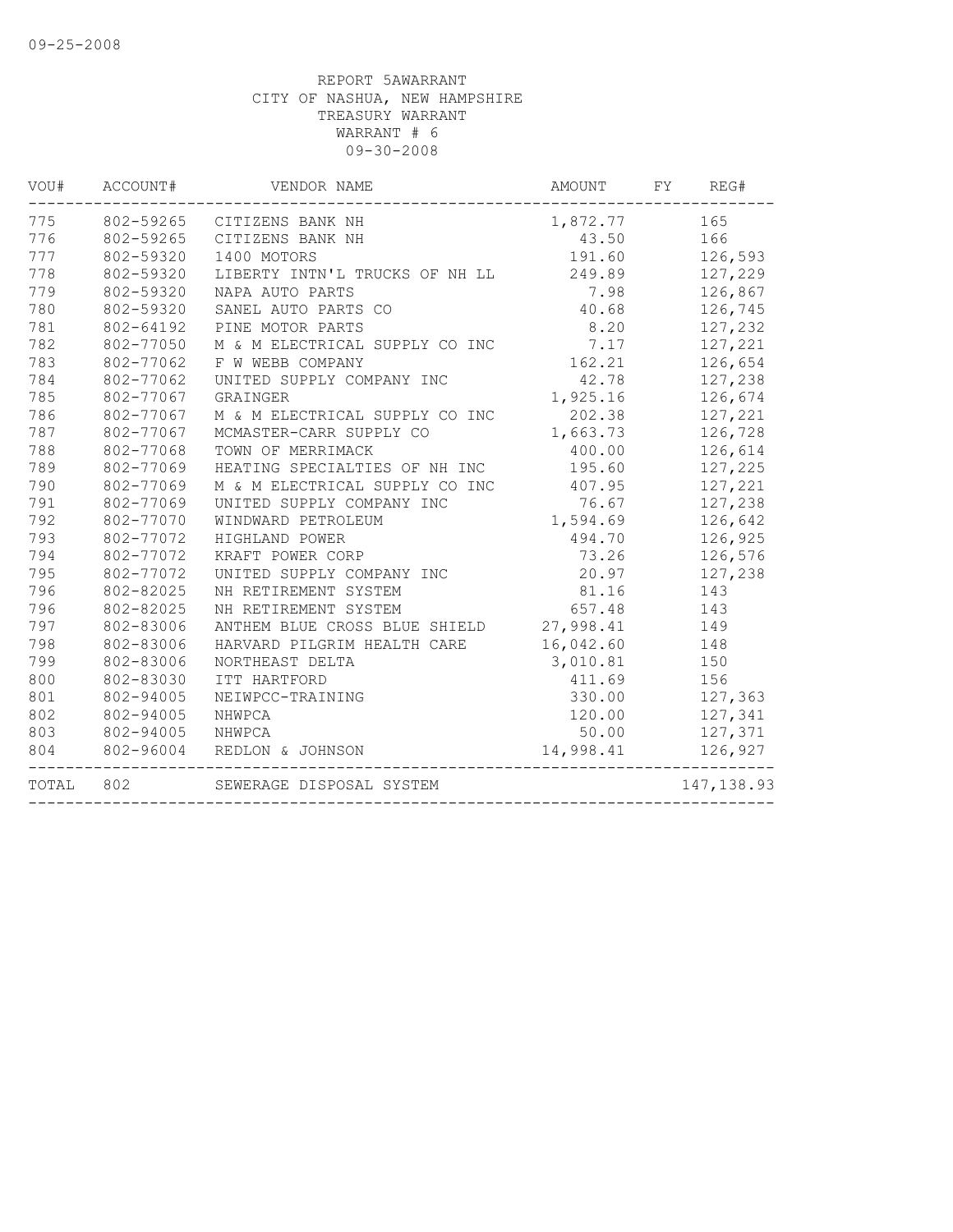| VOU#                                          | ACCOUNT#                                                                                | VENDOR NAME                                                                                                                                                          | AMOUNT                                                             | FY | REG#                                                                      |
|-----------------------------------------------|-----------------------------------------------------------------------------------------|----------------------------------------------------------------------------------------------------------------------------------------------------------------------|--------------------------------------------------------------------|----|---------------------------------------------------------------------------|
| 805                                           |                                                                                         | 901-68070 RON CURRIER'S HILLTOP CHEVROLE 47, 619.94 126, 571                                                                                                         |                                                                    |    |                                                                           |
| TOTAL                                         | 901                                                                                     | SOLID WASTE TRUST FUND                                                                                                                                               |                                                                    |    | 47,619.94                                                                 |
| 806<br>807                                    | $951 - 05055$<br>$951 - 22$                                                             | AUBUT DIANA<br>MR.& MRS. DANIEL MCCOY                                                                                                                                | 3,000.00<br>3,582.00                                               |    | 126,552<br>126,550                                                        |
| TOTAL                                         | 951                                                                                     | PWD & ENG TRUST FUND                                                                                                                                                 |                                                                    |    | 6,582.00                                                                  |
| 808<br>809<br>810<br>811<br>812<br>813<br>814 | 952-01354<br>952-05054<br>952-05058<br>952-05058<br>952-59020<br>952-59020<br>952-75021 | THE HOLLIS TOWN BAND<br>HOME DEPOT CREDIT SERVICES<br>COSTUMES OF NASHUA LLC<br>POOR FARM TRADING POST<br>JEANNOTTE'S MARKET<br>MELLIN NANCY<br>PIONEER TREE SERVICE | 350.00<br>55.79<br>389.99<br>331.00<br>169.44<br>37.37<br>1,300.00 |    | 126,640<br>127,345<br>127,336<br>126,788<br>126,668<br>127,330<br>127,250 |
| TOTAL                                         | 952                                                                                     | PARK & RECREATION TRUST FUND                                                                                                                                         |                                                                    |    | 2,633.59                                                                  |
| 815                                           | $963 - 229$                                                                             | PELLETIER RICHARD AND ELIZABET                                                                                                                                       | 600.00                                                             |    | 126,928                                                                   |
| TOTAL                                         | 963                                                                                     | WOODLAWN CEMETERY TRUST FUND                                                                                                                                         |                                                                    |    | 600.00                                                                    |
| 816                                           | $974 - 20$                                                                              | HARBOR HOMES INC                                                                                                                                                     | 4,850.00                                                           |    | 126,958                                                                   |
| TOTAL                                         | 974                                                                                     | URBAN PROGRAM TRUST FUND                                                                                                                                             |                                                                    |    | 4,850.00                                                                  |
| 205, 85<br>205,85                             | 981-49075<br>981-64192                                                                  | SCHOOL MATE<br>COACH COMM LLC                                                                                                                                        | 420.00<br>4,655.00                                                 |    | 127,177<br>127,202                                                        |
| TOTAL                                         | 981                                                                                     |                                                                                                                                                                      |                                                                    |    | 5,075.00                                                                  |
|                                               |                                                                                         |                                                                                                                                                                      |                                                                    |    |                                                                           |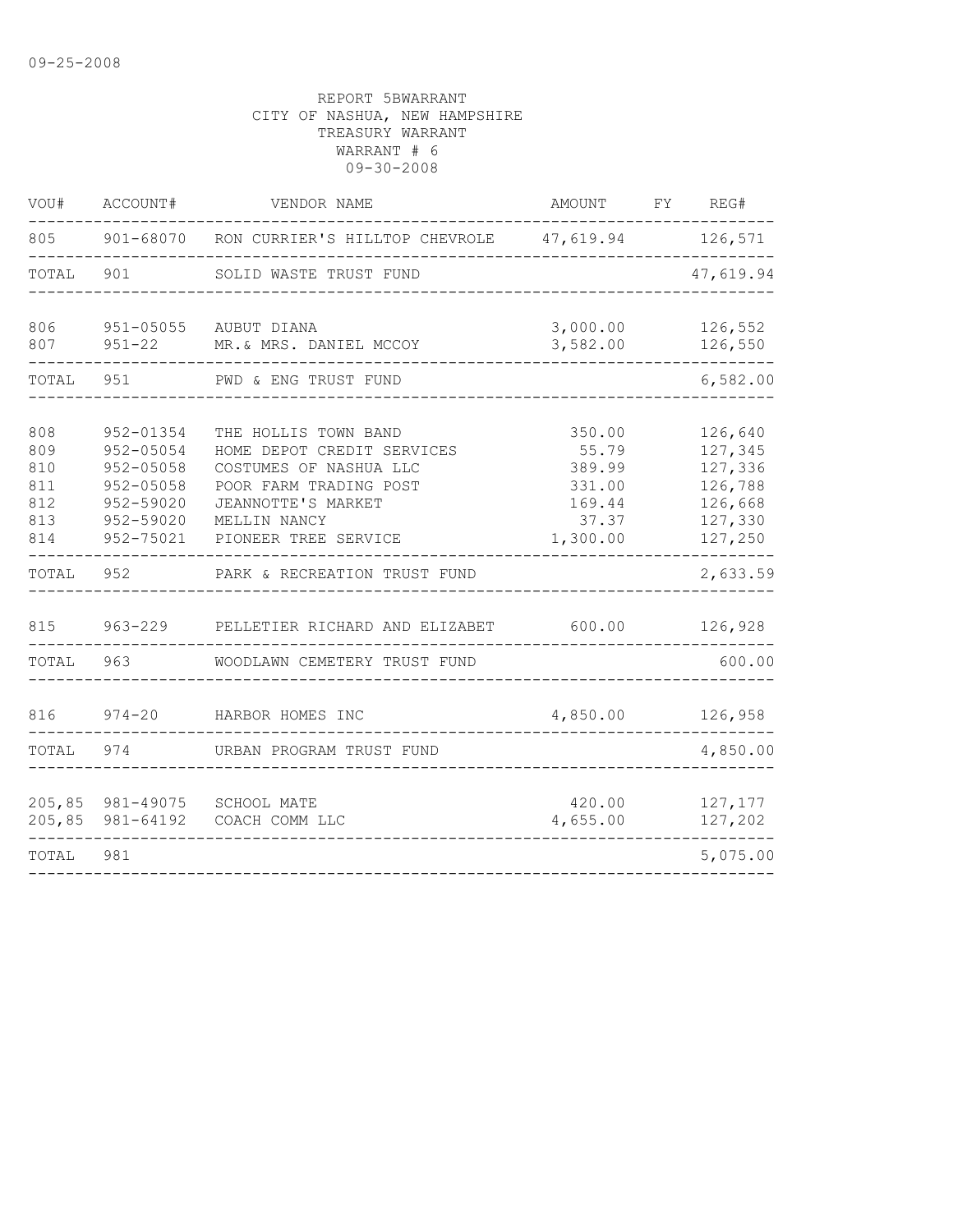|           | ACCOUNT# PAYROLL WEEK ENDING |  |  | AMOUNT |
|-----------|------------------------------|--|--|--------|
|           |                              |  |  |        |
| TOTAL 952 |                              |  |  |        |
|           |                              |  |  |        |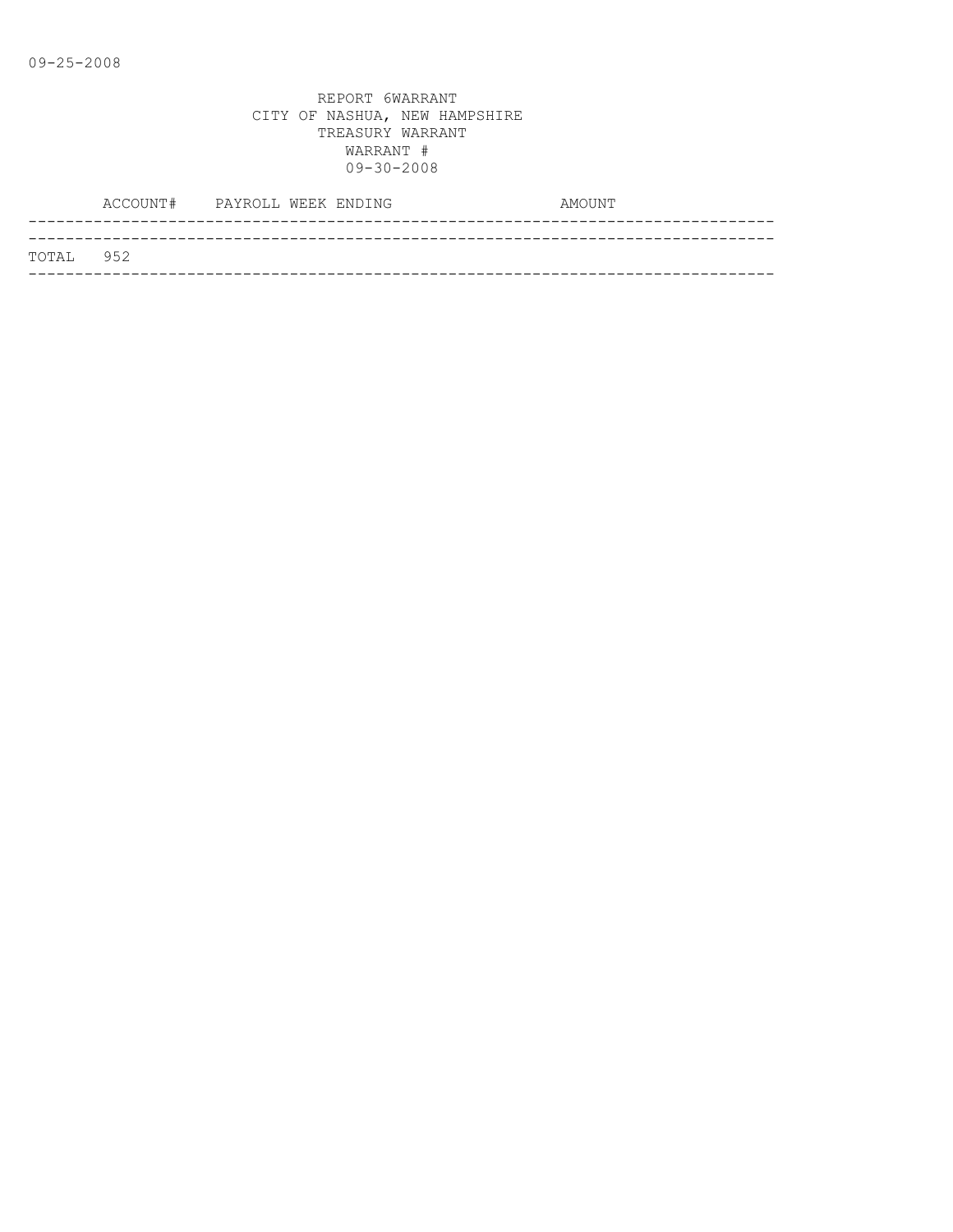|           |                                                                                                                                                                                                  | ACCOUNT# PAYROLL WEEK ENDING                                                                                                                                                                                                                                                                                                         | AMOUNT                                                                                                                                                                                             |          |
|-----------|--------------------------------------------------------------------------------------------------------------------------------------------------------------------------------------------------|--------------------------------------------------------------------------------------------------------------------------------------------------------------------------------------------------------------------------------------------------------------------------------------------------------------------------------------|----------------------------------------------------------------------------------------------------------------------------------------------------------------------------------------------------|----------|
|           |                                                                                                                                                                                                  | 305-11125  13-SEP-2008<br>305-11125 20-SEP-2008<br>305-11239  13-SEP-2008<br>305-11239 20-SEP-2008<br>305-18061  13-SEP-2008                                                                                                                                                                                                         | 903.15<br>903.15<br>1,014.26<br>1,014.26<br>86.25                                                                                                                                                  |          |
| TOTAL     | 305                                                                                                                                                                                              | SRF - CIVIC & COMM ACTIVITIES                                                                                                                                                                                                                                                                                                        | ACTIVITIES<br>---------------------------                                                                                                                                                          | 3,921.07 |
|           |                                                                                                                                                                                                  |                                                                                                                                                                                                                                                                                                                                      |                                                                                                                                                                                                    |          |
|           |                                                                                                                                                                                                  | 308-83051  13-SEP-2008<br>308-83051 20-SEP-2008<br>308-83052  13-SEP-2008<br>308-83052 20-SEP-2008<br>308-83102  13-SEP-2008<br>308-83102 20-SEP-2008                                                                                                                                                                                | 1,854.08<br>783.27<br>1,543.60<br>1,333.24<br>1,130.26<br>1,130.26                                                                                                                                 |          |
| TOTAL 308 |                                                                                                                                                                                                  | SRF - INSURANCE                                                                                                                                                                                                                                                                                                                      |                                                                                                                                                                                                    | 7,774.71 |
|           |                                                                                                                                                                                                  | 3086-11870 20-SEP-2008<br>3086-13032 13-SEP-2008<br>3086-13032 20-SEP-2008<br>3086-13133 20-SEP-2008                                                                                                                                                                                                                                 | 4,559.54<br>256.05<br>256.05<br>3,250.00                                                                                                                                                           |          |
| TOTAL 308 |                                                                                                                                                                                                  | JAVITS GRANT PROGRAM                                                                                                                                                                                                                                                                                                                 | _________________                                                                                                                                                                                  | 8,321.64 |
|           | 3097-11408<br>3097-12112<br>3097-12112<br>3097-12830<br>3097-12830<br>3097-19138<br>3097-19139<br>3097-19140<br>3097-19540<br>3097-19540<br>3097-19544<br>3097-19544<br>3097-19545<br>3097-19545 | 3097-11162  13-SEP-2008<br>3097-11162 20-SEP-2008<br>3097-11408 13-SEP-2008<br>20-SEP-2008<br>13-SEP-2008<br>20-SEP-2008<br>13-SEP-2008<br>20-SEP-2008<br>$20 - SEP - 2008$<br>$20 - SEP - 2008$<br>3097-19140  13-SEP-2008<br>20-SEP-2008<br>13-SEP-2008<br>20-SEP-2008<br>13-SEP-2008<br>20-SEP-2008<br>13-SEP-2008<br>20-SEP-2008 | 610.13<br>610.13<br>721.60<br>721.60<br>689.54<br>765.66<br>151.79<br>80.05<br>2,952.16<br>11,787.29<br>7,180.00<br>9,347.66<br>16,384.19<br>20,923.24<br>602.52<br>671.22<br>2,855.79<br>3,398.68 |          |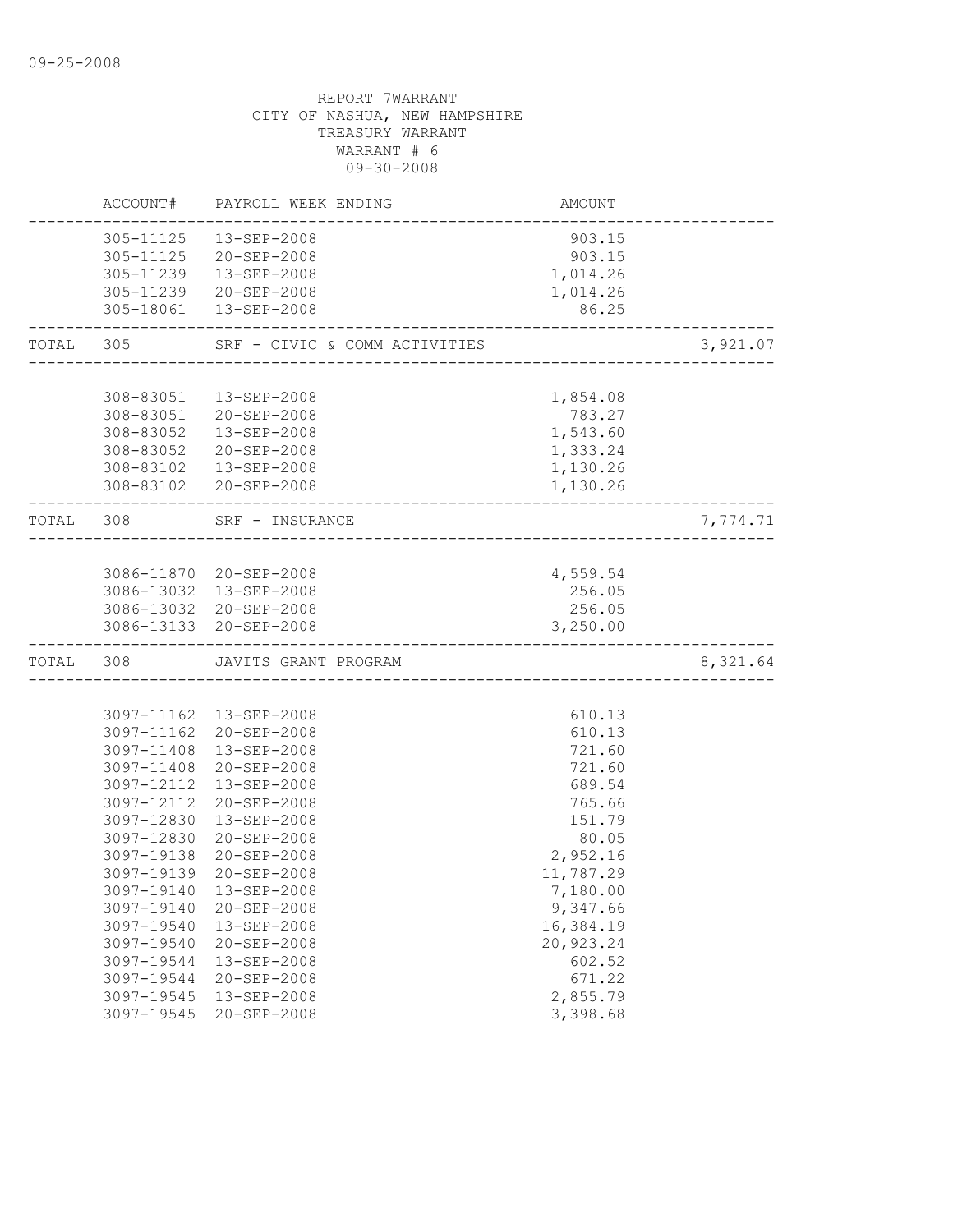|           |                                                                                                      | ACCOUNT# PAYROLL WEEK ENDING                                                                                                                                                                                               | AMOUNT                                                                                                                      |                        |
|-----------|------------------------------------------------------------------------------------------------------|----------------------------------------------------------------------------------------------------------------------------------------------------------------------------------------------------------------------------|-----------------------------------------------------------------------------------------------------------------------------|------------------------|
|           |                                                                                                      | TOTAL 309 SRF - FOOD SERVICES                                                                                                                                                                                              |                                                                                                                             | 80,453.25              |
|           |                                                                                                      | 3098-13004 20-SEP-2008                                                                                                                                                                                                     | 3,901.85                                                                                                                    |                        |
|           |                                                                                                      | TOTAL 309 FRESH FRUIT & VEGETABLE GRANT                                                                                                                                                                                    |                                                                                                                             | 3,901.85               |
|           |                                                                                                      | 3117-12006 13-SEP-2008<br>3117-12006 20-SEP-2008                                                                                                                                                                           | 256.05<br>1,725.00                                                                                                          |                        |
|           |                                                                                                      | TOTAL 311 DRIVER'S EDUCATION                                                                                                                                                                                               |                                                                                                                             | 1,981.05               |
|           |                                                                                                      | 3118-13133 20-SEP-2008<br>-------------------------------                                                                                                                                                                  | 4,125.00                                                                                                                    |                        |
|           |                                                                                                      | TOTAL 311 SUMMER SCHOOL<br>________________________                                                                                                                                                                        |                                                                                                                             | 4,125.00               |
|           | 312-11191<br>312-11191<br>312-11547<br>312-11547<br>312-12010<br>312-12010<br>312-12116<br>312-12116 | 312-11165  13-SEP-2008<br>312-11165 20-SEP-2008<br>13-SEP-2008<br>20-SEP-2008<br>13-SEP-2008<br>20-SEP-2008<br>13-SEP-2008<br>20-SEP-2008<br>13-SEP-2008<br>20-SEP-2008<br>312-13004  13-SEP-2008<br>312-13004 20-SEP-2008 | 1,052.87<br>1,052.86<br>788.83<br>788.83<br>2,117.19<br>2,117.20<br>80.00<br>100.00<br>599.87<br>599.87<br>306.61<br>912.18 |                        |
|           |                                                                                                      | TOTAL 312 SRF - FINANCIAL SERVICES                                                                                                                                                                                         |                                                                                                                             | 10,516.31              |
|           |                                                                                                      | 3122-12006 20-SEP-2008                                                                                                                                                                                                     | 350.00                                                                                                                      |                        |
| TOTAL 312 |                                                                                                      | ADULT ED/CONTINUING ED                                                                                                                                                                                                     |                                                                                                                             | ------------<br>350.00 |
|           |                                                                                                      | 3138-13133 20-SEP-2008                                                                                                                                                                                                     | 12,325.00                                                                                                                   |                        |
| TOTAL     | 313                                                                                                  | FIFTH BLOCK INITIATIVE                                                                                                                                                                                                     |                                                                                                                             | 12,325.00              |
|           |                                                                                                      | 3239-12006 13-SEP-2008<br>3239-12006 20-SEP-2008                                                                                                                                                                           | 125.00<br>1,425.00                                                                                                          |                        |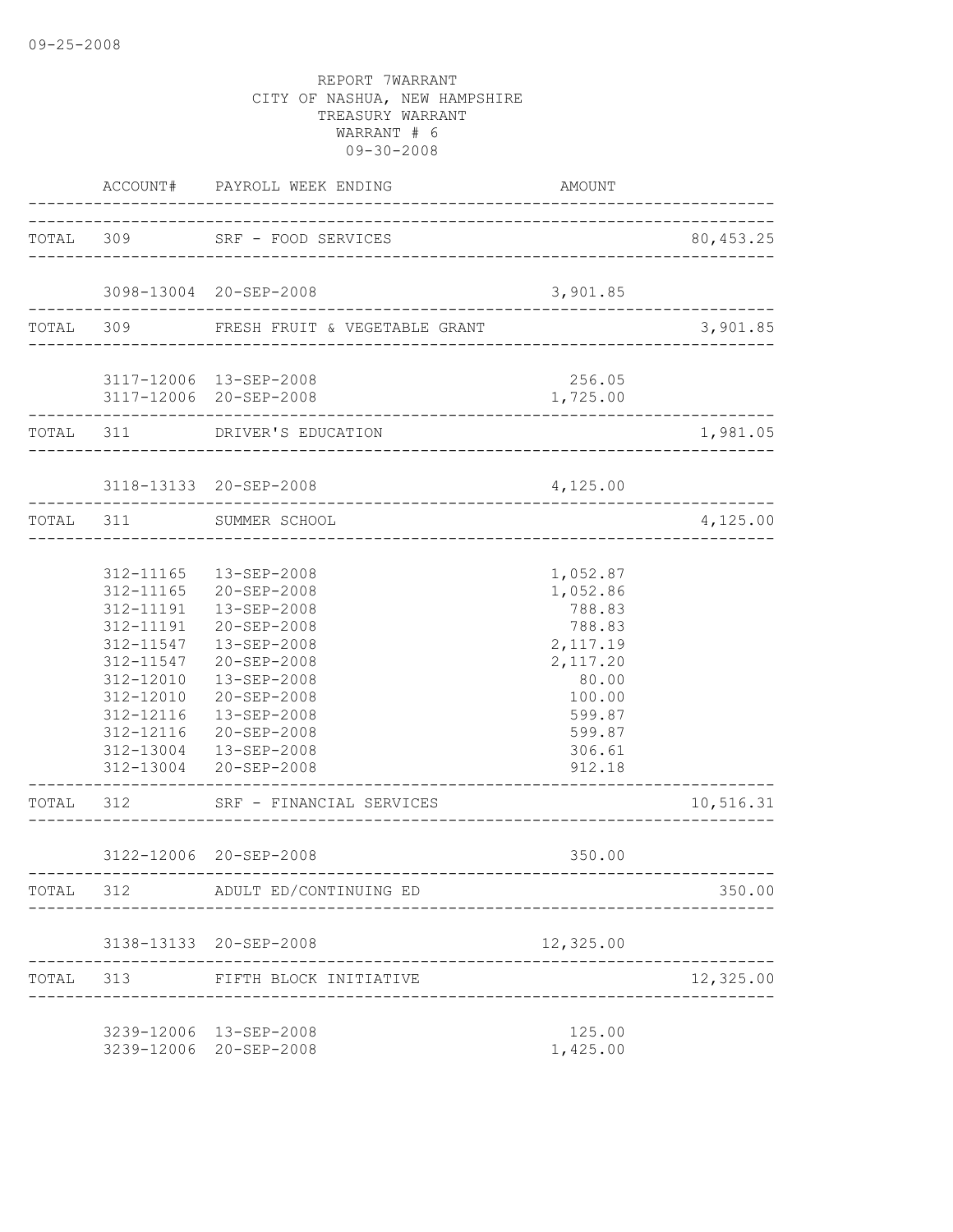|                                                  | ACCOUNT# PAYROLL WEEK ENDING AMOUNDER AND                                                                                                                                                                                                                                                                                                                                                                                                             | AMOUNT                                                                                                                                                                                                           |           |
|--------------------------------------------------|-------------------------------------------------------------------------------------------------------------------------------------------------------------------------------------------------------------------------------------------------------------------------------------------------------------------------------------------------------------------------------------------------------------------------------------------------------|------------------------------------------------------------------------------------------------------------------------------------------------------------------------------------------------------------------|-----------|
|                                                  | TOTAL 323 ADULT H.S.ALTERNATIVE ED                                                                                                                                                                                                                                                                                                                                                                                                                    |                                                                                                                                                                                                                  | 1,550.00  |
|                                                  | 3245-11860 20-SEP-2008                                                                                                                                                                                                                                                                                                                                                                                                                                | 1,346.15                                                                                                                                                                                                         |           |
|                                                  | TOTAL 324 YOUTH SAFE HAVEN-PAL                                                                                                                                                                                                                                                                                                                                                                                                                        |                                                                                                                                                                                                                  | 1,346.15  |
|                                                  | 3269-11726 20-SEP-2008                                                                                                                                                                                                                                                                                                                                                                                                                                | 1,831.69                                                                                                                                                                                                         |           |
| _________________________                        | TOTAL 326 NH ALTERNATE ASSESSMENT COACH 1,831.                                                                                                                                                                                                                                                                                                                                                                                                        |                                                                                                                                                                                                                  | 1,831.69  |
|                                                  | 3279-12006 20-SEP-2008                                                                                                                                                                                                                                                                                                                                                                                                                                | 425.00                                                                                                                                                                                                           |           |
|                                                  | TOTAL 327 ADULT H.S.SPECIAL NEEDS GRANT                                                                                                                                                                                                                                                                                                                                                                                                               |                                                                                                                                                                                                                  | 425.00    |
| 331-11567<br>331-12115<br>331-13048<br>331-18036 | 331-11245  13-SEP-2008<br>331-11245 20-SEP-2008<br>331-11250 20-SEP-2008<br>331-11552  13-SEP-2008<br>331-11552 20-SEP-2008<br>331-11561  13-SEP-2008<br>331-11561 20-SEP-2008<br>13-SEP-2008<br>331-11567 20-SEP-2008<br>13-SEP-2008<br>331-12115 20-SEP-2008<br>331-13038  13-SEP-2008<br>331-13038 20-SEP-2008<br>331-13044  13-SEP-2008<br>331-13044 20-SEP-2008<br>331-13048  13-SEP-2008<br>20-SEP-2008<br>13-SEP-2008<br>331-18036 20-SEP-2008 | 597.36<br>597.36<br>682.87<br>986.27<br>986.27<br>1,117.33<br>1,117.33<br>1, 414.75<br>1, 414.75<br>548.32<br>548.32<br>2,256.89<br>134.81<br>4,623.12<br>6,440.45<br>570.18<br>570.18<br>10,202.80<br>11,379.15 |           |
| TOTAL 331                                        | SRF - POLICE DEPARTMENT                                                                                                                                                                                                                                                                                                                                                                                                                               |                                                                                                                                                                                                                  | 46,188.51 |
| 332-18084                                        | 332-13004 13-SEP-2008<br>332-13004 20-SEP-2008<br>20-SEP-2008                                                                                                                                                                                                                                                                                                                                                                                         | 191.62<br>97.20<br>626.93                                                                                                                                                                                        |           |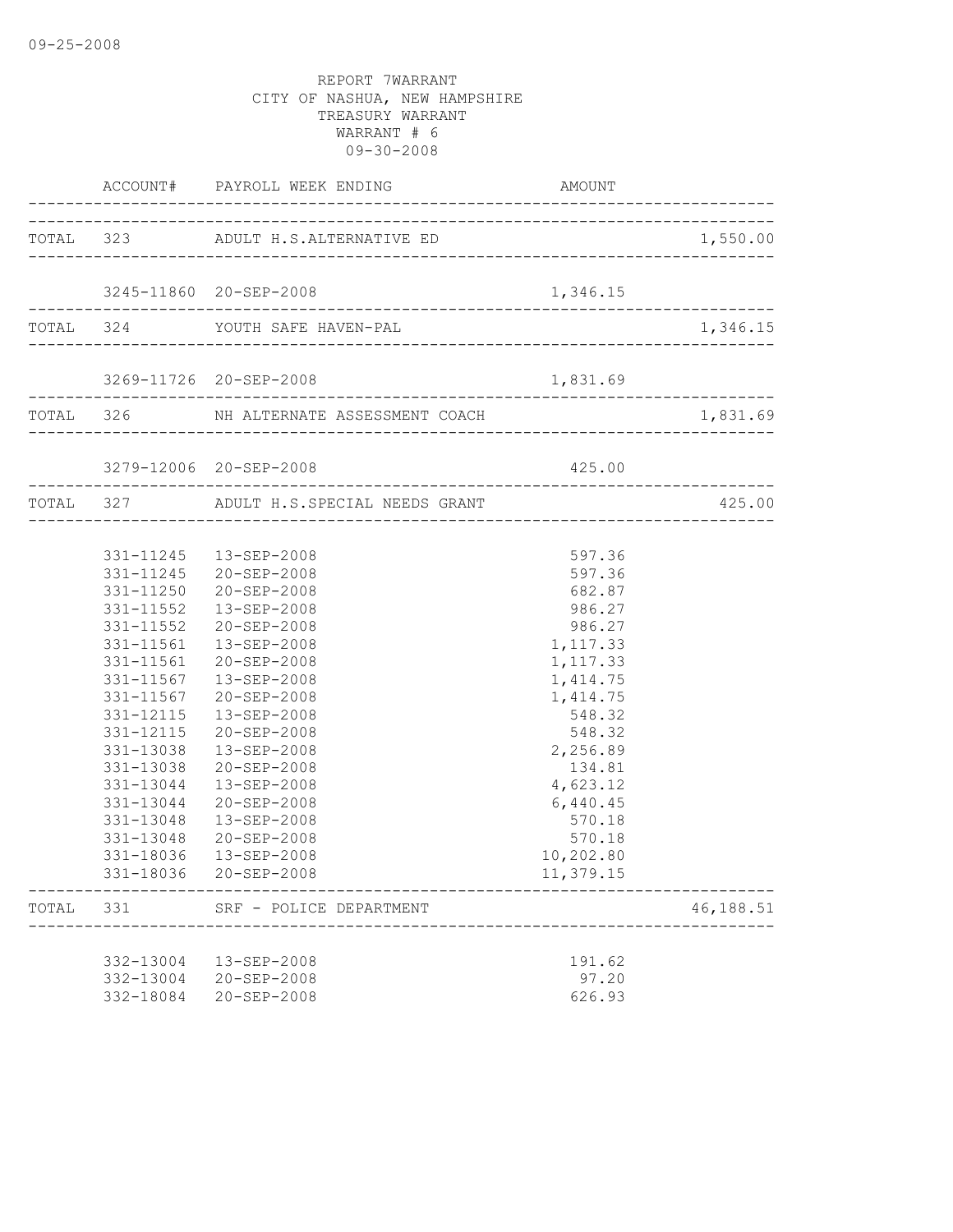|           | ACCOUNT#               | PAYROLL WEEK ENDING              | AMOUNT             |          |
|-----------|------------------------|----------------------------------|--------------------|----------|
| TOTAL 332 |                        | SRF - FIRE DEPARTMENT            |                    | 915.75   |
|           |                        |                                  |                    |          |
|           |                        | 3339-12201 20-SEP-2008           | 93.00              |          |
| TOTAL 333 |                        | TITLE I SCHL IMPRV MT PLEASANT   |                    | 93.00    |
|           |                        | 3359-11870 20-SEP-2008           | 1,421.37           |          |
|           |                        | 3359-12078 13-SEP-2008           | 875.00             |          |
|           |                        | 3359-12078 20-SEP-2008           | 1,312.50           |          |
|           |                        | 3359-19230 20-SEP-2008           | 643.00             |          |
| TOTAL 335 |                        | TITLE IB READ 1ST MT PLEASANT    |                    | 4,251.87 |
|           |                        |                                  |                    |          |
|           | 341-11107              | 13-SEP-2008                      | 722.90             |          |
|           | 341-11107              | 20-SEP-2008                      | 722.90             |          |
|           | 341-11563              | 13-SEP-2008                      | 809.77             |          |
|           | 341-11563              | 20-SEP-2008                      | 2,329.46           |          |
|           | 341-12037              | 13-SEP-2008                      | 104.21             |          |
|           | 341-12037<br>341-12085 | $20 - SEP - 2008$<br>13-SEP-2008 | 104.21<br>200.00   |          |
|           | 341-12085              | $20 - SEP - 2008$                | $-1,580.00$        |          |
|           | 341-12101              | 13-SEP-2008                      | 396.07             |          |
|           | 341-12101              | 20-SEP-2008                      | 396.07             |          |
| TOTAL     | 341                    | SRF - COMMUNITY SERVICES         |                    | 4,205.59 |
|           |                        |                                  |                    |          |
|           | 342-11584              | 13-SEP-2008                      | 1,864.14           |          |
|           | 342-11584<br>342-12000 | $20 - SEP - 2008$<br>13-SEP-2008 | 1,864.14<br>635.11 |          |
|           | 342-12000              | $20 - SEP - 2008$                | 635.11             |          |
|           | 342-12113              | 13-SEP-2008                      | 200.51             |          |
|           | 342-12113              | $20 - SEP - 2008$                | 200.51             |          |
|           | 342-12199              | 13-SEP-2008                      | 904.16             |          |
|           | 342-12199              | $20 - SEP - 2008$                | 904.16             |          |
|           | 342-12582              | 13-SEP-2008                      | 254.35             |          |
|           | 342-12582              | 20-SEP-2008                      | 254.35             |          |
| TOTAL     | 342                    | SRF - COMMUNITY HEALTH           |                    | 7,716.54 |

3440-11860 20-SEP-2008 1,153.85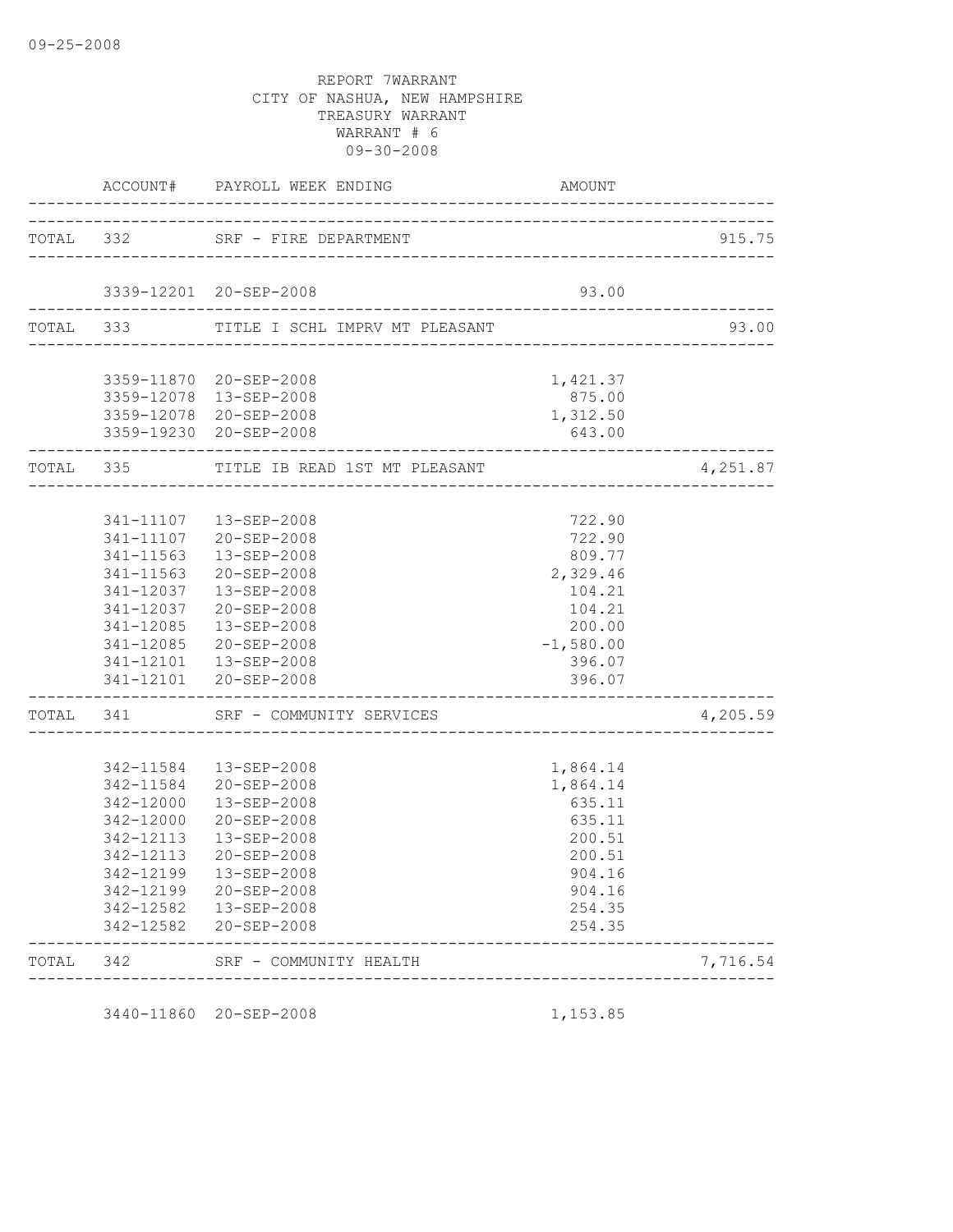|           |               | ACCOUNT# PAYROLL WEEK ENDING                      | AMOUNT                               |           |
|-----------|---------------|---------------------------------------------------|--------------------------------------|-----------|
| TOTAL 344 |               | AFTER SCHOOL PROGRAM                              |                                      | 1,153.85  |
|           |               | 3449-11162  13-SEP-2008                           | 640.13                               |           |
|           |               | 3449-11162 20-SEP-2008                            | 640.13                               |           |
|           | ------------- | 3449-11860 20-SEP-2008                            | 7,994.51                             |           |
| TOTAL     | 344           | TITLE IV SDF 21ST CENTURY                         |                                      | 9,274.77  |
|           |               |                                                   |                                      |           |
|           |               | 3468-10923 20-SEP-2008<br>3468-11162  13-SEP-2008 | 50.00<br>580.50                      |           |
|           |               | 3468-11162 20-SEP-2008                            | 464.40                               |           |
|           |               | 3468-11870 20-SEP-2008                            | 3,634.62                             |           |
|           |               | 3468-1923. 20-SEP-2008                            | 100.00                               |           |
|           |               | 3468-19230 20-SEP-2008                            | 4,050.00                             |           |
| TOTAL     | 346           | SMALLER LEARNING COMMUNITY                        |                                      | 8,879.52  |
|           |               |                                                   |                                      |           |
|           |               | 3508-11726 20-SEP-2008                            | 18,258.27                            |           |
|           |               | 3508-12201 20-SEP-2008                            | 124.00                               |           |
|           |               | TOTAL 350 TITLE 11A TEACHER QUALITY               |                                      | 18,382.27 |
|           |               |                                                   |                                      |           |
|           |               | 352-59055  13-SEP-2008                            | 400.06                               |           |
|           |               | 352-59055 20-SEP-2008                             | 400.05                               |           |
| TOTAL     | 352           | SRF - PARKS AND RECREATION                        |                                      | 800.11    |
|           |               |                                                   |                                      |           |
|           |               | 3539-13032 13-SEP-2008                            | 182.77                               |           |
|           |               | 3539-13032 20-SEP-2008                            | 848.33                               |           |
| TOTAL     | 353           | ADULT BASIC EDUCATION                             | ------------------------------------ | 1,031.10  |
|           |               | 3559-11870 20-SEP-2008                            | 2,809.53                             |           |
|           | 3559-12006    | 13-SEP-2008                                       | 685.04                               |           |
|           | 3559-12006    | 20-SEP-2008                                       | 2,055.12                             |           |
|           | 3559-12078    | 13-SEP-2008                                       | 800.00                               |           |
|           | 3559-12078    | $20 - SEP - 2008$                                 | 1,012.50                             |           |
| TOTAL     | 355           | TITLE IB READING 1ST FES                          |                                      | 7,362.19  |
|           |               |                                                   |                                      |           |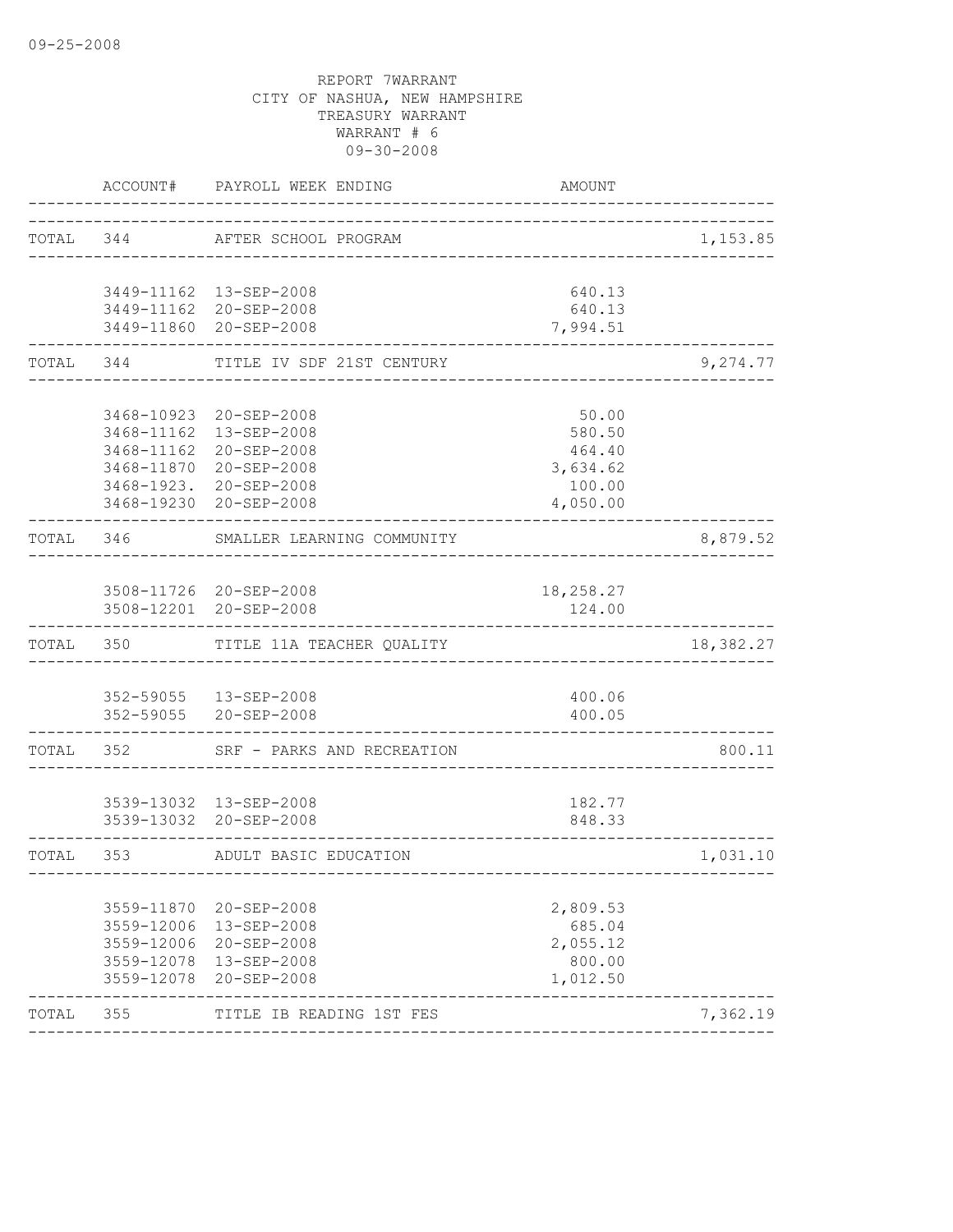|           |           | ACCOUNT# PAYROLL WEEK ENDING   | AMOUNT                                    |                                     |
|-----------|-----------|--------------------------------|-------------------------------------------|-------------------------------------|
|           |           | 3608-11515 20-SEP-2008         | 4,145.73                                  | . _ _ _ _ _ _ _ _ _ _ _ _ _ _ _ _ _ |
| TOTAL 360 |           |                                |                                           | 4,145.73                            |
|           |           |                                |                                           |                                     |
|           |           | 374-01126  13-SEP-2008         | 914.75                                    |                                     |
|           |           | 374-01126 20-SEP-2008          | 1,189.75                                  |                                     |
|           |           | 374-01127 20-SEP-2008          | 264.98                                    |                                     |
|           | 374-01210 | 13-SEP-2008                    | 1,780.14                                  |                                     |
|           | 374-01210 | 20-SEP-2008                    | 1,780.14                                  |                                     |
|           | 374-0703P | 13-SEP-2008                    | 418.44                                    |                                     |
|           | 374-0703P | 20-SEP-2008                    | 377.53                                    |                                     |
|           |           | 374-0704P 13-SEP-2008          | 282.08                                    |                                     |
|           | 374-0704P | 20-SEP-2008                    | 322.99                                    |                                     |
|           | 374-0705M | 20-SEP-2008                    | 600.00                                    |                                     |
|           | 374-0705P | 13-SEP-2008                    | 1,133.33                                  |                                     |
|           | 374-0705P | 20-SEP-2008                    | 1,044.93                                  |                                     |
|           | 374-07235 | 13-SEP-2008                    | 907.86                                    |                                     |
|           | 374-07235 | 20-SEP-2008                    | 947.60                                    |                                     |
|           | 374-0734P | 13-SEP-2008                    | 1,759.02                                  |                                     |
|           | 374-0734P | 20-SEP-2008                    | 1,807.68                                  |                                     |
|           | 374-09003 | 13-SEP-2008                    | 524.27                                    |                                     |
|           | 374-09003 | 20-SEP-2008                    | 524.27                                    |                                     |
|           | 374-11131 | 13-SEP-2008                    | 1,219.71                                  |                                     |
|           | 374-11131 | 20-SEP-2008                    | 1,219.71                                  |                                     |
|           | 374-11149 | 13-SEP-2008                    | 1,840.92                                  |                                     |
|           | 374-11149 | 20-SEP-2008                    | 1,840.92                                  |                                     |
|           | 374-11168 | 13-SEP-2008                    | 928.64                                    |                                     |
|           |           | 374-11168 20-SEP-2008          | 928.64                                    |                                     |
|           |           | 374-11653  13-SEP-2008         | 734.40                                    |                                     |
|           |           | 374-11653 20-SEP-2008          | 469.42<br>------------------------------- |                                     |
|           |           | TOTAL 374 SRF - URBAN PROGRAMS |                                           | 25,762.12                           |
|           |           |                                |                                           |                                     |
|           |           | 3768-11726 20-SEP-2008         | 1,874.54                                  |                                     |
|           |           | 3768-12111 13-SEP-2008         | $-231.21$                                 |                                     |
|           |           | 3768-12198 20-SEP-2008         | 1,401.25                                  |                                     |
|           |           | 3768-12201 20-SEP-2008         | 62.00<br>____________________________     |                                     |
| TOTAL     | 376       | TITLE I ESEA                   | -------------------------                 | 3,106.58                            |
|           |           |                                |                                           |                                     |
|           |           | 3769-11726 20-SEP-2008         | 7,892.33                                  |                                     |
|           |           | 3769-11802 20-SEP-2008         | 1,972.09                                  |                                     |
|           |           | 3769-11870 20-SEP-2008         | 2,426.57                                  |                                     |
|           |           | 3769-12111 13-SEP-2008         | 4,484.29                                  |                                     |
|           |           | 3769-12111 20-SEP-2008         | 4,901.28                                  |                                     |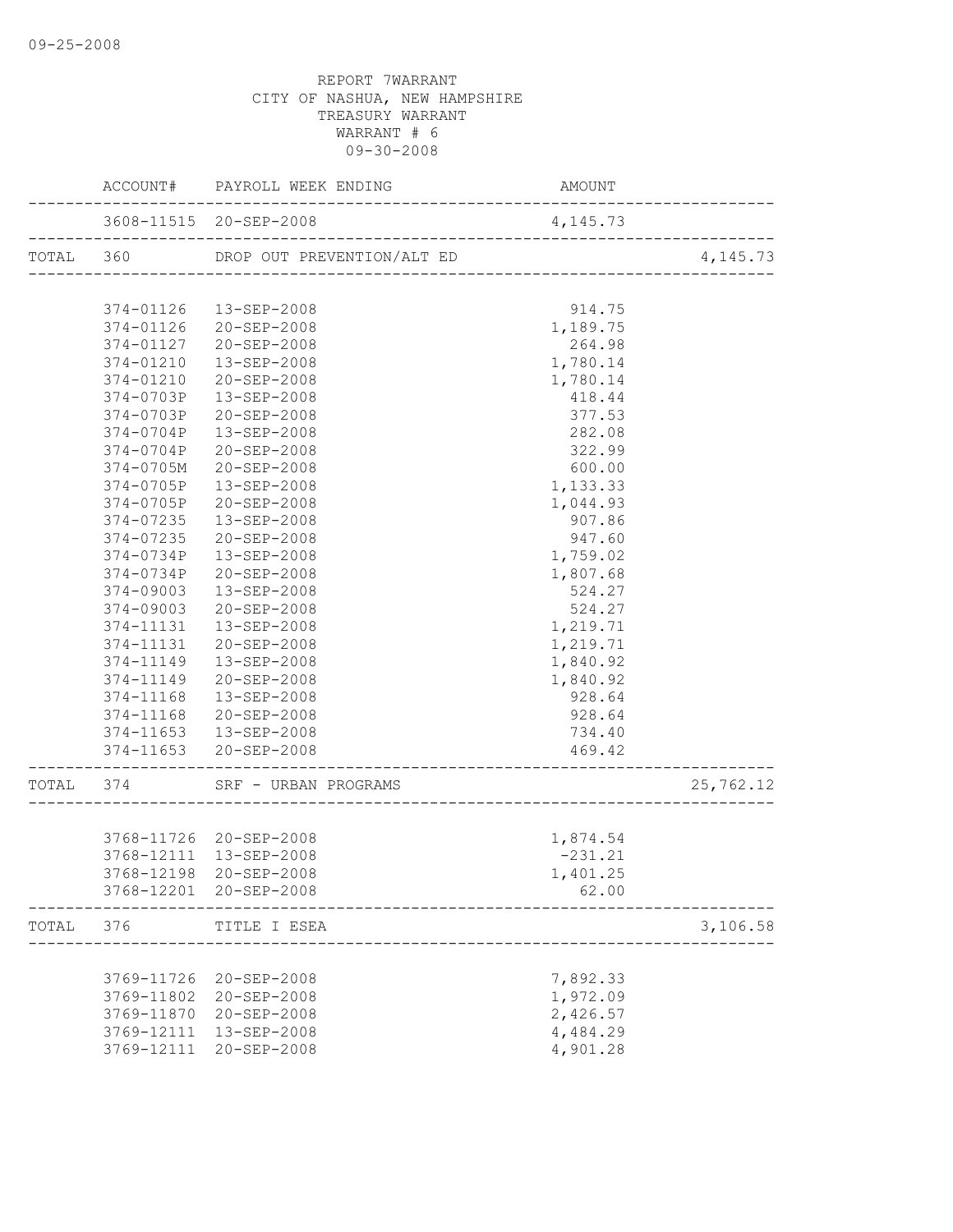|           | ACCOUNT#                               | PAYROLL WEEK ENDING                                                                           | AMOUNT                                                |               |
|-----------|----------------------------------------|-----------------------------------------------------------------------------------------------|-------------------------------------------------------|---------------|
|           | 3769-12126<br>3769-12126<br>3769-12198 | 13-SEP-2008<br>20-SEP-2008<br>20-SEP-2008<br>3769-19000 13-SEP-2008<br>3769-19000 20-SEP-2008 | 430.08<br>537.60<br>44,891.14<br>1,400.79<br>4,491.10 |               |
| TOTAL     | 376                                    | TITLE I ESEA                                                                                  |                                                       | 73, 427.27    |
|           |                                        | 3778-13133  13-SEP-2008<br>3778-13133 20-SEP-2008                                             | 1,034.85<br>425.00                                    |               |
| TOTAL     | 377 — 100                              | TITLE III ENHANCE ENG LANGUAGE                                                                |                                                       | 1,459.85      |
|           |                                        | 3888-12126 13-SEP-2008<br>3888-12126 20-SEP-2008                                              | 232.20<br>232.20                                      |               |
| TOTAL 388 |                                        | TITLE V INNOVATIVE PROGRAMS                                                                   |                                                       | 464.40        |
|           |                                        | 3927-13133 20-SEP-2008                                                                        | 150.00                                                |               |
| TOTAL     | 392                                    | CULINARY ARTS                                                                                 |                                                       | 150.00        |
|           |                                        | 3937-19000 20-SEP-2008                                                                        | 809.02                                                |               |
| TOTAL 393 |                                        | DAY CARE                                                                                      |                                                       | 809.02        |
|           |                                        | 3958-11726 20-SEP-2008<br>3958-11860 20-SEP-2008                                              | $-12, 567.62$<br>1,865.02                             |               |
| TOTAL     | 395                                    | IDEA BASIC SPEC ED                                                                            |                                                       | $-10, 702.60$ |
|           |                                        | 3959-11726 20-SEP-2008<br>3959-12201 13-SEP-2008<br>3959-12201 20-SEP-2008                    | 69,841.15<br>62.00<br>124.00                          |               |
| TOTAL     | 395                                    | IDEA BASIC SPEC ED                                                                            |                                                       | 70,027.15     |
|           | 3977-13137                             | 3977-12111 13-SEP-2008<br>3977-12111 20-SEP-2008<br>13-SEP-2008<br>3977-13137 20-SEP-2008     | 5,319.98<br>6,063.44<br>747.56<br>95.82               |               |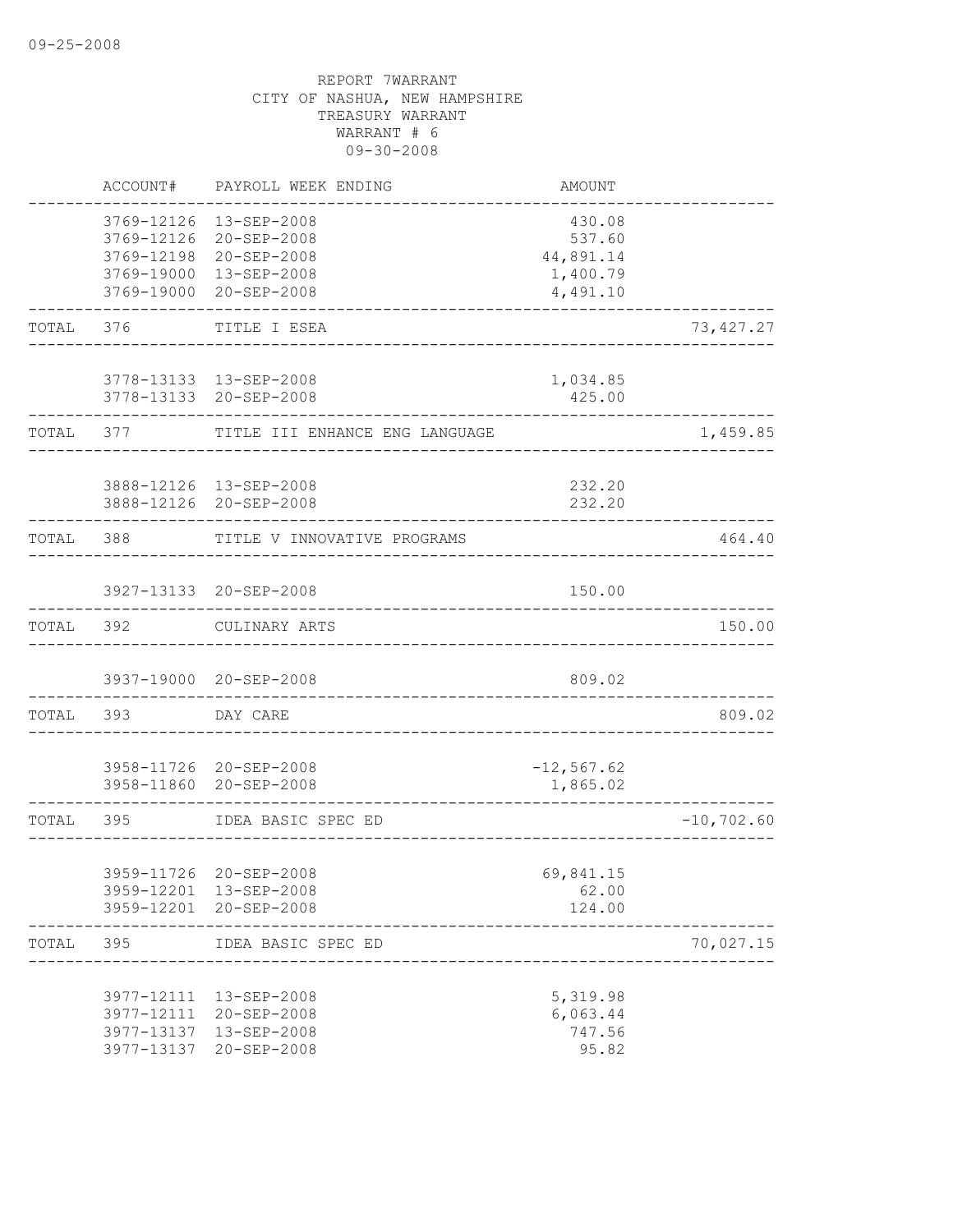|            | ACCOUNT# PAYROLL WEEK ENDING | AMOUNT    |
|------------|------------------------------|-----------|
|            |                              |           |
| ТОТАІ. 397 | SPECIAL ED LOCAL             | 12,226.80 |
|            |                              |           |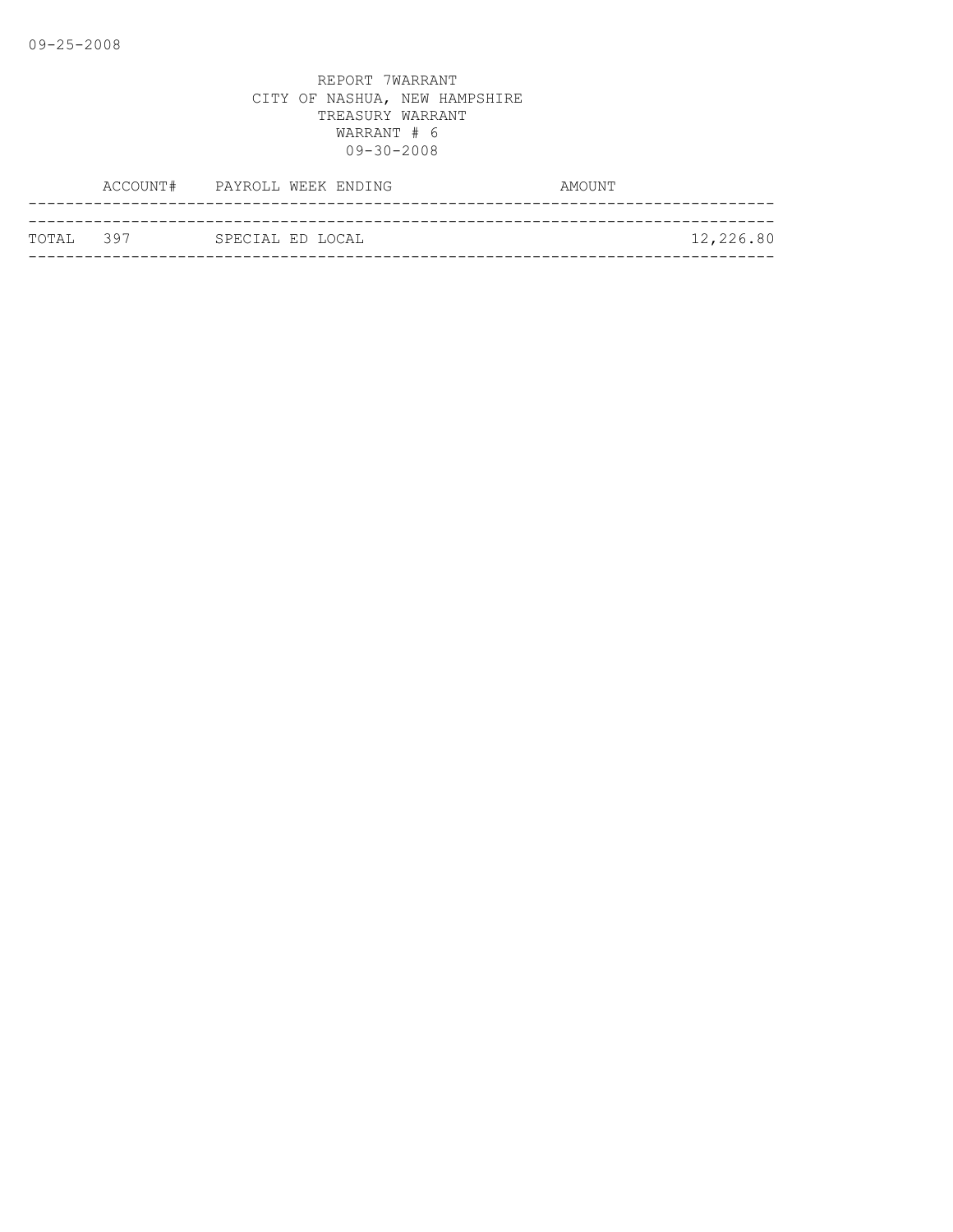|       | ACCOUNT#      | PAYROLL WEEK ENDING    | <b>AMOUNT</b> |           |
|-------|---------------|------------------------|---------------|-----------|
|       | 501-11033     | 13-SEP-2008            | 769.93        |           |
|       | 501-11033     | 20-SEP-2008            | 769.94        |           |
|       | $501 - 11463$ | 13-SEP-2008            | 769.94        |           |
|       | 501-11463     | 20-SEP-2008            | 153.99        |           |
|       | 501-11470     | 13-SEP-2008            | 798.30        |           |
|       | 501-11470     | 20-SEP-2008            | 798.30        |           |
|       | 501-11471     | 13-SEP-2008            | 1,926.42      |           |
|       | 501-11471     | 20-SEP-2008            | 1,926.42      |           |
|       | 501-11611     | 13-SEP-2008            | 565.91        |           |
|       | 501-11611     | 20-SEP-2008            | 528.68        |           |
| TOTAL | 501           | MAYOR'S OFFICE         |               | 9,007.83  |
|       |               |                        |               |           |
|       | 502-11113     | 13-SEP-2008            | 1,526.00      |           |
|       | 502-11113     | 20-SEP-2008            | 1,526.00      |           |
|       | 502-11195     | 13-SEP-2008            | 1,941.86      |           |
|       | 502-11195     | $20 - SEP - 2008$      | 1,941.86      |           |
|       | 502-11219     | 13-SEP-2008            | 1,766.76      |           |
|       | 502-11219     | 20-SEP-2008            | 1,766.76      |           |
|       | 502-11518     | 13-SEP-2008            | 1,615.60      |           |
|       | 502-11518     | 20-SEP-2008            | 1,615.60      |           |
| TOTAL | 502           | LEGAL DEPARTMENT       |               | 13,700.44 |
|       |               |                        |               |           |
|       |               | 503-11071  13-SEP-2008 | 1,196.29      |           |
|       |               | 503-11071 20-SEP-2008  | 1,196.29      |           |
|       |               | 503-12092  13-SEP-2008 | 490.64        |           |
|       |               | 503-12092 20-SEP-2008  | 490.64        |           |
| TOTAL | 503           | BOARD OF ALDERMEN      |               | 3,373.86  |
|       |               |                        |               |           |
|       |               | 507-82010 20-SEP-2008  | 546.13        |           |
| TOTAL | 507           | PENSIONS               |               | 546.13    |
|       |               |                        |               |           |
|       | 508-11130     | 13-SEP-2008            | 809.99        |           |
|       | 508-11130     | 20-SEP-2008            | 809.99        |           |
|       | 508-11446     | 13-SEP-2008            | 813.98        |           |
|       | 508-11446     | 20-SEP-2008            | 813.98        |           |
|       |               |                        |               |           |

511-11247 13-SEP-2008 662.00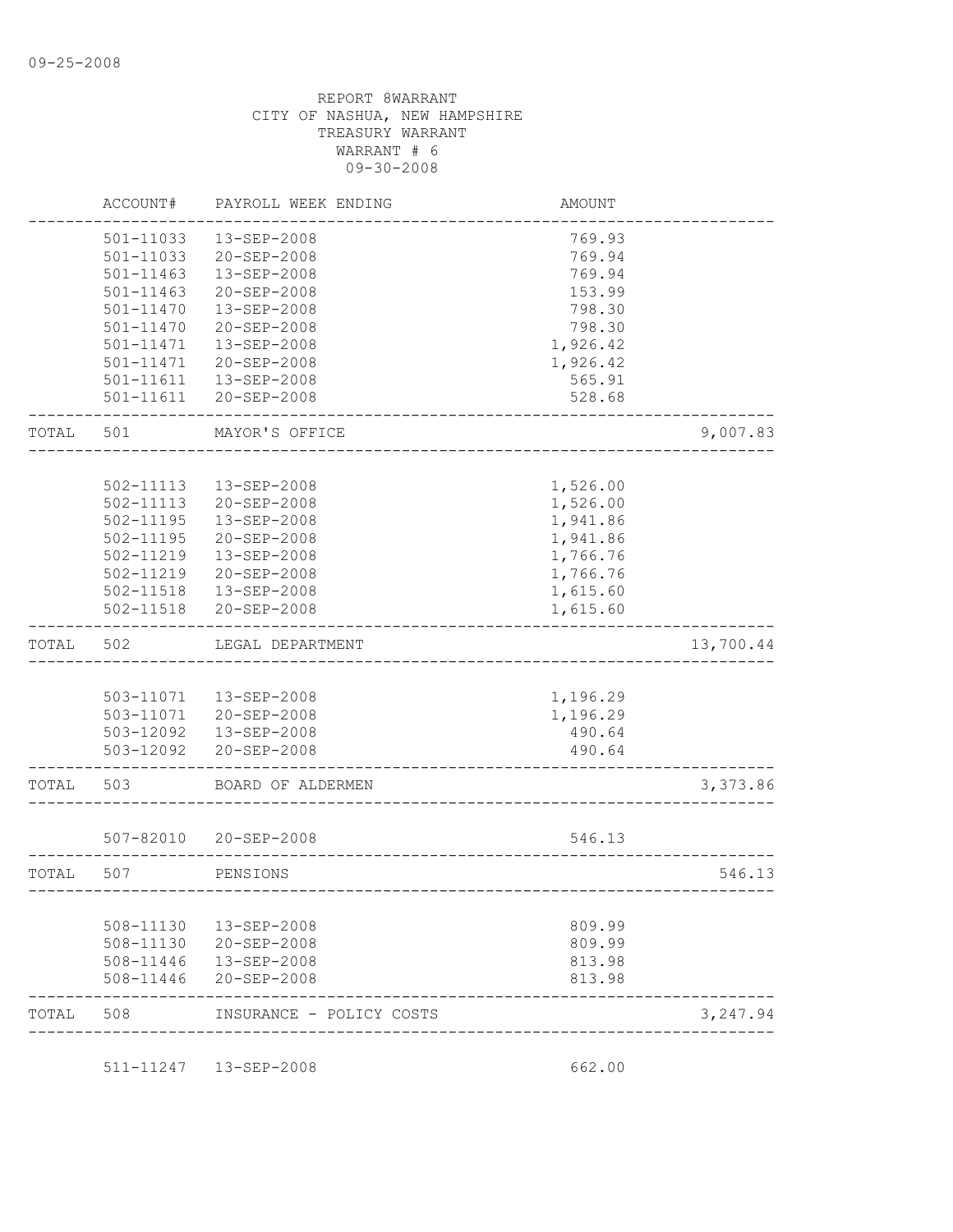|           | 511-11247 20-SEP-2008  | 662.00   |          |
|-----------|------------------------|----------|----------|
|           | 511-11248  13-SEP-2008 | 1,351.04 |          |
|           | 511-11248 20-SEP-2008  | 1,351.02 |          |
|           |                        |          | 4,026.06 |
|           |                        |          |          |
|           | 512-11005  13-SEP-2008 | 876.86   |          |
|           | 512-11005 20-SEP-2008  | 876.86   |          |
|           | 512-11050  13-SEP-2008 | 718.17   |          |
|           | 512-11050 20-SEP-2008  | 718.17   |          |
|           | 512-11064  13-SEP-2008 | 954.94   |          |
| 512-11064 | 20-SEP-2008            | 954.94   |          |
|           | 512-11073  13-SEP-2008 | 1,544.87 |          |
| 512-11073 | $20 - SEP - 2008$      | 1,397.66 |          |
| 512-11165 | 13-SEP-2008            | 2,178.04 |          |
| 512-11165 | 20-SEP-2008            | 2,178.03 |          |
| 512-11173 | 13-SEP-2008            | 1,364.21 |          |
| 512-11173 | 20-SEP-2008            | 1,364.20 |          |
|           | 512-11177  13-SEP-2008 | 1,885.72 |          |
|           | 512-11177 20-SEP-2008  | 1,885.72 |          |
|           | 512-11222  13-SEP-2008 | 957.31   |          |
| 512-11222 | 20-SEP-2008            | 957.31   |          |
|           | 512-11224  13-SEP-2008 | 957.64   |          |
|           | 512-11224 20-SEP-2008  | 957.64   |          |
| 512-11232 | 13-SEP-2008            | 1,010.46 |          |
| 512-11232 | 20-SEP-2008            | 1,010.46 |          |
|           | 512-11265  13-SEP-2008 | 833.86   |          |
| 512-11265 | 20-SEP-2008            | 833.86   |          |
|           | 512-11531  13-SEP-2008 | 1,683.20 |          |
| 512-11531 | 20-SEP-2008            | 1,683.20 |          |
| 512-11684 | 13-SEP-2008            | 827.74   |          |
| 512-11684 | $20 - SEP - 2008$      | 827.74   |          |
| 512-11714 | 13-SEP-2008            | 903.15   |          |
| 512-11714 | 20-SEP-2008            | 903.15   |          |
| 512-11740 | 13-SEP-2008            | 1,575.29 |          |
| 512-11740 | 20-SEP-2008            | 1,575.29 |          |
|           |                        | 240.00   |          |
| 512-12010 | 20-SEP-2008            | 300.00   |          |
| 512-12033 | 13-SEP-2008            | 581.13   |          |
| 512-12033 | 20-SEP-2008            | 581.13   |          |
| 512-12052 | 13-SEP-2008            | 550.81   |          |
| 512-12052 | 20-SEP-2008            | 567.88   |          |
| 512-12056 | 13-SEP-2008            | 343.89   |          |
| 512-12056 | $20 - SEP - 2008$      | 455.10   |          |
| 512-12749 | 13-SEP-2008            | 592.39   |          |
| 512-12749 | 20-SEP-2008            | 592.39   |          |
| 512-13004 | 13-SEP-2008            | 32.80    |          |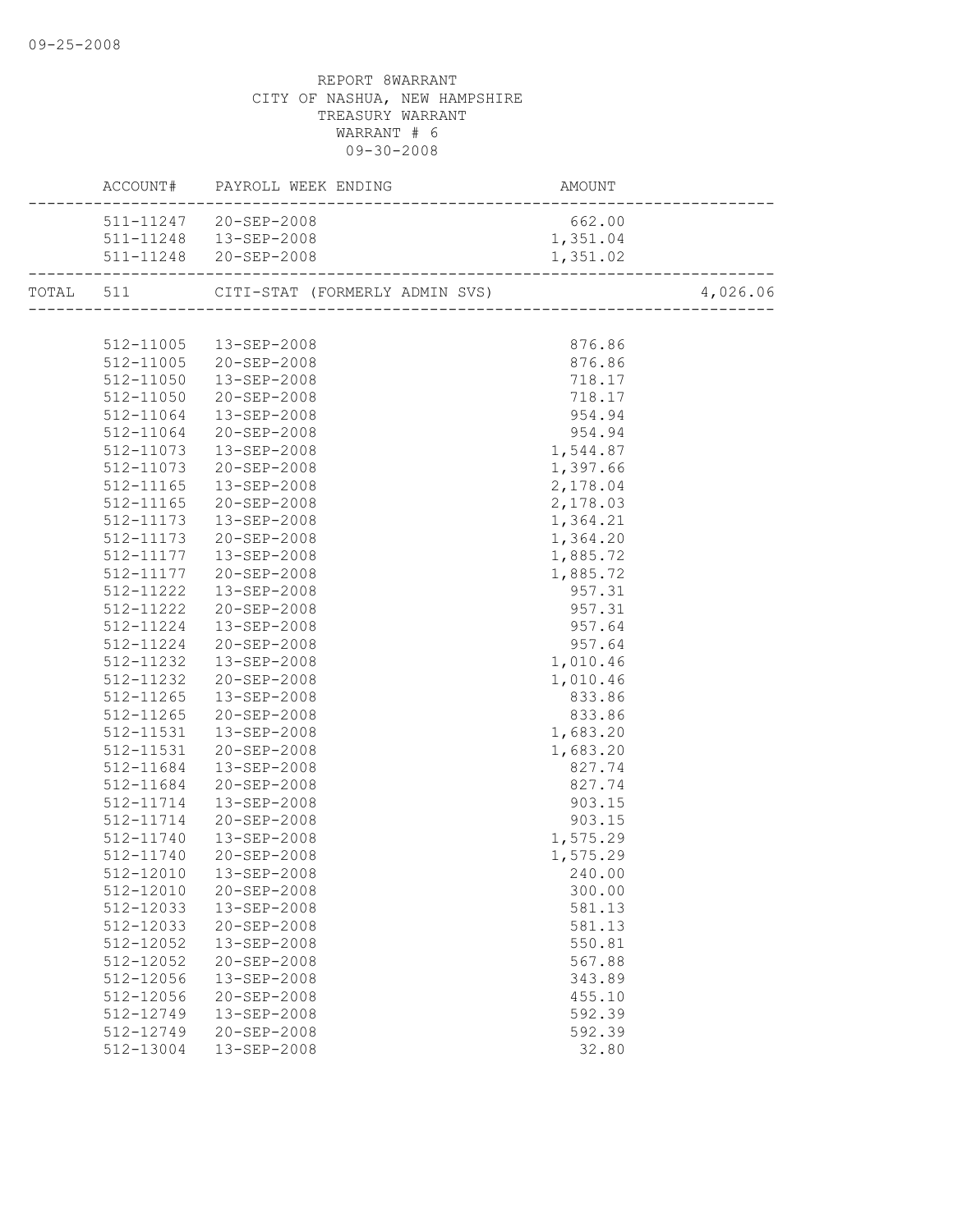|           |               | ACCOUNT# PAYROLL WEEK ENDING                                   | AMOUNT                           |           |
|-----------|---------------|----------------------------------------------------------------|----------------------------------|-----------|
|           |               | 512-13004 20-SEP-2008<br><u>. 2000 2000 2000 2000 2000 200</u> | 52.77                            |           |
| TOTAL 512 |               | FINANCIAL SERVICES                                             | ________________________________ | 41,285.98 |
|           |               |                                                                |                                  |           |
|           |               | 513-11117  13-SEP-2008                                         | 1,533.61                         |           |
|           |               | 513-11117 20-SEP-2008                                          | 1,533.61                         |           |
|           | 513-11171     | 13-SEP-2008                                                    | 2,043.12                         |           |
|           | 513-11171     | 20-SEP-2008                                                    | 2,632.54                         |           |
|           | 513-11213     | 13-SEP-2008                                                    | 1,219.71                         |           |
|           | 513-11213     | 20-SEP-2008                                                    | 1,219.71                         |           |
|           | 513-11223     | 13-SEP-2008                                                    | 737.23                           |           |
|           | 513-11223     | 20-SEP-2008                                                    | 737.23                           |           |
|           | 513-12024     | 13-SEP-2008                                                    | 7,680.00                         |           |
|           | 513-12024     | 20-SEP-2008                                                    |                                  |           |
|           | 513-12064     | 13-SEP-2008                                                    | 920.00                           |           |
|           | 513-12108     | $13 - SEP - 2008$                                              | 1,485.00                         |           |
|           | 513-12132     | 13-SEP-2008                                                    | 3,570.00                         |           |
|           | 513-12213     | $13 - SEP - 2008$                                              | 1,485.00                         |           |
|           | 513-18018     | 20-SEP-2008                                                    | 131.25                           |           |
|           | 513-18021     | 20-SEP-2008                                                    | 156.25                           |           |
|           |               | 513-18024 20-SEP-2008                                          | 131.25                           |           |
|           |               | 513-59115  13-SEP-2008                                         | 483.01                           |           |
| TOTAL     | 513           | CITY CLERK'S OFFICE                                            |                                  | 27,698.52 |
|           |               |                                                                |                                  |           |
|           | 514-11441     | 13-SEP-2008                                                    | 1,364.20                         |           |
|           | 514-11441     | 20-SEP-2008                                                    | 1,364.20                         |           |
|           | 514-11540     | 13-SEP-2008                                                    | 1,017.43                         |           |
|           |               | 514-11540 20-SEP-2008                                          | 1,017.42                         |           |
|           | 514-11578     | 13-SEP-2008                                                    | 936.70                           |           |
|           | 514-11578     | 20-SEP-2008                                                    | 936.70                           |           |
|           | 514-11589     | 13-SEP-2008                                                    | 1,014.26                         |           |
|           |               | 514-11589 20-SEP-2008                                          | 1,014.26                         |           |
| TOTAL     | 514           | INSURANCE-PROPERTY & CASUALTY                                  |                                  | 8,665.17  |
|           |               |                                                                |                                  |           |
|           | 515-11031     | 13-SEP-2008                                                    | 1,044.25                         |           |
|           | 515-11031     | 20-SEP-2008                                                    | 1,044.26                         |           |
|           | 515-11350     | 13-SEP-2008                                                    | 903.15                           |           |
|           | 515-11350     | 20-SEP-2008                                                    | 903.15                           |           |
|           | $515 - 11446$ | 13-SEP-2008                                                    | 271.32                           |           |
|           | 515-11446     | $20 - SEP - 2008$                                              | 271.33                           |           |
|           | 515-11447     | 13-SEP-2008                                                    | 1,622.11                         |           |
|           | 515-11447     | $20 - SEP - 2008$                                              | 1,622.11                         |           |
|           | 515-12001     | 13-SEP-2008                                                    | 665.03                           |           |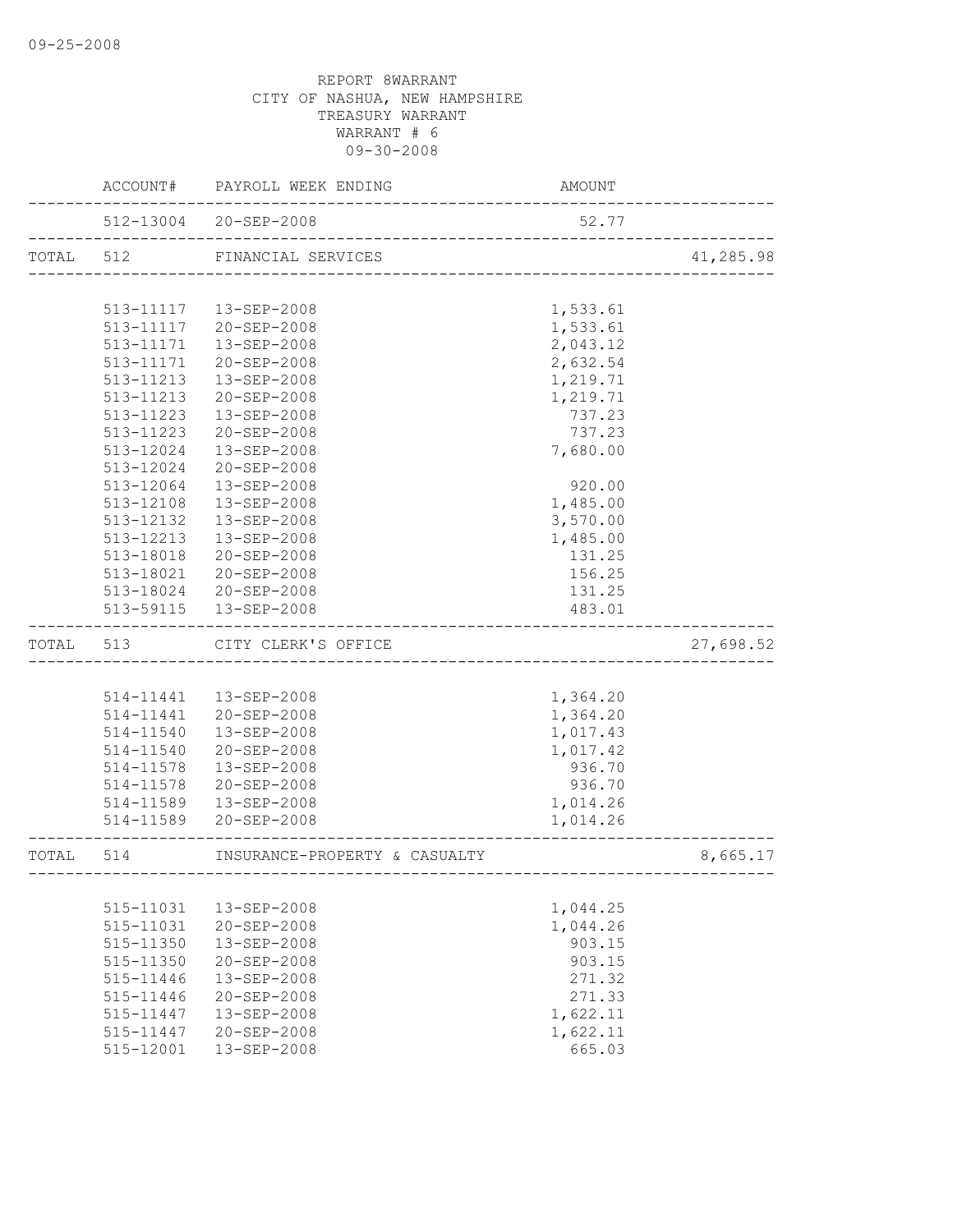| 515-12001 20-SEP-2008<br>665.02<br>TOTAL 515 HUMAN RESOURCES<br>516-11147  13-SEP-2008<br>693.39<br>516-11147 20-SEP-2008<br>693.38<br>516-11148  13-SEP-2008<br>902.81<br>516-11148 20-SEP-2008<br>902.81<br>516-11459  13-SEP-2008<br>1,196.29<br>516-11459 20-SEP-2008<br>1,196.29<br>516-11573  13-SEP-2008<br>895.46<br>516-11573 20-SEP-2008<br>895.46<br>TOTAL 516<br>PURCHASING DEPARTMENT<br>__________________<br>517-11198  13-SEP-2008<br>622.63<br>622.64<br>517-11198 20-SEP-2008<br>517-11201  13-SEP-2008<br>624.52<br>517-11201 20-SEP-2008<br>624.52<br>517-11420  13-SEP-2008<br>835.74<br>517-11420 20-SEP-2008<br>835.74<br>517-12063<br>13-SEP-2008<br>284.23<br>517-12063 20-SEP-2008<br>284.23<br>517-13020  13-SEP-2008<br>70.05<br>517-13020 20-SEP-2008<br>11.71<br>------------------------<br>-----------------<br>TOTAL 517 BUILDING MAINT - CITY ADMIN<br>519-11014  13-SEP-2008<br>1,069.50<br>519-11014 20-SEP-2008<br>1,069.50<br>13-SEP-2008<br>938.85<br>519-11016<br>938.85<br>519-11016<br>20-SEP-2008<br>519-11017  13-SEP-2008<br>783.92<br>519-11017 20-SEP-2008<br>783.92<br>519-11115<br>13-SEP-2008<br>1,873.48<br>519-11115<br>20-SEP-2008<br>1,873.48<br>519-11146<br>13-SEP-2008<br>816.64<br>519-11146<br>20-SEP-2008<br>816.64<br>519-11153<br>13-SEP-2008<br>589.71<br>519-11153<br>20-SEP-2008<br>117.94<br>519-11154<br>13-SEP-2008<br>617.67<br>519-11154<br>20-SEP-2008<br>617.67<br>519-11205<br>13-SEP-2008<br>773.50<br>519-11205<br>20-SEP-2008<br>773.49 |  | ACCOUNT# PAYROLL WEEK ENDING | MOUNT AMOUNT |          |
|---------------------------------------------------------------------------------------------------------------------------------------------------------------------------------------------------------------------------------------------------------------------------------------------------------------------------------------------------------------------------------------------------------------------------------------------------------------------------------------------------------------------------------------------------------------------------------------------------------------------------------------------------------------------------------------------------------------------------------------------------------------------------------------------------------------------------------------------------------------------------------------------------------------------------------------------------------------------------------------------------------------------------------------------------------------------------------------------------------------------------------------------------------------------------------------------------------------------------------------------------------------------------------------------------------------------------------------------------------------------------------------------------------------------------------------------------------------------------------------------------------------------|--|------------------------------|--------------|----------|
|                                                                                                                                                                                                                                                                                                                                                                                                                                                                                                                                                                                                                                                                                                                                                                                                                                                                                                                                                                                                                                                                                                                                                                                                                                                                                                                                                                                                                                                                                                                     |  |                              |              |          |
|                                                                                                                                                                                                                                                                                                                                                                                                                                                                                                                                                                                                                                                                                                                                                                                                                                                                                                                                                                                                                                                                                                                                                                                                                                                                                                                                                                                                                                                                                                                     |  |                              |              | 9,011.73 |
|                                                                                                                                                                                                                                                                                                                                                                                                                                                                                                                                                                                                                                                                                                                                                                                                                                                                                                                                                                                                                                                                                                                                                                                                                                                                                                                                                                                                                                                                                                                     |  |                              |              |          |
|                                                                                                                                                                                                                                                                                                                                                                                                                                                                                                                                                                                                                                                                                                                                                                                                                                                                                                                                                                                                                                                                                                                                                                                                                                                                                                                                                                                                                                                                                                                     |  |                              |              |          |
|                                                                                                                                                                                                                                                                                                                                                                                                                                                                                                                                                                                                                                                                                                                                                                                                                                                                                                                                                                                                                                                                                                                                                                                                                                                                                                                                                                                                                                                                                                                     |  |                              |              |          |
|                                                                                                                                                                                                                                                                                                                                                                                                                                                                                                                                                                                                                                                                                                                                                                                                                                                                                                                                                                                                                                                                                                                                                                                                                                                                                                                                                                                                                                                                                                                     |  |                              |              |          |
|                                                                                                                                                                                                                                                                                                                                                                                                                                                                                                                                                                                                                                                                                                                                                                                                                                                                                                                                                                                                                                                                                                                                                                                                                                                                                                                                                                                                                                                                                                                     |  |                              |              |          |
|                                                                                                                                                                                                                                                                                                                                                                                                                                                                                                                                                                                                                                                                                                                                                                                                                                                                                                                                                                                                                                                                                                                                                                                                                                                                                                                                                                                                                                                                                                                     |  |                              |              |          |
|                                                                                                                                                                                                                                                                                                                                                                                                                                                                                                                                                                                                                                                                                                                                                                                                                                                                                                                                                                                                                                                                                                                                                                                                                                                                                                                                                                                                                                                                                                                     |  |                              |              |          |
|                                                                                                                                                                                                                                                                                                                                                                                                                                                                                                                                                                                                                                                                                                                                                                                                                                                                                                                                                                                                                                                                                                                                                                                                                                                                                                                                                                                                                                                                                                                     |  |                              |              |          |
|                                                                                                                                                                                                                                                                                                                                                                                                                                                                                                                                                                                                                                                                                                                                                                                                                                                                                                                                                                                                                                                                                                                                                                                                                                                                                                                                                                                                                                                                                                                     |  |                              |              |          |
|                                                                                                                                                                                                                                                                                                                                                                                                                                                                                                                                                                                                                                                                                                                                                                                                                                                                                                                                                                                                                                                                                                                                                                                                                                                                                                                                                                                                                                                                                                                     |  |                              |              | 7,375.89 |
|                                                                                                                                                                                                                                                                                                                                                                                                                                                                                                                                                                                                                                                                                                                                                                                                                                                                                                                                                                                                                                                                                                                                                                                                                                                                                                                                                                                                                                                                                                                     |  |                              |              |          |
|                                                                                                                                                                                                                                                                                                                                                                                                                                                                                                                                                                                                                                                                                                                                                                                                                                                                                                                                                                                                                                                                                                                                                                                                                                                                                                                                                                                                                                                                                                                     |  |                              |              |          |
|                                                                                                                                                                                                                                                                                                                                                                                                                                                                                                                                                                                                                                                                                                                                                                                                                                                                                                                                                                                                                                                                                                                                                                                                                                                                                                                                                                                                                                                                                                                     |  |                              |              |          |
|                                                                                                                                                                                                                                                                                                                                                                                                                                                                                                                                                                                                                                                                                                                                                                                                                                                                                                                                                                                                                                                                                                                                                                                                                                                                                                                                                                                                                                                                                                                     |  |                              |              |          |
|                                                                                                                                                                                                                                                                                                                                                                                                                                                                                                                                                                                                                                                                                                                                                                                                                                                                                                                                                                                                                                                                                                                                                                                                                                                                                                                                                                                                                                                                                                                     |  |                              |              |          |
|                                                                                                                                                                                                                                                                                                                                                                                                                                                                                                                                                                                                                                                                                                                                                                                                                                                                                                                                                                                                                                                                                                                                                                                                                                                                                                                                                                                                                                                                                                                     |  |                              |              |          |
|                                                                                                                                                                                                                                                                                                                                                                                                                                                                                                                                                                                                                                                                                                                                                                                                                                                                                                                                                                                                                                                                                                                                                                                                                                                                                                                                                                                                                                                                                                                     |  |                              |              |          |
|                                                                                                                                                                                                                                                                                                                                                                                                                                                                                                                                                                                                                                                                                                                                                                                                                                                                                                                                                                                                                                                                                                                                                                                                                                                                                                                                                                                                                                                                                                                     |  |                              |              |          |
|                                                                                                                                                                                                                                                                                                                                                                                                                                                                                                                                                                                                                                                                                                                                                                                                                                                                                                                                                                                                                                                                                                                                                                                                                                                                                                                                                                                                                                                                                                                     |  |                              |              |          |
|                                                                                                                                                                                                                                                                                                                                                                                                                                                                                                                                                                                                                                                                                                                                                                                                                                                                                                                                                                                                                                                                                                                                                                                                                                                                                                                                                                                                                                                                                                                     |  |                              |              |          |
|                                                                                                                                                                                                                                                                                                                                                                                                                                                                                                                                                                                                                                                                                                                                                                                                                                                                                                                                                                                                                                                                                                                                                                                                                                                                                                                                                                                                                                                                                                                     |  |                              |              |          |
|                                                                                                                                                                                                                                                                                                                                                                                                                                                                                                                                                                                                                                                                                                                                                                                                                                                                                                                                                                                                                                                                                                                                                                                                                                                                                                                                                                                                                                                                                                                     |  |                              |              | 4,816.01 |
|                                                                                                                                                                                                                                                                                                                                                                                                                                                                                                                                                                                                                                                                                                                                                                                                                                                                                                                                                                                                                                                                                                                                                                                                                                                                                                                                                                                                                                                                                                                     |  |                              |              |          |
|                                                                                                                                                                                                                                                                                                                                                                                                                                                                                                                                                                                                                                                                                                                                                                                                                                                                                                                                                                                                                                                                                                                                                                                                                                                                                                                                                                                                                                                                                                                     |  |                              |              |          |
|                                                                                                                                                                                                                                                                                                                                                                                                                                                                                                                                                                                                                                                                                                                                                                                                                                                                                                                                                                                                                                                                                                                                                                                                                                                                                                                                                                                                                                                                                                                     |  |                              |              |          |
|                                                                                                                                                                                                                                                                                                                                                                                                                                                                                                                                                                                                                                                                                                                                                                                                                                                                                                                                                                                                                                                                                                                                                                                                                                                                                                                                                                                                                                                                                                                     |  |                              |              |          |
|                                                                                                                                                                                                                                                                                                                                                                                                                                                                                                                                                                                                                                                                                                                                                                                                                                                                                                                                                                                                                                                                                                                                                                                                                                                                                                                                                                                                                                                                                                                     |  |                              |              |          |
|                                                                                                                                                                                                                                                                                                                                                                                                                                                                                                                                                                                                                                                                                                                                                                                                                                                                                                                                                                                                                                                                                                                                                                                                                                                                                                                                                                                                                                                                                                                     |  |                              |              |          |
|                                                                                                                                                                                                                                                                                                                                                                                                                                                                                                                                                                                                                                                                                                                                                                                                                                                                                                                                                                                                                                                                                                                                                                                                                                                                                                                                                                                                                                                                                                                     |  |                              |              |          |
|                                                                                                                                                                                                                                                                                                                                                                                                                                                                                                                                                                                                                                                                                                                                                                                                                                                                                                                                                                                                                                                                                                                                                                                                                                                                                                                                                                                                                                                                                                                     |  |                              |              |          |
|                                                                                                                                                                                                                                                                                                                                                                                                                                                                                                                                                                                                                                                                                                                                                                                                                                                                                                                                                                                                                                                                                                                                                                                                                                                                                                                                                                                                                                                                                                                     |  |                              |              |          |
|                                                                                                                                                                                                                                                                                                                                                                                                                                                                                                                                                                                                                                                                                                                                                                                                                                                                                                                                                                                                                                                                                                                                                                                                                                                                                                                                                                                                                                                                                                                     |  |                              |              |          |
|                                                                                                                                                                                                                                                                                                                                                                                                                                                                                                                                                                                                                                                                                                                                                                                                                                                                                                                                                                                                                                                                                                                                                                                                                                                                                                                                                                                                                                                                                                                     |  |                              |              |          |
|                                                                                                                                                                                                                                                                                                                                                                                                                                                                                                                                                                                                                                                                                                                                                                                                                                                                                                                                                                                                                                                                                                                                                                                                                                                                                                                                                                                                                                                                                                                     |  |                              |              |          |
|                                                                                                                                                                                                                                                                                                                                                                                                                                                                                                                                                                                                                                                                                                                                                                                                                                                                                                                                                                                                                                                                                                                                                                                                                                                                                                                                                                                                                                                                                                                     |  |                              |              |          |
|                                                                                                                                                                                                                                                                                                                                                                                                                                                                                                                                                                                                                                                                                                                                                                                                                                                                                                                                                                                                                                                                                                                                                                                                                                                                                                                                                                                                                                                                                                                     |  |                              |              |          |
|                                                                                                                                                                                                                                                                                                                                                                                                                                                                                                                                                                                                                                                                                                                                                                                                                                                                                                                                                                                                                                                                                                                                                                                                                                                                                                                                                                                                                                                                                                                     |  |                              |              |          |
|                                                                                                                                                                                                                                                                                                                                                                                                                                                                                                                                                                                                                                                                                                                                                                                                                                                                                                                                                                                                                                                                                                                                                                                                                                                                                                                                                                                                                                                                                                                     |  |                              |              |          |
| 519-11241<br>13-SEP-2008<br>1,328.17                                                                                                                                                                                                                                                                                                                                                                                                                                                                                                                                                                                                                                                                                                                                                                                                                                                                                                                                                                                                                                                                                                                                                                                                                                                                                                                                                                                                                                                                                |  |                              |              |          |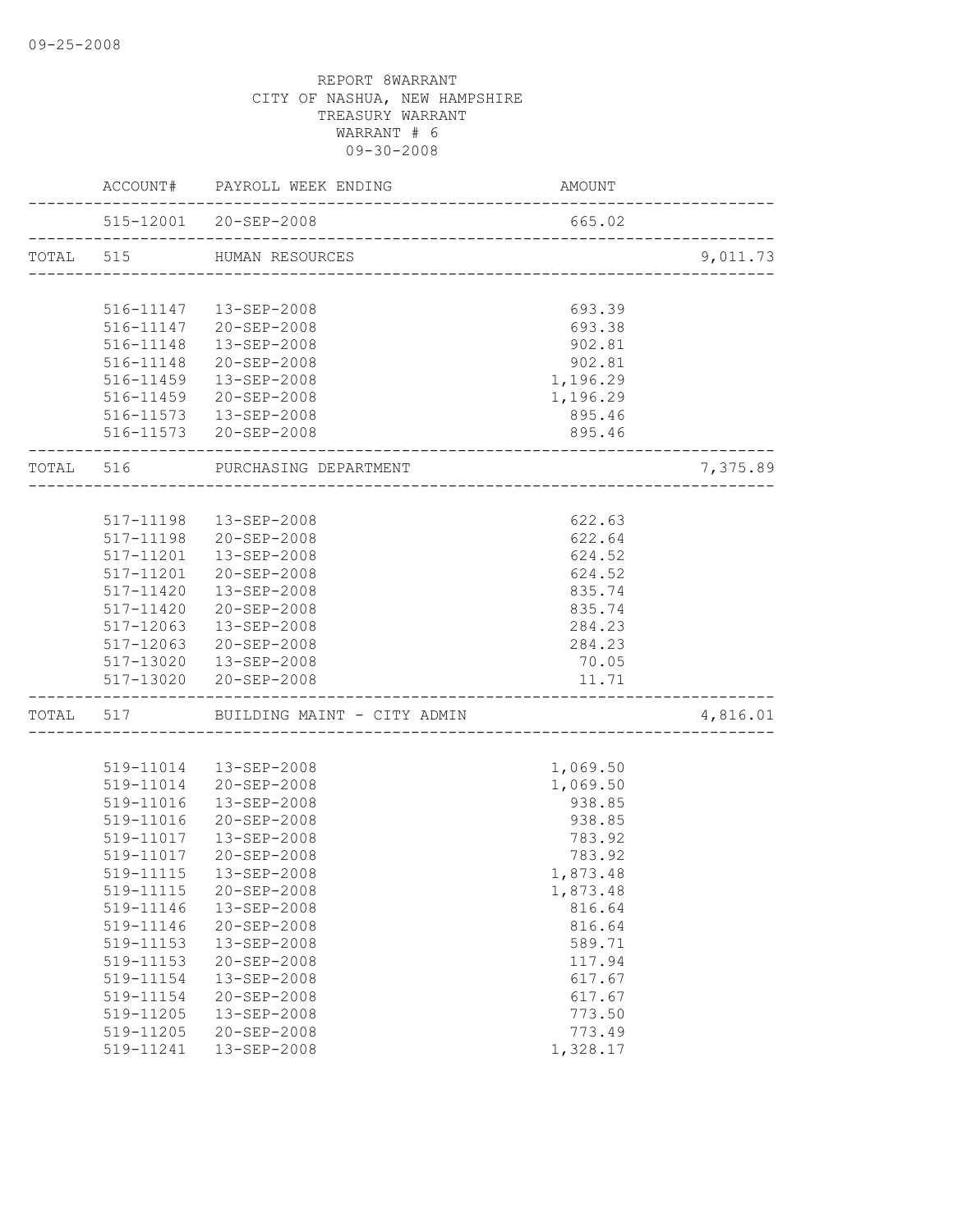|           |               | ACCOUNT# PAYROLL WEEK ENDING                   | AMOUNT             |           |
|-----------|---------------|------------------------------------------------|--------------------|-----------|
|           |               | 519-11241 20-SEP-2008<br>519-18006 20-SEP-2008 | 1,328.18<br>375.00 |           |
| TOTAL     | 519           | ASSESSORS                                      |                    | 17,486.11 |
|           |               |                                                |                    |           |
|           |               | 520-12077  13-SEP-2008                         | 256.94             |           |
|           |               | 520-12077 20-SEP-2008                          | 256.94             |           |
|           | TOTAL 520     | HUNT BUILDING                                  |                    | 513.88    |
|           |               |                                                |                    |           |
|           |               | 522-11127  13-SEP-2008                         | 1,626.12           |           |
|           |               | 522-11127 20-SEP-2008                          | 1,626.12           |           |
|           | 522-11128     | 13-SEP-2008                                    | 1,096.69           |           |
|           | 522-11128     | 20-SEP-2008                                    | 1,096.69           |           |
|           | $522 - 11429$ | 13-SEP-2008                                    | 1,766.76           |           |
|           | 522-11429     | 20-SEP-2008                                    | 1,766.76           |           |
|           | 522-11641     | 13-SEP-2008                                    | 1,342.55           |           |
|           | 522-11641     | 20-SEP-2008                                    | 1,342.55           |           |
|           | $522 - 11652$ | 13-SEP-2008                                    | 1,404.70           |           |
|           | $522 - 11652$ | 20-SEP-2008                                    | 1,404.69           |           |
|           | 522-11721     | 13-SEP-2008                                    | 1,482.33           |           |
|           | 522-11721     | 20-SEP-2008                                    | 1,482.33           |           |
|           | 522-11724     | 13-SEP-2008                                    | 1,293.11           |           |
|           | 522-11724     | 20-SEP-2008                                    | 1,293.11           |           |
|           | 522-11725     | 13-SEP-2008                                    | 951.70             |           |
|           | 522-11725     | 20-SEP-2008                                    | 951.69             |           |
|           | 522-11729     | 13-SEP-2008                                    | 2,124.17           |           |
|           | 522-11729     | 20-SEP-2008                                    | 2,124.17           |           |
|           |               | 522-12140  13-SEP-2008                         | 287.40             |           |
|           |               | 522-12140 20-SEP-2008                          | 71.85              |           |
|           |               | 522-13004 20-SEP-2008                          | 37.40              |           |
| TOTAL 522 |               | INFORMATION TECHNOLOGY                         | _________________  | 26,572.89 |
|           |               |                                                |                    |           |
|           |               | 523-11332  13-SEP-2008                         | 957.34             |           |
|           |               | 523-11332 20-SEP-2008                          | 957.34             |           |
| TOTAL     | 523           | GIS                                            |                    | 1,914.68  |
|           |               |                                                |                    |           |
|           | 531-11065     | 13-SEP-2008                                    | 1,078.50           |           |
|           | 531-11065     | 20-SEP-2008                                    | 1,078.50           |           |
|           | 531-11085     | 13-SEP-2008                                    | 877.59             |           |
|           | 531-11085     | 20-SEP-2008                                    | 877.59             |           |
|           | 531-11114     | 13-SEP-2008                                    | 2,241.79           |           |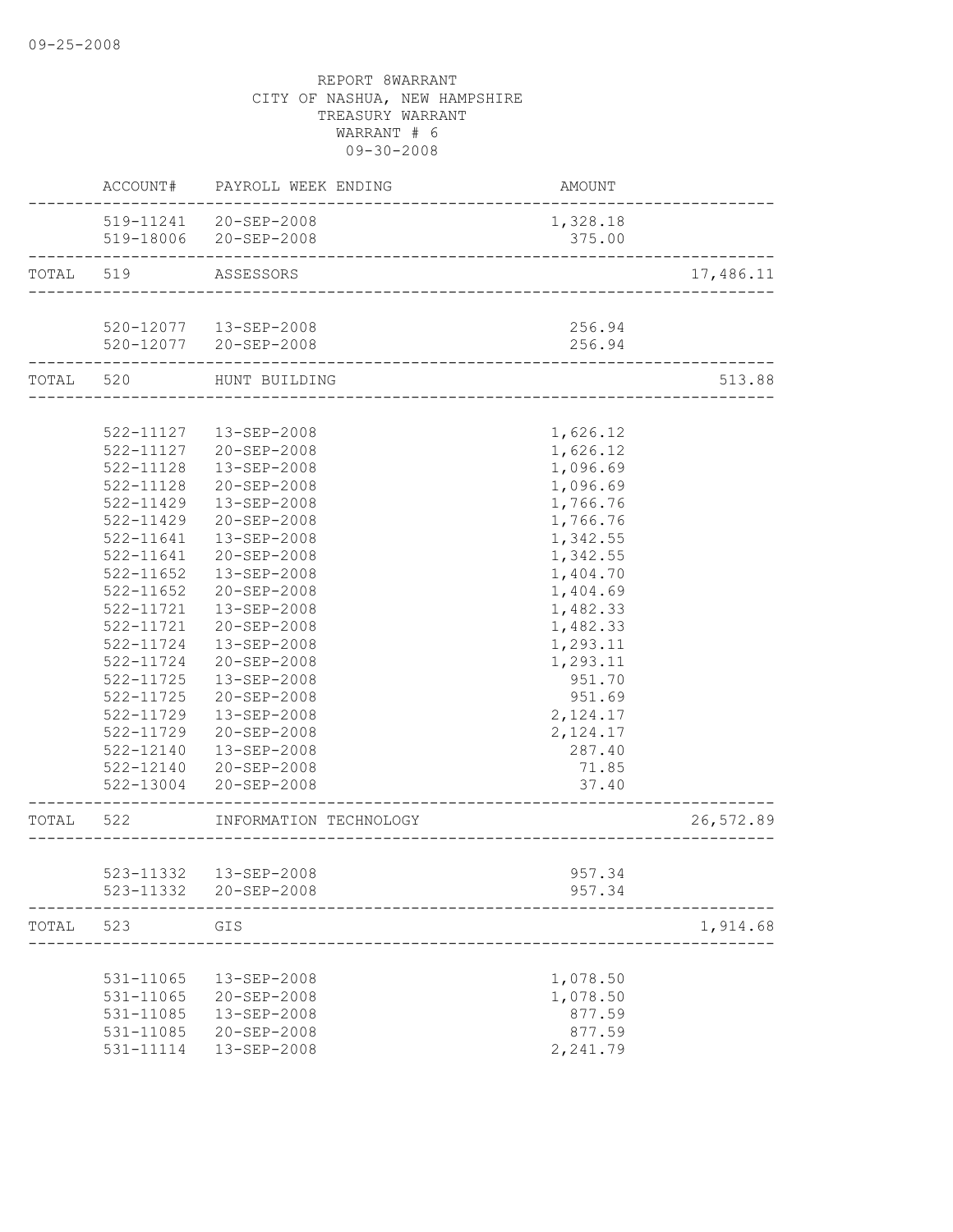| ACCOUNT#               | PAYROLL WEEK ENDING        | AMOUNT                |
|------------------------|----------------------------|-----------------------|
| 531-11114              | 20-SEP-2008                | 2,241.79              |
| 531-11129              | 13-SEP-2008                | 1,909.12              |
| 531-11129              | 20-SEP-2008                | 1,909.13              |
| 531-11164              | 13-SEP-2008                | 1,121.86              |
| 531-11164              | 20-SEP-2008                | 1,121.86              |
| 531-11166              | 13-SEP-2008                | 2,308.15              |
| 531-11166              | 20-SEP-2008                | 2,418.70              |
| 531-11170              | 13-SEP-2008                | 1,417.73              |
| 531-11170              | 20-SEP-2008                | 1,417.73              |
| 531-11201              | $13 - SEP - 2008$          | 1,287.42              |
| 531-11201              | 20-SEP-2008                | 1,287.41              |
| 531-11203              | 13-SEP-2008                | 634.30                |
| 531-11203              | 20-SEP-2008                | 634.30                |
| 531-11226              | 13-SEP-2008                | 773.98                |
| 531-11226              | 20-SEP-2008                | 773.98                |
| 531-11242              | 13-SEP-2008                | 1,076.54              |
| 531-11242              | 20-SEP-2008                | 1,076.54              |
| 531-11398              | 13-SEP-2008                | 600.40                |
| 531-11398              | $20 - SEP - 2008$          | 600.38                |
| 531-11477              | 13-SEP-2008                | 1,286.27              |
| 531-11477              | $20 - SEP - 2008$          | 1,286.27              |
| 531-11487              | 13-SEP-2008                | 1,332.86              |
| 531-11487              | 20-SEP-2008                | 1,332.86              |
| 531-11495              | 13-SEP-2008                | 987.31                |
| 531-11495              | 20-SEP-2008                | 987.31                |
| 531-11498              | 13-SEP-2008                | 835.86                |
| 531-11498              | 20-SEP-2008                | 835.86                |
| 531-11516              | 13-SEP-2008                | 821.79                |
| 531-11516              | 20-SEP-2008                | 821.79                |
| 531-11535              | 13-SEP-2008                | 12,736.22             |
| 531-11535              | 20-SEP-2008                | 12,736.21             |
| 531-11537              | 13-SEP-2008                | 13,787.19             |
| 531-11537              | 20-SEP-2008                | 13,787.19             |
| 531-11538              | 13-SEP-2008                | 877.60                |
| 531-11538              | $20 - SEP - 2008$          | 877.60                |
| 531-11539              | 13-SEP-2008                | 1,489.36              |
| 531-11539              | 20-SEP-2008                | 1,489.36              |
| 531-11544              | 13-SEP-2008                | 4,062.92              |
| 531-11544              | 20-SEP-2008                | 4,062.92              |
| 531-11549              | 13-SEP-2008                | 18,309.68             |
| 531-11549<br>531-11552 | 20-SEP-2008<br>13-SEP-2008 | 18,309.68<br>4,931.50 |
| 531-11552              | 20-SEP-2008                | 4,931.50              |
| 531-11555              | 13-SEP-2008                | 28, 337.38            |
| 531-11555              | 20-SEP-2008                | 28, 143. 33           |
| 531-11558              | 13-SEP-2008                | 64,374.20             |
| 531-11558              | 20-SEP-2008                | 65,590.27             |
| 531-11561              | 13-SEP-2008                | 23,548.16             |
|                        |                            |                       |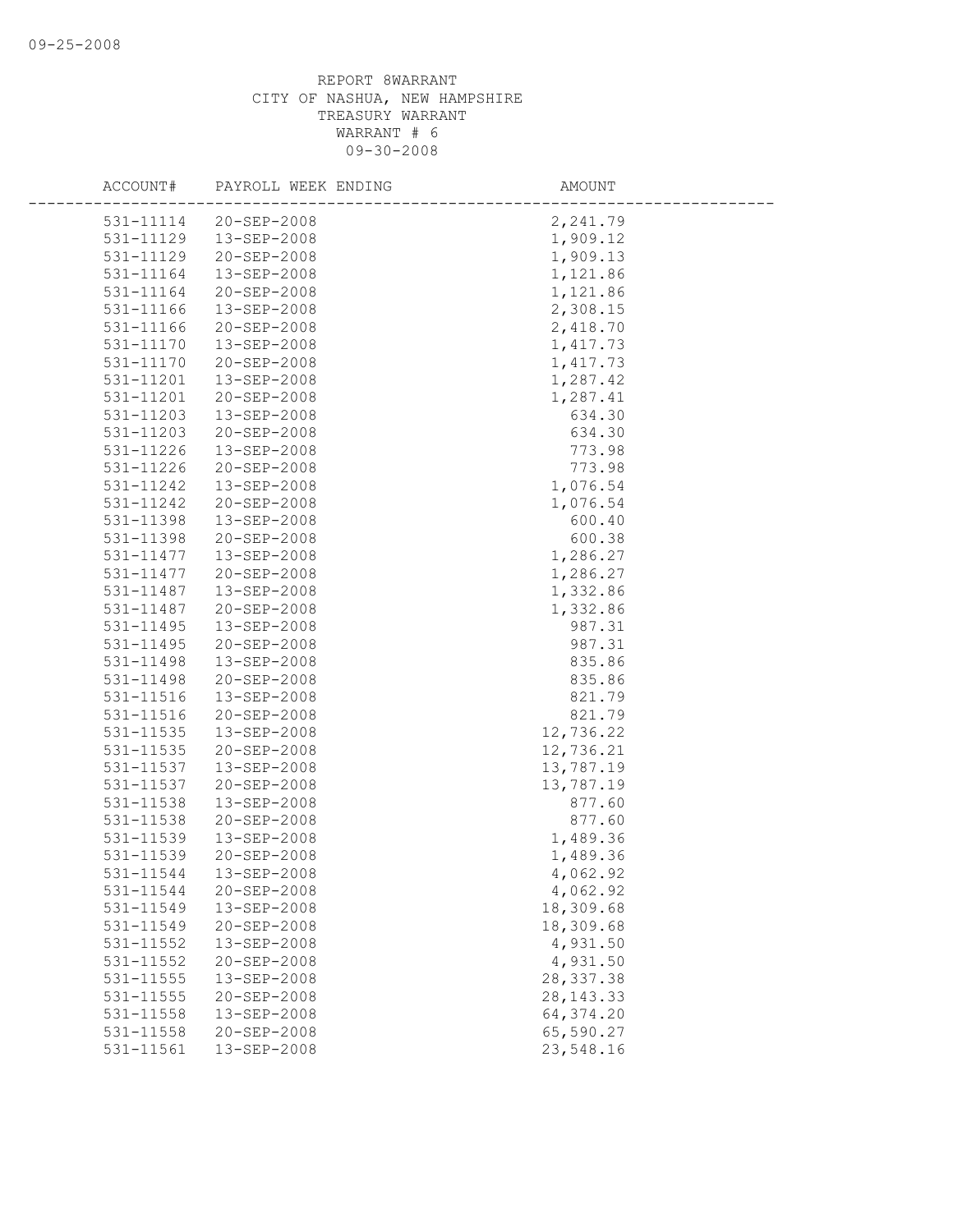| ACCOUNT#      | PAYROLL WEEK ENDING | AMOUNT     |  |
|---------------|---------------------|------------|--|
| 531-11561     | 20-SEP-2008         | 22,430.83  |  |
| 531-11567     | 13-SEP-2008         | 31, 124.53 |  |
| 531-11567     | 20-SEP-2008         | 31, 124.55 |  |
| 531-11569     | 13-SEP-2008         | 1,155.52   |  |
| 531-11569     | 20-SEP-2008         | 1,155.52   |  |
| 531-11618     | 13-SEP-2008         | 2,720.91   |  |
| 531-11618     | 20-SEP-2008         | 2,720.91   |  |
| 531-11622     | 13-SEP-2008         | 2,862.49   |  |
| 531-11622     | 20-SEP-2008         | 2,862.50   |  |
| 531-11632     | $13 - SEP - 2008$   | 610.55     |  |
| 531-11632     | 20-SEP-2008         | 610.55     |  |
| 531-11633     | 13-SEP-2008         | 1,363.50   |  |
| 531-11633     | 20-SEP-2008         | 1,363.50   |  |
| 531-11635     | 13-SEP-2008         | 803.90     |  |
| 531-11635     | 20-SEP-2008         | 803.90     |  |
| 531-11636     | 13-SEP-2008         | 844.70     |  |
| 531-11636     | $20 - SEP - 2008$   | 844.70     |  |
| 531-11664     | 13-SEP-2008         | 1, 114.73  |  |
| 531-11664     | 20-SEP-2008         | 1, 114.74  |  |
| $531 - 11665$ | 13-SEP-2008         | 751.95     |  |
| 531-11665     | 20-SEP-2008         | 751.95     |  |
| 531-11719     | 13-SEP-2008         | 903.52     |  |
| 531-11719     | 20-SEP-2008         | 903.52     |  |
| 531-11722     | 13-SEP-2008         | 109.27     |  |
| 531-11722     | 20-SEP-2008         |            |  |
| 531-11732     | 13-SEP-2008         | 2,737.33   |  |
| 531-11732     | 20-SEP-2008         | 2,808.85   |  |
| 531-11733     | 13-SEP-2008         | 2,088.55   |  |
| 531-11733     | 20-SEP-2008         | 2,088.55   |  |
| 531-12020     | 13-SEP-2008         | 915.07     |  |
| 531-12020     | 20-SEP-2008         | 915.07     |  |
| 531-12042     | 13-SEP-2008         | 932.23     |  |
| 531-12042     | 20-SEP-2008         | 1,230.71   |  |
| 531-12066     | 13-SEP-2008         | 657.80     |  |
| 531-12066     | 20-SEP-2008         | 657.80     |  |
| 531-12068     | 13-SEP-2008         | 1,468.42   |  |
| 531-12068     | 20-SEP-2008         | 1,468.42   |  |
| 531-12071     | 13-SEP-2008         | 251.32     |  |
| 531-12071     | 20-SEP-2008         | 251.32     |  |
| 531-12119     | 13-SEP-2008         | 1,102.70   |  |
| 531-12119     | 20-SEP-2008         | 1,102.70   |  |
| 531-13004     | 13-SEP-2008         | 3,395.21   |  |
| 531-13004     | 20-SEP-2008         | 3,575.40   |  |
| 531-13038     | 13-SEP-2008         | 1,749.14   |  |
| 531-13038     | 20-SEP-2008         | 4,995.78   |  |
| 531-13040     | 13-SEP-2008         | 3,302.52   |  |
| 531-13040     | 20-SEP-2008         | 2,874.43   |  |
| 531-13044     | 13-SEP-2008         | 5,737.32   |  |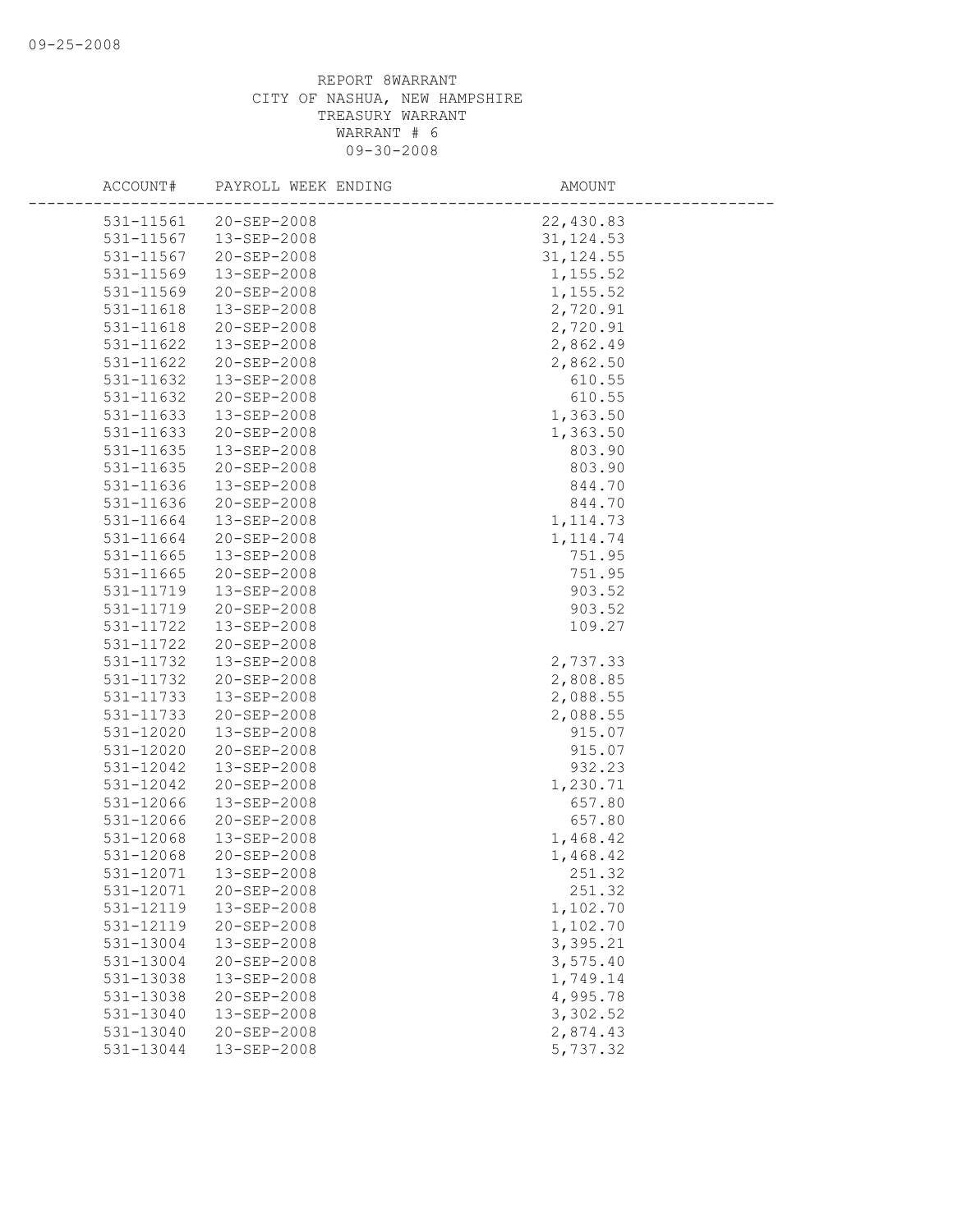|       | ACCOUNT#  | PAYROLL WEEK ENDING   | AMOUNT     |            |
|-------|-----------|-----------------------|------------|------------|
|       | 531-13044 | 20-SEP-2008           | 3,054.38   |            |
|       | 531-13047 | 13-SEP-2008           | 23,702.46  |            |
|       | 531-13047 | 20-SEP-2008           | 23, 412.82 |            |
|       | 531-13048 | 13-SEP-2008           | 5,636.01   |            |
|       | 531-13048 | 20-SEP-2008           | 8,190.05   |            |
|       | 531-17002 | 13-SEP-2008           | 200.00     |            |
|       | 531-17003 | 13-SEP-2008           | 300.00     |            |
|       | 531-17004 | 13-SEP-2008           | 8,300.00   |            |
|       | 531-17004 | 20-SEP-2008           | 950.00     |            |
|       |           | 531-17006 20-SEP-2008 | 4,000.00   |            |
| TOTAL | 531       | POLICE DEPARTMENT     |            | 598,780.84 |
|       |           |                       |            |            |
|       | 532-11024 | 13-SEP-2008           | 2,002.10   |            |
|       | 532-11024 | 20-SEP-2008           | 2,002.10   |            |
|       | 532-11036 | 13-SEP-2008           | 1,819.33   |            |
|       | 532-11036 | $20 - SEP - 2008$     | 1,819.33   |            |
|       | 532-11063 | 13-SEP-2008           | 1,242.12   |            |
|       | 532-11063 | 20-SEP-2008           | 1,242.12   |            |
|       | 532-11066 | 13-SEP-2008           | 1,205.58   |            |
|       | 532-11066 | 20-SEP-2008           | 1,205.58   |            |
|       | 532-11069 | 13-SEP-2008           | 2,435.39   |            |
|       | 532-11069 | 20-SEP-2008           | 2,435.38   |            |
|       | 532-11111 | 13-SEP-2008           | 2,120.58   |            |
|       | 532-11111 | 20-SEP-2008           | 2,120.58   |            |
|       | 532-11207 | 13-SEP-2008           | 6,457.54   |            |
|       | 532-11207 | 20-SEP-2008           | 6,457.55   |            |
|       | 532-11281 | 13-SEP-2008           | 958.08     |            |
|       | 532-11281 | 20-SEP-2008           | 958.08     |            |
|       | 532-11285 | 13-SEP-2008           | 7,391.30   |            |
|       | 532-11285 | 20-SEP-2008           | 7,391.29   |            |
|       | 532-11291 | 13-SEP-2008           | 6,478.30   |            |
|       | 532-11291 | $20 - SEP - 2008$     | 6,248.93   |            |
|       | 532-11298 | 13-SEP-2008           | 986.51     |            |
|       | 532-11298 | $20 - SEP - 2008$     | 1,246.12   |            |
|       | 532-11300 | 13-SEP-2008           | 33, 149.50 |            |
|       | 532-11300 | 20-SEP-2008           | 32,882.04  |            |
|       | 532-11303 | 13-SEP-2008           | 1,090.35   |            |
|       | 532-11303 | 20-SEP-2008           | 1,090.35   |            |
|       | 532-11305 | 13-SEP-2008           | 4,350.60   |            |
|       | 532-11305 | 20-SEP-2008           | 4,350.60   |            |
|       | 532-11309 | 13-SEP-2008           | 95, 224.63 |            |
|       | 532-11309 | 20-SEP-2008           | 95,048.63  |            |
|       | 532-11660 | 13-SEP-2008           | 1,385.40   |            |
|       | 532-11660 | 20-SEP-2008           | 1,385.40   |            |
|       | 532-11663 | 13-SEP-2008           | 1,344.65   |            |
|       | 532-11663 | 20-SEP-2008           | 1,344.65   |            |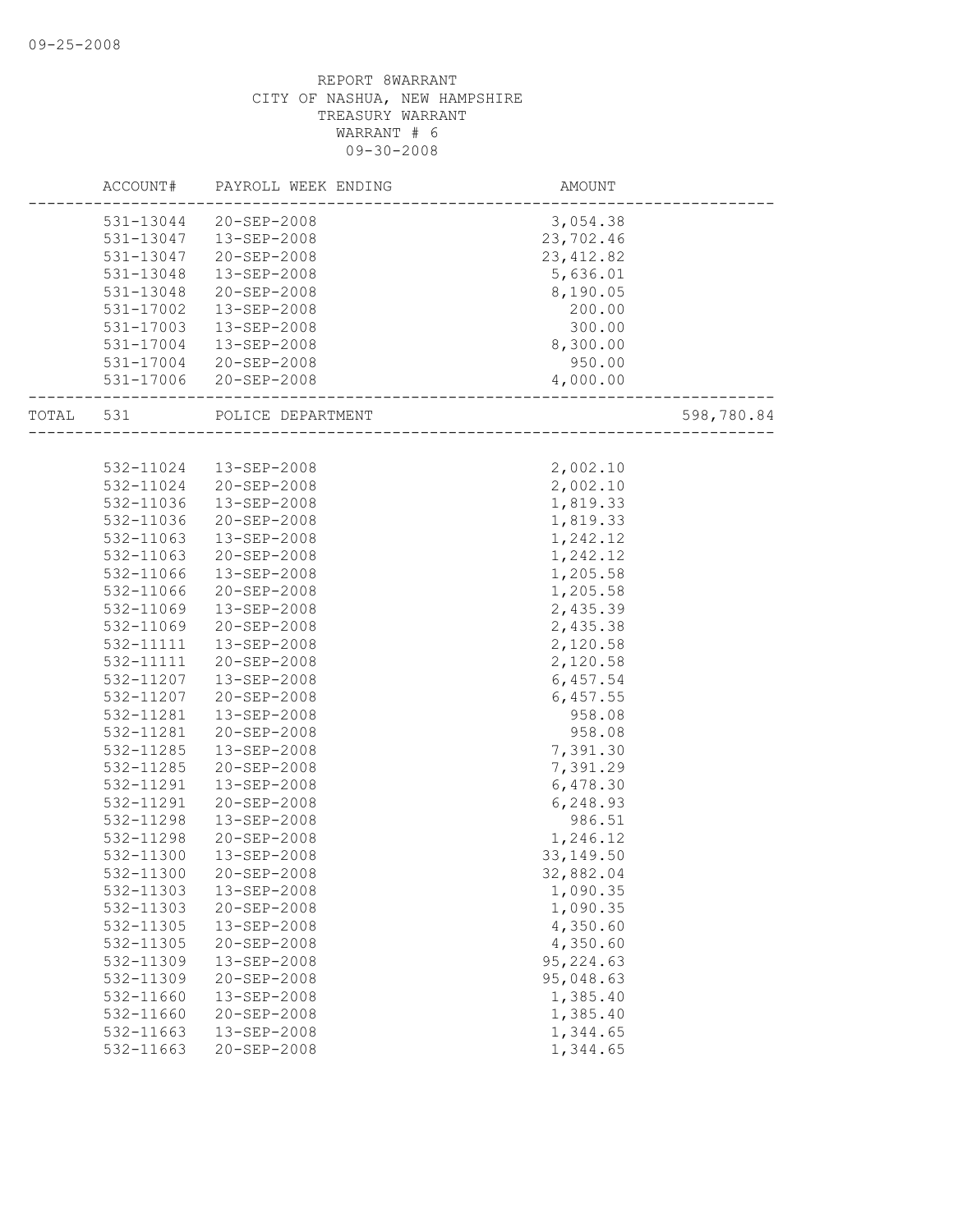|           | ACCOUNT#  | PAYROLL WEEK ENDING               | AMOUNT                                          |            |
|-----------|-----------|-----------------------------------|-------------------------------------------------|------------|
|           | 532-11666 | 13-SEP-2008                       | 1,344.65                                        |            |
|           | 532-11666 | 20-SEP-2008                       | 1,344.65                                        |            |
|           | 532-11669 | 13-SEP-2008                       | 1,358.10                                        |            |
|           | 532-11669 | 20-SEP-2008                       | 1,358.09                                        |            |
|           | 532-12070 | 13-SEP-2008                       | 27,800.05                                       |            |
|           | 532-12070 | 20-SEP-2008                       | 21,927.01                                       |            |
|           | 532-13003 | 13-SEP-2008                       | 1,523.84                                        |            |
|           | 532-13003 | 20-SEP-2008                       | 1,310.67                                        |            |
|           | 532-13004 | 13-SEP-2008                       | 239.66                                          |            |
|           | 532-13004 | 20-SEP-2008                       | 1,132.68                                        |            |
|           | 532-13018 | 13-SEP-2008                       | 937.92                                          |            |
|           | 532-13018 | 20-SEP-2008                       | 1,100.78                                        |            |
|           | 532-13024 | 13-SEP-2008                       | 868.00                                          |            |
|           | 532-13024 | 20-SEP-2008                       | 196.35                                          |            |
|           | 532-13050 | 13-SEP-2008                       | 9,810.25                                        |            |
|           | 532-13050 | 20-SEP-2008                       | 10,240.34                                       |            |
|           | 532-19231 | 13-SEP-2008                       | 1,004.18                                        |            |
|           | 532-19231 | $20 - SEP - 2008$                 | 1,004.18                                        |            |
|           | 532-19232 | 13-SEP-2008                       | 1,606.97                                        |            |
|           | 532-19232 | 20-SEP-2008                       | 1,588.53                                        |            |
|           | 532-19233 | 13-SEP-2008                       | 2,375.71                                        |            |
|           | 532-19233 | 20-SEP-2008                       | 2,375.71                                        |            |
|           |           | 532-19234 13-SEP-2008             | 1,669.28                                        |            |
|           |           | 532-19234 20-SEP-2008             | 1,632.40                                        |            |
| TOTAL     | 532       | FIRE DEPARTMENT                   |                                                 | 434,620.69 |
|           |           |                                   |                                                 |            |
|           |           | 535-81023  13-SEP-2008            | 192.30                                          |            |
|           |           | 535-81023 20-SEP-2008             | 192.30                                          |            |
| TOTAL 535 |           | EMERGENCY MANAGEMENT              |                                                 | 384.60     |
|           |           |                                   |                                                 |            |
|           |           | 536-11200  13-SEP-2008            | 1,379.75                                        |            |
|           | 536-11200 | 20-SEP-2008                       | 1,379.75                                        |            |
|           | 536-13004 | 13-SEP-2008                       | 310.44                                          |            |
|           | 536-13004 | 20-SEP-2008                       | 221.60<br>_____________________________________ |            |
|           |           | TOTAL 536 CITYWIDE COMMUNICATIONS | ___________________________________             | 3,291.54   |
|           |           |                                   |                                                 |            |
|           | 541-11024 | 13-SEP-2008                       | 612.76                                          |            |
|           | 541-11024 | 20-SEP-2008                       | 612.76                                          |            |
|           | 541-11104 | 13-SEP-2008                       | 985.14                                          |            |
|           | 541-11104 | 20-SEP-2008                       | 985.14                                          |            |
|           | 541-11240 | 13-SEP-2008                       | 1,449.15                                        |            |
|           | 541-11240 | 20-SEP-2008                       | 1,449.15                                        |            |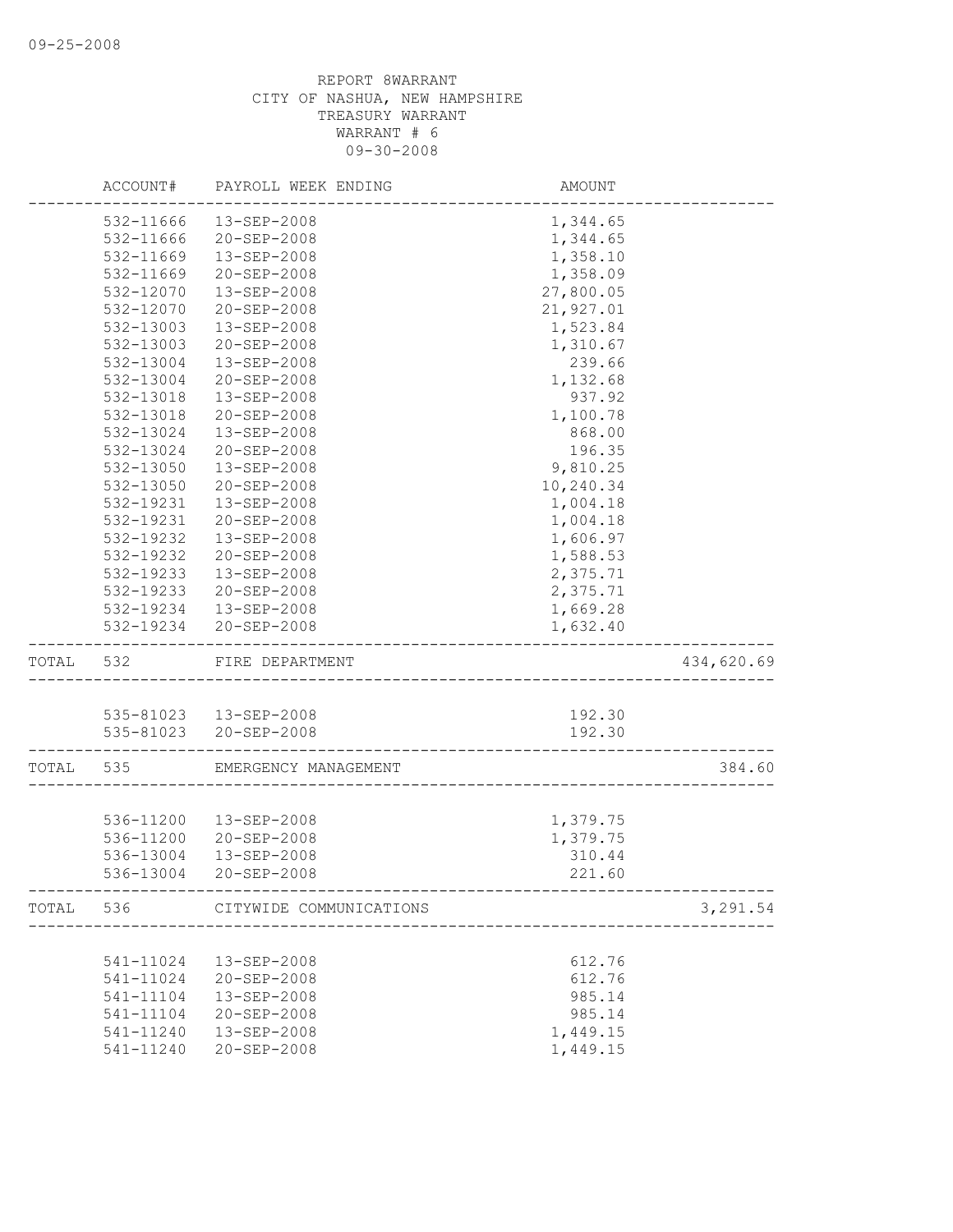|           |           | ACCOUNT# PAYROLL WEEK ENDING                      | AMOUNT                                 |           |
|-----------|-----------|---------------------------------------------------|----------------------------------------|-----------|
|           |           | 541-11346  13-SEP-2008                            | 435.31                                 |           |
|           |           | 541-11346 20-SEP-2008                             | 435.31                                 |           |
| TOTAL 541 |           | COMMUNITY SERVICES DIVISION                       | ______________________________________ | 6,964.72  |
|           |           |                                                   |                                        |           |
|           |           | 542-11426  13-SEP-2008                            | 1,324.88                               |           |
|           |           | 542-11426 20-SEP-2008                             | 1,324.88                               |           |
|           | 542-11584 | 13-SEP-2008                                       | 3,315.02                               |           |
|           |           | 542-11584 20-SEP-2008                             | 3,315.02                               |           |
|           |           | 542-12109  13-SEP-2008                            | 108.00                                 |           |
|           |           | 542-12582  13-SEP-2008                            | 842.95                                 |           |
|           |           | 542-12582 20-SEP-2008                             | 842.95                                 |           |
| TOTAL 542 |           | COMMUNITY HEALTH<br><u> 2000 - Bonders Berger</u> |                                        | 11,073.70 |
|           |           |                                                   |                                        |           |
|           | 543-11380 | 13-SEP-2008                                       | 919.00                                 |           |
|           |           | 543-11380 20-SEP-2008                             | 919.00                                 |           |
|           |           | 543-11438  13-SEP-2008                            | 1,489.36                               |           |
|           |           | 543-11438 20-SEP-2008                             | 1,489.36                               |           |
|           |           | 543-11601  13-SEP-2008                            | 1,219.70                               |           |
|           | 543-11601 | 20-SEP-2008                                       | 1,219.71                               |           |
|           | 543-11602 | 13-SEP-2008                                       | 858.44                                 |           |
|           | 543-11602 | 20-SEP-2008                                       | 858.44                                 |           |
|           | 543-11604 | 13-SEP-2008                                       | 1,474.36                               |           |
|           | 543-11604 | 20-SEP-2008                                       | 1,474.36                               |           |
|           |           | 543-11605  13-SEP-2008                            | 929.42                                 |           |
|           |           | 543-11605 20-SEP-2008                             | 929.41                                 |           |
| TOTAL 543 |           | ENVIRONMENTAL HEALTH DEPT.                        |                                        | 13,780.56 |
|           |           |                                                   |                                        |           |
|           |           | 544-11008  13-SEP-2008                            | 723.29                                 |           |
|           |           | 544-11008 20-SEP-2008                             | 723.28                                 |           |
|           | 544-11099 | 13-SEP-2008                                       | 2,109.73                               |           |
|           | 544-11099 | 20-SEP-2008                                       | 2,109.73                               |           |
|           |           | 544-11112  13-SEP-2008                            | 827.74                                 |           |
|           | 544-11112 | 20-SEP-2008                                       | 827.74                                 |           |
|           | 544-11367 | 13-SEP-2008                                       | 809.99                                 |           |
|           | 544-11367 | 20-SEP-2008                                       | 809.98                                 |           |
|           | 544-11777 | 13-SEP-2008                                       | 1,252.76                               |           |
|           | 544-11777 | 20-SEP-2008                                       | 1,252.76                               |           |
|           | 544-12101 | 13-SEP-2008                                       | 271.04                                 |           |
|           | 544-12101 | 20-SEP-2008                                       | 271.04                                 |           |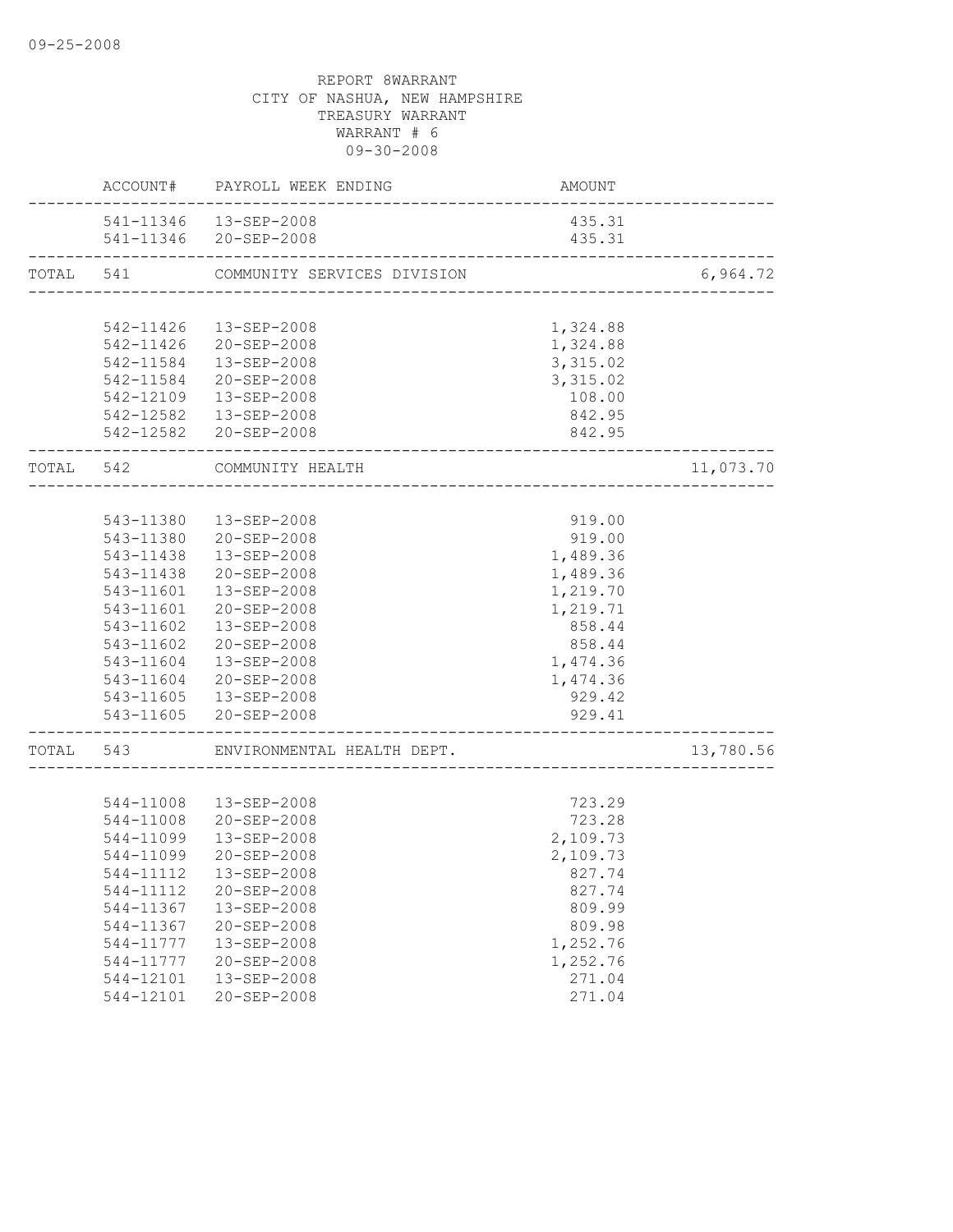|           | ACCOUNT#  | PAYROLL WEEK ENDING                                               | AMOUNT<br>____________ |            |
|-----------|-----------|-------------------------------------------------------------------|------------------------|------------|
| TOTAL 544 |           | WELFARE ADMINISTRATION<br><u> 1999 - Jan Bernard Bernard III.</u> |                        | 11,989.08  |
|           |           |                                                                   |                        |            |
|           | 551-11008 | 13-SEP-2008                                                       | 693.39                 |            |
|           | 551-11008 | 20-SEP-2008                                                       | 693.39                 |            |
|           | 551-11028 | 13-SEP-2008                                                       | 531.38                 |            |
|           | 551-11028 | 20-SEP-2008                                                       | 531.38                 |            |
|           | 551-11057 | 13-SEP-2008                                                       | 877.88                 |            |
|           | 551-11057 | 20-SEP-2008                                                       | 877.89                 |            |
|           | 551-11094 | 13-SEP-2008                                                       | 59.78                  |            |
|           | 551-11094 | $20 - SEP - 2008$                                                 | 298.90                 |            |
|           | 551-11097 | 13-SEP-2008                                                       | 1,050.79               |            |
|           | 551-11097 | $20 - SEP - 2008$                                                 | 1,050.79               |            |
|           | 551-11208 | 13-SEP-2008                                                       | 670.10                 |            |
|           | 551-11208 | 20-SEP-2008                                                       | 670.10                 |            |
|           | 551-11211 | $13 - SEP - 2008$                                                 | 596.20                 |            |
|           | 551-11211 | $20 - SEP - 2008$                                                 | 596.20                 |            |
|           | 551-11212 | 13-SEP-2008                                                       | 1,408.18               |            |
|           | 551-11212 | 20-SEP-2008                                                       | 1,408.19               |            |
|           | 551-11249 | 13-SEP-2008                                                       | 1,359.29               |            |
|           | 551-11249 | $20 - SEP - 2008$                                                 | 1,359.29               |            |
|           | 551-11273 | $13 - SEP - 2008$                                                 | 1,640.42               |            |
|           | 551-11273 | 20-SEP-2008                                                       | 1,640.42               |            |
|           | 551-11435 | 13-SEP-2008                                                       | 883.38                 |            |
|           | 551-11435 | 20-SEP-2008                                                       | 883.38                 |            |
|           | 551-11462 | 13-SEP-2008                                                       | 1,009.96               |            |
|           | 551-11462 | 20-SEP-2008                                                       | 1,009.96               |            |
|           | 551-11638 | 13-SEP-2008                                                       | 1,143.31               |            |
|           | 551-11638 | $20 - SEP - 2008$                                                 | 1,143.31               |            |
|           | 551-13004 | 13-SEP-2008                                                       | 115.22                 |            |
|           | 551-13004 | 20-SEP-2008                                                       | 219.06                 |            |
|           | 551-18015 | 20-SEP-2008                                                       | 2,000.00               |            |
|           | 551-91010 | 20-SEP-2008                                                       | 2,050.00               |            |
| TOTAL     | 551       | PUBLIC WORKS DIV & ENGINEERING                                    |                        | 28, 471.54 |
|           |           |                                                                   |                        |            |
|           | 552-11077 | 13-SEP-2008                                                       | 1,255.87               |            |
|           | 552-11077 | 20-SEP-2008                                                       | 1,255.87               |            |
|           | 552-11087 | 13-SEP-2008                                                       | 746.80                 |            |
|           | 552-11087 | 20-SEP-2008                                                       | 761.68                 |            |
|           | 552-11143 | 13-SEP-2008                                                       | 784.00                 |            |
|           | 552-11143 | 20-SEP-2008                                                       | 784.00                 |            |
|           | 552-11324 | 13-SEP-2008                                                       | 4,039.84               |            |
|           | 552-11324 | 20-SEP-2008                                                       | 4,039.84               |            |
|           | 552-11339 | 13-SEP-2008                                                       | 2,689.60               |            |
|           | 552-11339 | $20 - SEP - 2008$                                                 | 2,698.65               |            |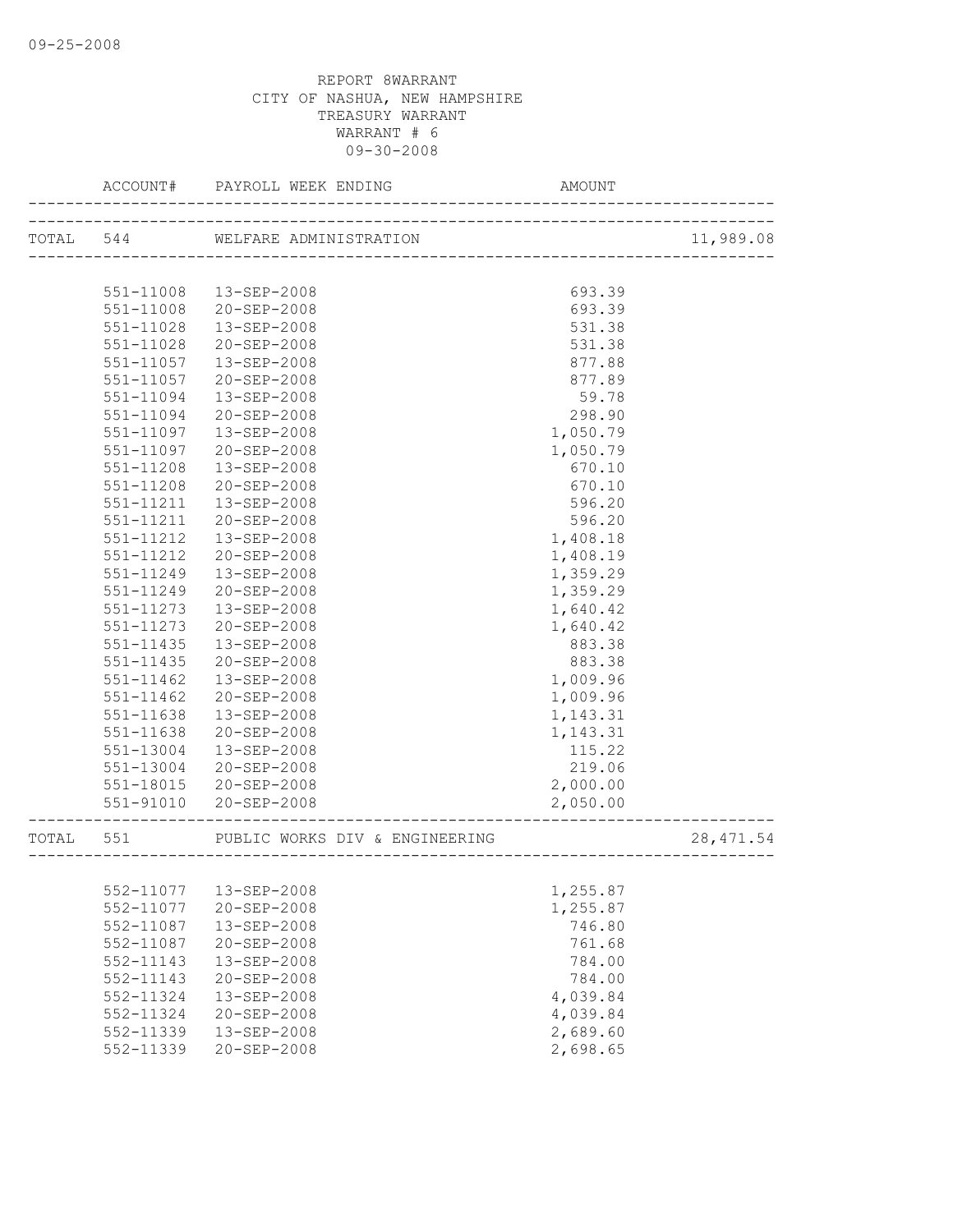|       | ACCOUNT#      | PAYROLL WEEK ENDING  | AMOUNT    |           |
|-------|---------------|----------------------|-----------|-----------|
|       | 552-11342     | 13-SEP-2008          | 706.00    |           |
|       | 552-11342     | 20-SEP-2008          | 706.00    |           |
|       | 552-11343     | 13-SEP-2008          | 2,352.00  |           |
|       | 552-11343     | 20-SEP-2008          | 2,352.00  |           |
|       | 552-11407     | 13-SEP-2008          | 4,884.00  |           |
|       | 552-11407     | 20-SEP-2008          | 4,916.80  |           |
|       | 552-11548     | 13-SEP-2008          | 1,028.00  |           |
|       | 552-11548     | 20-SEP-2008          | 1,028.00  |           |
|       | $552 - 11562$ | 13-SEP-2008          | 400.06    |           |
|       | 552-11562     | 20-SEP-2008          | 400.06    |           |
|       | 552-11580     | 13-SEP-2008          | 957.28    |           |
|       | 552-11580     | 20-SEP-2008          | 957.28    |           |
|       | 552-11618     | 13-SEP-2008          | 638.06    |           |
|       | 552-11618     | 20-SEP-2008          | 638.06    |           |
|       | 552-11672     | 13-SEP-2008          | 1,404.69  |           |
|       | 552-11672     | 20-SEP-2008          | 1,404.69  |           |
|       | 552-11750     | 13-SEP-2008          | 736.96    |           |
|       | 552-11750     | $20 - SEP - 2008$    | 724.00    |           |
|       | 552-12156     | 13-SEP-2008          | 1,945.00  |           |
|       | 552-12156     | 20-SEP-2008          | 1,737.50  |           |
|       | 552-12186     | $20 - SEP - 2008$    |           |           |
|       | 552-13004     | 13-SEP-2008          | 2,903.50  |           |
|       | 552-13004     | 20-SEP-2008          | 3, 117.18 |           |
|       | 552-17008     | 13-SEP-2008          | 900.00    |           |
| TOTAL | 552           | PARKS AND RECREATION |           | 55,893.27 |
|       |               |                      |           |           |
|       | 553-11041     | 13-SEP-2008          | 1,016.27  |           |
|       | 553-11041     | 20-SEP-2008          | 1,016.27  |           |
|       | 553-11078     | 13-SEP-2008          | 1,367.59  |           |
|       | 553-11078     | 20-SEP-2008          | 1,367.59  |           |
|       | 553-11169     | 13-SEP-2008          | 1,021.62  |           |
|       | 553-11169     | 20-SEP-2008          | 1,021.62  |           |
|       | 553-11192     | 13-SEP-2008          | 931.64    |           |
|       | 553-11192     | 20-SEP-2008          | 931.64    |           |
|       | 553-11279     | 13-SEP-2008          | 5,575.18  |           |
|       | 553-11279     | 20-SEP-2008          | 5,575.18  |           |
|       | 553-11327     | 13-SEP-2008          | 4,050.21  |           |
|       | 553-11327     | 20-SEP-2008          | 4,050.21  |           |
|       | 553-11375     | 13-SEP-2008          | 2,091.60  |           |
|       | 553-11375     | 20-SEP-2008          | 1,792.88  |           |
|       | 553-11465     | 13-SEP-2008          | 2,159.93  |           |
|       | 553-11465     | 20-SEP-2008          | 2,539.12  |           |
|       | 553-11474     | 13-SEP-2008          | 4,208.00  |           |
|       | 553-11474     | 20-SEP-2008          | 19,779.91 |           |
|       | 553-11475     | 13-SEP-2008          | 1,703.53  |           |
|       | 553-11475     | 20-SEP-2008          | 1,707.20  |           |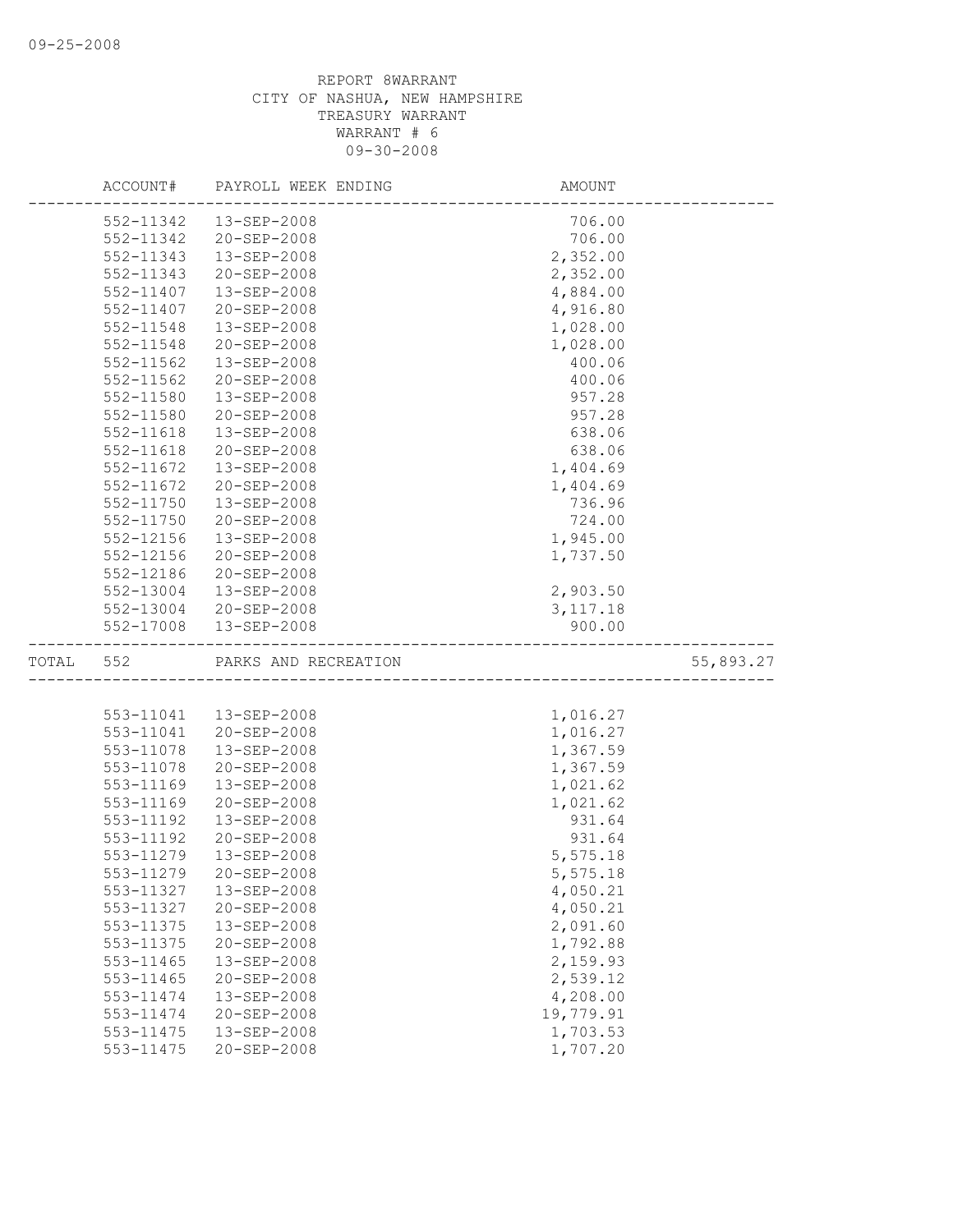|       | ACCOUNT#  | PAYROLL WEEK ENDING    | AMOUNT                     |            |
|-------|-----------|------------------------|----------------------------|------------|
|       |           | 553-11630  13-SEP-2008 | 1,454.19                   |            |
|       | 553-11630 | 20-SEP-2008            | 1,435.20                   |            |
|       | 553-11631 | 13-SEP-2008            | 727.20                     |            |
|       | 553-11631 | $20 - SEP - 2008$      | 729.00                     |            |
|       | 553-11648 | 13-SEP-2008            | 820.54                     |            |
|       | 553-11648 | 20-SEP-2008            | 820.54                     |            |
|       | 553-11678 | 13-SEP-2008            | 1,622.11                   |            |
|       | 553-11678 | $20 - SEP - 2008$      | 1,622.11                   |            |
|       | 553-11759 | 13-SEP-2008            | 12,730.32                  |            |
|       | 553-11759 | $20 - SEP - 2008$      | 12,439.12                  |            |
|       | 553-11771 | 13-SEP-2008            | 289.30                     |            |
|       | 553-11771 | 20-SEP-2008            | 962.58                     |            |
|       | 553-12128 | 13-SEP-2008            | 331.80                     |            |
|       | 553-12128 | 20-SEP-2008            | 325.03                     |            |
|       | 553-13004 | 13-SEP-2008            | 669.06                     |            |
|       | 553-13004 | 20-SEP-2008            | 541.39                     |            |
| TOTAL | 553       | STREET DEPARTMENT      | -------------------------- | 101,426.68 |
|       |           |                        |                            |            |
|       | 555-11024 | 13-SEP-2008            | 754.60                     |            |
|       | 555-11024 | $20 - SEP - 2008$      | 754.60                     |            |
|       | 555-11058 | 13-SEP-2008            | 957.28                     |            |
|       | 555-11058 | 20-SEP-2008            | 957.28                     |            |
|       | 555-11461 | 13-SEP-2008            | 1,446.40                   |            |
|       | 555-11461 | 20-SEP-2008            | 1,446.40                   |            |
|       | 555-11505 | 13-SEP-2008            | 1,150.52                   |            |
|       | 555-11505 | 20-SEP-2008            | 1,150.52                   |            |
|       | 555-11639 | 13-SEP-2008            | 746.80                     |            |
|       | 555-11639 | 20-SEP-2008            | 746.80                     |            |
|       | 555-11640 | 13-SEP-2008            | 695.60                     |            |
|       | 555-11640 | 20-SEP-2008            | 695.60                     |            |
|       | 555-11738 | 13-SEP-2008            | 1,760.00                   |            |
|       | 555-11738 | $20 - SEP - 2008$      | 1,760.00                   |            |
|       | 555-11745 | 13-SEP-2008            | 738.80                     |            |
|       | 555-11745 | $20 - SEP - 2008$      | 738.80                     |            |
|       | 555-11746 | $13 - SEP - 2008$      | 1,106.97                   |            |
|       | 555-11746 | 20-SEP-2008            | 1,106.97                   |            |
|       | 555-13004 | 13-SEP-2008            | 283.95                     |            |
|       | 555-13004 | 20-SEP-2008            | 297.00                     |            |
|       | 555-13068 | $13 - SEP - 2008$      | 231.00                     |            |
|       | 555-13068 | $20 - SEP - 2008$      | 231.00                     |            |
| TOTAL | 555       | TRAFFIC DEPARTMENT     |                            | 19,756.89  |
|       |           |                        |                            |            |
|       | 557-11161 | 13-SEP-2008            | 746.80                     |            |
|       | 557-11161 | 20-SEP-2008            | 746.80                     |            |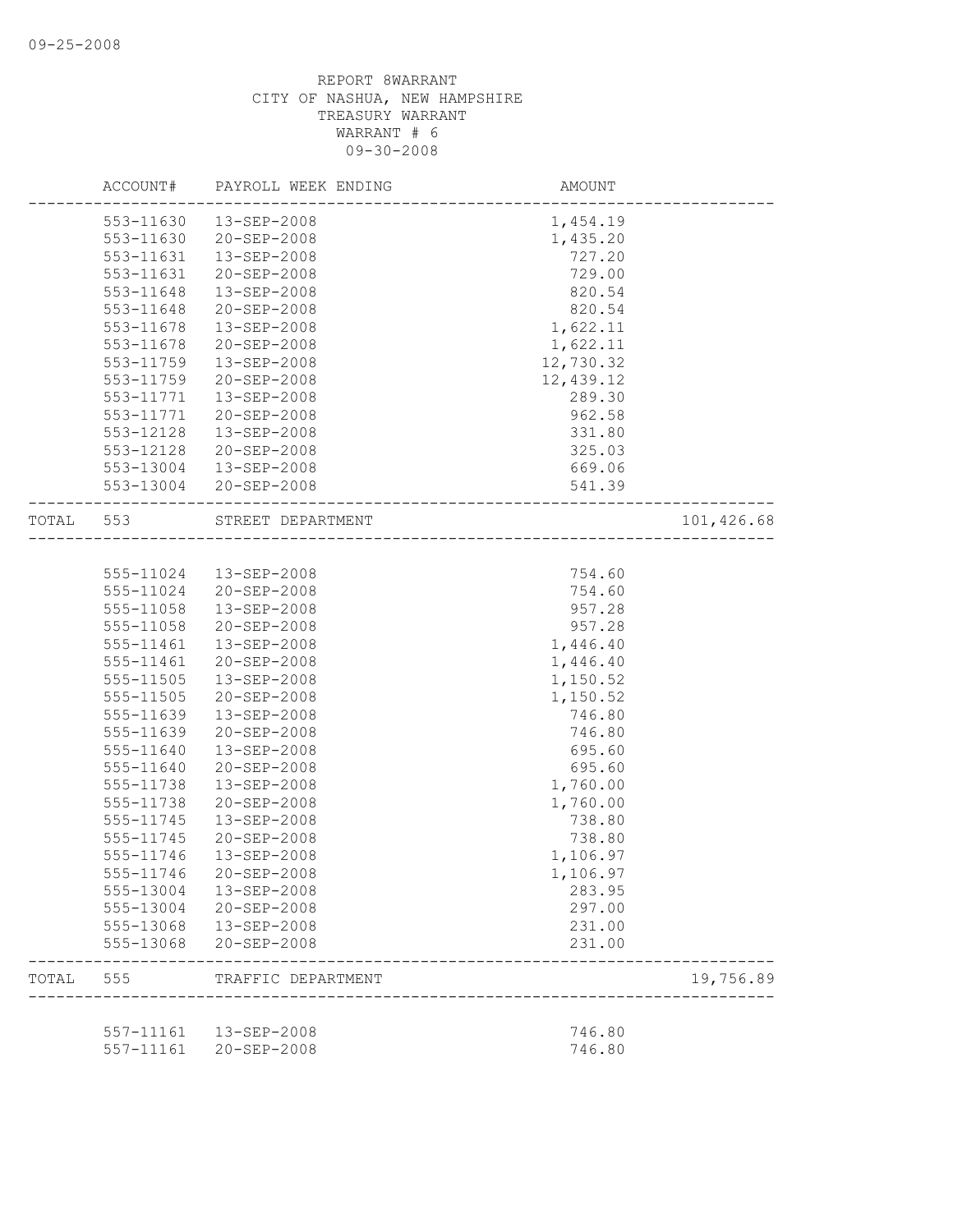|           | ACCOUNT#      | PAYROLL WEEK ENDING             | AMOUNT                              |          |
|-----------|---------------|---------------------------------|-------------------------------------|----------|
| TOTAL 557 |               | PARKING LOTS                    |                                     | 1,493.60 |
|           |               |                                 | ___________________________________ |          |
|           | 561-11345     | 13-SEP-2008                     | 1,339.68                            |          |
|           | 561-11345     | 20-SEP-2008                     | 1,339.68                            |          |
|           | $561 - 11651$ | 13-SEP-2008                     | 835.74                              |          |
|           | $561 - 11651$ | 20-SEP-2008                     | 835.74                              |          |
|           | 561-11658     | 13-SEP-2008                     | 1,014.70                            |          |
|           | 561-11658     | 20-SEP-2008                     | 1,014.70                            |          |
|           |               | 561-12153  13-SEP-2008          | 785.00                              |          |
|           |               | 561-12153 20-SEP-2008           | 720.00                              |          |
|           |               | 561-91010 20-SEP-2008           | 100.00                              |          |
|           |               |                                 |                                     |          |
| TOTAL 561 |               | EDGEWOOD CEMETERY               |                                     | 7,985.24 |
|           |               |                                 |                                     |          |
|           |               | 562-11651 20-SEP-2008           | 1,592.00                            |          |
| TOTAL     | 562           | SUBURBAN CEMETERIES             | ---------------------               | 1,592.00 |
|           |               |                                 |                                     |          |
|           | 563-11345     | 13-SEP-2008                     | 1,126.64                            |          |
|           | 563-11345     | 20-SEP-2008                     | 1,126.64                            |          |
|           | 563-11651     | 13-SEP-2008                     | 744.15                              |          |
|           | 563-11651     | 20-SEP-2008                     | 744.15                              |          |
|           | 563-11657     | 13-SEP-2008                     | 929.82                              |          |
|           |               | 563-11657 20-SEP-2008           | 929.81                              |          |
|           |               | 563-12153  13-SEP-2008          | 80.00                               |          |
|           |               | 563-12153 20-SEP-2008           | 160.00                              |          |
| TOTAL     | 563           | WOODLAWN CEMETERY               |                                     | 5,841.21 |
|           |               |                                 |                                     |          |
|           |               | 571-11174  13-SEP-2008          | 867.77                              |          |
|           | 571-11174     | 20-SEP-2008                     | 867.77                              |          |
|           | 571-11237     | $13 - SEP - 2008$               | 1,941.86                            |          |
|           | 571-11237     | 20-SEP-2008                     | 1,941.86                            |          |
|           |               | TOTAL 571 COMMUNITY DEVELOPMENT | --------------------------------    | 5,619.26 |
|           |               |                                 |                                     |          |
|           | 572-11024     | 13-SEP-2008                     | 634.61                              |          |
|           | 572-11024     | 20-SEP-2008                     | 634.62                              |          |
|           | 572-11215     | 13-SEP-2008                     | 3,644.95                            |          |
|           | 572-11215     | 20-SEP-2008                     | 3,644.95                            |          |
|           | 572-11238     | 13-SEP-2008                     | 841.38                              |          |
|           | 572-11238     | 20-SEP-2008                     | 841.38                              |          |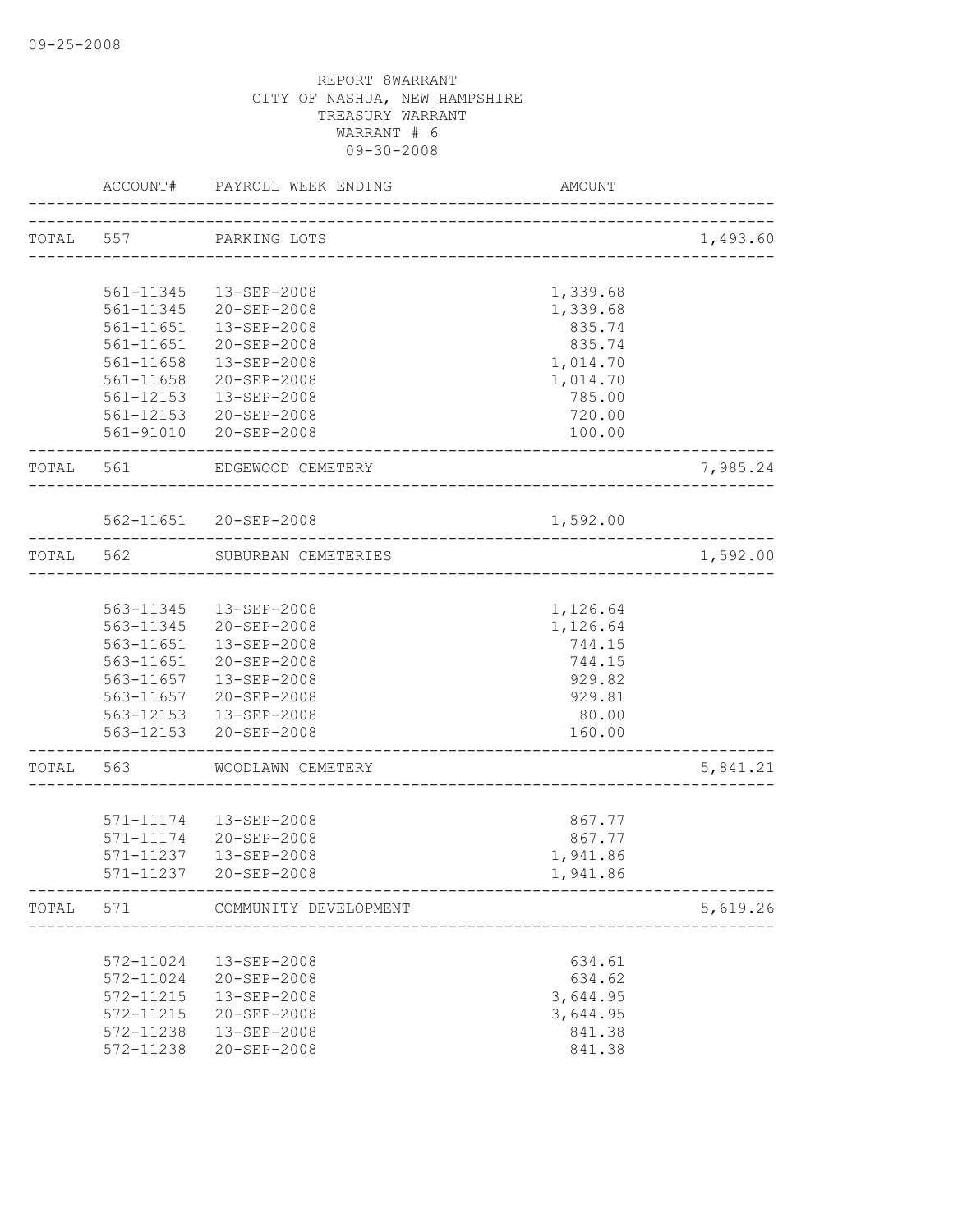|           | ACCOUNT# PAYROLL WEEK ENDING  | AMOUNT              |           |
|-----------|-------------------------------|---------------------|-----------|
|           | 572-11450  13-SEP-2008        | 1,670.34            |           |
|           | 572-11450 20-SEP-2008         | 1,670.34            |           |
| 572-11522 | 13-SEP-2008                   | 816.63              |           |
| 572-11522 | 20-SEP-2008                   | 816.64              |           |
| 572-11525 | 13-SEP-2008                   | 1,007.85            |           |
| 572-11525 | 20-SEP-2008                   | 1,007.85            |           |
| 572-58005 | 20-SEP-2008                   | 300.00              |           |
|           | 572-98045 20-SEP-2008         | 21.69               |           |
|           | 572-98046 20-SEP-2008         | 100.00              |           |
|           | TOTAL 572 PLANNING DEPARTMENT | ------------------- | 17,653.23 |
|           |                               |                     |           |
|           | 575-11032  13-SEP-2008        | 696.76              |           |
| 575-11032 | 20-SEP-2008                   | 696.76              |           |
| 575-11042 | 13-SEP-2008                   | 1,367.76            |           |
| 575-11042 | 20-SEP-2008                   | 1,367.76            |           |
| 575-11062 | 13-SEP-2008                   | 604.76              |           |
| 575-11062 | 20-SEP-2008                   | 604.76              |           |
|           | 575-111400 20-SEP-2008        | 585.92              |           |
| 575-11189 | 13-SEP-2008                   | 1,062.06            |           |
| 575-11189 | 20-SEP-2008                   | 1,062.06            |           |
| 575-11246 | 13-SEP-2008                   | 1,885.72            |           |
| 575-11246 | 20-SEP-2008                   | 1,885.72            |           |
| 575-11387 | 13-SEP-2008                   | 5,755.10            |           |
| 575-11387 | 20-SEP-2008                   | 5,755.10            |           |
| 575-11393 | 13-SEP-2008                   | 3,004.38            |           |
| 575-11393 | 20-SEP-2008                   | 3,004.38            |           |
| 575-11400 | 13-SEP-2008                   | 8,045.06            |           |
| 575-11400 | 20-SEP-2008                   | 8,045.07            |           |
| 575-11401 | 13-SEP-2008                   | 3,996.69            |           |
| 575-11401 | 20-SEP-2008                   | 3,996.68            |           |
| 575-11403 | 13-SEP-2008                   | 833.85              |           |
| 575-11403 | 20-SEP-2008                   | 833.86              |           |
| 575-11404 | 13-SEP-2008                   | 751.38              |           |
| 575-11404 | 20-SEP-2008                   | 751.38              |           |
| 575-11627 | 13-SEP-2008                   | 589.06              |           |
|           | 575-11627 20-SEP-2008         | 589.06              |           |
| 575-12076 | 13-SEP-2008                   | 226.34              |           |
| 575-12076 | 20-SEP-2008                   | 237.12              |           |
| 575-12087 | 13-SEP-2008                   | 487.89              |           |
| 575-12087 | 20-SEP-2008                   | 379.48              |           |
| 575-12090 | 13-SEP-2008                   | 1,157.60            |           |
| 575-12090 | 20-SEP-2008                   | 1,157.60            |           |
| 575-12114 | 13-SEP-2008                   | 2,116.73            |           |
| 575-12114 | 20-SEP-2008                   | 1,544.15            |           |
| 575-13035 | 13-SEP-2008                   | 708.86              |           |
| 575-13035 | 20-SEP-2008                   | 839.70              |           |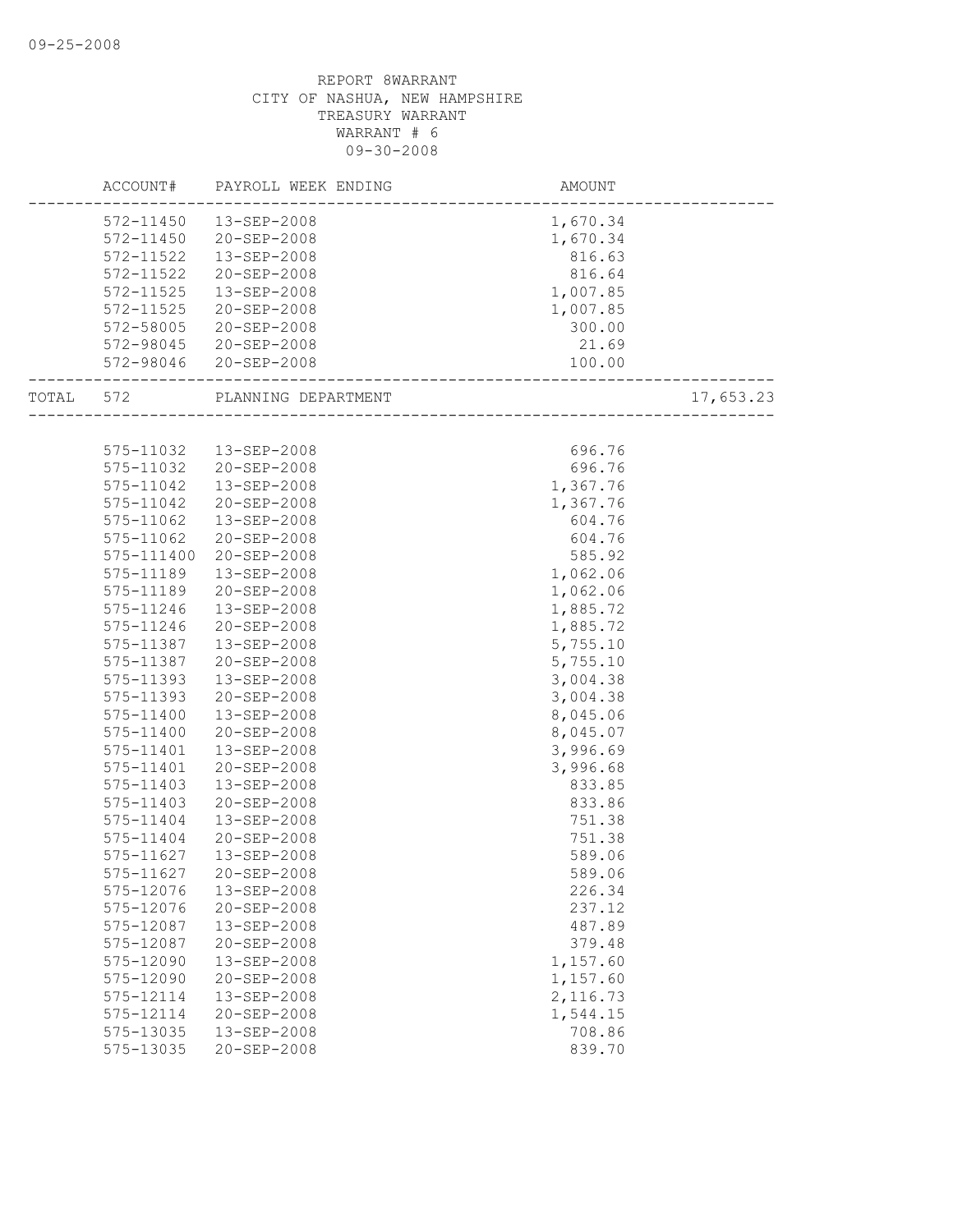|       |                        | ACCOUNT# PAYROLL WEEK ENDING | AMOUNT                     |           |
|-------|------------------------|------------------------------|----------------------------|-----------|
|       |                        | TOTAL 575 PUBLIC LIBRARIES   |                            | 66,626.56 |
|       |                        |                              | -------------------------- |           |
|       |                        | 576-11059  13-SEP-2008       | 1,252.76                   |           |
|       |                        | 576-11059 20-SEP-2008        | 1,252.76                   |           |
|       | 576-11139              | 13-SEP-2008                  | $-2,088.62$                |           |
|       | 576-11221              | 13-SEP-2008                  | 1,038.98                   |           |
|       | 576-11221              | 20-SEP-2008                  | 1,038.98                   |           |
|       | 576-11315              | 13-SEP-2008                  | 1,294.19                   |           |
|       | 576-11315              | 20-SEP-2008                  | 1,294.20                   |           |
|       | 576-11361              | 13-SEP-2008                  | 4,070.38                   |           |
|       | 576-11361              | 20-SEP-2008                  | 4,070.37                   |           |
|       | 576-11362              | 13-SEP-2008                  | 2,420.65                   |           |
|       | 576-11362              | 20-SEP-2008                  | 286.23                     |           |
|       |                        | 576-13004  13-SEP-2008       | 94.82                      |           |
|       |                        | 576-91010 20-SEP-2008        | 1,600.00                   |           |
|       | TOTAL 576              | BUILDING DEPARTMENT          |                            | 17,625.70 |
|       |                        |                              |                            |           |
|       |                        | 577-11067  13-SEP-2008       | 1,139.43                   |           |
|       |                        | 577-11067 20-SEP-2008        | 1,139.43                   |           |
|       |                        | 577-11183  13-SEP-2008       | 2,002.48                   |           |
|       |                        | 577-11183 20-SEP-2008        | 2,002.48                   |           |
|       |                        | 577-91010 20-SEP-2008        | 550.00                     |           |
| TOTAL | 577                    | CODE ENFORCEMENT             |                            | 6,833.82  |
|       |                        |                              |                            |           |
|       |                        | 581-11012 20-SEP-2008        | 4,089.42                   |           |
|       |                        | 581-11075 20-SEP-2008        | 4,228.08                   |           |
|       | 581-11081              | 20-SEP-2008                  | 2,110.70                   |           |
|       | 581-11162              | 13-SEP-2008                  | 51,268.35                  |           |
|       | 581-11162              | $20 - SEP - 2008$            | 53,687.89                  |           |
|       | 581-11204              | 13-SEP-2008                  | 11,022.00                  |           |
|       | 581-11204              | 20-SEP-2008                  | 11,022.00                  |           |
|       | 581-11298              | 20-SEP-2008                  | 915.85                     |           |
|       | 581-11348              | 20-SEP-2008                  | 77,098.60                  |           |
|       | 581-11366              | 13-SEP-2008                  | 49,781.57                  |           |
|       | 581-11366              | 20-SEP-2008                  | 49,675.81                  |           |
|       | 581-11396<br>581-11408 | 20-SEP-2008                  | 38,490.62                  |           |
|       |                        | 13-SEP-2008                  | 14,048.86                  |           |
|       | 581-11408              | 20-SEP-2008                  | 14,343.74                  |           |
|       | 581-11486<br>581-11515 | 20-SEP-2008<br>20-SEP-2008   | 40,773.18<br>2,807.35      |           |
|       | 581-11570              | 20-SEP-2008                  | 63,817.61                  |           |
|       | 581-11572              | 20-SEP-2008                  | 73,523.83                  |           |
|       |                        |                              |                            |           |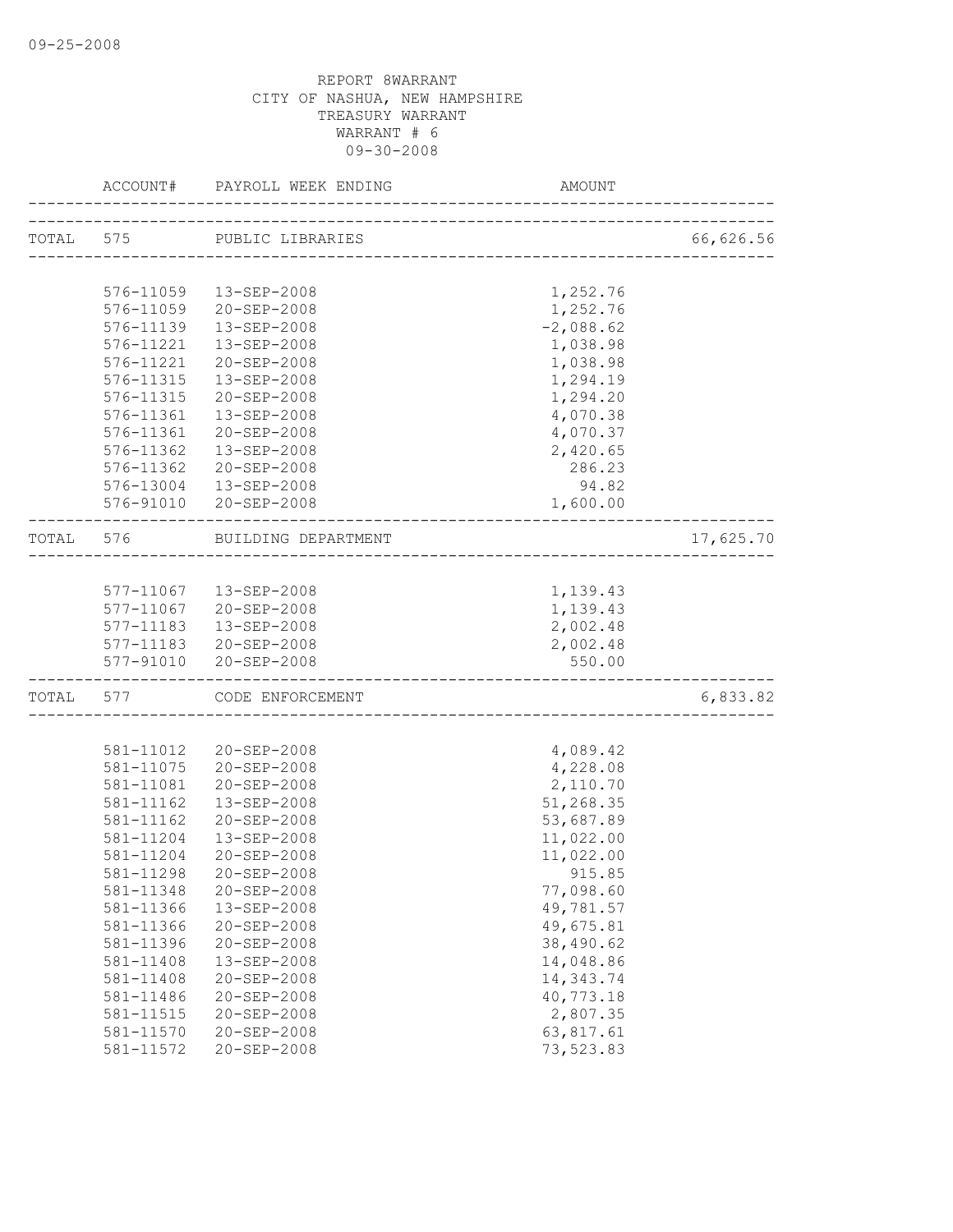| ACCOUNT#               | PAYROLL WEEK ENDING        | AMOUNT                    |
|------------------------|----------------------------|---------------------------|
| 581-11579              | 20-SEP-2008                |                           |
| 581-11628              | 13-SEP-2008                | 35,904.71<br>1,034.88     |
|                        | 20-SEP-2008                |                           |
| 581-11628              | 20-SEP-2008                | 646.80                    |
| 581-11675<br>581-11709 | 20-SEP-2008                | 5,769.23<br>5,957.19      |
|                        |                            |                           |
| 581-11711              | 20-SEP-2008                | 2,576.95                  |
| 581-11726              | 20-SEP-2008                | 1,635,713.98<br>38,400.40 |
| 581-11800<br>581-11801 | 20-SEP-2008<br>13-SEP-2008 | 350.00                    |
| 581-11801              | 20-SEP-2008                | 14,879.12                 |
| 581-11802              | 20-SEP-2008                | 12,960.76                 |
| 581-11803              | 13-SEP-2008                | 698.95                    |
| 581-11803              | 20-SEP-2008                | 14,296.91                 |
| 581-11805              | 20-SEP-2008                | 22,910.52                 |
| 581-11812              | 20-SEP-2008                | 2,504.85                  |
| 581-11830              | 20-SEP-2008                | 3,882.58                  |
| 581-11850              | 13-SEP-2008                | 2,178.96                  |
| 581-11850              | 20-SEP-2008                | 5,568.47                  |
| 581-11860              | 20-SEP-2008                | 8,191.78                  |
| 581-12021              | 13-SEP-2008                | 668.15                    |
| 581-12021              | $20 - SEP - 2008$          | 2,666.20                  |
| 581-12028              | 20-SEP-2008                | 220.45                    |
| 581-12060              | 13-SEP-2008                | 2,349.88                  |
| 581-12060              | 20-SEP-2008                | 2,799.40                  |
| 581-12078              | 13-SEP-2008                | 62.50                     |
| 581-12078              | 20-SEP-2008                | 1,112.50                  |
| 581-12081              | 20-SEP-2008                | 732.06                    |
| 581-12084              | 20-SEP-2008                | 1,212.50                  |
| 581-12087              | 13-SEP-2008                | 1,298.62                  |
| 581-12087              | 20-SEP-2008                | 1,285.30                  |
| 581-12111              | 13-SEP-2008                | 107,459.62                |
| 581-12111              | 20-SEP-2008                | 131,306.08                |
| 581-12112              | 13-SEP-2008                | 8,251.45                  |
| 581-12112              | 20-SEP-2008                | 9,378.19                  |
| 581-12126              | 13-SEP-2008                | 5,941.68                  |
| 581-12126              | 20-SEP-2008                | 6,866.39                  |
| 581-12135              | 13-SEP-2008                | 3,183.12                  |
| 581-12135              | 20-SEP-2008                | 3,929.74                  |
| 581-12136              | 13-SEP-2008                | 686.06                    |
| 581-12136              | 20-SEP-2008                | 904.79                    |
| 581-12138              | 13-SEP-2008                | 616.51                    |
| 581-12138              | 20-SEP-2008                | 449.25                    |
| 581-12141              | 13-SEP-2008                | 176.00                    |
| 581-12153              | 13-SEP-2008                | 925.00                    |
| 581-12153              | 20-SEP-2008                | 776.00                    |
| 581-12198              | 20-SEP-2008                | 16,586.08                 |
| 581-12201              | 13-SEP-2008                | 11,610.86                 |
| 581-12201              | 20-SEP-2008                | 11,011.24                 |
|                        |                            |                           |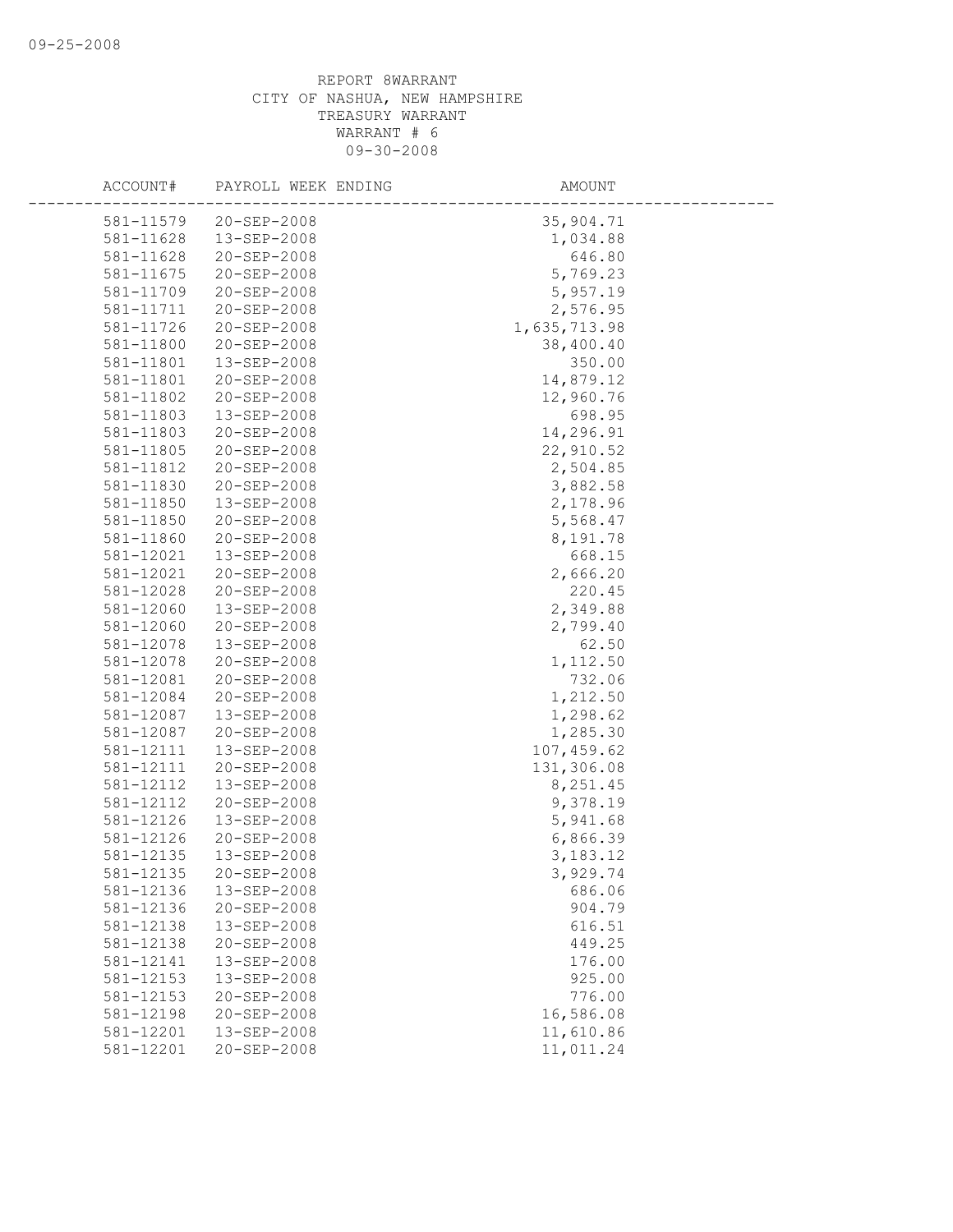|           | ACCOUNT# PAYROLL WEEK ENDING | AMOUNT       |              |
|-----------|------------------------------|--------------|--------------|
|           | 581-13004  13-SEP-2008       | 226.00       |              |
| 581-13004 | 20-SEP-2008                  | 21, 217.91   |              |
| 581-13021 | 13-SEP-2008                  | 665.40       |              |
| 581-13021 | 20-SEP-2008                  | 427.25       |              |
| 581-13032 | 13-SEP-2008                  | 857.62       |              |
| 581-13032 | $20 - SEP - 2008$            | 524.34       |              |
| 581-13120 | $13 - SEP - 2008$            | 1,827.84     |              |
| 581-13120 | $20 - SEP - 2008$            | 2,283.91     |              |
| 581-13133 | 20-SEP-2008                  | $-1, 186.04$ |              |
| 581-13137 | 13-SEP-2008                  | 350.00       |              |
| 581-13137 | $20 - SEP - 2008$            | 2,099.64     |              |
| 581-17004 | $20 - SEP - 2008$            | 152.00       |              |
| 581-17008 | $20 - SEP - 2008$            | 917.20       |              |
| 581-17010 | 13-SEP-2008                  | 272.00       |              |
| 581-17010 | 20-SEP-2008                  | 2,539.00     |              |
| 581-18008 | $20 - SEP - 2008$            | 8,000.00     |              |
| 581-19000 | $20 - SEP - 2008$            | 7,477.60     |              |
| 581-19210 | 20-SEP-2008                  | 108, 182.46  |              |
| 581-19230 | 13-SEP-2008                  |              |              |
|           | 581-19230 20-SEP-2008        | 300.00       |              |
|           | 581-19240 20-SEP-2008        | 289.80       |              |
|           | TOTAL 581 SCHOOL DEPARTMENT  |              | 2,869,022.05 |
|           |                              |              |              |
|           | 590-23522 20-SEP-2008        | 1,815.00     |              |
| TOTAL 590 | P/Y OBLIGATIONS              |              | 1,815.00     |
|           |                              |              |              |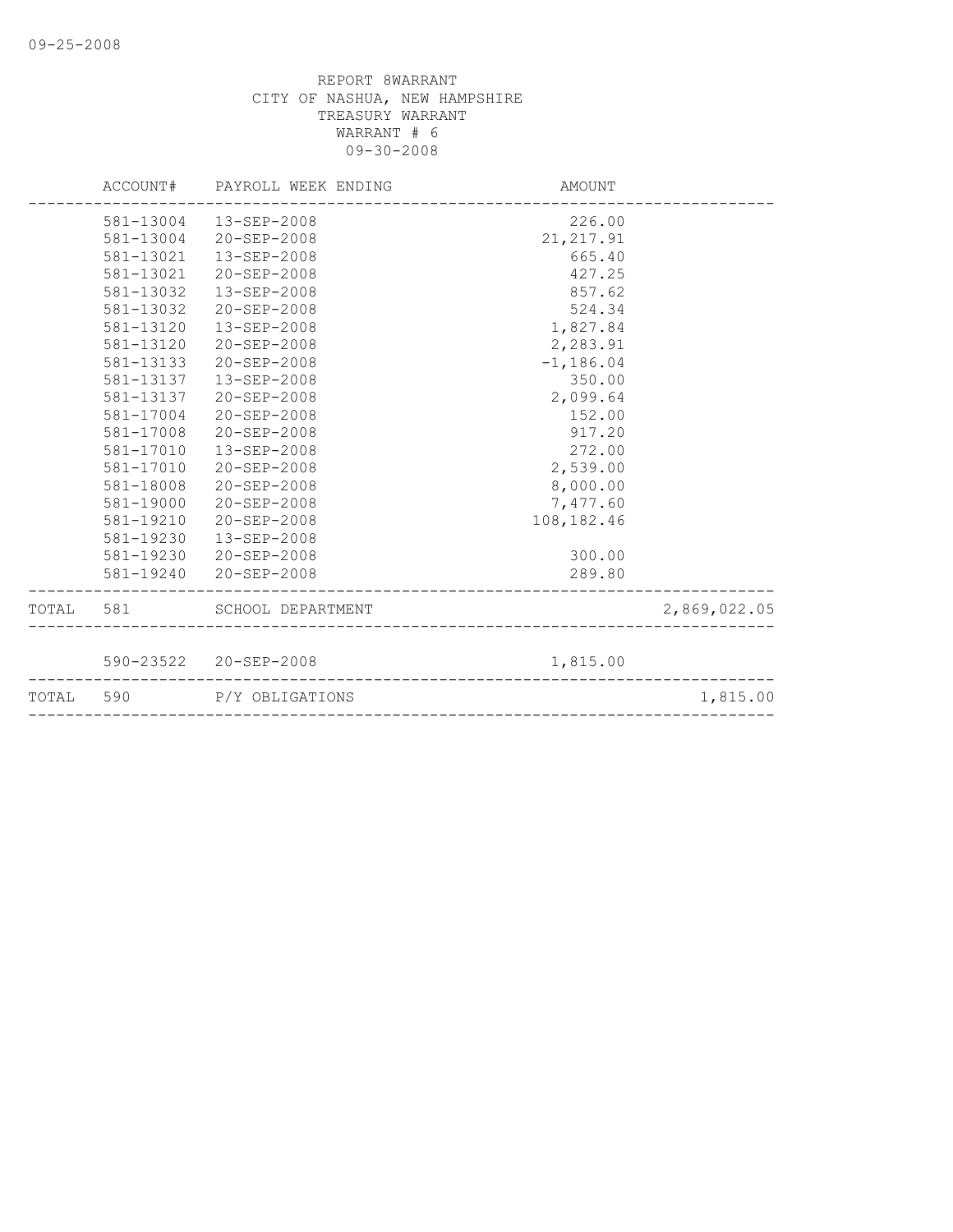|            | ACCOUNT# PAYROLL WEEK ENDING | AMOUNT |
|------------|------------------------------|--------|
|            | 751-01510 13-SEP-2008        | 220.00 |
| ТОТАІ. 751 | CPF-PWD & ENGINEERING        | 220.00 |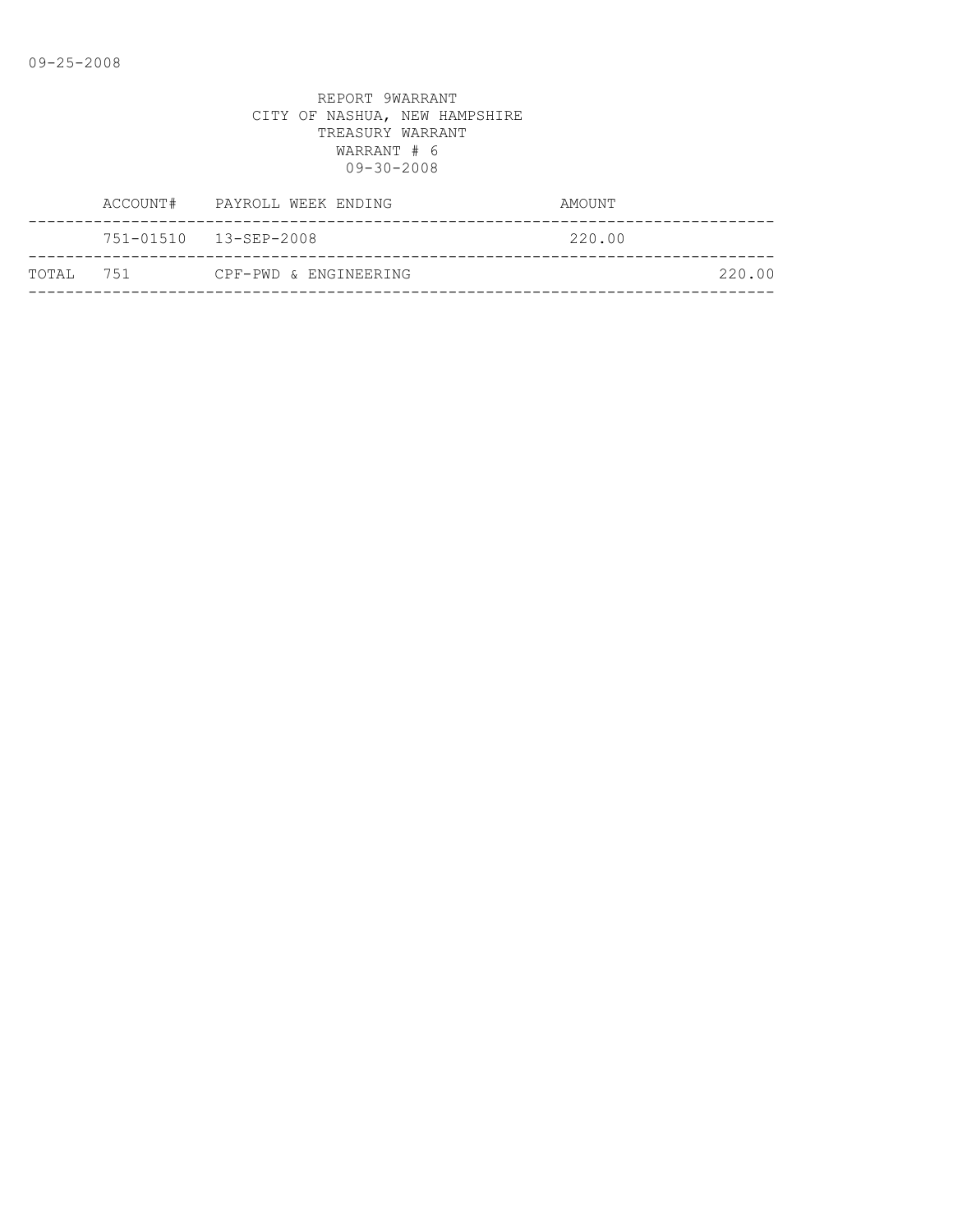| ACCOUNT#  | PAYROLL WEEK ENDING    | AMOUNT    |  |
|-----------|------------------------|-----------|--|
| 801-11008 | 13-SEP-2008            | 576.29    |  |
| 801-11008 | 20-SEP-2008            | 576.29    |  |
| 801-11028 | 13-SEP-2008            | 59.04     |  |
| 801-11028 | 20-SEP-2008            | 59.04     |  |
| 801-11094 | 13-SEP-2008            | 19.93     |  |
| 801-11094 | 20-SEP-2008            | 99.63     |  |
| 801-11193 | 13-SEP-2008            | 976.79    |  |
| 801-11193 | 20-SEP-2008            | 976.79    |  |
| 801-11208 | 13-SEP-2008            | 143.59    |  |
| 801-11208 | 20-SEP-2008            | 143.59    |  |
|           | 801-11211  13-SEP-2008 | 66.24     |  |
| 801-11211 | 20-SEP-2008            | 66.24     |  |
| 801-11222 | 13-SEP-2008            | 205.14    |  |
| 801-11222 | 20-SEP-2008            | 205.14    |  |
| 801-11249 | 13-SEP-2008            | 194.19    |  |
| 801-11249 | 20-SEP-2008            | 194.19    |  |
| 801-11271 | 13-SEP-2008            | 1,117.43  |  |
| 801-11271 | 20-SEP-2008            | 1, 117.44 |  |
| 801-11276 | 13-SEP-2008            | 4,077.82  |  |
| 801-11276 | 20-SEP-2008            | 4,040.10  |  |
| 801-11383 | 13-SEP-2008            | 867.76    |  |
| 801-11383 | 20-SEP-2008            | 867.77    |  |
| 801-11435 | 13-SEP-2008            | 265.01    |  |
| 801-11435 | 20-SEP-2008            | 265.01    |  |
| 801-11595 | 13-SEP-2008            | 5,236.01  |  |
| 801-11595 | 13-SEP-2008            | 3,710.00  |  |
| 801-11595 | 20-SEP-2008            | 5,194.00  |  |
| 801-11595 | 20-SEP-2008            | 3,710.00  |  |
| 801-11596 | 13-SEP-2008            | 3, 244.37 |  |
| 801-11596 | 20-SEP-2008            | 3,190.18  |  |
| 801-11598 | 13-SEP-2008            | 776.80    |  |
| 801-11598 | 20-SEP-2008            | 776.81    |  |
| 801-11599 | 13-SEP-2008            | 1,062.92  |  |
| 801-11599 | 13-SEP-2008            | 1,062.92  |  |
| 801-11599 | 20-SEP-2008            | 1,062.92  |  |
| 801-11599 | 20-SEP-2008            | 1,062.92  |  |
| 801-11606 | 13-SEP-2008            | 691.54    |  |
|           | 801-11606 20-SEP-2008  | 691.55    |  |
| 801-11647 | 13-SEP-2008            | 1,442.84  |  |
| 801-11647 | 20-SEP-2008            | 1,442.84  |  |
| 801-12085 | 13-SEP-2008            | 122.50    |  |
| 801-12085 | 20-SEP-2008            | 195.00    |  |
| 801-12128 | 13-SEP-2008            | 291.18    |  |
| 801-12128 | 20-SEP-2008            | 314.88    |  |
| 801-12594 | 13-SEP-2008            | 5,096.00  |  |
| 801-13004 | 13-SEP-2008            | 2,086.02  |  |
| 801-13004 | 13-SEP-2008            | 1,077.30  |  |
| 801-13004 | 13-SEP-2008            | 322.24    |  |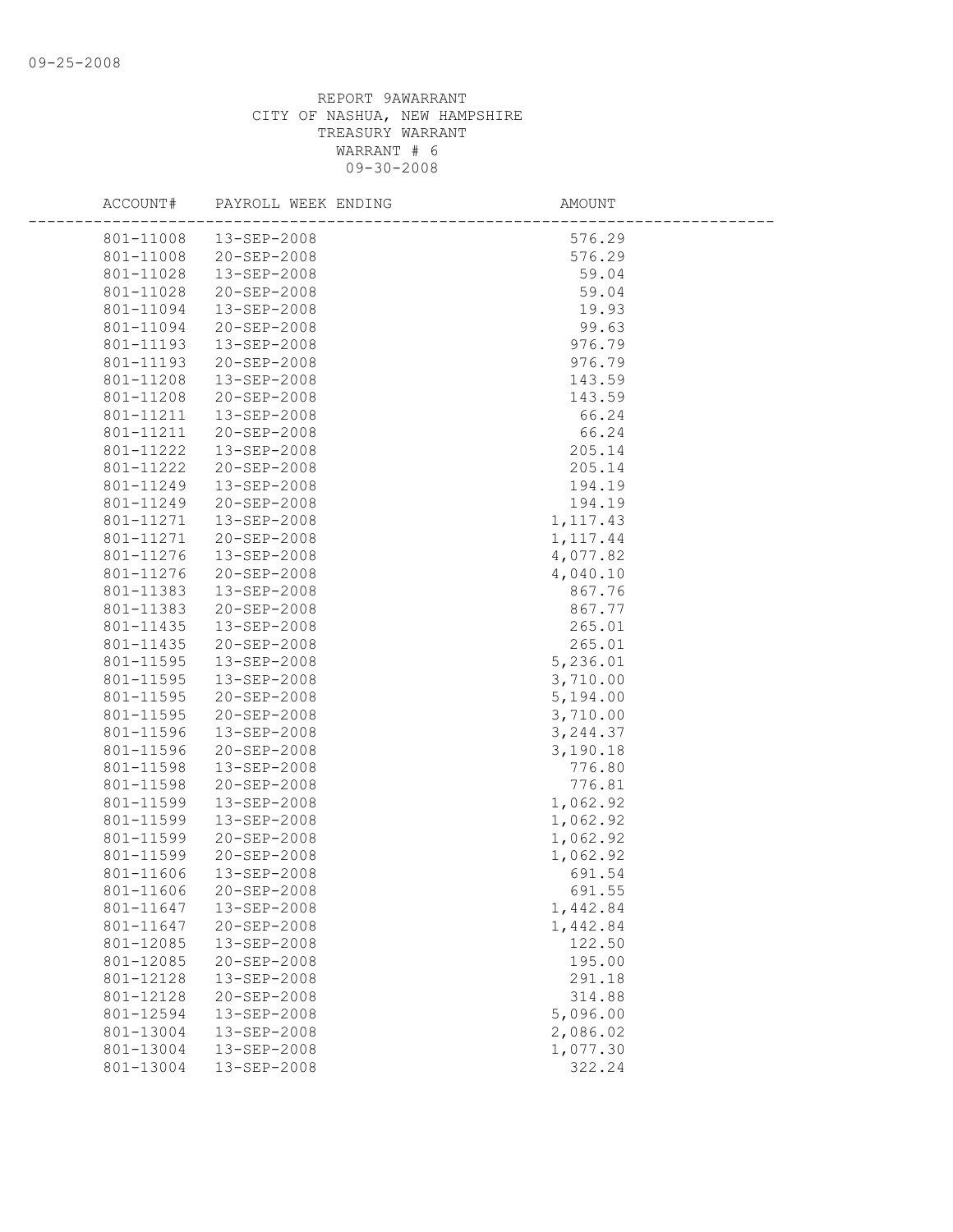|       | ACCOUNT#  | PAYROLL WEEK ENDING                                    | AMOUNT   |           |
|-------|-----------|--------------------------------------------------------|----------|-----------|
|       |           | 801-13004 20-SEP-2008                                  | 2,924.59 |           |
|       |           | 801-13004 20-SEP-2008                                  | 932.59   |           |
|       | 801-13004 | 20-SEP-2008                                            | 477.35   |           |
|       | 801-17002 | 20-SEP-2008                                            | 500.00   |           |
|       | 801-17008 | 13-SEP-2008                                            | 900.00   |           |
|       | 801-59236 | 13-SEP-2008                                            | 397.88   |           |
|       | 801-59236 | 20-SEP-2008                                            | 397.89   |           |
|       | 801-59237 | 13-SEP-2008                                            | 375.26   |           |
|       | 801-59237 | 20-SEP-2008                                            | 375.26   |           |
|       |           | 801-59240  13-SEP-2008                                 | 136.42   |           |
|       |           | 801-59240 20-SEP-2008                                  | 136.42   |           |
| TOTAL | 801       | SOLID WASTE DISPOSAL<br>------------------------------ |          | 68,597.86 |
|       |           |                                                        |          |           |
|       | 802-11028 | 13-SEP-2008                                            | 401.48   |           |
|       | 802-11028 | 13-SEP-2008                                            | 188.93   |           |
|       | 802-11028 | 20-SEP-2008                                            | 401.48   |           |
|       | 802-11028 | 20-SEP-2008                                            | 188.93   |           |
|       | 802-11064 | 13-SEP-2008                                            | 136.42   |           |
|       | 802-11064 | 13-SEP-2008                                            | 136.42   |           |
|       | 802-11064 | 20-SEP-2008                                            | 136.42   |           |
|       | 802-11064 | $20 - SEP - 2008$                                      | 136.42   |           |
|       | 802-11091 | 13-SEP-2008                                            | 1,075.15 |           |
|       | 802-11091 | 20-SEP-2008                                            | 1,075.15 |           |
|       | 802-11092 | 13-SEP-2008                                            | 739.60   |           |
|       | 802-11092 | 20-SEP-2008                                            | 739.60   |           |
|       | 802-11094 | 13-SEP-2008                                            | 59.78    |           |
|       | 802-11094 | $13 - SEP - 2008$                                      | 59.78    |           |
|       | 802-11094 | 20-SEP-2008                                            | 298.91   |           |
|       | 802-11094 | 20-SEP-2008                                            | 298.90   |           |
|       | 802-11096 | 13-SEP-2008                                            | 915.17   |           |
|       | 802-11096 | 20-SEP-2008                                            | 915.17   |           |
|       | 802-11102 | $13 - SEP - 2008$                                      | 996.83   |           |
|       | 802-11102 | $20 - SEP - 2008$                                      | 885.14   |           |
|       | 802-11105 | 13-SEP-2008                                            | 1,093.61 |           |
|       | 802-11105 | 20-SEP-2008                                            | 987.44   |           |
|       | 802-11155 | 13-SEP-2008                                            | 1,001.60 |           |
|       | 802-11155 | 20-SEP-2008                                            | 1,001.60 |           |
|       | 802-11157 | 13-SEP-2008                                            |          |           |
|       | 802-11157 | 20-SEP-2008                                            | 1,089.60 |           |
|       | 802-11158 | 13-SEP-2008                                            | 1,683.20 |           |
|       | 802-11158 | 20-SEP-2008                                            | 1,641.12 |           |
|       | 802-11208 | 13-SEP-2008                                            | 95.73    |           |
|       | 802-11208 | 13-SEP-2008                                            | 47.86    |           |
|       | 802-11208 | 20-SEP-2008                                            | 95.73    |           |
|       | 802-11208 | 20-SEP-2008                                            | 47.86    |           |
|       | 802-11211 | 13-SEP-2008                                            | 264.98   |           |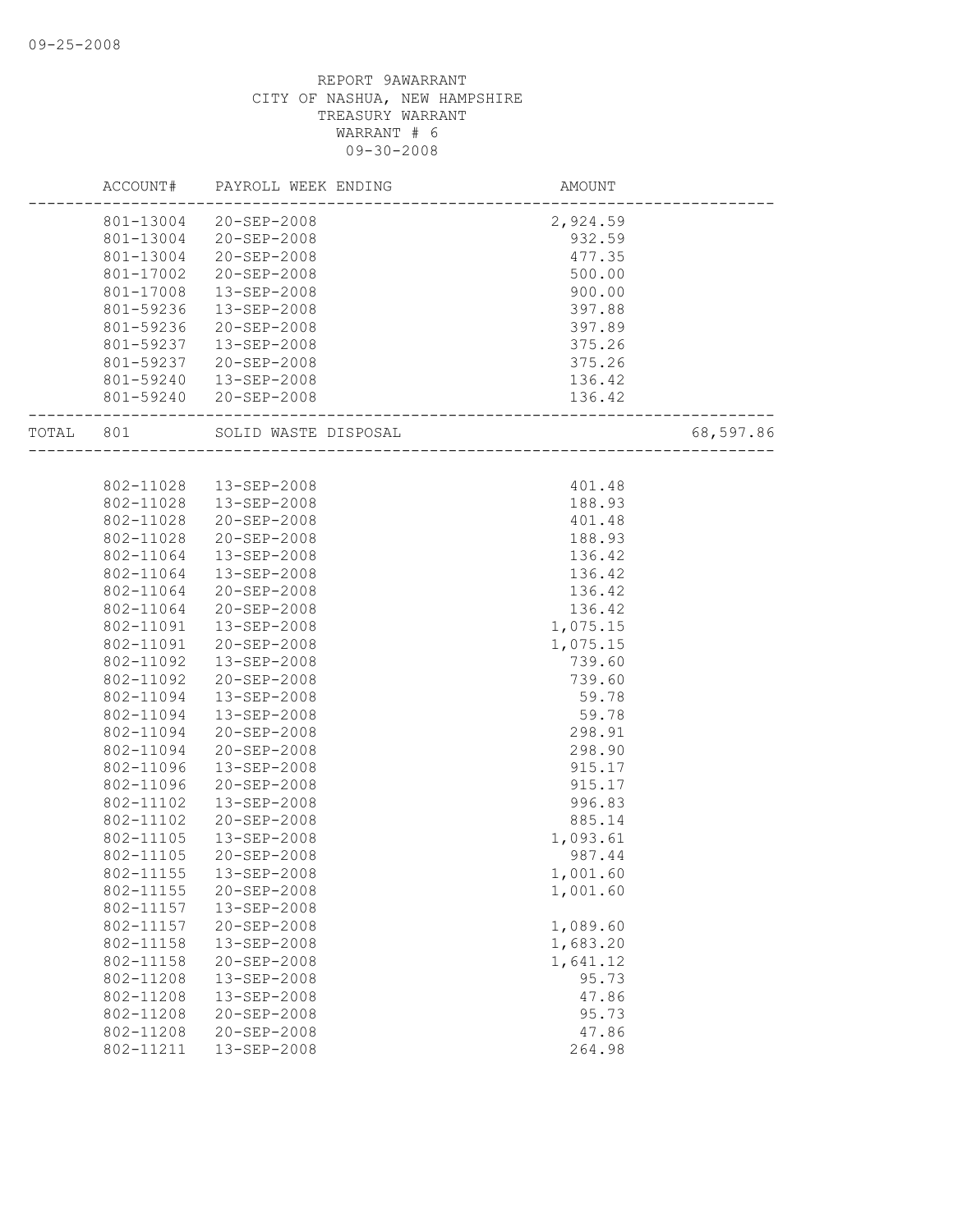| ACCOUNT#               | PAYROLL WEEK ENDING        | AMOUNT           |
|------------------------|----------------------------|------------------|
| 802-11211              | 13-SEP-2008                | 397.46           |
| 802-11211              | 20-SEP-2008                | 264.98           |
| 802-11211              | 20-SEP-2008                | 397.46           |
| 802-11222              | 13-SEP-2008                | 205.14           |
| 802-11222              | 20-SEP-2008                | 205.14           |
| 802-11249              | 13-SEP-2008                | 194.19           |
| 802-11249              | 13-SEP-2008                | 194.19           |
| 802-11249              | 20-SEP-2008                | 194.19           |
| 802-11249              | $20 - SEP - 2008$          | 194.19           |
| 802-11260              | 13-SEP-2008                | 1,826.00         |
| 802-11260              | 20-SEP-2008                | 1,694.00         |
| 802-11270              | 13-SEP-2008                | 1,060.46         |
| 802-11270              | 20-SEP-2008                | 1,060.46         |
| 802-11333              | 13-SEP-2008                | 1,042.06         |
| 802-11333              | 20-SEP-2008                | 1,042.06         |
| 802-11435              | 13-SEP-2008                | 441.69           |
| 802-11435              | 13-SEP-2008                | 176.68           |
| 802-11435              | 20-SEP-2008                | 441.69           |
| 802-11435              | 20-SEP-2008                | 176.68           |
| 802-11480              | 13-SEP-2008                | 3,564.01         |
| 802-11480              | 20-SEP-2008                | 3,564.01         |
| 802-11513              | 13-SEP-2008                | 5,768.48         |
| 802-11513              | 20-SEP-2008                | 6,792.00         |
| 802-11514              | 13-SEP-2008                | 2,644.20         |
| 802-11514              | 20-SEP-2008                | 2,644.80         |
| 802-11681              | 13-SEP-2008                | 305.96           |
| 802-11681              | 13-SEP-2008                | 1,223.86         |
| 802-11681              | 20-SEP-2008                | 305.96           |
| 802-11681              | 20-SEP-2008                | 1,223.86         |
| 802-11693              | 13-SEP-2008                | 1,172.38         |
| 802-11693              | 20-SEP-2008                | 1,172.38         |
| 802-11763<br>802-11763 | 13-SEP-2008<br>13-SEP-2008 | 173.55<br>694.22 |
| 802-11763              | 20-SEP-2008                | 173.55           |
| 802-11763              | 20-SEP-2008                | 694.22           |
| 802-11764              | 13-SEP-2008                | 1,150.52         |
| 802-11764              | 20-SEP-2008                | 1,150.52         |
| 802-13004              | 13-SEP-2008                | 1,955.90         |
| 802-13004              | 13-SEP-2008                | 2,555.61         |
| 802-13004              | 20-SEP-2008                | 1,422.33         |
| 802-13004              | 20-SEP-2008                | 1,043.13         |
| 802-17010              | 13-SEP-2008                | 1,100.00         |
| 802-59236              | 13-SEP-2008                | 397.88           |
| 802-59236              | 20-SEP-2008                | 397.88           |
| 802-59237              | 13-SEP-2008                | 1,093.43         |
| 802-59237              | 20-SEP-2008                | 1,093.43         |
|                        |                            |                  |